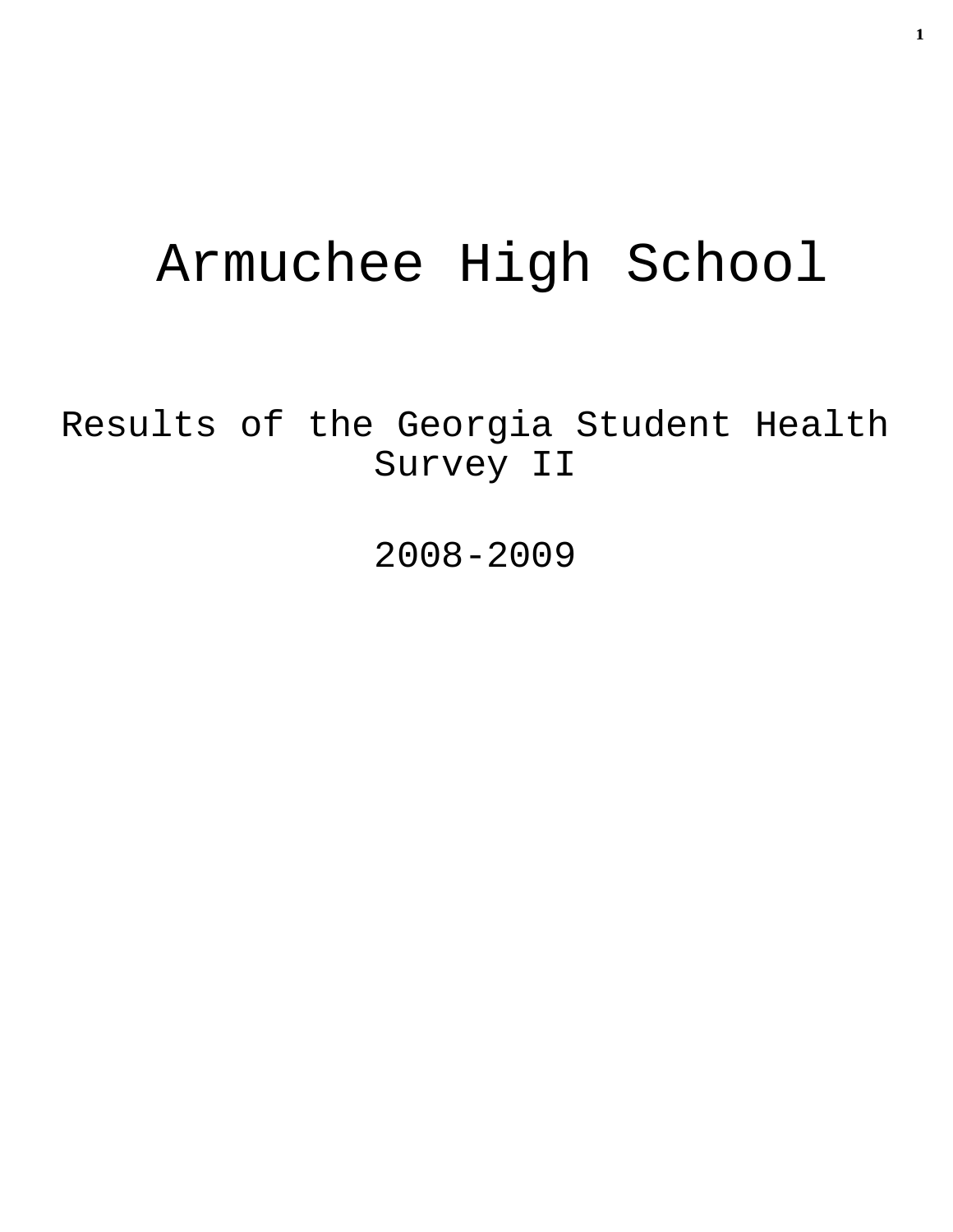## *Demographics* **2**

| Grade                    |    |  |  |
|--------------------------|----|--|--|
| <b>Grade   Frequency</b> |    |  |  |
| 10                       | 58 |  |  |
| 12                       | 53 |  |  |

| <b>Frequency</b> | <b>Table of Gender by Grade</b> |              |             |              |  |
|------------------|---------------------------------|--------------|-------------|--------------|--|
| <b>Col Pct</b>   |                                 | Grade(Grade) |             |              |  |
|                  | Gender(Gender)                  | <b>10</b>    | 12          | <b>Total</b> |  |
|                  | Female                          | 28<br>48.28  | 32<br>60.38 | 60           |  |
|                  | <b>Male</b>                     | 30<br>51.72  | 21<br>39.62 | 51           |  |
|                  | <b>Total</b>                    | 58           | 53          | $\mathbf{L}$ |  |

| <b>Frequency</b> |
|------------------|
| <b>Col Pct</b>   |

| <b>Table of Ethnicity by Grade</b> |             |              |                             |  |  |  |
|------------------------------------|-------------|--------------|-----------------------------|--|--|--|
|                                    |             | Grade(Grade) |                             |  |  |  |
| <b>Ethnicity</b> (Ethnicity)       | 10          | 12           | <b>Total</b>                |  |  |  |
| <b>Black</b>                       | 2<br>3.45   | 0<br>0.00    | $\mathcal{D}_{\mathcal{L}}$ |  |  |  |
| <b>Hispanic</b>                    | 1.72        | 1.89         | 2                           |  |  |  |
| White                              | 55<br>94.83 | 52<br>98.11  | 107                         |  |  |  |
| <b>Total</b>                       | 58          | 53           |                             |  |  |  |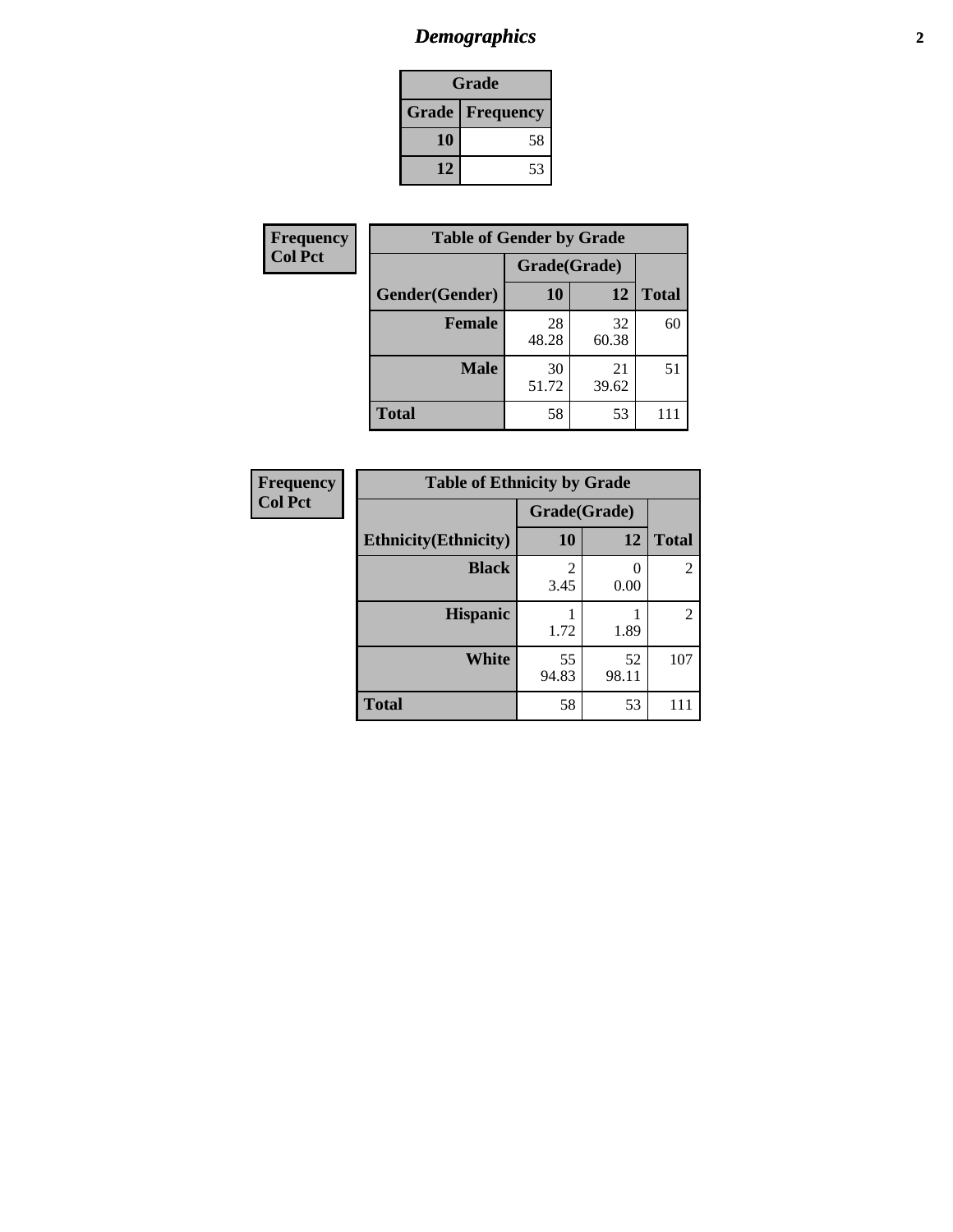#### *Title IV, Part A, Schedule A* **3** *Goal 1: Ensure that all schools are drug-free Baseline Data: Year 2008-2009 Prevalence of Drug Use*

| Frequency<br><b>Col Pct</b> | <b>Table of AlcoholAlt by Grade</b> |              |             |              |  |
|-----------------------------|-------------------------------------|--------------|-------------|--------------|--|
|                             | AlcoholAlt(Alcohol                  | Grade(Grade) |             |              |  |
|                             | use, past 30 days)                  | 10           | 12          | <b>Total</b> |  |
|                             | Yes                                 | 15<br>25.86  | 15<br>28.30 | 30           |  |
|                             | N <sub>0</sub>                      | 43<br>74.14  | 38<br>71.70 | 81           |  |
|                             | <b>Total</b>                        | 58           | 53          |              |  |

| Frequency<br><b>Col Pct</b> | <b>Table of TobaccoAny by Grade</b> |              |             |              |  |
|-----------------------------|-------------------------------------|--------------|-------------|--------------|--|
|                             | TobaccoAny(Tobacco                  | Grade(Grade) |             |              |  |
|                             | use, past 30 days)                  | <b>10</b>    | 12          | <b>Total</b> |  |
|                             | Yes                                 | 19<br>32.76  | 13<br>24.53 | 32           |  |
|                             | N <sub>0</sub>                      | 39<br>67.24  | 40<br>75.47 | 79           |  |
|                             | <b>Total</b>                        | 58           | 53          |              |  |

| Frequency<br><b>Col Pct</b> | <b>Table of MarijuanaAlt by Grade</b> |              |             |              |  |
|-----------------------------|---------------------------------------|--------------|-------------|--------------|--|
|                             | MarijuanaAlt(Marijuana                | Grade(Grade) |             |              |  |
|                             | use, past 30 days)                    | 10           | 12          | <b>Total</b> |  |
|                             | Yes                                   | 10<br>17.24  | 13.21       | 17           |  |
|                             | N <sub>0</sub>                        | 48<br>82.76  | 46<br>86.79 | 94           |  |
|                             | <b>Total</b>                          | 58           | 53          |              |  |

| Frequency      | <b>Table of OtherDrugAny by Grade</b>  |              |             |              |
|----------------|----------------------------------------|--------------|-------------|--------------|
| <b>Col Pct</b> | <b>OtherDrugAny(Other</b><br>drug use, | Grade(Grade) |             |              |
|                | past 30 days)                          | 10           | 12          | <b>Total</b> |
|                | Yes                                    | 10<br>17.24  | 13.21       | 17           |
|                | N <sub>0</sub>                         | 48<br>82.76  | 46<br>86.79 | 94           |
|                | <b>Total</b>                           | 58           | 53          | 111          |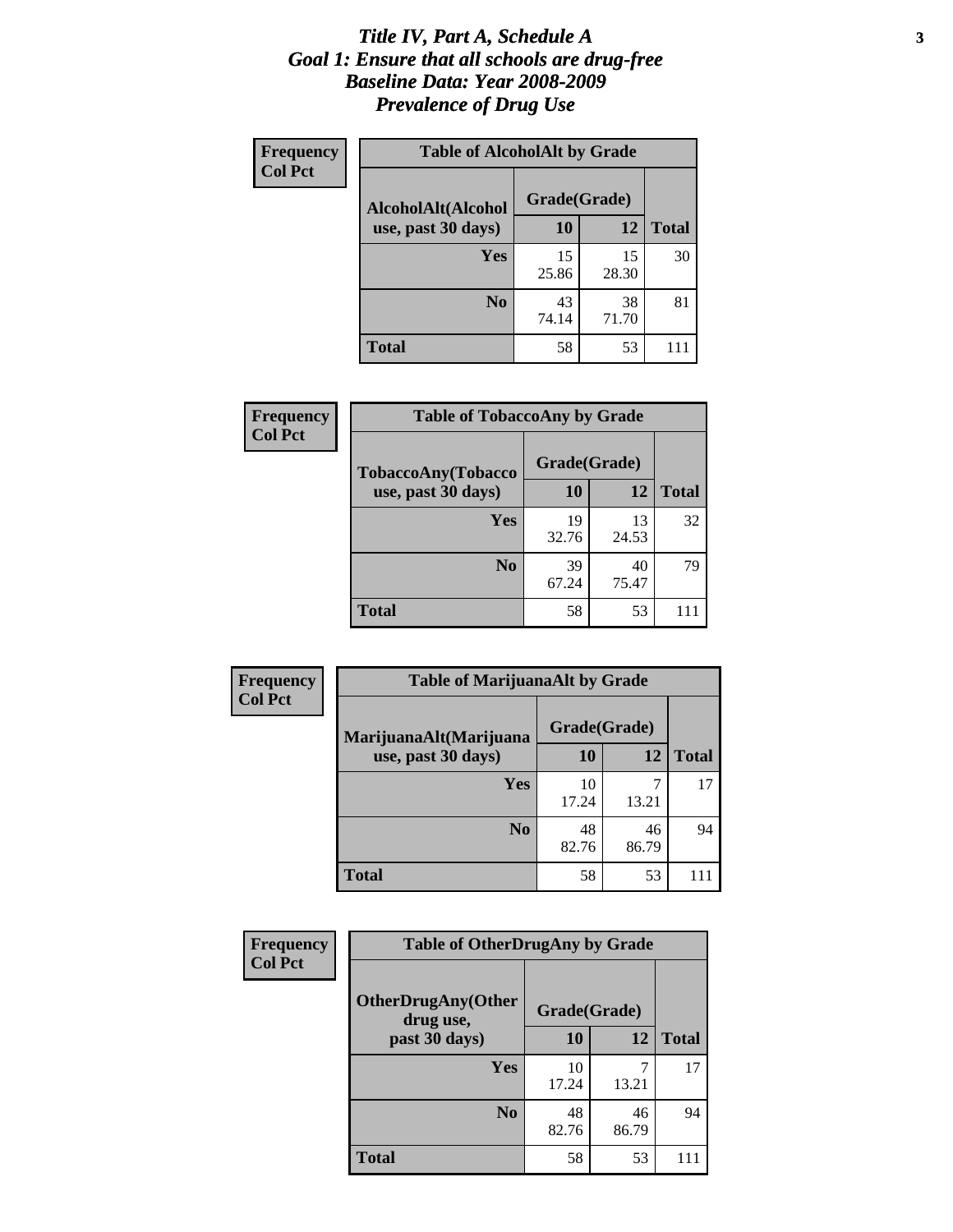#### *Average Age of Onset of Use* **4** *Results for "Average Age of Onset of Use" questions exclude students who said they did not use that substance*

| <b>Variable</b>       | Label                                                              | <b>Mean</b> |
|-----------------------|--------------------------------------------------------------------|-------------|
| Alcoholinit2          | I started using alcohol when I was                                 | 14.33       |
| Cigarettesinit2       | I started smoking tobacco when I was                               | 13.74       |
| Smokelessinit2        | I started chewing tobacco when I was                               | 13.26       |
| Marijuanainit2        | I started using marijuana when I was                               | 14.38       |
| Cocaineinit2          | I started using cocaine when I was                                 | 14.80       |
| Inhalantsinit2        | I started using inhalants when I was                               | 13.60       |
| Steroidsinit2         | I started using steroids when I was                                | 14.60       |
| Ecstasyinit2          | I started using ecstasy when I was                                 | 13.25       |
| Methinit <sub>2</sub> | I started using methamphetamines when I was                        | 11.25       |
| Hallucinogensinit2    | I started using hallucinogens when I was                           | 14.00       |
| Prescriptioninit2     | I started using prescription drugs not prescribed to me when I was | 13.53       |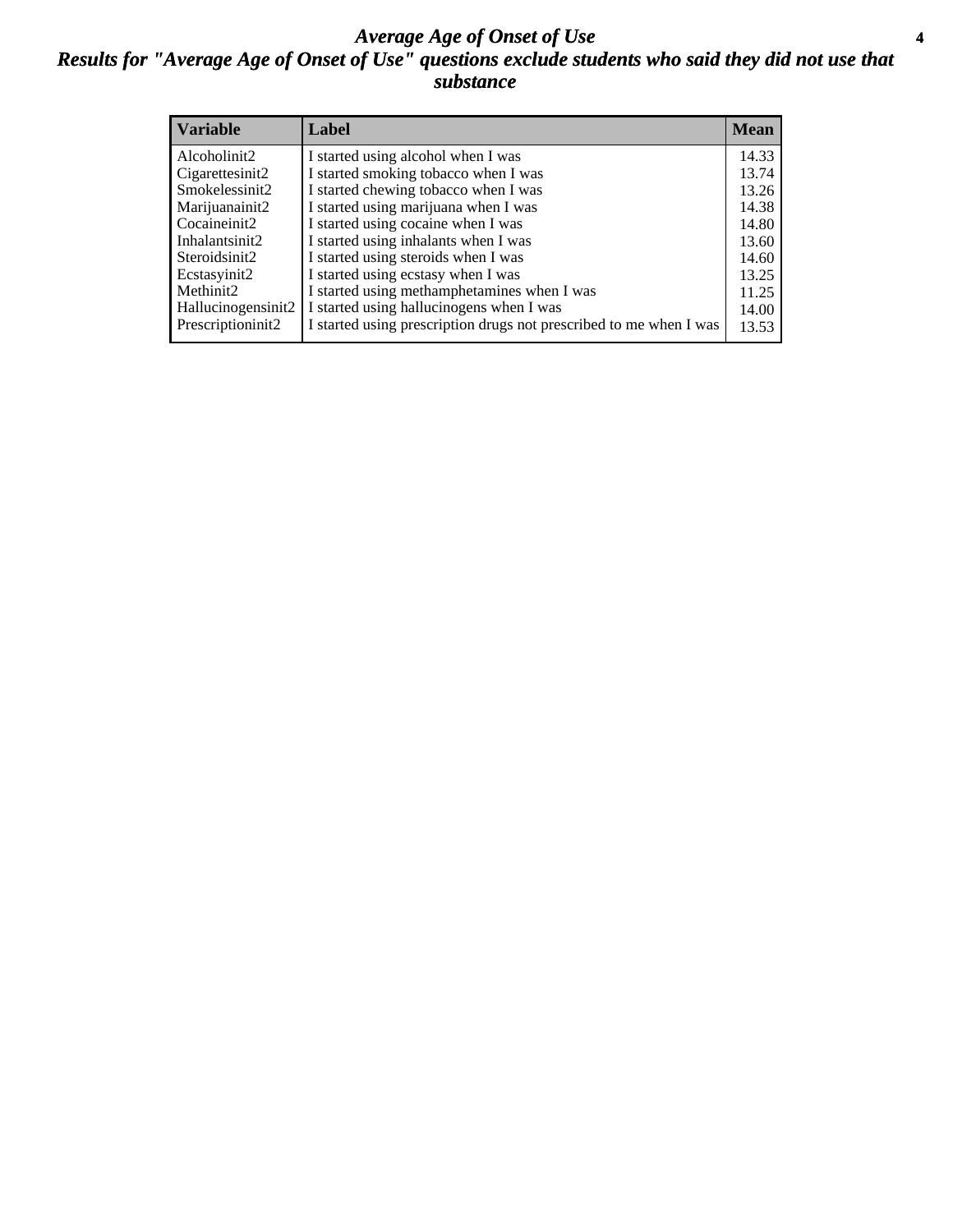### *Perception of Health Risk* **5**

| Frequency      | <b>Table of Alcoholharmdich by Grade</b> |              |             |              |  |
|----------------|------------------------------------------|--------------|-------------|--------------|--|
| <b>Col Pct</b> | Alcoholharmdich(I<br>think alcohol is    | Grade(Grade) |             |              |  |
|                | harmful)                                 | 10           | 12          | <b>Total</b> |  |
|                | Yes                                      | 45<br>77.59  | 40<br>75.47 | 85           |  |
|                | N <sub>0</sub>                           | 13<br>22.41  | 13<br>24.53 | 26           |  |
|                | <b>Total</b>                             | 58           | 53          | 111          |  |

| <b>Frequency</b> | <b>Table of Tobaccoharmdich by Grade</b> |              |             |              |  |
|------------------|------------------------------------------|--------------|-------------|--------------|--|
| <b>Col Pct</b>   | Tobaccoharmdich(I<br>think tobacco is    | Grade(Grade) |             |              |  |
|                  | harmful)                                 | 10           | 12          | <b>Total</b> |  |
|                  | <b>Yes</b>                               | 55<br>94.83  | 50<br>94.34 | 105          |  |
|                  | N <sub>0</sub>                           | 3<br>5.17    | 3<br>5.66   | 6            |  |
|                  | <b>Total</b>                             | 58           | 53          | 111          |  |

| Frequency      | <b>Table of Marijuanaharmdich by Grade</b> |              |             |              |  |
|----------------|--------------------------------------------|--------------|-------------|--------------|--|
| <b>Col Pct</b> | Marijuanaharmdich(I<br>think marijuana is  | Grade(Grade) |             |              |  |
|                | harmful)                                   | 10           | 12          | <b>Total</b> |  |
|                | <b>Yes</b>                                 | 41<br>70.69  | 38<br>71.70 | 79           |  |
|                | N <sub>0</sub>                             | 17<br>29.31  | 15<br>28.30 | 32           |  |
|                | <b>Total</b>                               | 58           | 53          | $\Box$       |  |

| <b>Frequency</b> | <b>Table of Otherdrugharmdich by Grade</b>                   |             |             |              |  |
|------------------|--------------------------------------------------------------|-------------|-------------|--------------|--|
| <b>Col Pct</b>   | Otherdrugharmdich(I<br>Grade(Grade)<br>think other drugs are |             |             |              |  |
|                  | harmful)                                                     | 10          | 12          | <b>Total</b> |  |
|                  | Yes                                                          | 57<br>98.28 | 49<br>92.45 | 106          |  |
|                  | N <sub>0</sub>                                               | 1.72        | 4<br>7.55   | 5            |  |
|                  | <b>Total</b>                                                 | 58          | 53          | $\Box$       |  |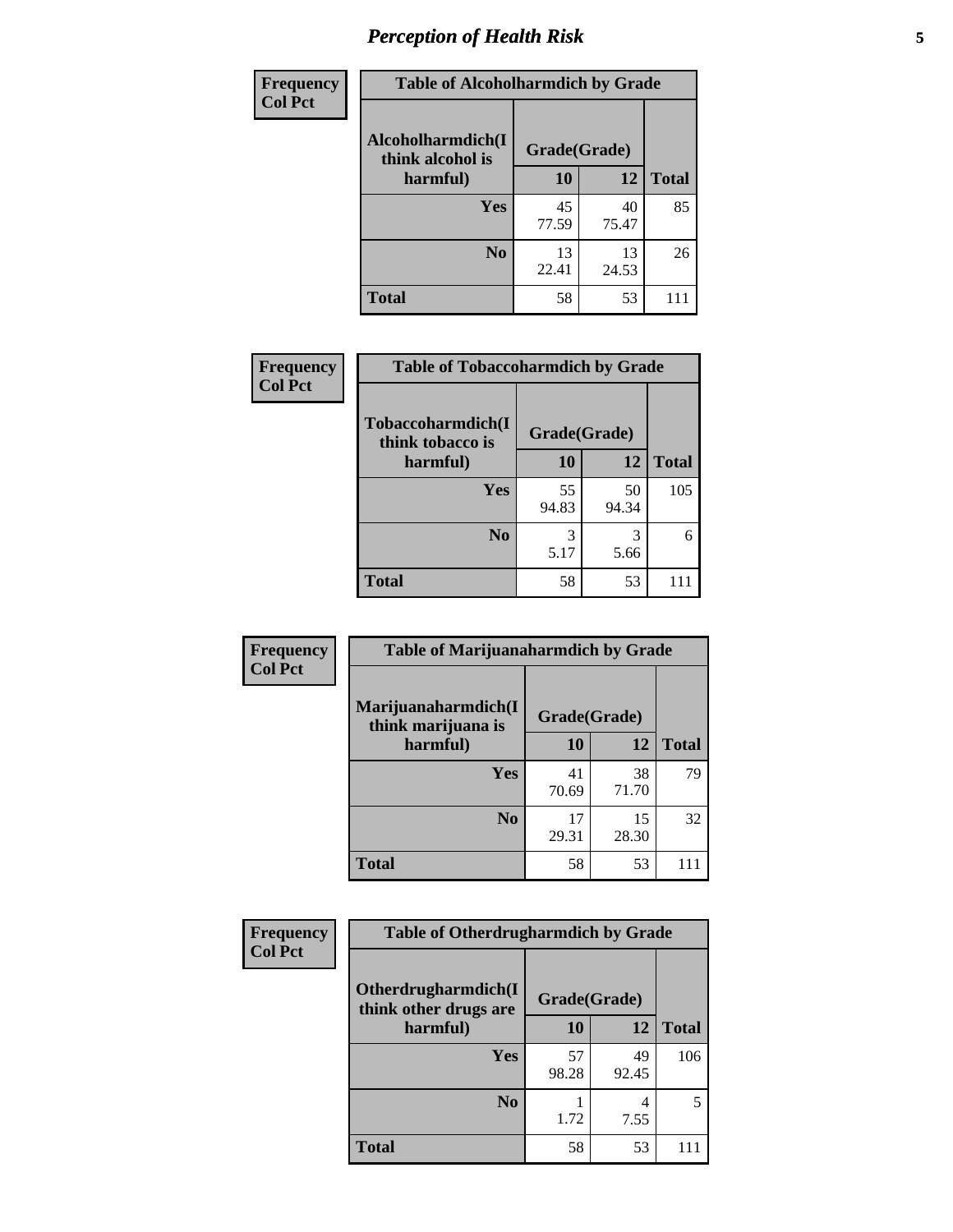### *Social Disapproval* **6**

| <b>Frequency</b> | <b>Table of Alcoholpeerdich by Grade</b>                    |              |             |              |
|------------------|-------------------------------------------------------------|--------------|-------------|--------------|
| <b>Col Pct</b>   | Alcoholpeerdich(My<br>friends would<br>disapprove if I used | Grade(Grade) |             |              |
|                  | alcohol)                                                    |              | 12          | <b>Total</b> |
|                  | <b>Yes</b>                                                  | 28<br>48.28  | 16<br>30.19 | 44           |
|                  | N <sub>0</sub>                                              | 30<br>51.72  | 37<br>69.81 | 67           |
|                  | <b>Total</b>                                                | 58           | 53          | 111          |

| <b>Frequency</b> |
|------------------|
| <b>Col Pct</b>   |

| <b>Table of Tobaccopeerdich by Grade</b>                    |              |             |              |  |
|-------------------------------------------------------------|--------------|-------------|--------------|--|
| Tobaccopeerdich(My<br>friends would<br>disapprove if I used | Grade(Grade) |             |              |  |
| tobacco)                                                    | 10           | 12          | <b>Total</b> |  |
| Yes                                                         | 35<br>60.34  | 22<br>41.51 | 57           |  |
| N <sub>0</sub>                                              | 23<br>39.66  | 31<br>58.49 | 54           |  |
| <b>Total</b>                                                | 58           | 53          |              |  |

| Frequency      | <b>Table of Marijuanapeerdich by Grade</b>                    |              |             |              |  |
|----------------|---------------------------------------------------------------|--------------|-------------|--------------|--|
| <b>Col Pct</b> | Marijuanapeerdich(My<br>friends would<br>disapprove if I used | Grade(Grade) |             |              |  |
|                | marijuana)                                                    | 10           | 12          | <b>Total</b> |  |
|                | <b>Yes</b>                                                    | 39<br>67.24  | 32<br>60.38 | 71           |  |
|                | N <sub>0</sub>                                                | 19<br>32.76  | 21<br>39.62 | 40           |  |
|                | <b>Total</b>                                                  | 58           | 53          | 111          |  |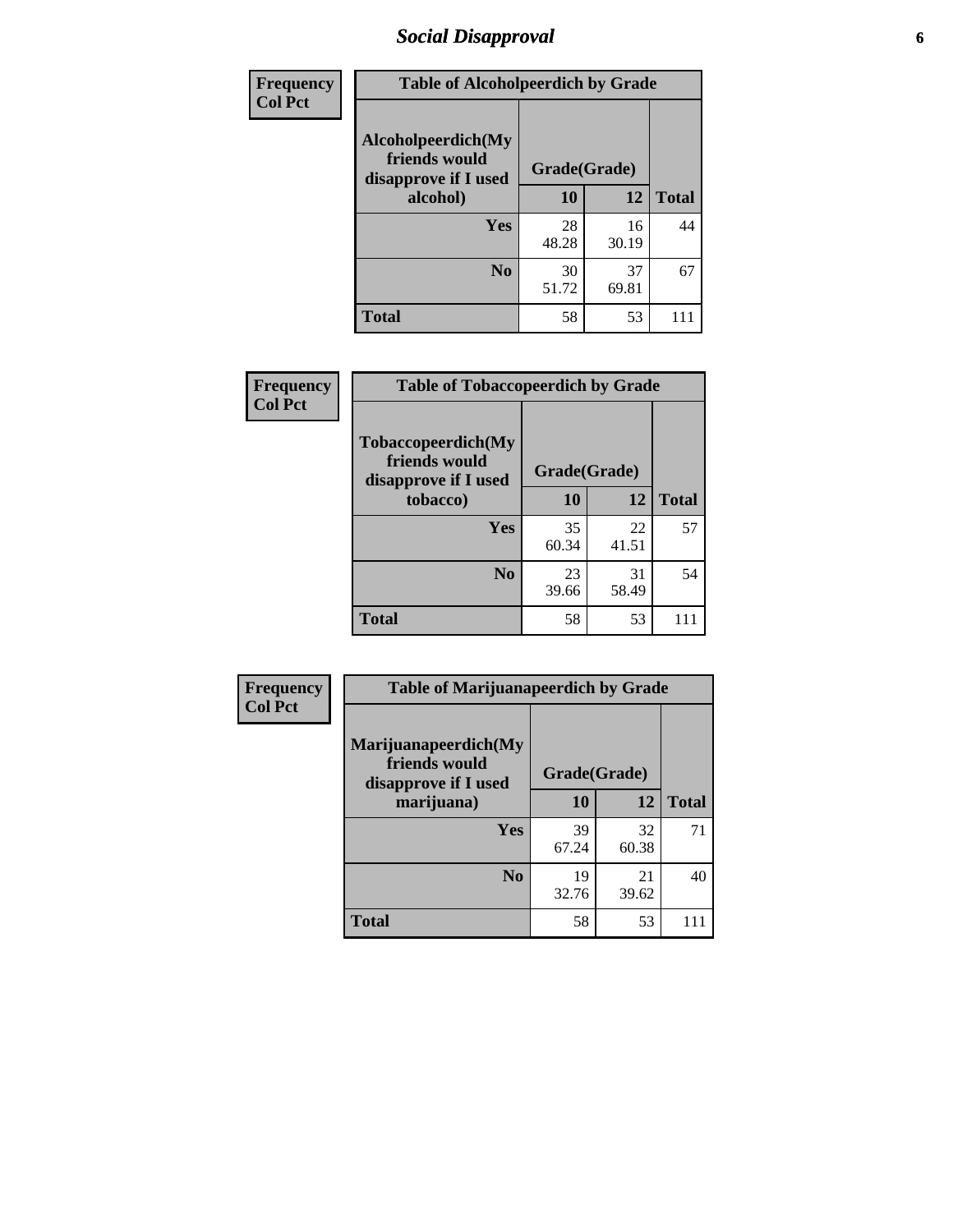### *Social Disapproval* **7**

| Frequency      | <b>Table of Otherdrugpeerdich by Grade</b>                    |              |             |              |  |
|----------------|---------------------------------------------------------------|--------------|-------------|--------------|--|
| <b>Col Pct</b> | Otherdrugpeerdich(My<br>friends would<br>disapprove if I used | Grade(Grade) |             |              |  |
|                | other drugs)                                                  | 10           | 12          | <b>Total</b> |  |
|                | <b>Yes</b>                                                    | 48<br>82.76  | 40<br>75.47 | 88           |  |
|                | N <sub>0</sub>                                                | 10<br>17.24  | 13<br>24.53 | 23           |  |
|                | <b>Total</b>                                                  | 58           | 53          |              |  |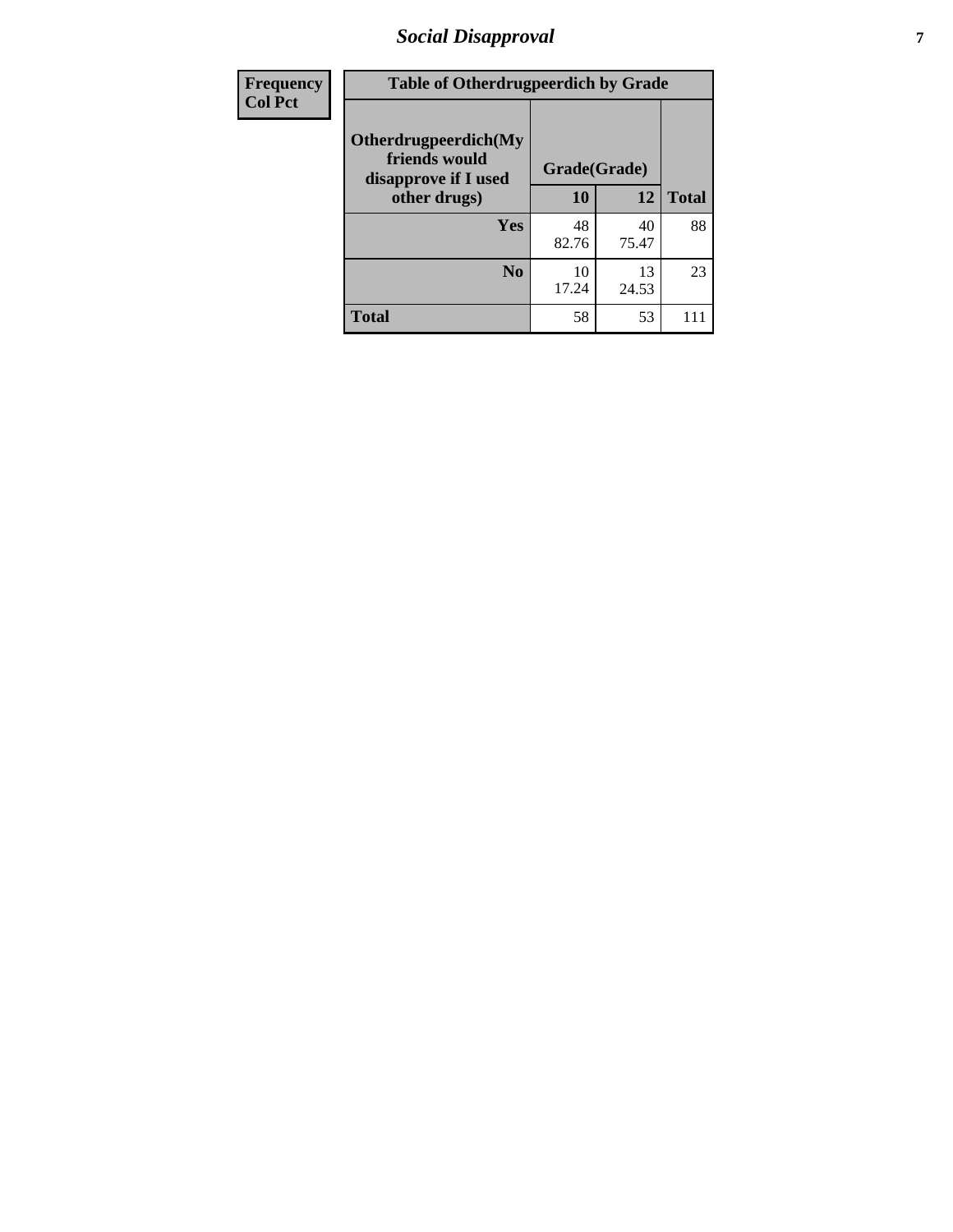#### Title IV, Part A, Schedule A **8** *Goal 2: To help ensure that all schools are safe and disciplined Baseline Data: Year 2008-2009 Student Involvement in Gang Activity*

| Frequency      | <b>Table of Gangself by Grade</b>                                                                 |                    |             |              |
|----------------|---------------------------------------------------------------------------------------------------|--------------------|-------------|--------------|
| <b>Col Pct</b> | Gangself(I<br>have<br>participated<br>in illegal<br>gang<br>activities in<br>the past 30<br>days) | Grade(Grade)<br>10 | 12          | <b>Total</b> |
|                | Yes                                                                                               | 5<br>8.62          | 3<br>5.66   | 8            |
|                | N <sub>0</sub>                                                                                    | 53<br>91.38        | 50<br>94.34 | 103          |
|                | Total                                                                                             | 58                 | 53          | 111          |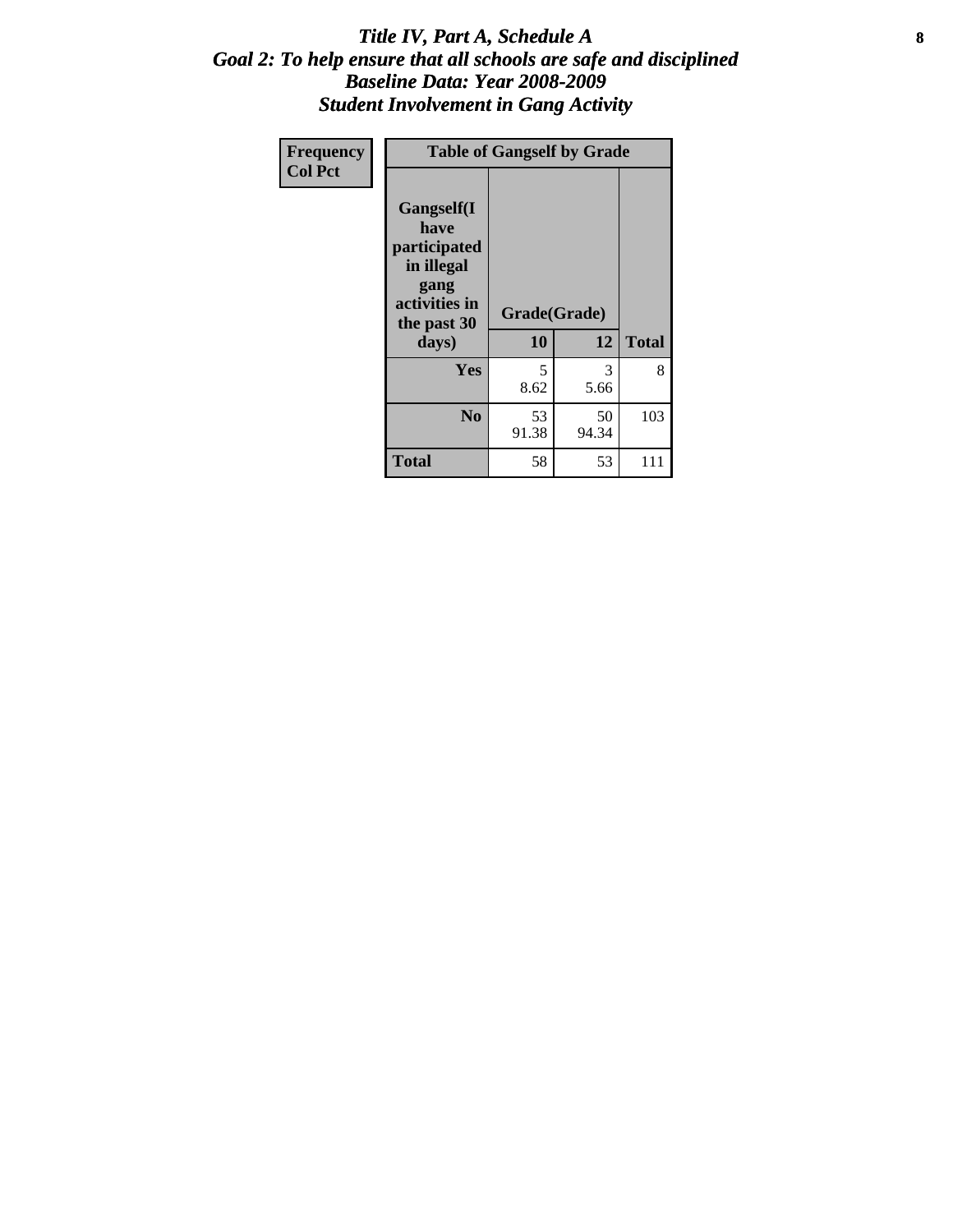### *Student Perception of School Safety* **9**

| <b>Frequency</b><br>Row Pct |
|-----------------------------|
|                             |

| <b>Table of Grade by Safeschool</b> |                          |                                                                                              |             |           |     |  |  |  |
|-------------------------------------|--------------------------|----------------------------------------------------------------------------------------------|-------------|-----------|-----|--|--|--|
|                                     |                          | Safeschool (School is a place at which I feel<br>safe)                                       |             |           |     |  |  |  |
| Grade(Grade)                        | <b>Strongly</b><br>Agree | Somewhat Somewhat<br><b>Strongly</b><br><b>Disagree</b><br>Disagree<br><b>Total</b><br>Agree |             |           |     |  |  |  |
| 10                                  | 13<br>22.41              | 29<br>50.00                                                                                  | 15<br>25.86 | 1.72      | 58  |  |  |  |
| 12                                  | 15<br>28.30              | 33<br>62.26                                                                                  | 2<br>3.77   | 3<br>5.66 | 53  |  |  |  |
| <b>Total</b>                        | 28                       | 62                                                                                           | 17          | 4         | 111 |  |  |  |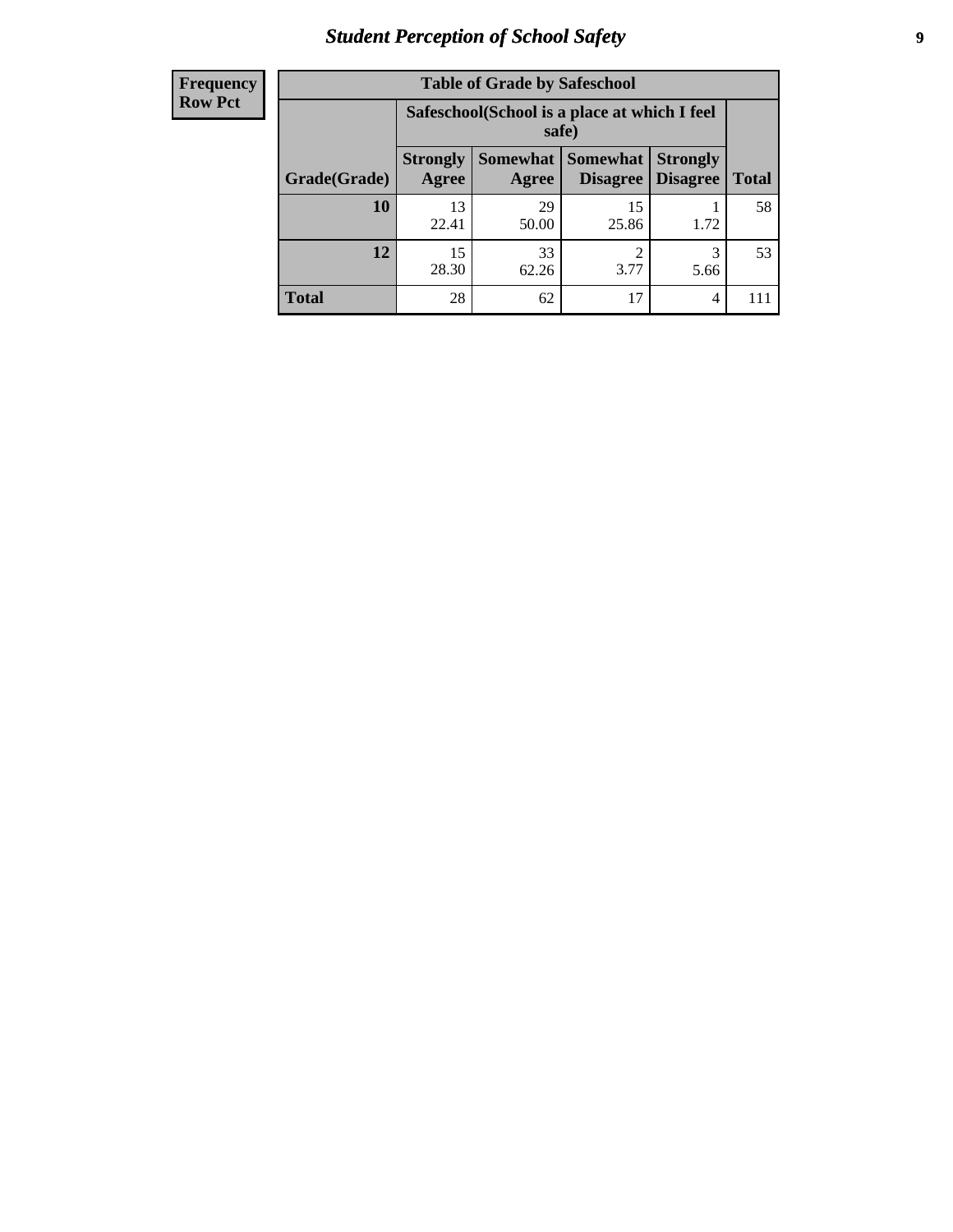### *Students Who Have Been Bullied* **10**

| <b>Frequency</b> | <b>Table of Grade by Bullied</b>                                              |              |                |                      |                      |                       |                        |              |
|------------------|-------------------------------------------------------------------------------|--------------|----------------|----------------------|----------------------|-----------------------|------------------------|--------------|
| <b>Row Pct</b>   | <b>Bullied</b> (I have been bullied by other<br>students in the past 30 days) |              |                |                      |                      |                       |                        |              |
|                  |                                                                               | $\mathbf{0}$ | $1$ or<br>2    | 3 <sub>to</sub><br>5 | 6 <sub>to</sub><br>9 | <b>20</b><br>to<br>29 | All<br>30              |              |
|                  | <b>Grade(Grade)</b>                                                           | <b>Days</b>  | days           | days                 | days                 | days                  | days                   | <b>Total</b> |
|                  | 10                                                                            | 47<br>81.03  | 3<br>5.17      | 1.72                 | $\Omega$<br>0.00     | 3<br>5.17             | $\overline{4}$<br>6.90 | 58           |
|                  | 12                                                                            | 50<br>94.34  | 1.89           | 0<br>0.00            | 1.89                 | 1.89                  | $\Omega$<br>0.00       | 53           |
|                  | <b>Total</b>                                                                  | 97           | $\overline{4}$ |                      |                      | 4                     | $\overline{4}$         | 111          |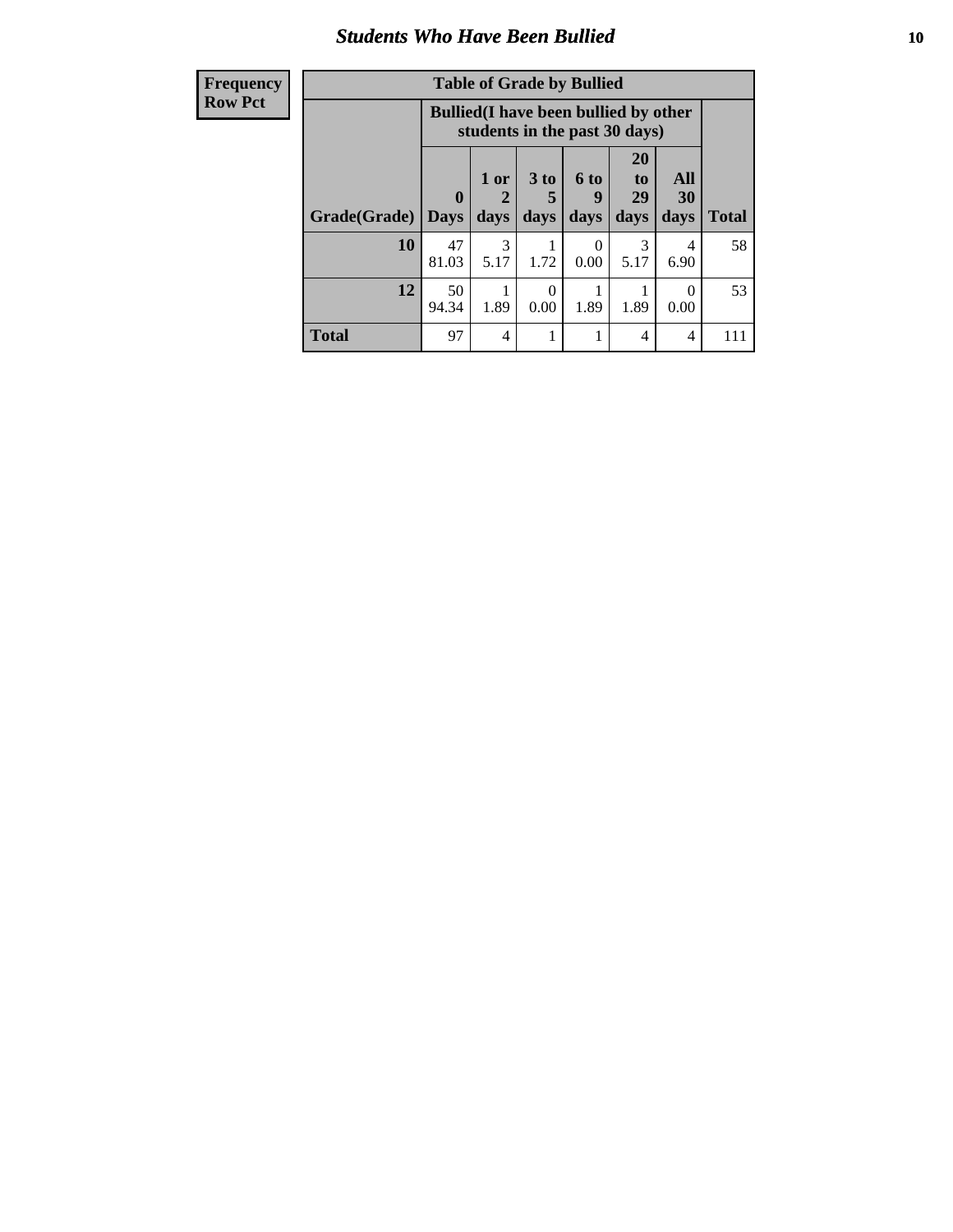#### *School Climate* **11**

| Frequency      | <b>Table of SchoolClimate1 by Grade</b> |                    |             |              |  |
|----------------|-----------------------------------------|--------------------|-------------|--------------|--|
| <b>Col Pct</b> | SchoolClimate1(I<br>like school)        | Grade(Grade)<br>10 | 12          | <b>Total</b> |  |
|                | <b>Strongly Agree</b>                   | 4<br>6.90          | 11<br>20.75 | 15           |  |
|                | <b>Somewhat Agree</b>                   | 38<br>65.52        | 35<br>66.04 | 73           |  |
|                | <b>Somewhat Disagree</b>                | 12<br>20.69        | 6<br>11.32  | 18           |  |
|                | <b>Strongly Disagree</b>                | 4<br>6.90          | 1.89        | 5            |  |
|                | <b>Total</b>                            | 58                 | 53          | 111          |  |

| Frequency      | <b>Table of SchoolClimate2 by Grade</b>           |                          |                           |              |  |
|----------------|---------------------------------------------------|--------------------------|---------------------------|--------------|--|
| <b>Col Pct</b> | SchoolClimate2(I<br>feel successful at<br>school) | Grade(Grade)<br>10<br>12 |                           | <b>Total</b> |  |
|                | <b>Strongly Agree</b>                             | 8<br>13.79               | 15<br>28.30               | 23           |  |
|                | <b>Somewhat Agree</b>                             | 42<br>72.41              | 35<br>66.04               | 77           |  |
|                | <b>Somewhat Disagree</b>                          | 6<br>10.34               | 3<br>5.66                 | 9            |  |
|                | <b>Strongly Disagree</b>                          | 2<br>3.45                | $\mathbf{\Omega}$<br>0.00 | 2            |  |
|                | <b>Total</b>                                      | 58                       | 53                        | 111          |  |

| Frequency | <b>Table of SchoolClimate3 by Grade</b>                               |                           |             |              |  |
|-----------|-----------------------------------------------------------------------|---------------------------|-------------|--------------|--|
| Col Pct   | SchoolClimate3(My<br>school has high<br>standards for<br>achievement) | Grade(Grade)<br><b>10</b> | 12          | <b>Total</b> |  |
|           | <b>Strongly Agree</b>                                                 | 16                        | 13          | 29           |  |
|           |                                                                       | 27.59                     | 24.53       |              |  |
|           | <b>Somewhat Agree</b>                                                 | 30<br>51.72               | 28<br>52.83 | 58           |  |
|           | <b>Somewhat Disagree</b>                                              | 8<br>13.79                | 9<br>16.98  | 17           |  |
|           | <b>Strongly Disagree</b>                                              | 4<br>6.90                 | 3<br>5.66   | 7            |  |
|           | Total                                                                 | 58                        | 53          | 111          |  |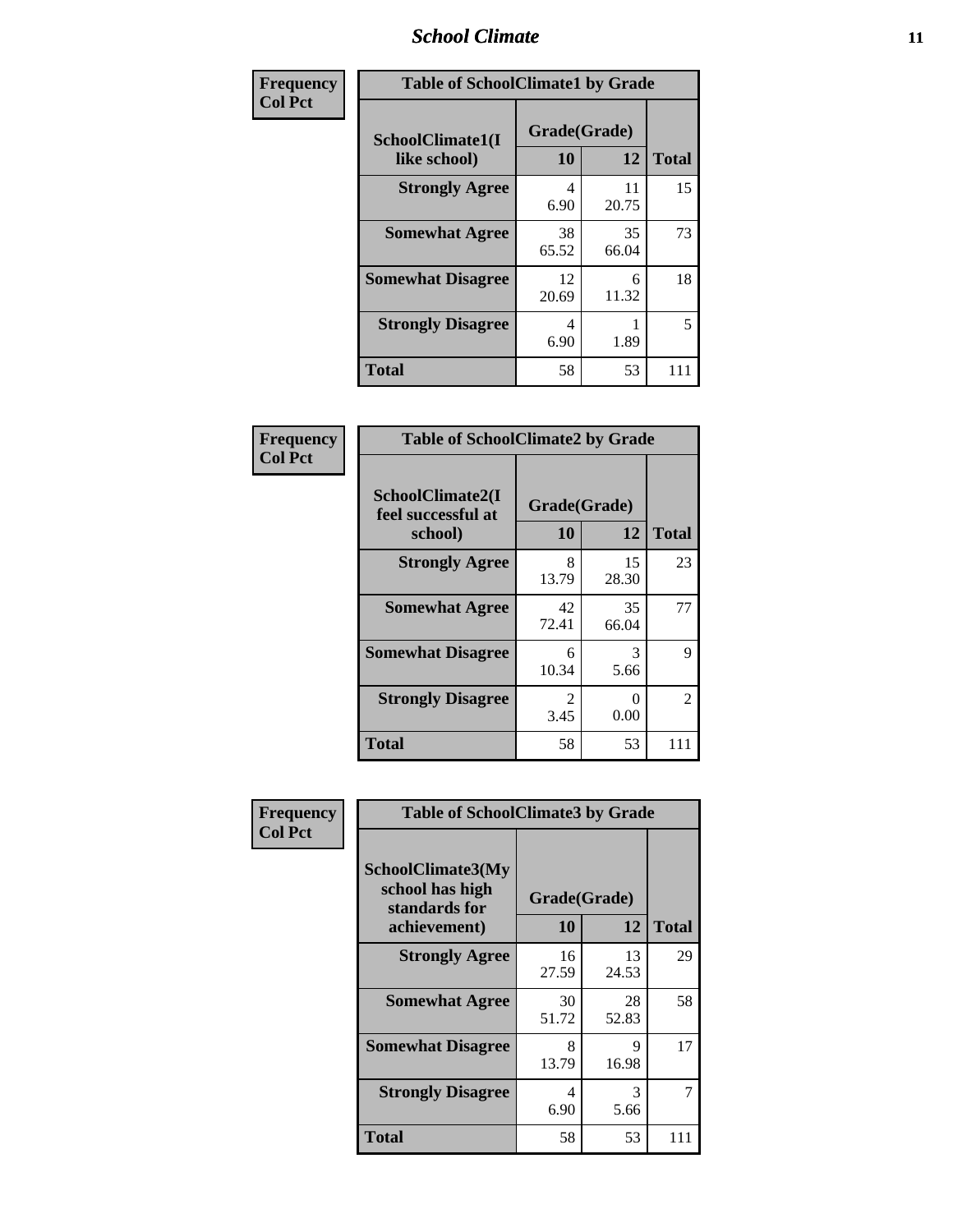#### *School Climate* **12**

| Frequency      | <b>Table of SchoolClimate4 by Grade</b>                              |                        |                        |              |
|----------------|----------------------------------------------------------------------|------------------------|------------------------|--------------|
| <b>Col Pct</b> | <b>SchoolClimate4(My</b><br>school sets clear<br>rules for behavior) | Grade(Grade)<br>10     | 12                     | <b>Total</b> |
|                | <b>Strongly Agree</b>                                                | 29<br>50.00            | 26<br>49.06            | 55           |
|                | <b>Somewhat Agree</b>                                                | 23<br>39.66            | 22<br>41.51            | 45           |
|                | <b>Somewhat Disagree</b>                                             | 4<br>6.90              | 3<br>5.66              | 7            |
|                | <b>Strongly Disagree</b>                                             | $\mathfrak{D}$<br>3.45 | $\mathfrak{D}$<br>3.77 | 4            |
|                | <b>Total</b>                                                         | 58                     | 53                     | 111          |

| <b>Table of SchoolClimate5 by Grade</b>                   |                        |             |              |  |
|-----------------------------------------------------------|------------------------|-------------|--------------|--|
| SchoolClimate5(I<br>know what to do in<br>an emergency at | Grade(Grade)           |             |              |  |
| school)                                                   | 10                     | 12          | <b>Total</b> |  |
| <b>Strongly Agree</b>                                     | 35<br>60.34            | 25<br>47.17 | 60           |  |
| <b>Somewhat Agree</b>                                     | 20<br>34.48            | 17<br>32.08 | 37           |  |
| <b>Somewhat Disagree</b>                                  | $\mathfrak{D}$<br>3.45 | 10<br>18.87 | 12           |  |
| <b>Strongly Disagree</b>                                  | 1.72                   | 1.89        | 2            |  |
| Total                                                     | 58                     | 53          | 111          |  |

| Frequency      | <b>Table of SchoolClimate6 by Grade</b>                  |                    |             |              |  |
|----------------|----------------------------------------------------------|--------------------|-------------|--------------|--|
| <b>Col Pct</b> | <b>SchoolClimate6(Teachers</b><br>treat me with respect) | Grade(Grade)<br>10 | 12          | <b>Total</b> |  |
|                | <b>Strongly Agree</b>                                    | 20<br>34.48        | 20<br>37.74 | 40           |  |
|                | <b>Somewhat Agree</b>                                    | 25<br>43.10        | 24<br>45.28 | 49           |  |
|                | <b>Somewhat Disagree</b>                                 | 9<br>15.52         | 6<br>11.32  | 15           |  |
|                | <b>Strongly Disagree</b>                                 | 4<br>6.90          | 3<br>5.66   |              |  |
|                | <b>Total</b>                                             | 58                 | 53          | 111          |  |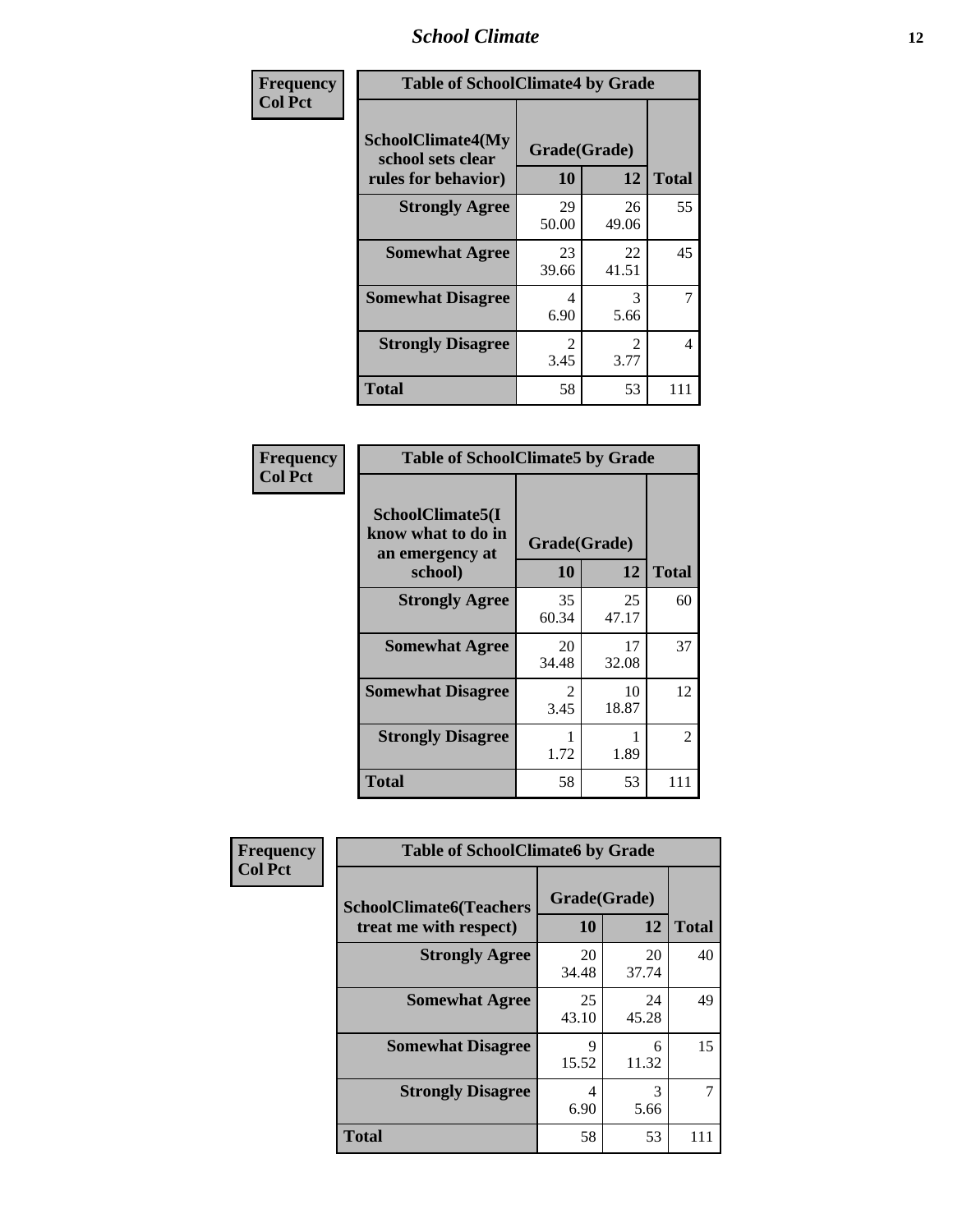#### *School Climate* **13**

| Frequency      | <b>Table of SchoolClimate7 by Grade</b>                                       |                           |                        |              |
|----------------|-------------------------------------------------------------------------------|---------------------------|------------------------|--------------|
| <b>Col Pct</b> | <b>SchoolClimate7(Behaviors</b><br>in my class allow the<br>teacher to teach) | Grade(Grade)<br><b>10</b> | 12                     | <b>Total</b> |
|                | <b>Strongly Agree</b>                                                         | 16<br>27.59               | 15<br>28.30            | 31           |
|                | <b>Somewhat Agree</b>                                                         | 31<br>53.45               | 26<br>49.06            | 57           |
|                | <b>Somewhat Disagree</b>                                                      | 7<br>12.07                | 10<br>18.87            | 17           |
|                | <b>Strongly Disagree</b>                                                      | 4<br>6.90                 | $\mathfrak{D}$<br>3.77 | 6            |
|                | <b>Total</b>                                                                  | 58                        | 53                     | 111          |

| Frequency      | <b>Table of SchoolClimate8 by Grade</b>                                              |                                  |             |              |
|----------------|--------------------------------------------------------------------------------------|----------------------------------|-------------|--------------|
| <b>Col Pct</b> | <b>SchoolClimate8(Students</b><br>are frequently<br>recognized for good<br>behavior) | Grade(Grade)<br>10               | 12          | <b>Total</b> |
|                | <b>Strongly Agree</b>                                                                | $\overline{\mathcal{A}}$<br>6.90 | 9<br>16.98  | 13           |
|                | <b>Somewhat Agree</b>                                                                | 30<br>51.72                      | 24<br>45.28 | 54           |
|                | <b>Somewhat Disagree</b>                                                             | 13<br>22.41                      | 17<br>32.08 | 30           |
|                | <b>Strongly Disagree</b>                                                             | 11<br>18.97                      | 3<br>5.66   | 14           |
|                | <b>Total</b>                                                                         | 58                               | 53          | 111          |

| Frequency      | <b>Table of SchoolClimate9 by Grade</b>                                           |                    |             |              |
|----------------|-----------------------------------------------------------------------------------|--------------------|-------------|--------------|
| <b>Col Pct</b> | SchoolClimate9(School<br>counselor would be<br>helpful if I needed<br>assistance) | Grade(Grade)<br>10 | 12          | <b>Total</b> |
|                | <b>Strongly Agree</b>                                                             | 34<br>58.62        | 41<br>77.36 | 75           |
|                | <b>Somewhat Agree</b>                                                             | 19<br>32.76        | 8<br>15.09  | 27           |
|                | <b>Somewhat Disagree</b>                                                          | 1.72               | 3<br>5.66   | 4            |
|                | <b>Strongly Disagree</b>                                                          | 4<br>6.90          | 1.89        | 5            |
|                | Total                                                                             | 58                 | 53          | 111          |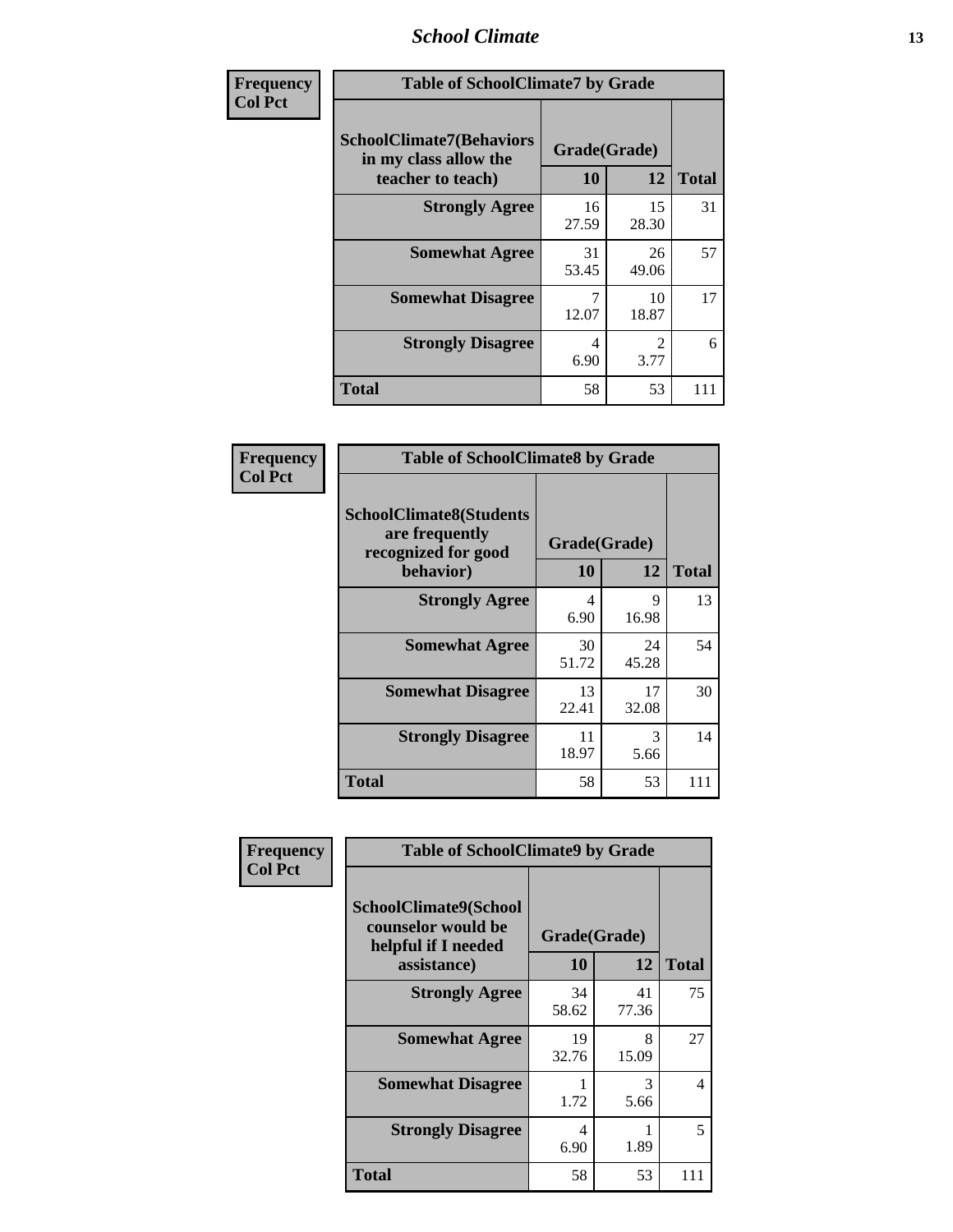### *Reasons for Dropping Out* **14**

| <b>Frequency</b> | <b>Table of Dropoutreason by Grade</b>                                   |                    |                                     |                |
|------------------|--------------------------------------------------------------------------|--------------------|-------------------------------------|----------------|
| <b>Col Pct</b>   | Dropoutreason(If<br>I dropped out the<br>reason would<br>most likely be) | Grade(Grade)<br>10 | 12                                  | <b>Total</b>   |
|                  | Won't Drop out                                                           | 33<br>56.90        | 33<br>62.26                         | 66             |
|                  | <b>Bored</b>                                                             | 8<br>13.79         | 6<br>11.32                          | 14             |
|                  | <b>Family Reasons</b>                                                    | 2<br>3.45          | $\mathcal{D}_{\mathcal{L}}$<br>3.77 | 4              |
|                  | <b>Being Bullied</b>                                                     | 2<br>3.45          | 2<br>3.77                           | $\overline{4}$ |
|                  | <b>Other</b>                                                             | 13<br>22.41        | 10<br>18.87                         | 23             |
|                  | <b>Total</b>                                                             | 58                 | 53                                  | 111            |

| Frequency<br><b>Col Pct</b> | <b>Table of Dropout by Grade</b>                            |              |             |              |  |
|-----------------------------|-------------------------------------------------------------|--------------|-------------|--------------|--|
|                             | Dropout(I<br>have<br>thought<br>about<br>dropping<br>out of | Grade(Grade) |             |              |  |
|                             | school)                                                     | 10           | 12          | <b>Total</b> |  |
|                             | Yes                                                         | 20<br>34.48  | 11<br>20.75 | 31           |  |
|                             | N <sub>0</sub>                                              | 38<br>65.52  | 42<br>79.25 | 80           |  |
|                             | <b>Total</b>                                                | 58           | 53          | 111          |  |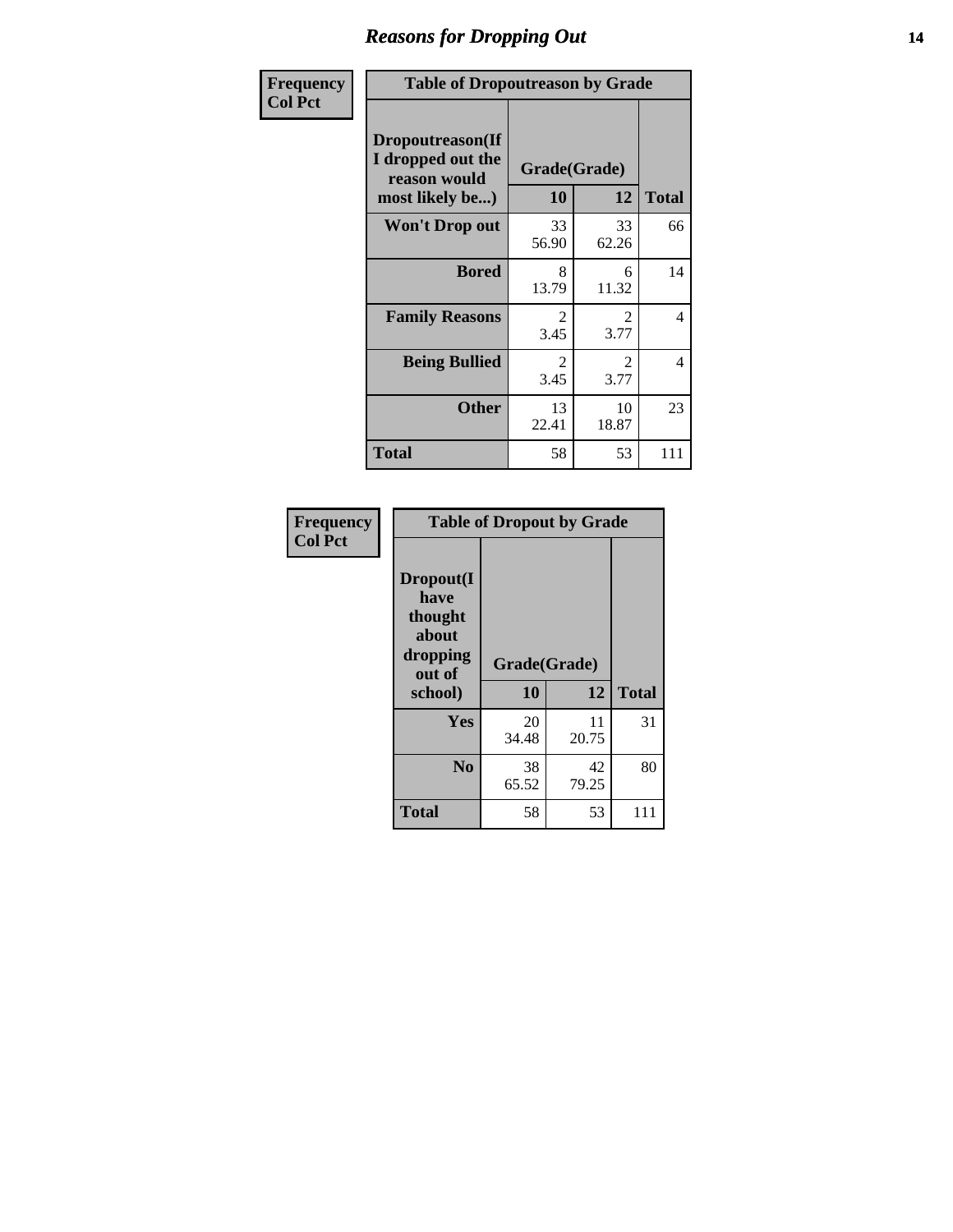*School Safety* **15**

| Frequency      | <b>Table of Gangself by Grade</b>                                                                 |                    |             |              |
|----------------|---------------------------------------------------------------------------------------------------|--------------------|-------------|--------------|
| <b>Col Pct</b> | Gangself(I<br>have<br>participated<br>in illegal<br>gang<br>activities in<br>the past 30<br>days) | Grade(Grade)<br>10 | 12          | <b>Total</b> |
|                | Yes                                                                                               | 5<br>8.62          | 3<br>5.66   | 8            |
|                | N <sub>0</sub>                                                                                    | 53<br>91.38        | 50<br>94.34 | 103          |
|                | <b>Total</b>                                                                                      | 58                 | 53          | 111          |

| Frequency<br><b>Col Pct</b> | <b>Table of Gangpeers by Grade</b>                                                                                             |                    |             |              |
|-----------------------------|--------------------------------------------------------------------------------------------------------------------------------|--------------------|-------------|--------------|
|                             | <b>Gangpeers</b> (I<br>have friends<br>who have<br>participated<br>in illegal<br>gang<br>activities in<br>the past 30<br>days) | Grade(Grade)<br>10 | 12          | <b>Total</b> |
|                             | <b>Yes</b>                                                                                                                     | 15<br>25.86        | 4<br>7.55   | 19           |
|                             | N <sub>0</sub>                                                                                                                 | 43<br>74.14        | 49<br>92.45 | 92           |
|                             | <b>Total</b>                                                                                                                   | 58                 | 53          | 111          |

| Frequency      | <b>Table of Pickedon by Grade</b>                                  |              |             |              |
|----------------|--------------------------------------------------------------------|--------------|-------------|--------------|
| <b>Col Pct</b> | <b>Pickedon(I have</b><br>been picked on or<br>teased at school in | Grade(Grade) |             |              |
|                | the past 30 days)                                                  | 10           | 12          | <b>Total</b> |
|                | <b>Strongly Agree</b>                                              | 10<br>17.24  | 3<br>5.66   | 13           |
|                | <b>Somewhat Agree</b>                                              | Q<br>15.52   | 10<br>18.87 | 19           |
|                | <b>Somewhat Disagree</b>                                           | 11<br>18.97  | 14<br>26.42 | 25           |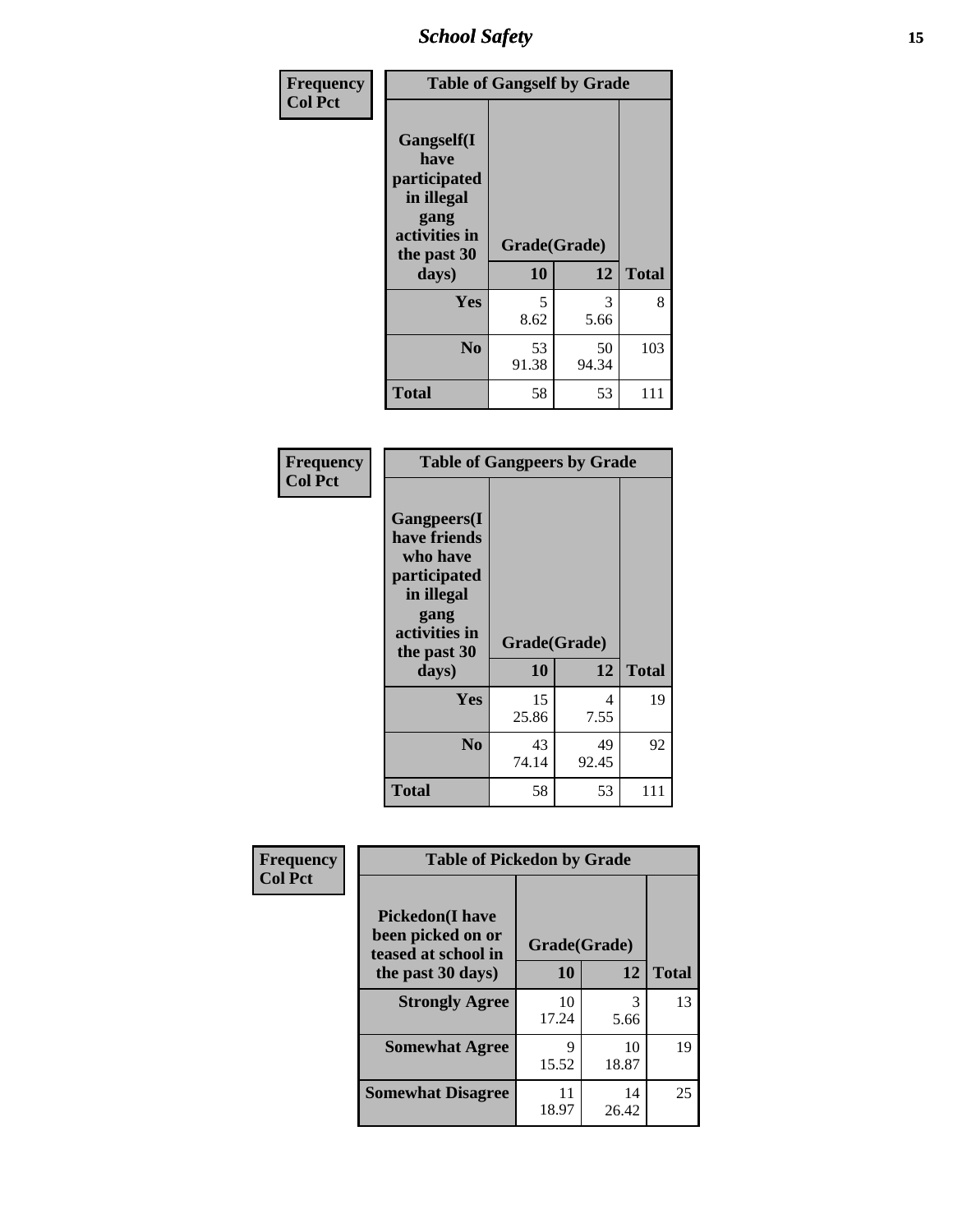*School Safety* **16**

| <b>Frequency</b> | <b>Table of Pickedon by Grade</b>                                                        |                    |             |              |  |  |  |  |  |  |
|------------------|------------------------------------------------------------------------------------------|--------------------|-------------|--------------|--|--|--|--|--|--|
| <b>Col Pct</b>   | <b>Pickedon</b> (I have<br>been picked on or<br>teased at school in<br>the past 30 days) | Grade(Grade)<br>10 | 12          | <b>Total</b> |  |  |  |  |  |  |
|                  | <b>Strongly Disagree</b>                                                                 | 28<br>48.28        | 26<br>49.06 | 54           |  |  |  |  |  |  |
|                  | Total                                                                                    | 58                 | 53          |              |  |  |  |  |  |  |

| <b>Frequency</b> | <b>Table of Safeschool by Grade</b>        |              |                                     |              |  |  |  |  |  |
|------------------|--------------------------------------------|--------------|-------------------------------------|--------------|--|--|--|--|--|
| <b>Col Pct</b>   | Safeschool(School<br>is a place at which I | Grade(Grade) |                                     |              |  |  |  |  |  |
|                  | feel safe)                                 | 10           | 12                                  | <b>Total</b> |  |  |  |  |  |
|                  | <b>Strongly Agree</b>                      | 13<br>22.41  | 15<br>28.30                         | 28           |  |  |  |  |  |
|                  | <b>Somewhat Agree</b>                      | 29<br>50.00  | 33<br>62.26                         | 62           |  |  |  |  |  |
|                  | <b>Somewhat Disagree</b>                   | 15<br>25.86  | $\mathcal{D}_{\mathcal{L}}$<br>3.77 | 17           |  |  |  |  |  |
|                  | <b>Strongly Disagree</b>                   | 1.72         | 3<br>5.66                           | 4            |  |  |  |  |  |
|                  | <b>Total</b>                               | 58           | 53                                  | 111          |  |  |  |  |  |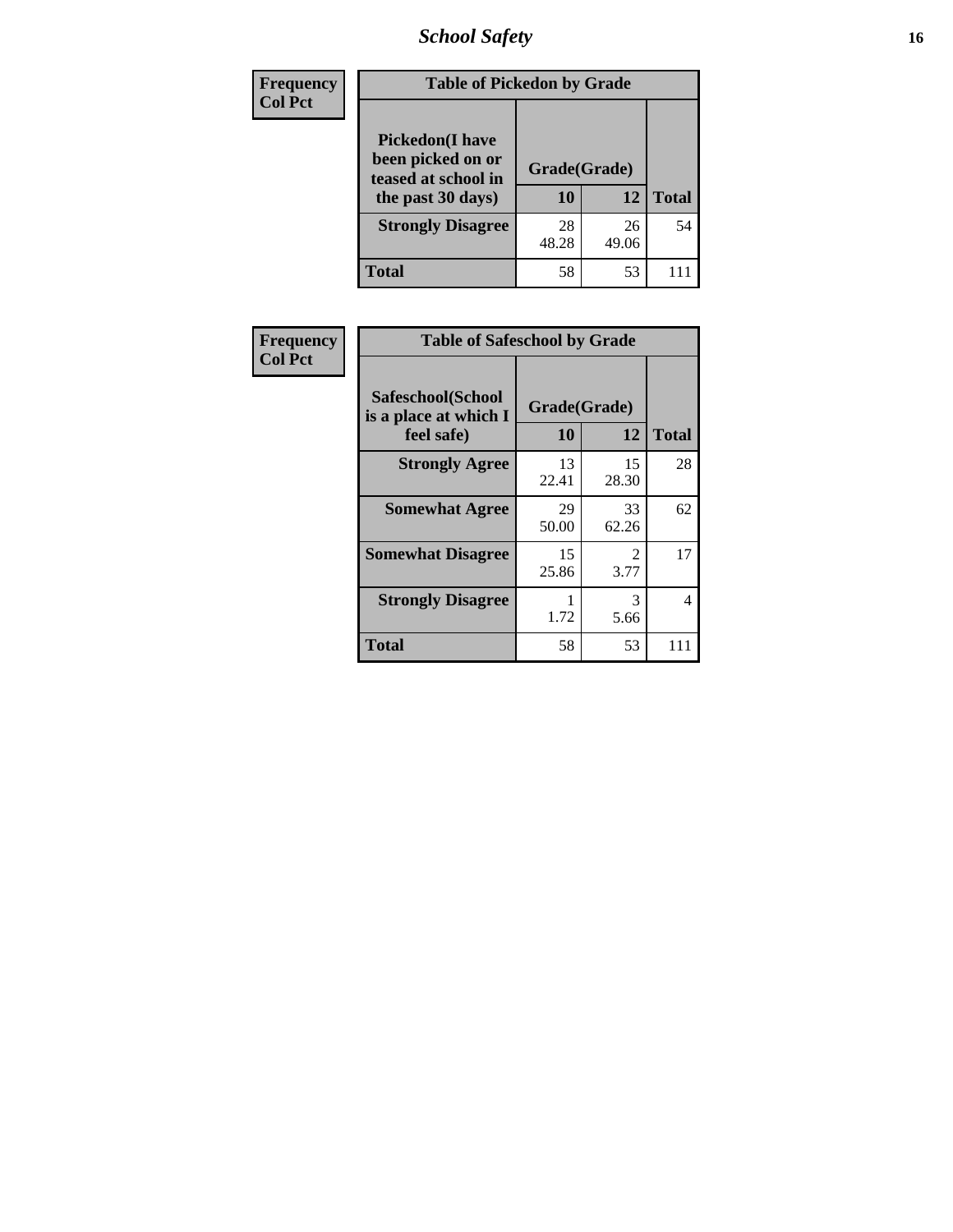*School Safety* **17**

| <b>Frequency</b> | <b>Table of Grade by Bullied</b> |             |                                                                               |                              |                   |                               |                   |              |  |
|------------------|----------------------------------|-------------|-------------------------------------------------------------------------------|------------------------------|-------------------|-------------------------------|-------------------|--------------|--|
| <b>Row Pct</b>   |                                  |             | <b>Bullied</b> (I have been bullied by other<br>students in the past 30 days) |                              |                   |                               |                   |              |  |
|                  | Grade(Grade)   Days              | $\mathbf 0$ | 1 or<br>days                                                                  | 3 <sub>to</sub><br>5<br>days | 6 to<br>9<br>days | <b>20</b><br>to<br>29<br>days | All<br>30<br>days | <b>Total</b> |  |
|                  | 10                               | 47          | 3                                                                             |                              | $\Omega$          | 3                             | 4                 | 58           |  |
|                  |                                  | 81.03       | 5.17                                                                          | 1.72                         | 0.00              | 5.17                          | 6.90              |              |  |
|                  | 12                               | 50<br>94.34 | 1.89                                                                          | 0<br>0.00                    | 1.89              | 1.89                          | $\Omega$<br>0.00  | 53           |  |
|                  | <b>Total</b>                     | 97          | 4                                                                             |                              |                   | 4                             | 4                 | 111          |  |

| Frequency      | <b>Table of Grade by Bulliedothers</b> |                  |              |                         |                          |                               |                                               |              |  |  |  |  |  |
|----------------|----------------------------------------|------------------|--------------|-------------------------|--------------------------|-------------------------------|-----------------------------------------------|--------------|--|--|--|--|--|
| <b>Row Pct</b> |                                        |                  |              |                         | past 30 days)            |                               | <b>Bulliedothers</b> (I bullied others in the |              |  |  |  |  |  |
|                | Grade(Grade)   Days                    | $\boldsymbol{0}$ | 1 or<br>days | 3 <sub>to</sub><br>days | <b>6 to</b><br>9<br>days | <b>20</b><br>to<br>29<br>days | All<br>30<br>days                             | <b>Total</b> |  |  |  |  |  |
|                | 10                                     | 44<br>75.86      | 8<br>13.79   | 2<br>3.45               | $\theta$<br>0.00         | 1.72                          | 3<br>5.17                                     | 58           |  |  |  |  |  |
|                | 12                                     | 47<br>88.68      | 4<br>7.55    | 0<br>0.00               | 1.89                     | 1.89                          | 0<br>0.00                                     | 53           |  |  |  |  |  |
|                | <b>Total</b>                           | 91               | 12           | $\overline{2}$          |                          | 2                             | 3                                             | 111          |  |  |  |  |  |

| <b>Frequency</b> | <b>Table of Grade by Weaponschool</b> |                  |                                                                         |                          |              |  |  |  |  |  |
|------------------|---------------------------------------|------------------|-------------------------------------------------------------------------|--------------------------|--------------|--|--|--|--|--|
| <b>Row Pct</b>   |                                       |                  | Weaponschool(I<br>brought a weapon<br>to school in the past<br>30 days) |                          |              |  |  |  |  |  |
|                  | Grade(Grade)                          | 0<br><b>Days</b> | 20 to<br>29<br>days                                                     | <b>All</b><br>30<br>days | <b>Total</b> |  |  |  |  |  |
|                  | 10                                    | 56<br>96.55      | $\theta$<br>0.00                                                        | 2<br>3.45                | 58           |  |  |  |  |  |
|                  | 12                                    | 51<br>96.23      | $\overline{2}$<br>3.77                                                  | 0<br>0.00                | 53           |  |  |  |  |  |
|                  | <b>Total</b>                          | 107              | $\overline{2}$                                                          | 2                        | 111          |  |  |  |  |  |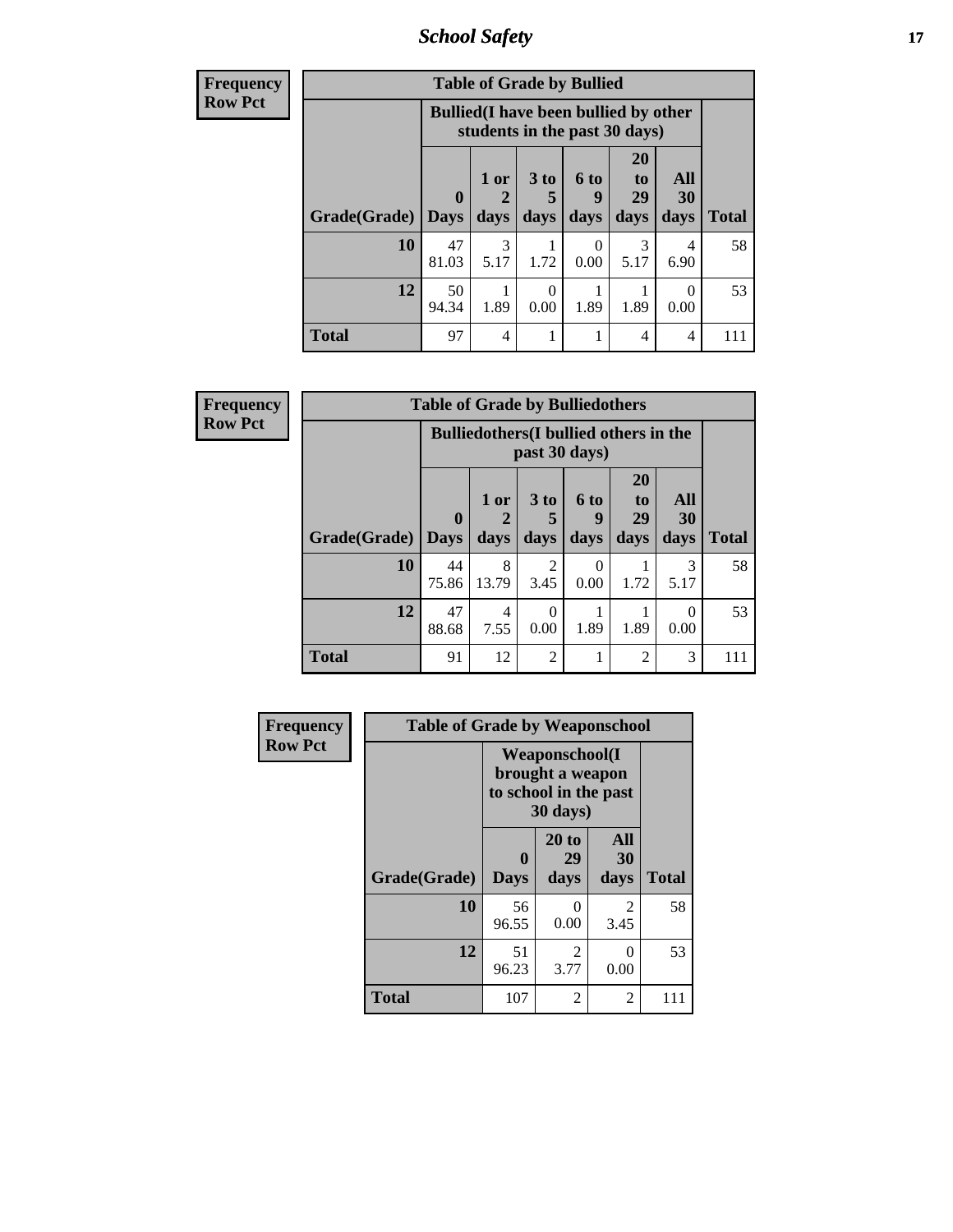*School Safety* **18**

| Frequency      | <b>Table of Grade by Absentunsafe</b> |                             |                                                                                           |                   |                        |                       |              |  |  |
|----------------|---------------------------------------|-----------------------------|-------------------------------------------------------------------------------------------|-------------------|------------------------|-----------------------|--------------|--|--|
| <b>Row Pct</b> |                                       |                             | <b>Absentunsafe(I have missed</b><br>school because I felt unsafe in<br>the past 30 days) |                   |                        |                       |              |  |  |
|                | Grade(Grade)                          | $\mathbf{0}$<br><b>Days</b> | 1 or<br>2<br>days                                                                         | 6 to<br>g<br>days | 20<br>to<br>29<br>days | All<br>30<br>days     | <b>Total</b> |  |  |
|                | 10                                    | 54<br>93.10                 | 1.72                                                                                      | 1.72              | 0.00                   | $\mathcal{L}$<br>3.45 | 58           |  |  |
|                | 12                                    | 52<br>98.11                 | 0<br>0.00                                                                                 | 0<br>0.00         | 1.89                   | $\mathcal{O}$<br>0.00 | 53           |  |  |
|                | <b>Total</b>                          | 106                         | 1                                                                                         |                   | 1                      | $\overline{2}$        | 111          |  |  |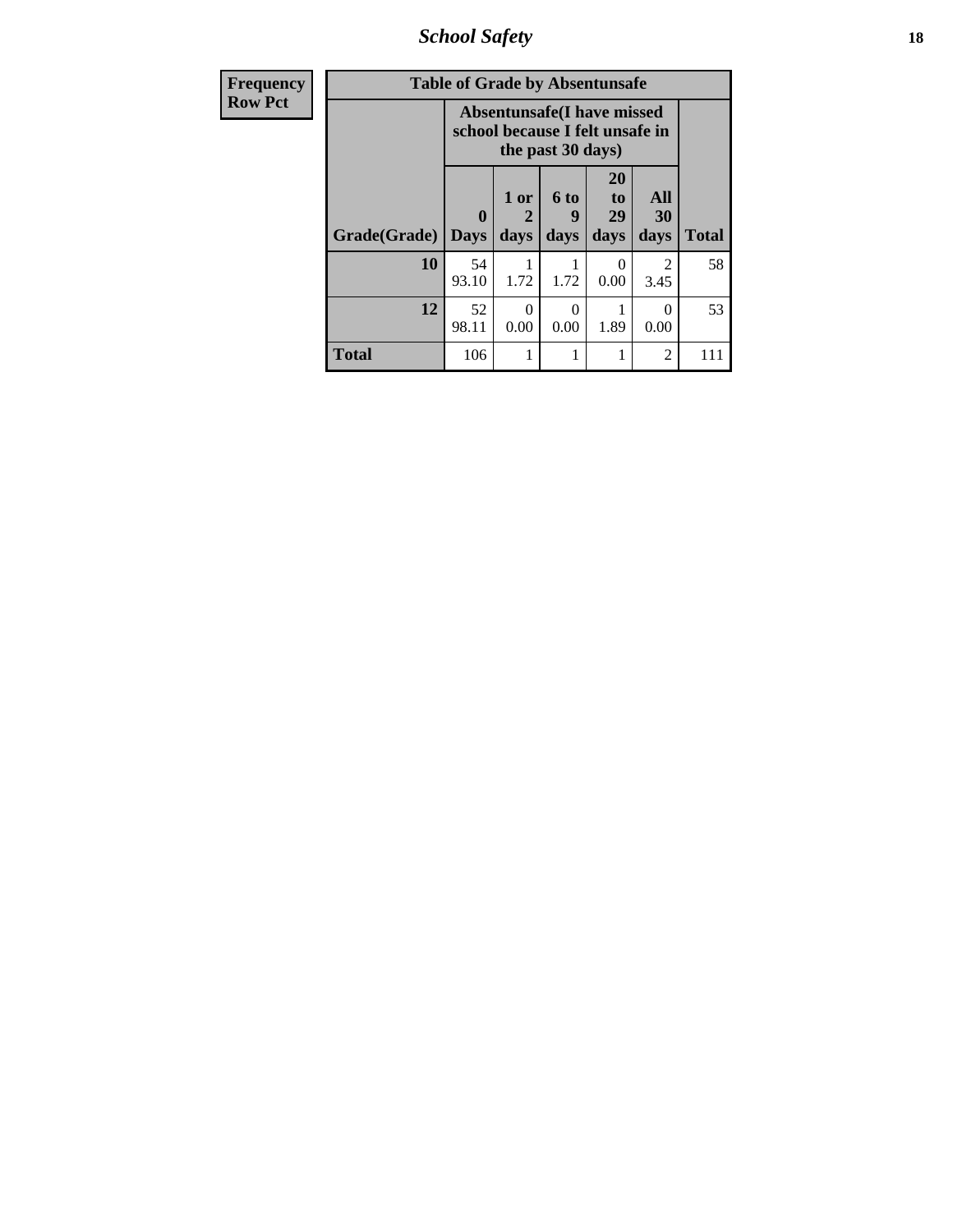### *Drug Use During Last 30 Days* **19**

#### **Frequency Row Pct**

| <b>Table of Grade by Alcohol</b> |                                 |                                    |                 |                  |                  |                   |              |              |  |  |  |
|----------------------------------|---------------------------------|------------------------------------|-----------------|------------------|------------------|-------------------|--------------|--------------|--|--|--|
|                                  |                                 | Alcohol(Alcohol use, past 30 days) |                 |                  |                  |                   |              |              |  |  |  |
| Grade(Grade)                     | <b>Did</b><br>not<br><b>use</b> | $1-2$<br>days                      | $3 - 5$<br>days | $6-9$<br>days    | $10-19$<br>days  | $20 - 29$<br>days | Every<br>day | <b>Total</b> |  |  |  |
| 10                               | 43<br>74.14                     | 5<br>8.62                          | 3<br>5.17       | 4<br>6.90        | $\Omega$<br>0.00 | 1.72              | 2<br>3.45    | 58           |  |  |  |
| 12                               | 38<br>71.70                     | 3<br>5.66                          | 6<br>11.32      | $\theta$<br>0.00 | 3<br>5.66        | 1.89              | 2<br>3.77    | 53           |  |  |  |
| <b>Total</b>                     | 81                              | 8                                  | 9               | 4                | 3                | 2                 | 4            | 111          |  |  |  |

#### **Frequency Row Pct**

| <b>Table of Grade by Cigarettes</b> |                                 |                                                |                 |                 |                 |               |                     |       |  |  |
|-------------------------------------|---------------------------------|------------------------------------------------|-----------------|-----------------|-----------------|---------------|---------------------|-------|--|--|
|                                     |                                 | Cigarettes (Smoking tobacco use, past 30 days) |                 |                 |                 |               |                     |       |  |  |
| Grade(Grade)                        | <b>Did</b><br>not<br><b>use</b> | $1-2$<br>days                                  | $3 - 5$<br>days | $6 - 9$<br>days | $10-19$<br>days | 20-29<br>days | <b>Every</b><br>day | Total |  |  |
| 10                                  | 42<br>72.41                     | 6<br>10.34                                     | 3<br>5.17       | 2<br>3.45       | 2<br>3.45       | 1.72          | 3.45                | 58    |  |  |
| 12                                  | 43<br>81.13                     | 5<br>9.43                                      | 0<br>0.00       | 0<br>0.00       | 0<br>0.00       | 3.77          | 3<br>5.66           | 53    |  |  |
| <b>Total</b>                        | 85                              | 11                                             | 3               | $\overline{2}$  | $\overline{2}$  | 3             | 5                   | 111   |  |  |

**Frequency Row Pct**

| <b>Table of Grade by Smokeless</b> |                                 |                                                        |                 |               |                        |                   |              |       |  |  |
|------------------------------------|---------------------------------|--------------------------------------------------------|-----------------|---------------|------------------------|-------------------|--------------|-------|--|--|
|                                    |                                 | <b>Smokeless</b> (Chewing tobaccouse,<br>past 30 days) |                 |               |                        |                   |              |       |  |  |
| Grade(Grade)                       | <b>Did</b><br>not<br><b>use</b> | $1 - 2$<br>days                                        | $3 - 5$<br>days | $6-9$<br>days | $10-19$<br>days        | $20 - 29$<br>days | Every<br>day | Total |  |  |
| 10                                 | 50<br>86.21                     | 1.72                                                   | 1.72            | 1.72          | $\overline{c}$<br>3.45 | 1.72              | 2<br>3.45    | 58    |  |  |
| 12                                 | 47<br>88.68                     | 3<br>5.66                                              | 1.89            | 0<br>0.00     | $\Omega$<br>0.00       | 1.89              | 1.89         | 53    |  |  |
| <b>Total</b>                       | 97                              | 4                                                      | $\overline{2}$  |               | $\overline{c}$         | $\overline{2}$    | 3            | 111   |  |  |

| <b>Frequency</b> |
|------------------|
| <b>Row Pct</b>   |

| <b>Table of Grade by Marijuana</b> |                                 |                                         |                 |                        |                 |                   |                     |              |  |  |
|------------------------------------|---------------------------------|-----------------------------------------|-----------------|------------------------|-----------------|-------------------|---------------------|--------------|--|--|
|                                    |                                 | Marijuana (Marijuana use, past 30 days) |                 |                        |                 |                   |                     |              |  |  |
| Grade(Grade)                       | <b>Did</b><br>not<br><b>use</b> | $1 - 2$<br>days                         | $3 - 5$<br>days | $6-9$<br>days          | $10-19$<br>days | $20 - 29$<br>days | <b>Every</b><br>day | <b>Total</b> |  |  |
| 10                                 | 48<br>82.76                     | 2<br>3.45                               | 1.72            | $\overline{2}$<br>3.45 | 0<br>0.00       | 3.45              | 3<br>5.17           | 58           |  |  |
| 12                                 | 46<br>86.79                     | 2<br>3.77                               | 0<br>0.00       | $\Omega$<br>0.00       | 2<br>3.77       | 3.77              | 1.89                | 53           |  |  |
| <b>Total</b>                       | 94                              | 4                                       |                 | $\overline{2}$         | $\overline{2}$  | 4                 | $\overline{4}$      | 111          |  |  |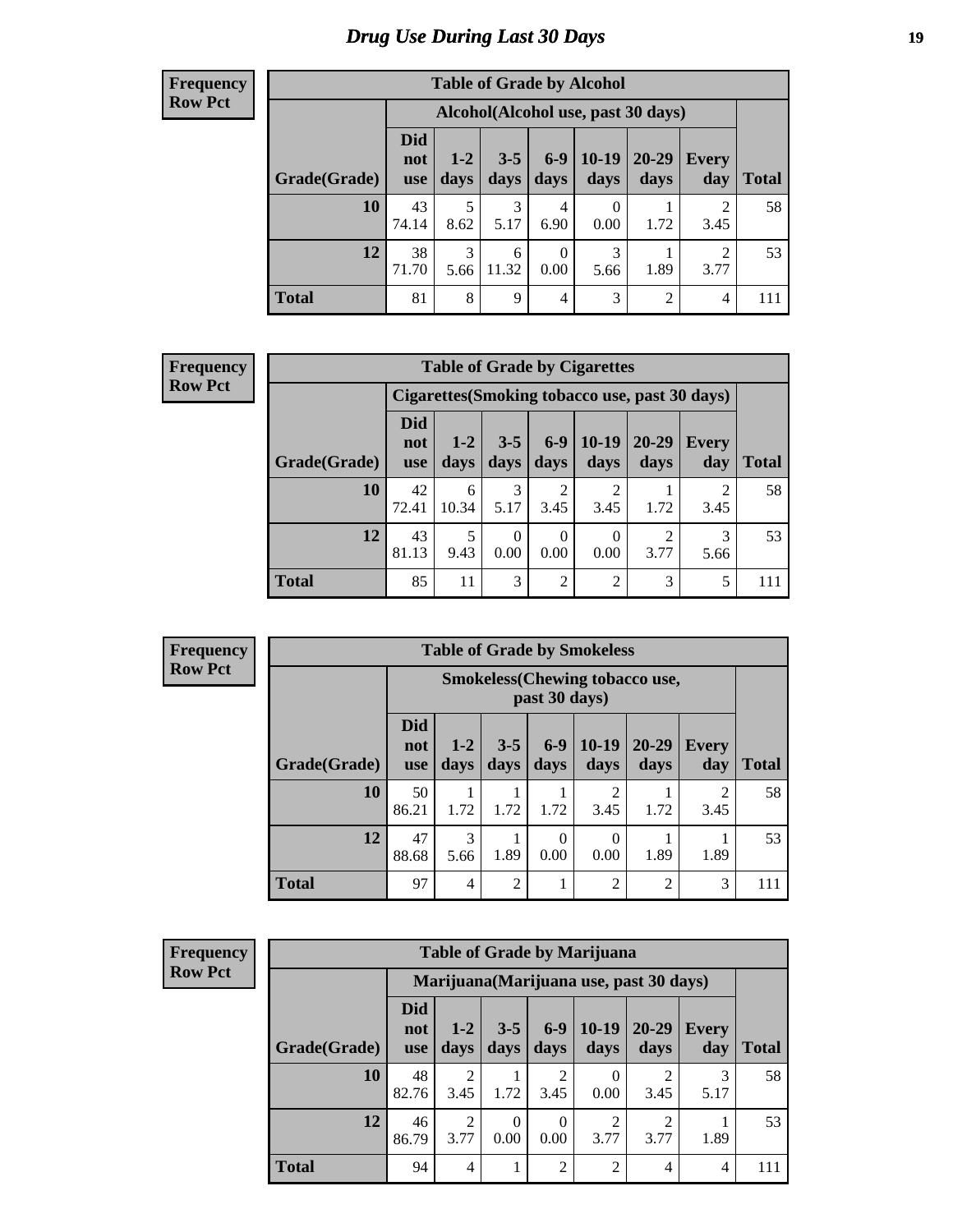### *Drug Use During Last 30 Days* 20

| <b>Frequency</b> | <b>Table of Grade by Cocaine</b> |                                               |               |              |  |  |  |  |  |  |
|------------------|----------------------------------|-----------------------------------------------|---------------|--------------|--|--|--|--|--|--|
| <b>Row Pct</b>   |                                  | <b>Cocaine</b> (Cocaine<br>use, past 30 days) |               |              |  |  |  |  |  |  |
|                  | Grade(Grade)                     | Did not<br><b>use</b>                         | 20-29<br>days | <b>Total</b> |  |  |  |  |  |  |
|                  | 10                               | 58<br>100.00                                  | 0<br>0.00     | 58           |  |  |  |  |  |  |
|                  | 12                               | 52<br>98.11                                   | 1.89          | 53           |  |  |  |  |  |  |
|                  | <b>Total</b>                     | 110                                           |               | 111          |  |  |  |  |  |  |

| Frequency      |              |                                 |                 | <b>Table of Grade by Inhalants</b>        |                     |              |
|----------------|--------------|---------------------------------|-----------------|-------------------------------------------|---------------------|--------------|
| <b>Row Pct</b> |              |                                 |                 | Inhalants (Inhalant use,<br>past 30 days) |                     |              |
|                | Grade(Grade) | <b>Did</b><br>not<br><b>use</b> | $3 - 5$<br>days | $20 - 29$<br>days                         | <b>Every</b><br>day | <b>Total</b> |
|                | 10           | 57<br>98.28                     | 0<br>0.00       | 0<br>0.00                                 | 1.72                | 58           |
|                | 12           | 51<br>96.23                     | 1.89            | 1.89                                      | 0.00                | 53           |
|                | <b>Total</b> | 108                             |                 |                                           |                     | 111          |

| <b>Frequency</b> |              |                                 |                 | <b>Table of Grade by Steroids</b>       |                        |              |
|------------------|--------------|---------------------------------|-----------------|-----------------------------------------|------------------------|--------------|
| <b>Row Pct</b>   |              |                                 |                 | Steroids (Steroid use,<br>past 30 days) |                        |              |
|                  | Grade(Grade) | <b>Did</b><br>not<br><b>use</b> | $1 - 2$<br>days | $10-19$<br>days                         | $20 - 29$<br>days      | <b>Total</b> |
|                  | 10           | 57<br>98.28                     | 1.72            | 0<br>0.00                               | $\Omega$<br>0.00       | 58           |
|                  | 12           | 50<br>94.34                     | 0<br>0.00       | 1.89                                    | $\overline{c}$<br>3.77 | 53           |
|                  | <b>Total</b> | 107                             |                 |                                         | $\overline{2}$         | 111          |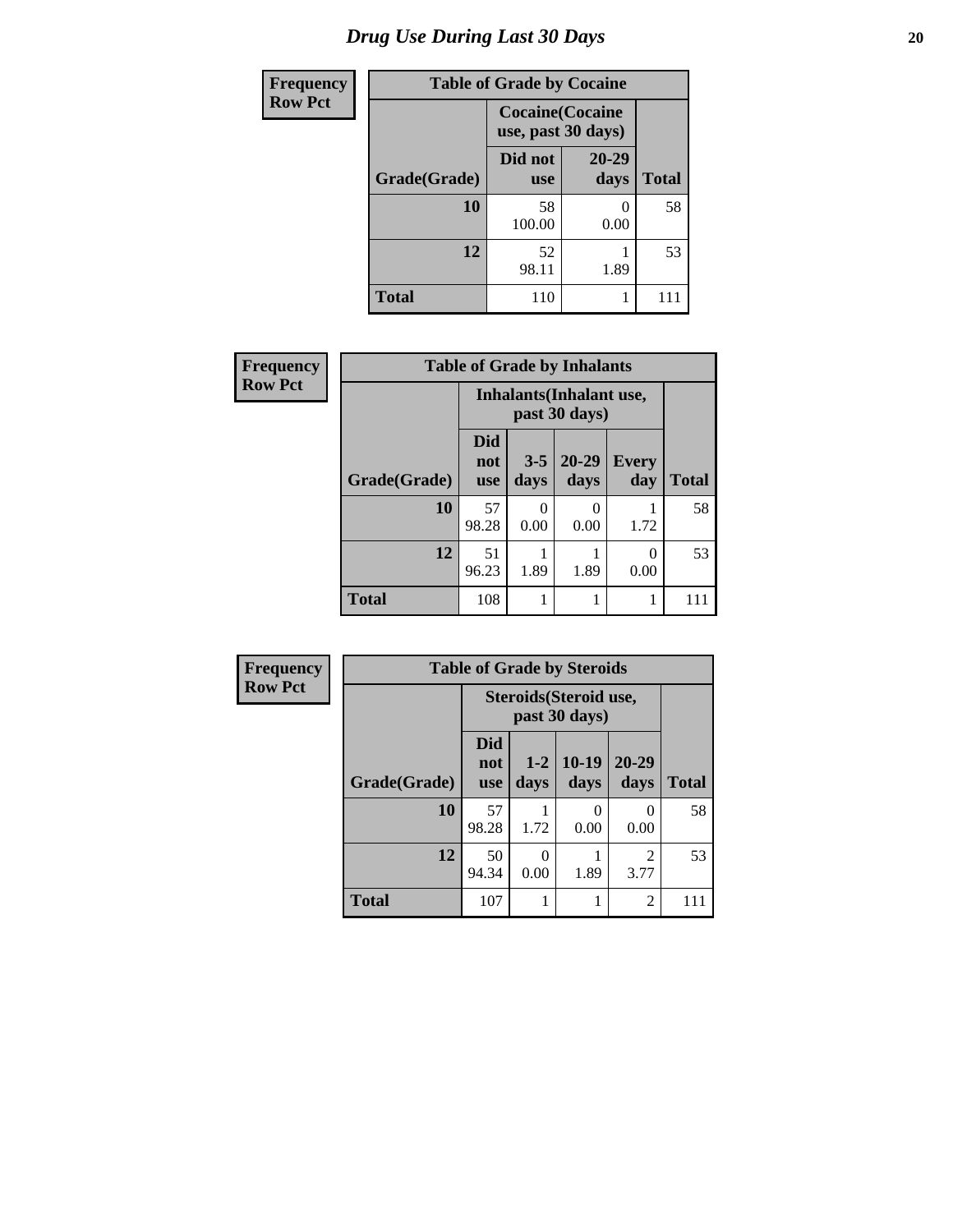| <b>Frequency</b> | <b>Table of Grade by Ecstasy</b> |                                 |                  |                  |                       |                   |              |  |  |
|------------------|----------------------------------|---------------------------------|------------------|------------------|-----------------------|-------------------|--------------|--|--|
| <b>Row Pct</b>   |                                  |                                 |                  | past 30 days)    | Ecstasy (Ecstasy use, |                   |              |  |  |
|                  | Grade(Grade)                     | <b>Did</b><br>not<br><b>use</b> | $1-2$<br>days    | $3 - 5$<br>days  | $10-19$<br>days       | $20 - 29$<br>days | <b>Total</b> |  |  |
|                  | 10                               | 56<br>96.55                     | 1.72             | 1.72             | 0<br>0.00             | 0<br>0.00         | 58           |  |  |
|                  | 12                               | 51<br>96.23                     | $\Omega$<br>0.00 | $\Omega$<br>0.00 | 1.89                  | 1.89              | 53           |  |  |
|                  | <b>Total</b>                     | 107                             | 1                |                  | 1                     | 1                 | 111          |  |  |

| Frequency      | <b>Table of Grade by Meth</b> |                                                    |                        |              |  |  |  |
|----------------|-------------------------------|----------------------------------------------------|------------------------|--------------|--|--|--|
| <b>Row Pct</b> |                               | <b>Meth</b> (Methamphetamine<br>use, past 30 days) |                        |              |  |  |  |
|                | Grade(Grade)                  | Did not use                                        | $20-29$ days           | <b>Total</b> |  |  |  |
|                | <b>10</b>                     | 58<br>100.00                                       | 0.00                   | 58           |  |  |  |
|                | 12                            | 51<br>96.23                                        | $\mathfrak{D}$<br>3.77 | 53           |  |  |  |
|                | <b>Total</b>                  | 109                                                | 2                      |              |  |  |  |

| Frequency      | <b>Table of Grade by Hallucinogens</b> |                |                                                   |                 |                   |              |  |  |
|----------------|----------------------------------------|----------------|---------------------------------------------------|-----------------|-------------------|--------------|--|--|
| <b>Row Pct</b> |                                        |                | Hallucinogens (Hallucinogen use,<br>past 30 days) |                 |                   |              |  |  |
|                | Grade(Grade)                           | Did<br>not use | $1 - 2$<br>days                                   | $10-19$<br>days | $20 - 29$<br>days | <b>Total</b> |  |  |
|                | 10                                     | 57<br>98.28    | 1.72                                              | 0.00            | 0.00              | 58           |  |  |
|                | 12                                     | 51<br>96.23    | 0.00                                              | 1.89            | 1.89              | 53           |  |  |
|                | <b>Total</b>                           | 108            |                                                   |                 |                   |              |  |  |

| Frequency      | <b>Table of Grade by Prescription</b> |                                 |                                                                                |                  |               |                   |                   |              |              |
|----------------|---------------------------------------|---------------------------------|--------------------------------------------------------------------------------|------------------|---------------|-------------------|-------------------|--------------|--------------|
| <b>Row Pct</b> |                                       |                                 | <b>Prescription</b> (Prescription drugs not<br>prescribed to me, past 30 days) |                  |               |                   |                   |              |              |
|                | Grade(Grade)                          | <b>Did</b><br>not<br><b>use</b> | $1 - 2$<br>days                                                                | $3 - 5$<br>days  | $6-9$<br>days | $10-19$<br>days   | $20 - 29$<br>days | Every<br>day | <b>Total</b> |
|                | 10                                    | 50<br>86.21                     | $\Omega$<br>0.00                                                               | $\Omega$<br>0.00 | 3<br>5.17     | 3<br>5.17         | 1.72              | 1.72         | 58           |
|                | 12                                    | 46<br>86.79                     | 2<br>3.77                                                                      | 1.89             | 0.00          | $\bigcap$<br>3.77 | ↑<br>3.77         | 0.00         | 53           |
|                | <b>Total</b>                          | 96                              | 2                                                                              |                  | 3             | 5                 | 3                 |              | 111          |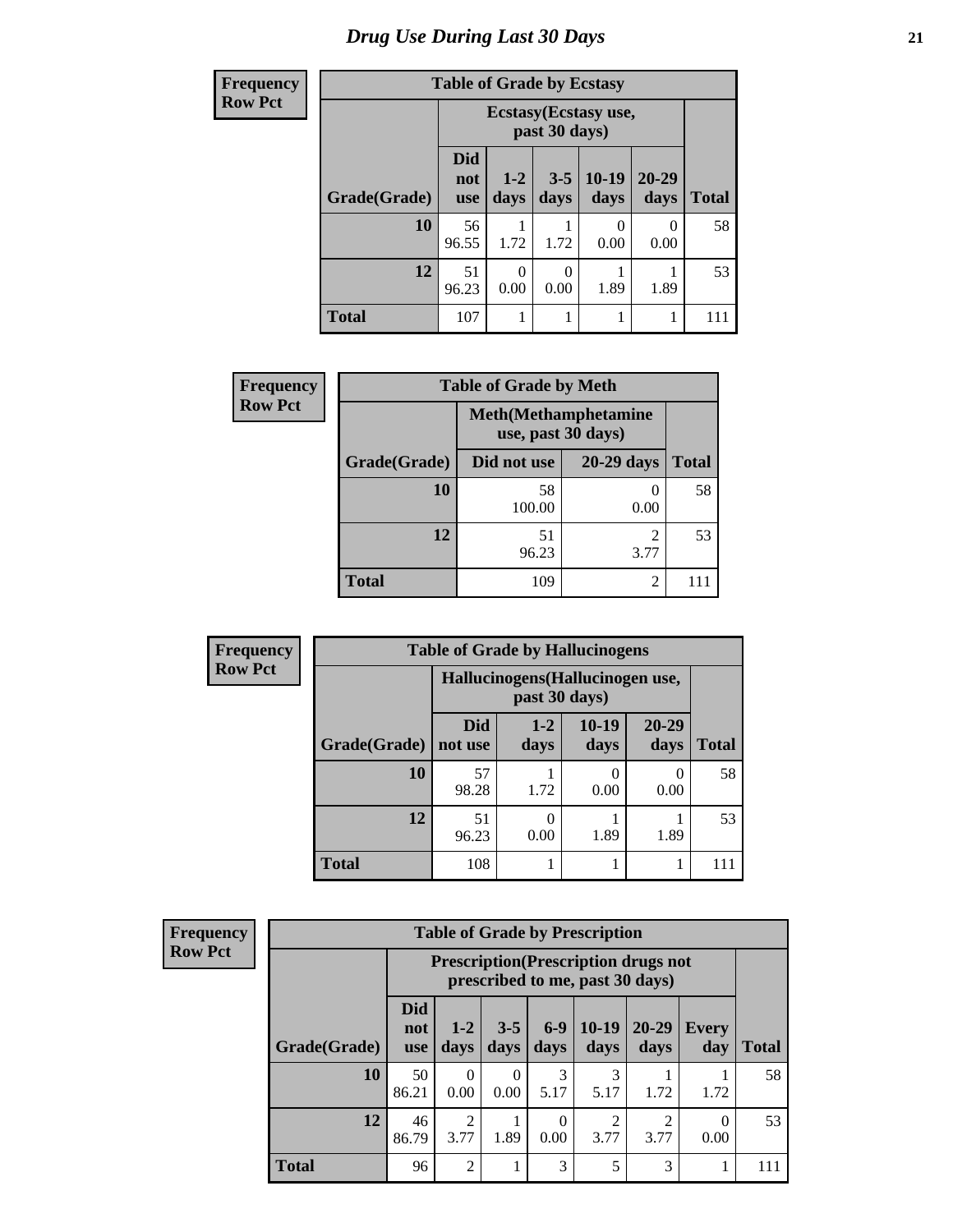| Frequency      | <b>Table of Alcoholease by Grade</b>              |                    |             |              |  |  |
|----------------|---------------------------------------------------|--------------------|-------------|--------------|--|--|
| <b>Col Pct</b> | <b>Alcoholease</b> (It is<br>easy to get alcohol) | Grade(Grade)<br>10 | 12          | <b>Total</b> |  |  |
|                | <b>Strongly Agree</b>                             | 19<br>32.76        | 27<br>50.94 | 46           |  |  |
|                | <b>Somewhat Agree</b>                             | 18<br>31.03        | 16<br>30.19 | 34           |  |  |
|                | <b>Somewhat Disagree</b>                          | 9<br>15.52         | 5<br>9.43   | 14           |  |  |
|                | <b>Strongly Disagree</b>                          | 12<br>20.69        | 5<br>9.43   | 17           |  |  |
|                | <b>Total</b>                                      | 58                 | 53          | 111          |  |  |

| Frequency      | <b>Table of Cigarettesease by Grade</b>     |              |                        |              |  |
|----------------|---------------------------------------------|--------------|------------------------|--------------|--|
| <b>Col Pct</b> | Cigarettesease(It is<br>easy to get smoking | Grade(Grade) |                        |              |  |
|                | tobacco)                                    | 10           | 12                     | <b>Total</b> |  |
|                | <b>Strongly Agree</b>                       | 26<br>44.83  | 36<br>67.92            | 62           |  |
|                | <b>Somewhat Agree</b>                       | 15<br>25.86  | 11<br>20.75            | 26           |  |
|                | <b>Somewhat Disagree</b>                    | 8<br>13.79   | $\mathfrak{D}$<br>3.77 | 10           |  |
|                | <b>Strongly Disagree</b>                    | Q<br>15.52   | 4<br>7.55              | 13           |  |
|                | <b>Total</b>                                | 58           | 53                     | 111          |  |

| Frequency      | <b>Table of Smokelessease by Grade</b>             |              |             |              |  |  |  |  |
|----------------|----------------------------------------------------|--------------|-------------|--------------|--|--|--|--|
| <b>Col Pct</b> | <b>Smokelessease</b> (It is<br>easy to get chewing | Grade(Grade) |             |              |  |  |  |  |
|                | tobacco)                                           | 10           | 12          | <b>Total</b> |  |  |  |  |
|                | <b>Strongly Agree</b>                              | 29<br>50.00  | 36<br>67.92 | 65           |  |  |  |  |
|                | <b>Somewhat Agree</b>                              | 11<br>18.97  | 12<br>22.64 | 23           |  |  |  |  |
|                | <b>Somewhat Disagree</b>                           | 5<br>8.62    | 1.89        | 6            |  |  |  |  |
|                | <b>Strongly Disagree</b>                           | 13<br>22.41  | 4<br>7.55   | 17           |  |  |  |  |
|                | <b>Total</b>                                       | 58           | 53          | 111          |  |  |  |  |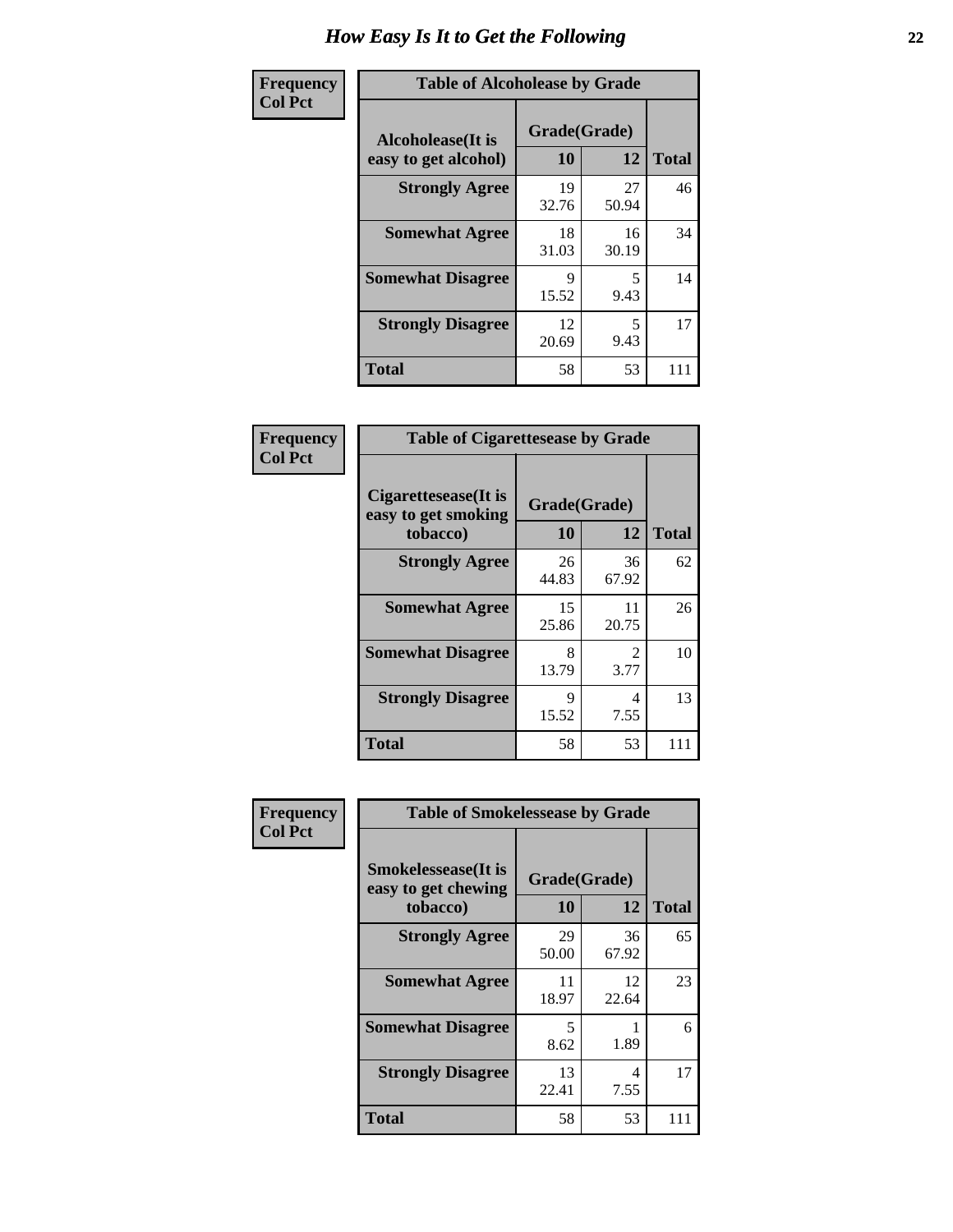| Frequency      | <b>Table of Marijuanaease by Grade</b>           |                           |             |              |  |  |  |
|----------------|--------------------------------------------------|---------------------------|-------------|--------------|--|--|--|
| <b>Col Pct</b> | Marijuanaease(It is<br>easy to get<br>marijuana) | Grade(Grade)<br><b>10</b> | 12          | <b>Total</b> |  |  |  |
|                | <b>Strongly Agree</b>                            | 16<br>27.59               | 18<br>33.96 | 34           |  |  |  |
|                | <b>Somewhat Agree</b>                            | 13<br>22.41               | 20<br>37.74 | 33           |  |  |  |
|                | <b>Somewhat Disagree</b>                         | 15<br>25.86               | 13.21       | 22           |  |  |  |
|                | <b>Strongly Disagree</b>                         | 14<br>24.14               | 8<br>15.09  | 22           |  |  |  |
|                | <b>Total</b>                                     | 58                        | 53          | 111          |  |  |  |

| <b>Table of Cocaineease by Grade</b>              |                    |              |     |  |  |  |  |  |
|---------------------------------------------------|--------------------|--------------|-----|--|--|--|--|--|
| <b>Cocaineease</b> (It is<br>easy to get cocaine) | Grade(Grade)<br>10 | <b>Total</b> |     |  |  |  |  |  |
| <b>Strongly Agree</b>                             | 3<br>5.17          | 5<br>9.43    | 8   |  |  |  |  |  |
| <b>Somewhat Agree</b>                             | 8<br>13.79         | 14<br>26.42  | 22  |  |  |  |  |  |
| <b>Somewhat Disagree</b>                          | 18<br>31.03        | 13<br>24.53  | 31  |  |  |  |  |  |
| <b>Strongly Disagree</b>                          | 29<br>50.00        | 21<br>39.62  | 50  |  |  |  |  |  |
| <b>Total</b>                                      | 58                 | 53           | 111 |  |  |  |  |  |

| Frequency      | <b>Table of Inhalantsease by Grade</b>                   |                    |             |              |  |  |
|----------------|----------------------------------------------------------|--------------------|-------------|--------------|--|--|
| <b>Col Pct</b> | <b>Inhalantsease</b> (It is<br>easy to get<br>inhalants) | Grade(Grade)<br>10 | 12          | <b>Total</b> |  |  |
|                | <b>Strongly Agree</b>                                    | 16<br>27.59        | 19<br>35.85 | 35           |  |  |
|                | <b>Somewhat Agree</b>                                    | 12<br>20.69        | 13<br>24.53 | 25           |  |  |
|                | <b>Somewhat Disagree</b>                                 | 11<br>18.97        | 8<br>15.09  | 19           |  |  |
|                | <b>Strongly Disagree</b>                                 | 19<br>32.76        | 13<br>24.53 | 32           |  |  |
|                | <b>Total</b>                                             | 58                 | 53          | 111          |  |  |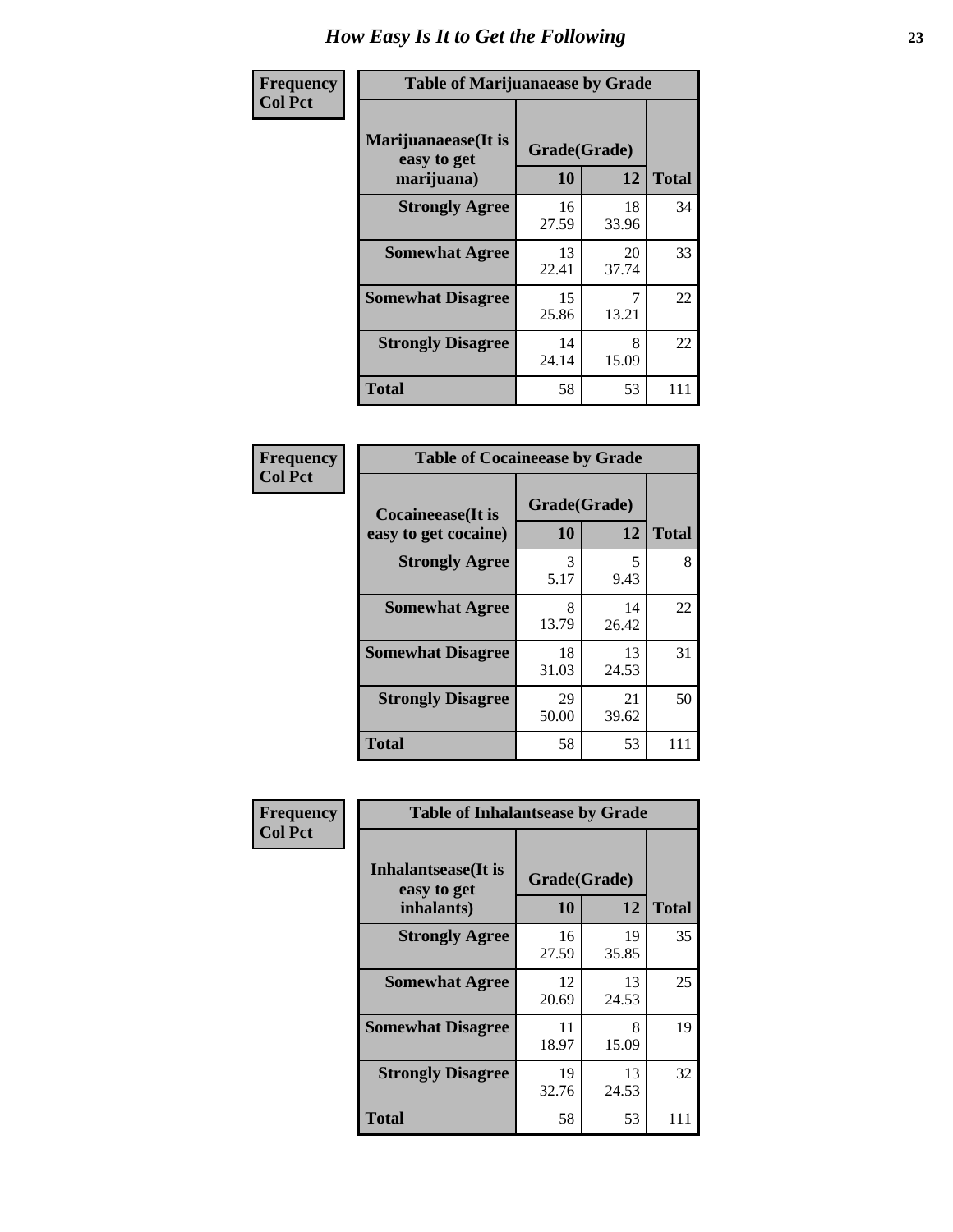| Frequency      |                                                     | <b>Table of Steroidsease by Grade</b> |             |              |  |  |  |  |  |  |
|----------------|-----------------------------------------------------|---------------------------------------|-------------|--------------|--|--|--|--|--|--|
| <b>Col Pct</b> | <b>Steroidsease</b> (It is<br>easy to get steroids) | Grade(Grade)<br>10                    | 12          | <b>Total</b> |  |  |  |  |  |  |
|                | <b>Strongly Agree</b>                               | 7<br>12.07                            | 16<br>30.19 | 23           |  |  |  |  |  |  |
|                | <b>Somewhat Agree</b>                               | 17<br>29.31                           | 20<br>37.74 | 37           |  |  |  |  |  |  |
|                | <b>Somewhat Disagree</b>                            | 12<br>20.69                           | 11<br>20.75 | 23           |  |  |  |  |  |  |
|                | <b>Strongly Disagree</b>                            | 22<br>37.93                           | 6<br>11.32  | 28           |  |  |  |  |  |  |
|                | <b>Total</b>                                        | 58                                    | 53          | 111          |  |  |  |  |  |  |

| Frequency      | <b>Table of Ecstasyease by Grade</b>              |                    |             |              |
|----------------|---------------------------------------------------|--------------------|-------------|--------------|
| <b>Col Pct</b> | <b>Ecstasyease</b> (It is<br>easy to get ecstasy) | Grade(Grade)<br>10 | 12          | <b>Total</b> |
|                | <b>Strongly Agree</b>                             | 5<br>8.62          | 4<br>7.55   | 9            |
|                | <b>Somewhat Agree</b>                             | 12.07              | 13<br>24.53 | 20           |
|                | <b>Somewhat Disagree</b>                          | 13<br>22.41        | 14<br>26.42 | 27           |
|                | <b>Strongly Disagree</b>                          | 33<br>56.90        | 22<br>41.51 | 55           |
|                | <b>Total</b>                                      | 58                 | 53          | 111          |

| Frequency      | <b>Table of Methease by Grade</b>                          |                    |             |              |
|----------------|------------------------------------------------------------|--------------------|-------------|--------------|
| <b>Col Pct</b> | <b>Methease</b> (It is easy<br>to get<br>methamphetamines) | Grade(Grade)<br>10 | 12          | <b>Total</b> |
|                | <b>Strongly Agree</b>                                      | 6<br>10.34         | 5<br>9.43   | 11           |
|                | <b>Somewhat Agree</b>                                      | 12.07              | 12<br>22.64 | 19           |
|                | <b>Somewhat Disagree</b>                                   | 12<br>20.69        | 15<br>28.30 | 27           |
|                | <b>Strongly Disagree</b>                                   | 33<br>56.90        | 21<br>39.62 | 54           |
|                | <b>Total</b>                                               | 58                 | 53          | 111          |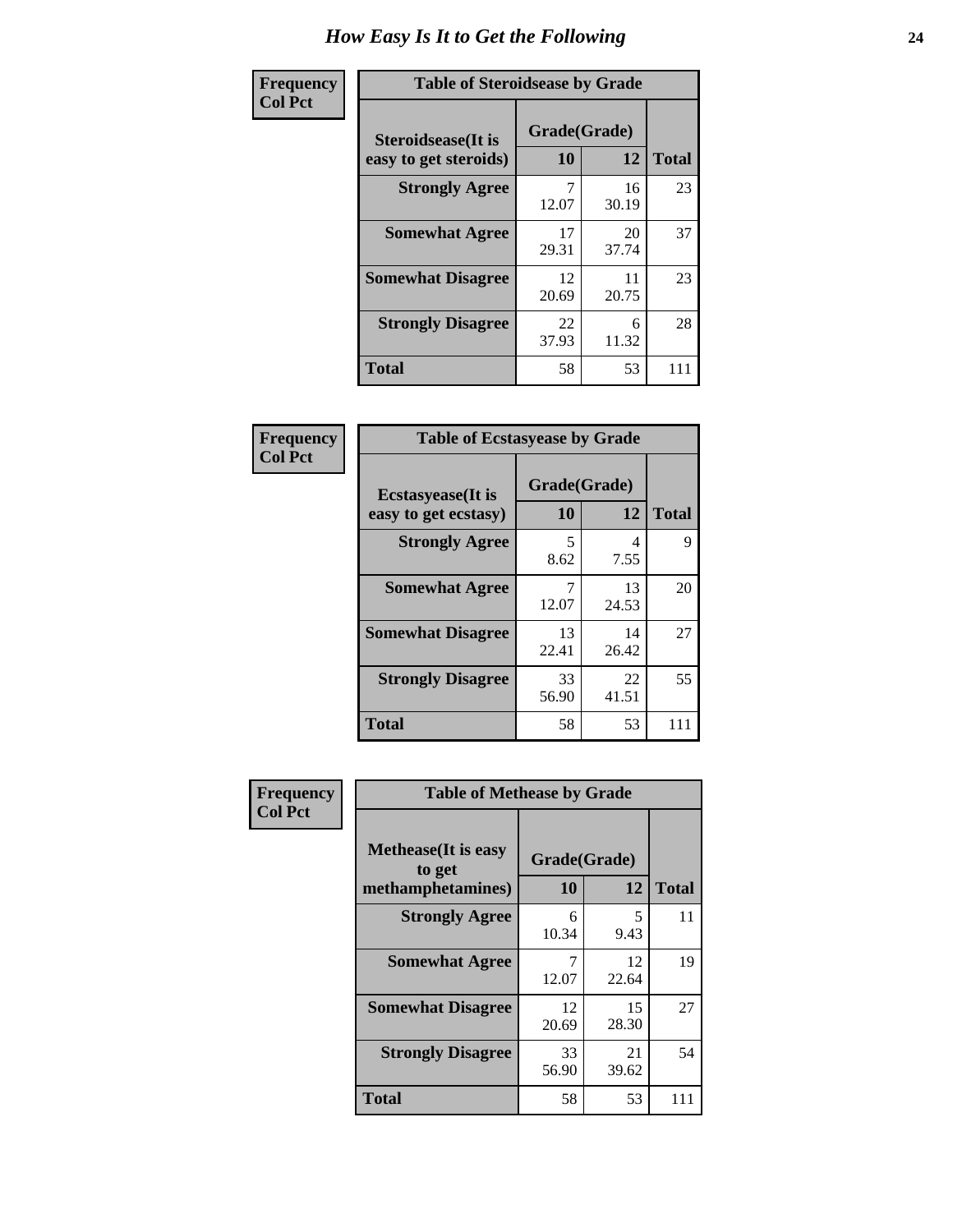| <b>Frequency</b> |                                                           | <b>Table of Hallucinogensease by Grade</b> |             |              |  |  |  |  |  |  |  |
|------------------|-----------------------------------------------------------|--------------------------------------------|-------------|--------------|--|--|--|--|--|--|--|
| <b>Col Pct</b>   | Hallucinogensease(It)<br>is easy to get<br>hallucinogens) | Grade(Grade)<br>10                         | 12          | <b>Total</b> |  |  |  |  |  |  |  |
|                  | <b>Strongly Agree</b>                                     | 4<br>6.90                                  | 6<br>11.32  | 10           |  |  |  |  |  |  |  |
|                  | <b>Somewhat Agree</b>                                     | 8<br>13.79                                 | 10<br>18.87 | 18           |  |  |  |  |  |  |  |
|                  | <b>Somewhat Disagree</b>                                  | 13<br>22.41                                | 17<br>32.08 | 30           |  |  |  |  |  |  |  |
|                  | <b>Strongly Disagree</b>                                  | 33<br>56.90                                | 20<br>37.74 | 53           |  |  |  |  |  |  |  |
|                  | <b>Total</b>                                              | 58                                         | 53          | 111          |  |  |  |  |  |  |  |

| Frequency<br>  Col Pct |
|------------------------|

| <b>Table of Prescriptionease by Grade</b>                                                |              |             |              |  |  |  |  |  |  |  |
|------------------------------------------------------------------------------------------|--------------|-------------|--------------|--|--|--|--|--|--|--|
| <b>Prescriptionease</b> (It<br>is easy to get<br>prescription drugs<br>not prescribed to | Grade(Grade) |             |              |  |  |  |  |  |  |  |
| me)                                                                                      | 10           | 12          | <b>Total</b> |  |  |  |  |  |  |  |
| <b>Strongly Agree</b>                                                                    | 17<br>29.31  | 17<br>32.08 | 34           |  |  |  |  |  |  |  |
| <b>Somewhat Agree</b>                                                                    | 14<br>24.14  | 16<br>30.19 | 30           |  |  |  |  |  |  |  |
| <b>Somewhat Disagree</b>                                                                 | 9<br>15.52   | 6<br>11.32  | 15           |  |  |  |  |  |  |  |
| <b>Strongly Disagree</b>                                                                 | 18<br>31.03  | 14<br>26.42 | 32           |  |  |  |  |  |  |  |
| Total                                                                                    | 58           | 53          | 111          |  |  |  |  |  |  |  |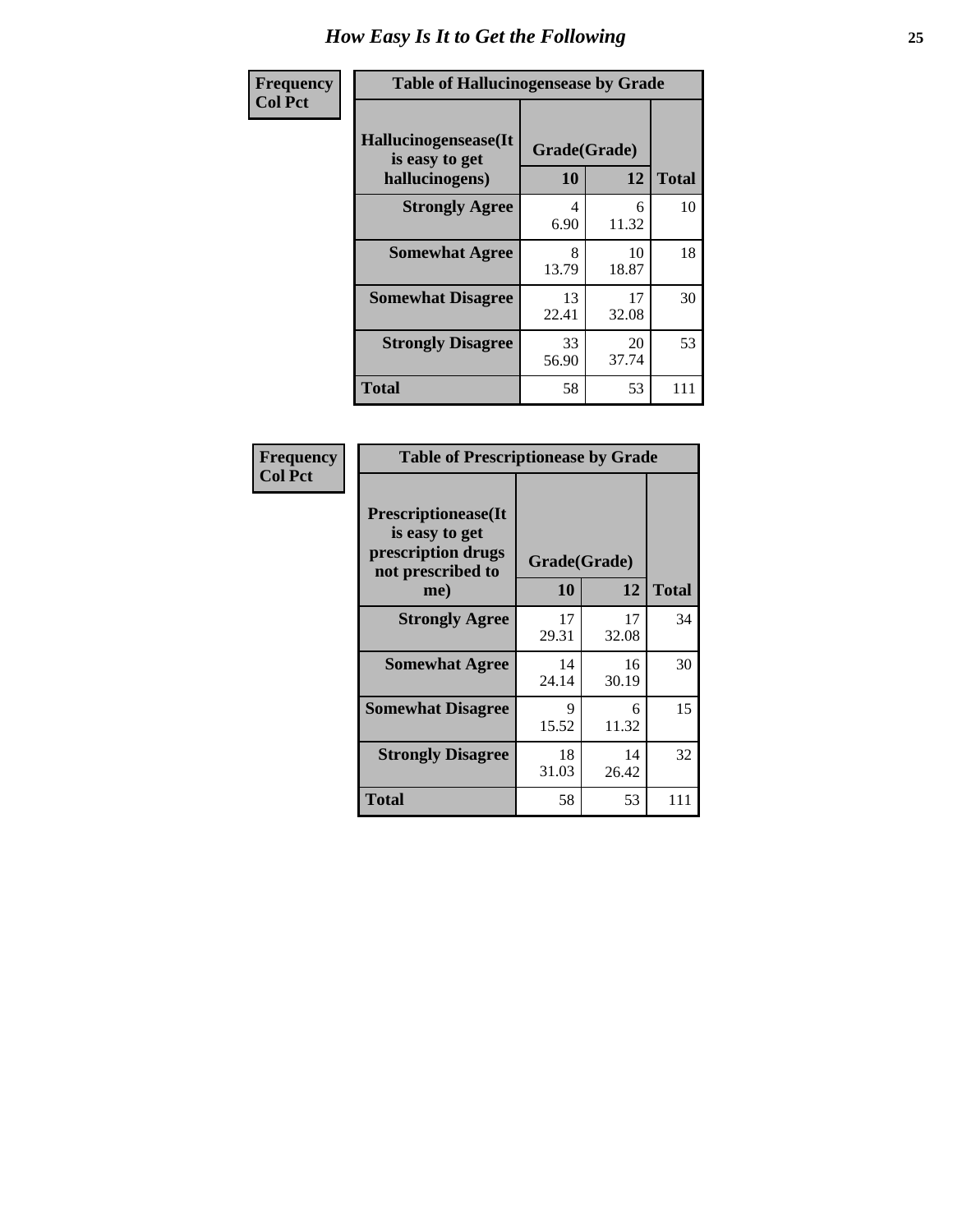#### *Age at Onset of Use* **26** *Results for "Age at Onset of Use" questions exclude students who said they did not use that substance*

| <b>Frequency</b> | <b>Table of Grade by Alcoholinit</b> |                         |                  |                  |            |                               |            |                                                  |                  |                  |             |  |
|------------------|--------------------------------------|-------------------------|------------------|------------------|------------|-------------------------------|------------|--------------------------------------------------|------------------|------------------|-------------|--|
| <b>Row Pct</b>   |                                      |                         |                  |                  |            |                               |            | Alcoholinit (I started using alcohol when I was) |                  |                  |             |  |
|                  | Grade(Grade)                         | <b>8 or</b><br>younger  | <b>10</b>        | 11               | 13         | 14                            | 15         | <b>16</b>                                        | 17               | <b>18 or</b>     | older Total |  |
|                  | <b>10</b>                            | 4.00                    | ∍<br>8.00        | 4.00             | 4<br>16.00 | 28.00                         | 28.00      | $\theta$<br>0.00                                 | $\theta$<br>0.00 | 3<br>12.00       | 25          |  |
|                  | 12                                   | $\overline{2}$<br>10.00 | $\Omega$<br>0.00 | $\Omega$<br>0.00 | 5.00       | 5.00                          | 4<br>20.00 | 10<br>50.00                                      | 2<br>10.00       | $\Omega$<br>0.00 | 20          |  |
|                  | <b>Total</b>                         | 3                       | 2                |                  | 5          | 8                             | 11         | 10                                               | 2                | 3                | 45          |  |
|                  |                                      |                         |                  |                  |            | <b>Frequency Missing = 66</b> |            |                                                  |                  |                  |             |  |

#### **Frequency Row Pct**

| <b>Table of Grade by Cigarettesinit</b> |                  |                                                      |                  |                               |                         |            |            |                  |       |                       |              |  |
|-----------------------------------------|------------------|------------------------------------------------------|------------------|-------------------------------|-------------------------|------------|------------|------------------|-------|-----------------------|--------------|--|
|                                         |                  | Cigarettesinit(I started smoking tobacco when I was) |                  |                               |                         |            |            |                  |       |                       |              |  |
| Grade(Grade)                            | 8 or<br>younger  | 10                                                   | <b>11</b>        | <b>12</b>                     | 13                      | 14         | <b>15</b>  | 16               | 17    | <b>18 or</b><br>older | <b>Total</b> |  |
| 10                                      | 5.56             | $\Omega$<br>$0.00\,$                                 | 3<br>16.67       | 3<br>16.67                    | $\overline{2}$<br>11.11 | 5<br>27.78 | 4<br>22.22 | $\Omega$<br>0.00 | 0.00  | 0.00                  | 18           |  |
| 12                                      | $\theta$<br>0.00 | 7.69                                                 | $\theta$<br>0.00 | $\Omega$<br>0.00              | 7.69                    | 3<br>23.08 | 4<br>30.77 | 7.69             | 15.38 | 7.69                  | 13           |  |
| <b>Total</b>                            | T                |                                                      | 3                | 3                             | 3                       | 8          | 8          | T                | 2     |                       | 31           |  |
|                                         |                  |                                                      |                  | <b>Frequency Missing = 80</b> |                         |            |            |                  |       |                       |              |  |

**Frequency Row Pct**

|              | <b>Table of Grade by Smokelessinit</b>               |                  |                               |       |                |            |                |                  |                       |              |  |  |
|--------------|------------------------------------------------------|------------------|-------------------------------|-------|----------------|------------|----------------|------------------|-----------------------|--------------|--|--|
|              | Smokelessinit (I started chewing tobacco when I was) |                  |                               |       |                |            |                |                  |                       |              |  |  |
| Grade(Grade) | 8 or<br>  younger                                    | 10               | <b>11</b>                     | 12    | 13             | 14         | 15             | <b>16</b>        | <b>18 or</b><br>older | <b>Total</b> |  |  |
| 10           | $\theta$<br>0.00                                     | 8.33             | $\overline{2}$<br>16.67       | 8.33  | 3<br>25.00     | 4<br>33.33 | 8.33           | $\Omega$<br>0.00 | 0.00                  | 12           |  |  |
| 12           | 14.29                                                | $\Omega$<br>0.00 | $\Omega$<br>0.00              | 14.29 | 14.29          | 0.00       | 14.29          | 28.57            | 14.29                 |              |  |  |
| <b>Total</b> |                                                      |                  | $\overline{c}$                | 2     | $\overline{4}$ | 4          | $\mathfrak{D}$ | $\mathfrak{D}$   |                       | 19           |  |  |
|              |                                                      |                  | <b>Frequency Missing = 92</b> |       |                |            |                |                  |                       |              |  |  |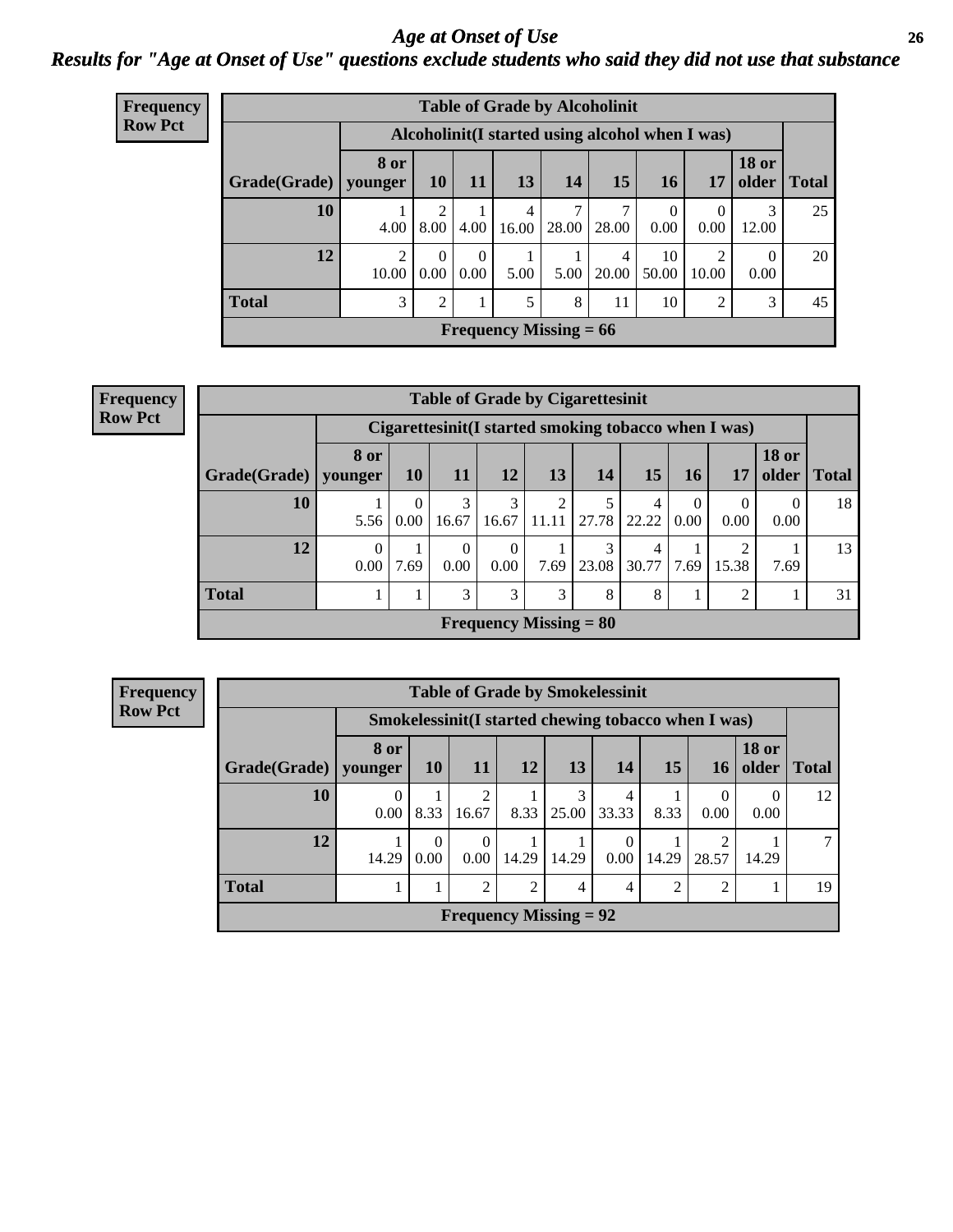#### *Age at Onset of Use* **27**

*Results for "Age at Onset of Use" questions exclude students who said they did not use that substance*

| <b>Frequency</b> |              |                  | <b>Table of Grade by Marijuanainit</b>         |                         |                  |                               |                        |                  |                       |              |
|------------------|--------------|------------------|------------------------------------------------|-------------------------|------------------|-------------------------------|------------------------|------------------|-----------------------|--------------|
| <b>Row Pct</b>   |              |                  | Marijuanainit(I started using marijuana when I |                         |                  | was)                          |                        |                  |                       |              |
|                  | Grade(Grade) | 11               | <b>12</b>                                      | 13                      | <b>14</b>        | 15                            | <b>16</b>              | 17               | <b>18 or</b><br>older | <b>Total</b> |
|                  | 10           | $\Omega$<br>0.00 | $\overline{2}$<br>13.33                        | 1<br>6.67               | 7<br>46.67       | 4<br>26.67                    | $\Omega$<br>0.00       | $\Omega$<br>0.00 | 6.67                  | 15           |
|                  | 12           | 9.09             | 9.09                                           | $\overline{2}$<br>18.18 | $\Omega$<br>0.00 | $\mathcal{R}$<br>27.27        | $\mathcal{L}$<br>18.18 | 9.09             | 9.09                  | 11           |
|                  | <b>Total</b> |                  | 3                                              | 3                       | 7                | 7                             | $\overline{2}$         |                  | $\overline{c}$        | 26           |
|                  |              |                  |                                                |                         |                  | <b>Frequency Missing = 85</b> |                        |                  |                       |              |

| Frequency      |              | <b>Table of Grade by Cocaineinit</b> |                                                              |                |                           |                |  |  |  |  |
|----------------|--------------|--------------------------------------|--------------------------------------------------------------|----------------|---------------------------|----------------|--|--|--|--|
| <b>Row Pct</b> |              |                                      | <b>Cocaineinit(I started</b><br>using cocaine when I<br>was) |                |                           |                |  |  |  |  |
|                | Grade(Grade) | 12                                   | 13                                                           | 16             | 17                        | <b>Total</b>   |  |  |  |  |
|                | 10           | 50.00                                | 0<br>0.00                                                    | 50.00          | $\mathbf{\Omega}$<br>0.00 | $\overline{2}$ |  |  |  |  |
|                | 12           | $\Omega$<br>0.00                     | 33.33                                                        | 33.33          | 33.33                     | 3              |  |  |  |  |
|                | <b>Total</b> |                                      |                                                              | $\overline{c}$ |                           | 5              |  |  |  |  |
|                |              | Frequency Missing $= 106$            |                                                              |                |                           |                |  |  |  |  |

| <b>Frequency</b> | <b>Table of Grade by Inhalantsinit</b> |                           |                       |       |                                |       |                |
|------------------|----------------------------------------|---------------------------|-----------------------|-------|--------------------------------|-------|----------------|
| <b>Row Pct</b>   |                                        |                           | inhalants when I was) |       | Inhalantsinit (I started using |       |                |
|                  | Grade(Grade)                           | 8 or<br>younger           | 13                    | 14    | 16                             | 17    | <b>Total</b>   |
|                  | 10                                     | 50.00                     | 0<br>0.00             | 50.00 | 0<br>0.00                      | 0.00  | $\mathfrak{D}$ |
|                  | 12                                     | $\left( \right)$<br>0.00  | 33.33                 | 0.001 | 33.33                          | 33.33 | 3              |
|                  | <b>Total</b>                           |                           |                       | 1     |                                |       | 5              |
|                  |                                        | Frequency Missing $= 106$ |                       |       |                                |       |                |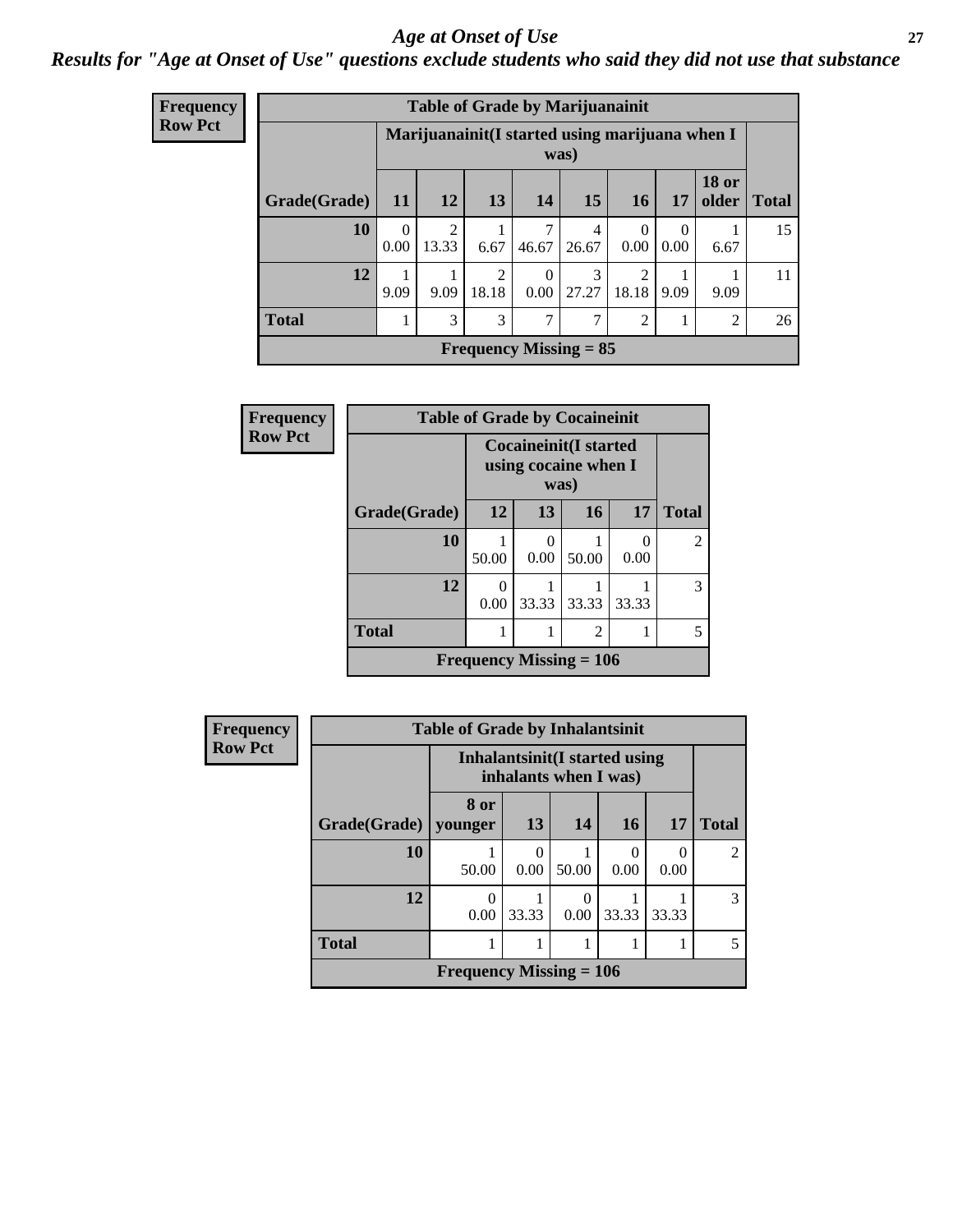#### *Age at Onset of Use* **28**

*Results for "Age at Onset of Use" questions exclude students who said they did not use that substance*

| Frequency      | <b>Table of Grade by Steroidsinit</b> |                                                                |            |                           |                |  |
|----------------|---------------------------------------|----------------------------------------------------------------|------------|---------------------------|----------------|--|
| <b>Row Pct</b> |                                       | <b>Steroidsinit(I started</b><br>using steroids when I<br>was) |            |                           |                |  |
|                | Grade(Grade)   younger                | 8 or                                                           | <b>16</b>  | <b>17</b>                 | <b>Total</b>   |  |
|                | 10                                    | 0<br>0.00                                                      | ∩<br>0.00  | 100.00                    |                |  |
|                | 12                                    | 25.00                                                          | 3<br>75.00 | $\mathbf{\Omega}$<br>0.00 | $\overline{4}$ |  |
|                | <b>Total</b>                          | 1                                                              | 3          |                           | 5              |  |
|                |                                       | <b>Frequency Missing <math>= 106</math></b>                    |            |                           |                |  |

| Frequency      | <b>Table of Grade by Ecstasyinit</b> |                                     |                       |                     |                       |                |
|----------------|--------------------------------------|-------------------------------------|-----------------------|---------------------|-----------------------|----------------|
| <b>Row Pct</b> |                                      | <b>Ecstasyinit</b> (I started using |                       | ecstasy when I was) |                       |                |
|                | Grade(Grade)                         | 8 or<br>vounger                     | <b>12</b>             | 15                  | <b>18 or</b><br>older | <b>Total</b>   |
|                | 10                                   | 0.00                                | 50.00                 | 0<br>0.00           | 50.00                 | $\overline{c}$ |
|                | 12                                   | 50.00                               | $\mathcal{O}$<br>0.00 | 50.00               | 0<br>0.00             | $\mathfrak{D}$ |
|                | <b>Total</b>                         | 1                                   |                       |                     |                       | $\overline{4}$ |
|                |                                      | Frequency Missing $= 107$           |                       |                     |                       |                |

| <b>Frequency</b> | <b>Table of Grade by Methinit</b> |                                                                     |                          |           |                             |  |
|------------------|-----------------------------------|---------------------------------------------------------------------|--------------------------|-----------|-----------------------------|--|
| <b>Row Pct</b>   |                                   | <b>Methinit</b> (I started using<br>methamphetamines<br>when I was) |                          |           |                             |  |
|                  | Grade(Grade)                      | 8 or<br>vounger                                                     | 12                       | 13        | <b>Total</b>                |  |
|                  | 10                                | 0.00                                                                | $\mathfrak{D}$<br>100.00 | 0<br>0.00 | $\mathfrak{D}$              |  |
|                  | 12                                | 50.00                                                               | 0.00                     | 50.00     | $\mathcal{D}_{\mathcal{A}}$ |  |
|                  | <b>Total</b>                      |                                                                     | 2                        |           |                             |  |
|                  |                                   | Frequency Missing $= 107$                                           |                          |           |                             |  |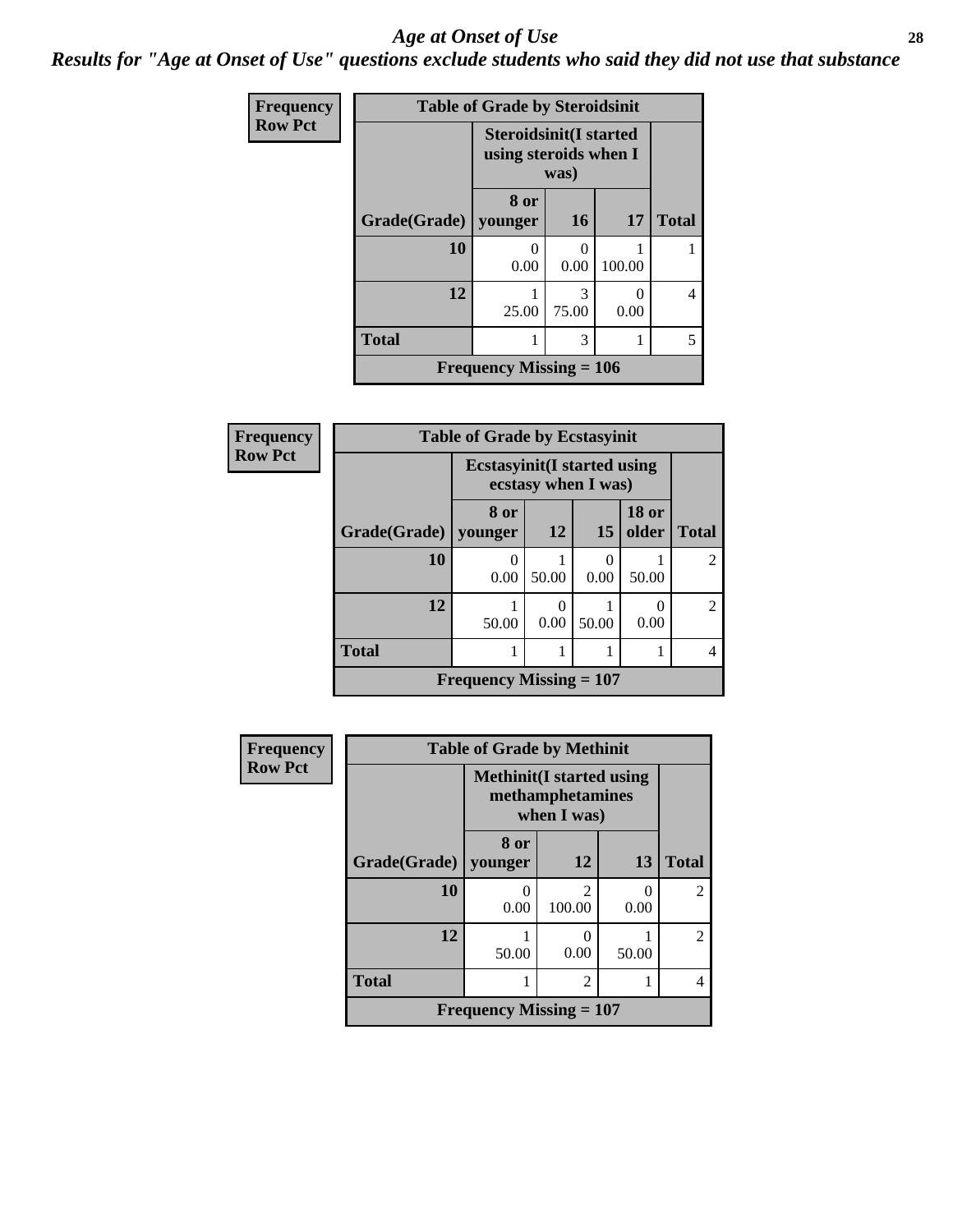#### *Age at Onset of Use* **29**

*Results for "Age at Onset of Use" questions exclude students who said they did not use that substance*

| <b>Frequency</b> | <b>Table of Grade by Hallucinogensinit</b> |                                                                      |                  |       |           |                             |
|------------------|--------------------------------------------|----------------------------------------------------------------------|------------------|-------|-----------|-----------------------------|
| <b>Row Pct</b>   |                                            | Hallucinogensinit(I<br>started using<br>hallucinogens when I<br>was) |                  |       |           |                             |
|                  | Grade(Grade)                               | 12                                                                   | 13               | 15    | 16        | <b>Total</b>                |
|                  | 10                                         | 50.00                                                                | $\Omega$<br>0.00 | 50.00 | 0<br>0.00 | $\mathfrak{D}$              |
|                  | 12                                         | 0<br>0.00                                                            | 50.00            | 0.00  | 50.00     | $\mathcal{D}_{\mathcal{L}}$ |
|                  | <b>Total</b>                               |                                                                      |                  |       |           | 4                           |
|                  |                                            | Frequency Missing $= 107$                                            |                  |       |           |                             |

| Frequency      |              | <b>Table of Grade by Prescriptioninit</b> |                                                                                                |                  |                  |            |       |                        |              |
|----------------|--------------|-------------------------------------------|------------------------------------------------------------------------------------------------|------------------|------------------|------------|-------|------------------------|--------------|
| <b>Row Pct</b> |              |                                           | <b>Prescriptioninit(I started using prescription</b><br>drugs not prescribed to me when I was) |                  |                  |            |       |                        |              |
|                | Grade(Grade) | 8 or<br>younger                           | <b>11</b>                                                                                      | <b>12</b>        | 13               | 14         | 15    | <b>16</b>              | <b>Total</b> |
|                | 10           | $\mathcal{D}$<br>20.00                    | 10.00                                                                                          | $\Omega$<br>0.00 | $\Omega$<br>0.00 | 4<br>40.00 | 10.00 | $\mathcal{D}$<br>20.00 | 10           |
|                | 12           | $\Omega$<br>0.00                          | $\Omega$<br>0.00                                                                               | 14.29            | 28.57            | 14.29      | 0.00  | 3<br>42.86             |              |
|                | <b>Total</b> | $\overline{2}$                            |                                                                                                | 1.               | 2                |            |       |                        | 17           |
|                |              |                                           | <b>Frequency Missing = 94</b>                                                                  |                  |                  |            |       |                        |              |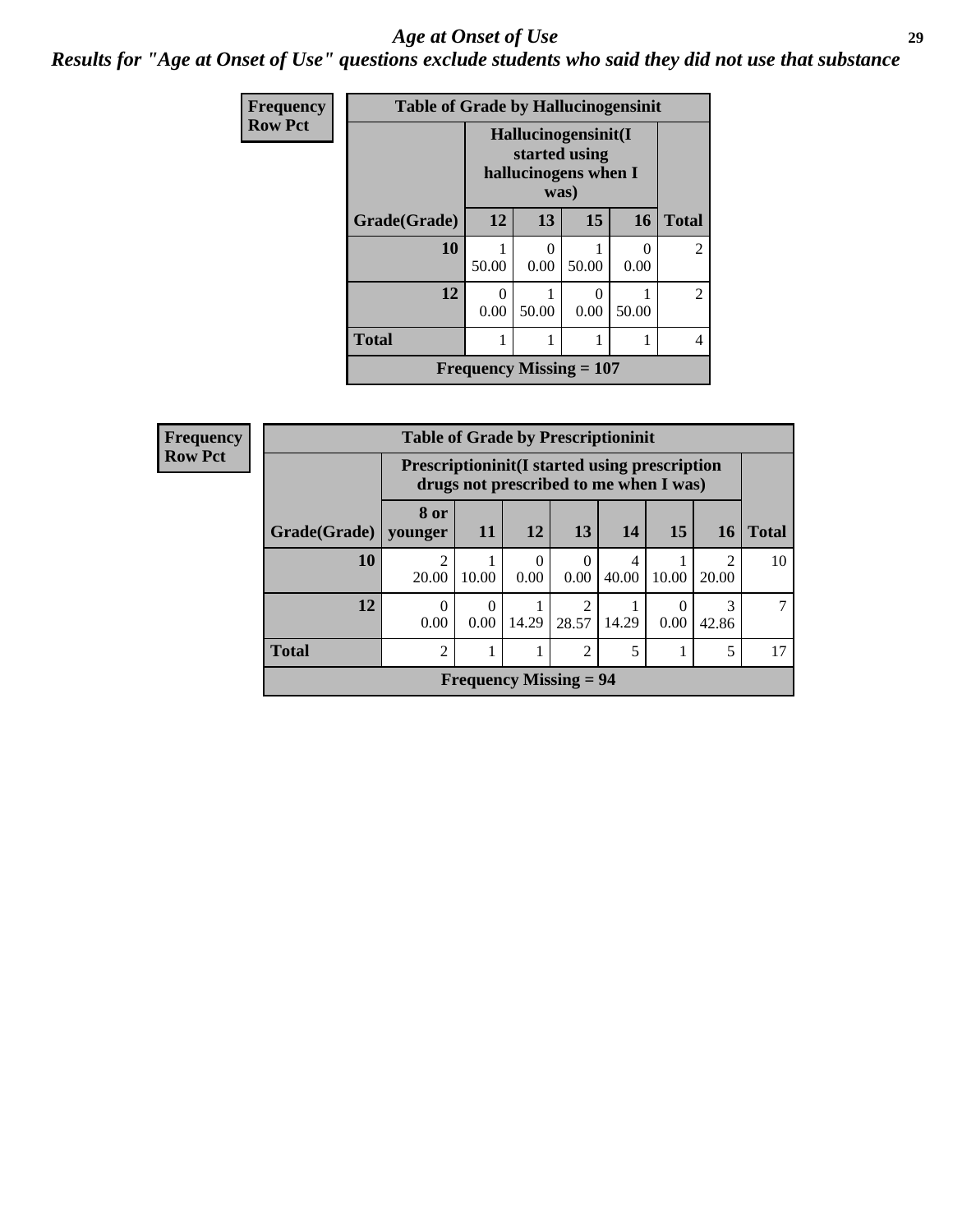| Frequency      | <b>Table of Alcoholharm by Grade</b>          |                    |                                     |              |  |
|----------------|-----------------------------------------------|--------------------|-------------------------------------|--------------|--|
| <b>Col Pct</b> | Alcoholharm(I<br>think alcohol is<br>harmful) | Grade(Grade)<br>10 | 12                                  | <b>Total</b> |  |
|                | <b>Strongly Agree</b>                         | 23<br>39.66        | 28<br>52.83                         | 51           |  |
|                | <b>Somewhat Agree</b>                         | 22<br>37.93        | 12<br>22.64                         | 34           |  |
|                | <b>Somewhat Disagree</b>                      | 8<br>13.79         | 11<br>20.75                         | 19           |  |
|                | <b>Strongly Disagree</b>                      | 5<br>8.62          | $\mathcal{D}_{\mathcal{L}}$<br>3.77 | 7            |  |
|                | <b>Total</b>                                  | 58                 | 53                                  | 111          |  |

| <b>Table of Cigarettesharm by Grade</b>                  |                    |                        |              |  |  |  |
|----------------------------------------------------------|--------------------|------------------------|--------------|--|--|--|
| Cigarettesharm(I<br>think smoking<br>tobacco is harmful) | Grade(Grade)<br>10 | 12                     | <b>Total</b> |  |  |  |
| <b>Strongly Agree</b>                                    | 41<br>70.69        | 45<br>84.91            | 86           |  |  |  |
| <b>Somewhat Agree</b>                                    | 10<br>17.24        | 4<br>7.55              | 14           |  |  |  |
| <b>Somewhat Disagree</b>                                 | 3<br>5.17          | $\mathfrak{D}$<br>3.77 | 5            |  |  |  |
| <b>Strongly Disagree</b>                                 | 4<br>6.90          | $\mathfrak{D}$<br>3.77 | 6            |  |  |  |
| <b>Total</b>                                             | 58                 | 53                     | 111          |  |  |  |

| Frequency      | <b>Table of Smokelessharm by Grade</b>                  |                    |             |              |  |
|----------------|---------------------------------------------------------|--------------------|-------------|--------------|--|
| <b>Col Pct</b> | Smokelessharm(I<br>think chewing<br>tobacco is harmful) | Grade(Grade)<br>10 | 12          | <b>Total</b> |  |
|                | <b>Strongly Agree</b>                                   | 41<br>70.69        | 40<br>75.47 | 81           |  |
|                | <b>Somewhat Agree</b>                                   | 12<br>20.69        | 6<br>11.32  | 18           |  |
|                | <b>Somewhat Disagree</b>                                | 3<br>5.17          | 3<br>5.66   | 6            |  |
|                | <b>Strongly Disagree</b>                                | 2<br>3.45          | 4<br>7.55   | 6            |  |
|                | <b>Total</b>                                            | 58                 | 53          | 111          |  |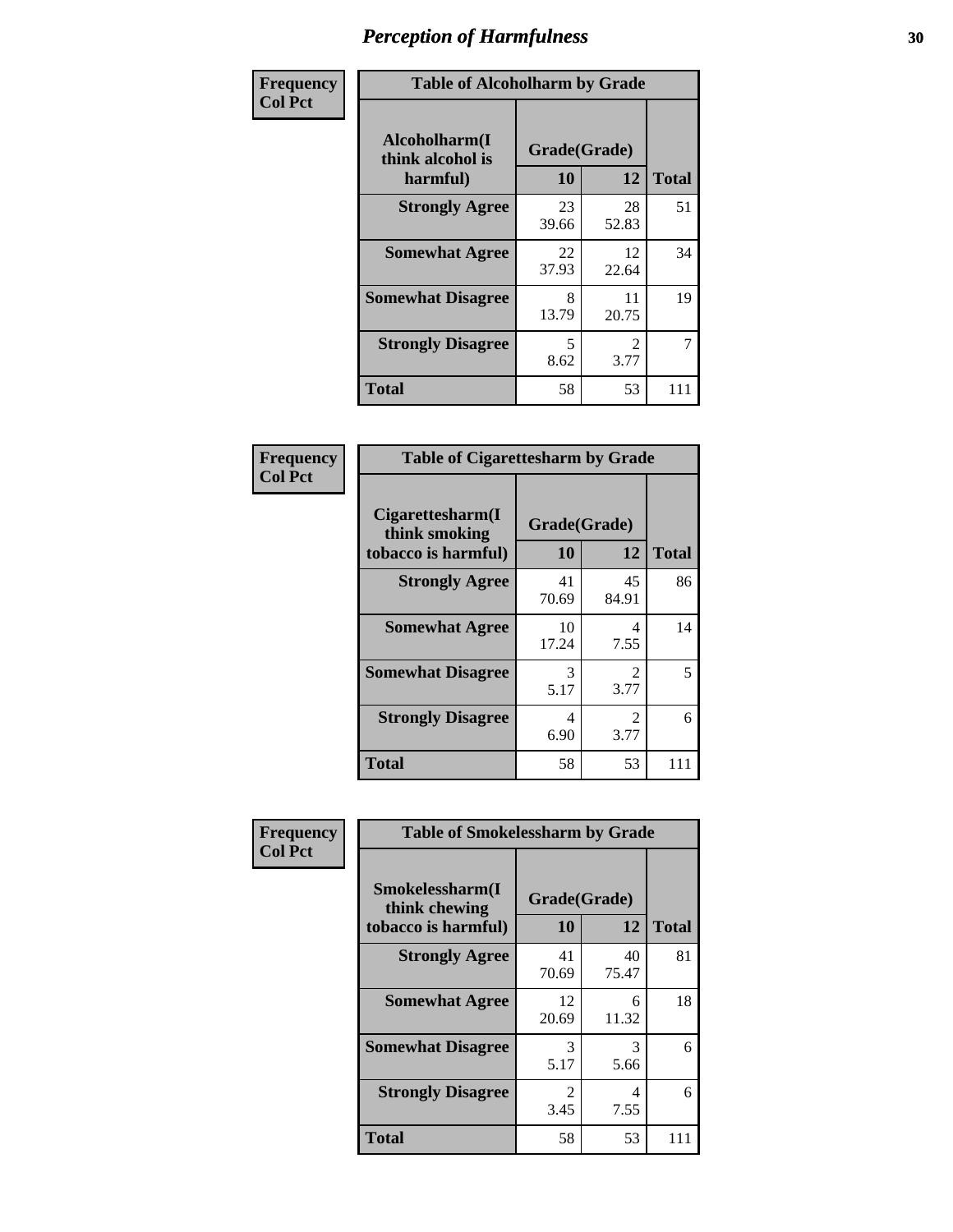| Frequency      | <b>Table of Marijuanaharm by Grade</b>            |                    |             |              |  |
|----------------|---------------------------------------------------|--------------------|-------------|--------------|--|
| <b>Col Pct</b> | Marijuanaharm(I<br>think marijuana is<br>harmful) | Grade(Grade)<br>10 | 12          | <b>Total</b> |  |
|                | <b>Strongly Agree</b>                             | 35<br>60.34        | 35<br>66.04 | 70           |  |
|                | <b>Somewhat Agree</b>                             | 6<br>10.34         | 3<br>5.66   | 9            |  |
|                | <b>Somewhat Disagree</b>                          | 9<br>15.52         | 6<br>11.32  | 15           |  |
|                | <b>Strongly Disagree</b>                          | 8<br>13.79         | 9<br>16.98  | 17           |  |
|                | <b>Total</b>                                      | 58                 | 53          | 111          |  |

| <b>Table of Cocaineharm by Grade</b>          |                           |             |              |  |  |  |  |
|-----------------------------------------------|---------------------------|-------------|--------------|--|--|--|--|
| Cocaineharm(I<br>think cocaine is<br>harmful) | Grade(Grade)<br><b>10</b> | 12          | <b>Total</b> |  |  |  |  |
| <b>Strongly Agree</b>                         | 51<br>87.93               | 46<br>86.79 | 97           |  |  |  |  |
| <b>Somewhat Agree</b>                         | 3<br>5.17                 | 1.89        | 4            |  |  |  |  |
| <b>Somewhat Disagree</b>                      | 2<br>3.45                 | 2<br>3.77   | 4            |  |  |  |  |
| <b>Strongly Disagree</b>                      | $\mathfrak{D}$<br>3.45    | 4<br>7.55   | 6            |  |  |  |  |
| <b>Total</b>                                  | 58                        | 53          | 111          |  |  |  |  |

| Frequency      | <b>Table of Inhalantsharm by Grade</b>             |                           |                                     |              |
|----------------|----------------------------------------------------|---------------------------|-------------------------------------|--------------|
| <b>Col Pct</b> | Inhalantsharm(I<br>think inhalants are<br>harmful) | Grade(Grade)<br><b>10</b> | 12                                  | <b>Total</b> |
|                | <b>Strongly Agree</b>                              | 51<br>87.93               | 46<br>86.79                         | 97           |
|                | <b>Somewhat Agree</b>                              | 3<br>5.17                 | 1.89                                | 4            |
|                | <b>Somewhat Disagree</b>                           | $\mathfrak{D}$<br>3.45    | $\mathcal{D}_{\mathcal{L}}$<br>3.77 | 4            |
|                | <b>Strongly Disagree</b>                           | $\mathfrak{D}$<br>3.45    | 4<br>7.55                           | 6            |
|                | <b>Total</b>                                       | 58                        | 53                                  | 111          |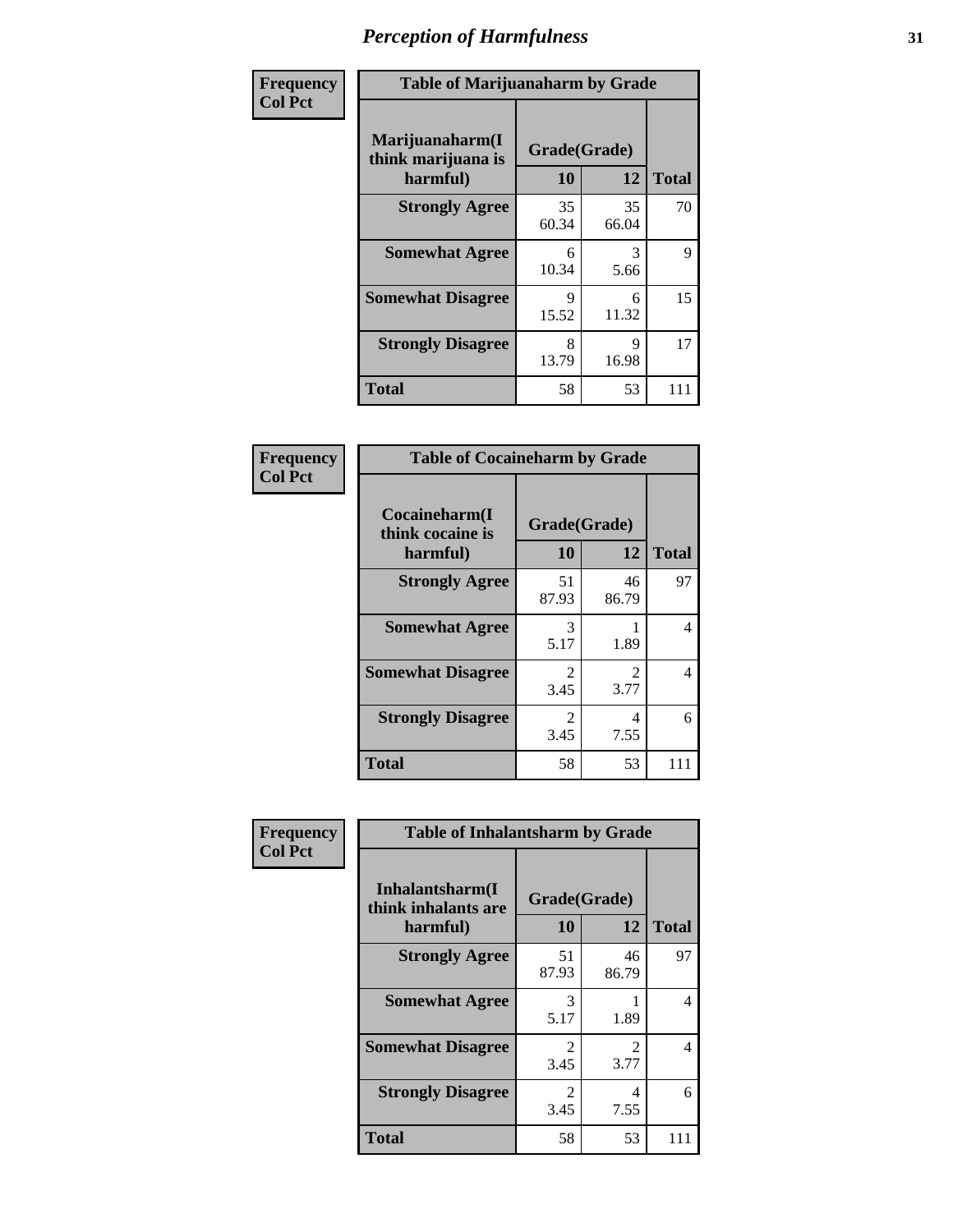| Frequency      | <b>Table of Steroidsharm by Grade</b>            |                    |             |              |  |
|----------------|--------------------------------------------------|--------------------|-------------|--------------|--|
| <b>Col Pct</b> | Steroidsharm(I<br>think steroids are<br>harmful) | Grade(Grade)<br>10 | 12          | <b>Total</b> |  |
|                | <b>Strongly Agree</b>                            | 49<br>84.48        | 43<br>81.13 | 92           |  |
|                | <b>Somewhat Agree</b>                            | 3<br>5.17          | 5<br>9.43   | 8            |  |
|                | <b>Somewhat Disagree</b>                         | 3<br>5.17          | 1.89        | 4            |  |
|                | <b>Strongly Disagree</b>                         | 3<br>5.17          | 4<br>7.55   | 7            |  |
|                | <b>Total</b>                                     | 58                 | 53          | 111          |  |

| <b>Table of Ecstasyharm by Grade</b>          |                    |              |     |  |  |  |
|-----------------------------------------------|--------------------|--------------|-----|--|--|--|
| Ecstasyharm(I<br>think ecstasy is<br>harmful) | Grade(Grade)<br>10 | <b>Total</b> |     |  |  |  |
| <b>Strongly Agree</b>                         | 51<br>87.93        | 45<br>84.91  | 96  |  |  |  |
| <b>Somewhat Agree</b>                         | 3<br>5.17          | 0<br>0.00    | 3   |  |  |  |
| <b>Somewhat Disagree</b>                      | 2<br>3.45          | 4<br>7.55    | 6   |  |  |  |
| <b>Strongly Disagree</b>                      | 2<br>3.45          | 4<br>7.55    | 6   |  |  |  |
| Total                                         | 58                 | 53           | 111 |  |  |  |

| Frequency      | <b>Table of Methharm by Grade</b>                           |                    |             |              |  |
|----------------|-------------------------------------------------------------|--------------------|-------------|--------------|--|
| <b>Col Pct</b> | <b>Methharm(I think</b><br>methamphetamines<br>are harmful) | Grade(Grade)<br>10 | 12          | <b>Total</b> |  |
|                | <b>Strongly Agree</b>                                       | 54<br>93.10        | 48<br>90.57 | 102          |  |
|                | <b>Somewhat Agree</b>                                       | 1.72               | 1.89        | 2            |  |
|                | <b>Somewhat Disagree</b>                                    | 0<br>0.00          | 1.89        |              |  |
|                | <b>Strongly Disagree</b>                                    | 3<br>5.17          | 3<br>5.66   | 6            |  |
|                | <b>Total</b>                                                | 58                 | 53          | 111          |  |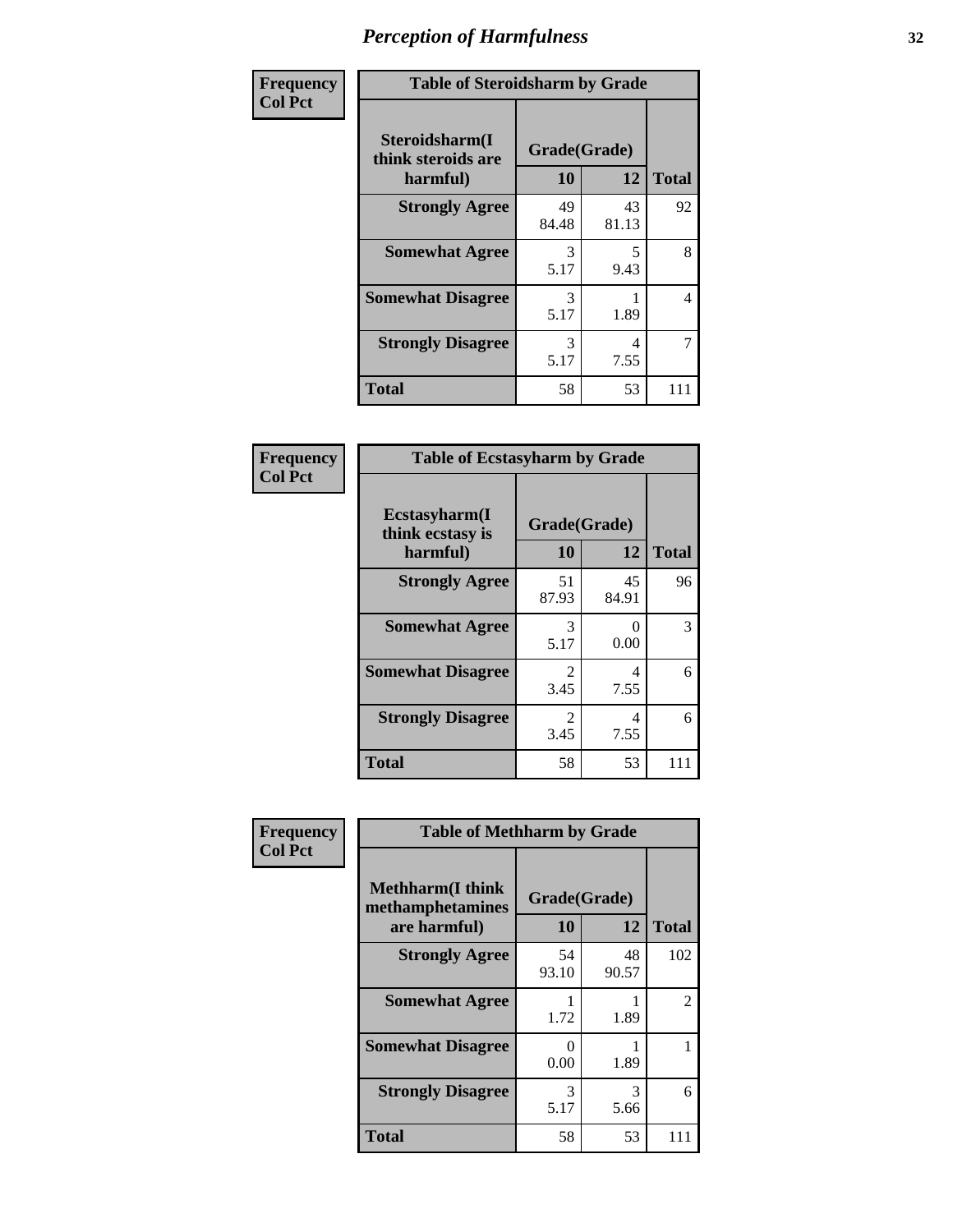| Frequency      | <b>Table of Hallucinogensharm by Grade</b>                 |                    |             |                |  |
|----------------|------------------------------------------------------------|--------------------|-------------|----------------|--|
| <b>Col Pct</b> | Hallucinogensharm(I<br>think hallucinogens<br>are harmful) | Grade(Grade)<br>10 | 12          | <b>Total</b>   |  |
|                | <b>Strongly Agree</b>                                      | 49<br>84.48        | 46<br>86.79 | 95             |  |
|                | <b>Somewhat Agree</b>                                      | 4<br>6.90          | 1.89        | 5              |  |
|                | <b>Somewhat Disagree</b>                                   | 3<br>5.17          | 1.89        | 4              |  |
|                | <b>Strongly Disagree</b>                                   | 2<br>3.45          | 5<br>9.43   | $\overline{7}$ |  |
|                | <b>Total</b>                                               | 58                 | 53          | 111            |  |

| Frequency<br>Col Pct |
|----------------------|
|                      |

| <b>Table of Prescriptionharm by Grade</b>                                 |             |              |              |  |  |
|---------------------------------------------------------------------------|-------------|--------------|--------------|--|--|
| Prescriptionharm(I<br>think prescription<br>drugs not<br>prescribed to me |             | Grade(Grade) |              |  |  |
| are harmful)                                                              | 10          | 12           | <b>Total</b> |  |  |
| <b>Strongly Agree</b>                                                     | 43<br>74.14 | 34<br>64.15  | 77           |  |  |
| <b>Somewhat Agree</b>                                                     | 12.07       | 12<br>22.64  | 19           |  |  |
| <b>Somewhat Disagree</b>                                                  | 4<br>6.90   | 3<br>5.66    |              |  |  |
| <b>Strongly Disagree</b>                                                  | 4<br>6.90   | 4<br>7.55    | 8            |  |  |
| Total                                                                     | 58          | 53           |              |  |  |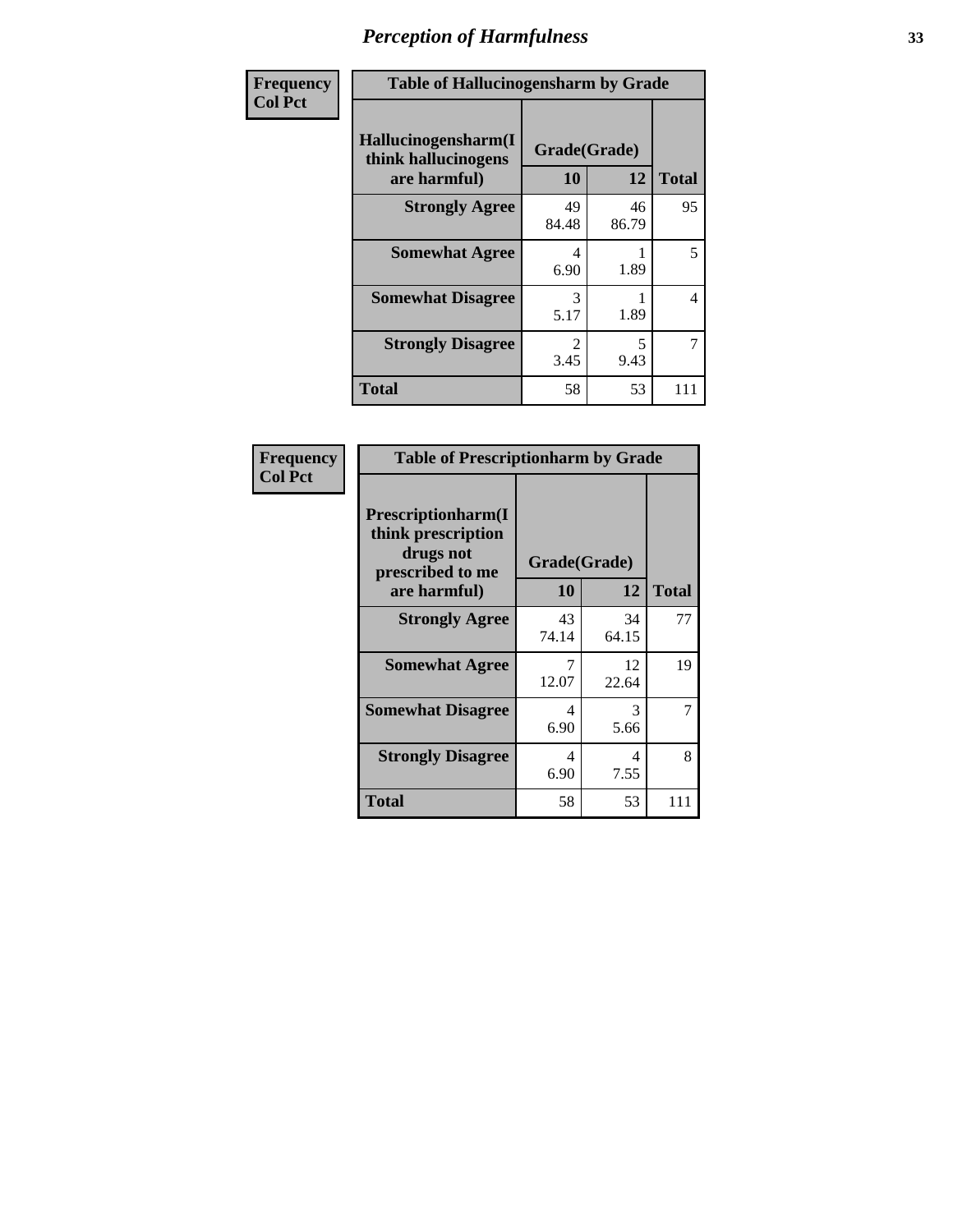### *Disapproval by Adults* **34**

| Frequency      | <b>Table of Alcoholadult by Grade</b>                                 |                    |             |              |  |
|----------------|-----------------------------------------------------------------------|--------------------|-------------|--------------|--|
| <b>Col Pct</b> | <b>Alcoholadult</b> (Adults<br>would disapprove if<br>I used alcohol) | Grade(Grade)<br>10 | 12          | <b>Total</b> |  |
|                | <b>Strongly Agree</b>                                                 | 37<br>63.79        | 30<br>56.60 | 67           |  |
|                | <b>Somewhat Agree</b>                                                 | 14<br>24.14        | 13<br>24.53 | 27           |  |
|                | <b>Somewhat Disagree</b>                                              | 6<br>10.34         | 5<br>9.43   | 11           |  |
|                | <b>Strongly Disagree</b>                                              | 1<br>1.72          | 5<br>9.43   | 6            |  |
|                | <b>Total</b>                                                          | 58                 | 53          | 111          |  |

| <b>Table of Tobaccoadult by Grade</b>                                 |             |                    |              |  |  |  |
|-----------------------------------------------------------------------|-------------|--------------------|--------------|--|--|--|
| <b>Tobaccoadult</b> (Adults<br>would disapprove if<br>I used tobacco) | 10          | Grade(Grade)<br>12 | <b>Total</b> |  |  |  |
| <b>Strongly Agree</b>                                                 | 39<br>67.24 | 34<br>64.15        | 73           |  |  |  |
| <b>Somewhat Agree</b>                                                 | 11<br>18.97 | 9<br>16.98         | 20           |  |  |  |
| <b>Somewhat Disagree</b>                                              | 7<br>12.07  | 4<br>7.55          | 11           |  |  |  |
| <b>Strongly Disagree</b>                                              | 1.72        | 6<br>11.32         | 7            |  |  |  |
| <b>Total</b>                                                          | 58          | 53                 | 111          |  |  |  |

| Frequency<br><b>Col Pct</b> | <b>Table of Marijuanaadult by Grade</b>                           |                    |             |              |  |
|-----------------------------|-------------------------------------------------------------------|--------------------|-------------|--------------|--|
|                             | Marijuanaadult(Adults<br>would disapprove if I<br>used marijuana) | Grade(Grade)<br>10 | 12          | <b>Total</b> |  |
|                             | <b>Strongly Agree</b>                                             | 51<br>87.93        | 44<br>83.02 | 95           |  |
|                             | <b>Somewhat Agree</b>                                             | 1.72               | 4<br>7.55   | 5            |  |
|                             | <b>Somewhat Disagree</b>                                          | 5<br>8.62          | 1.89        | 6            |  |
|                             | <b>Strongly Disagree</b>                                          | 1.72               | 4<br>7.55   | 5            |  |
|                             | <b>Total</b>                                                      | 58                 | 53          | 111          |  |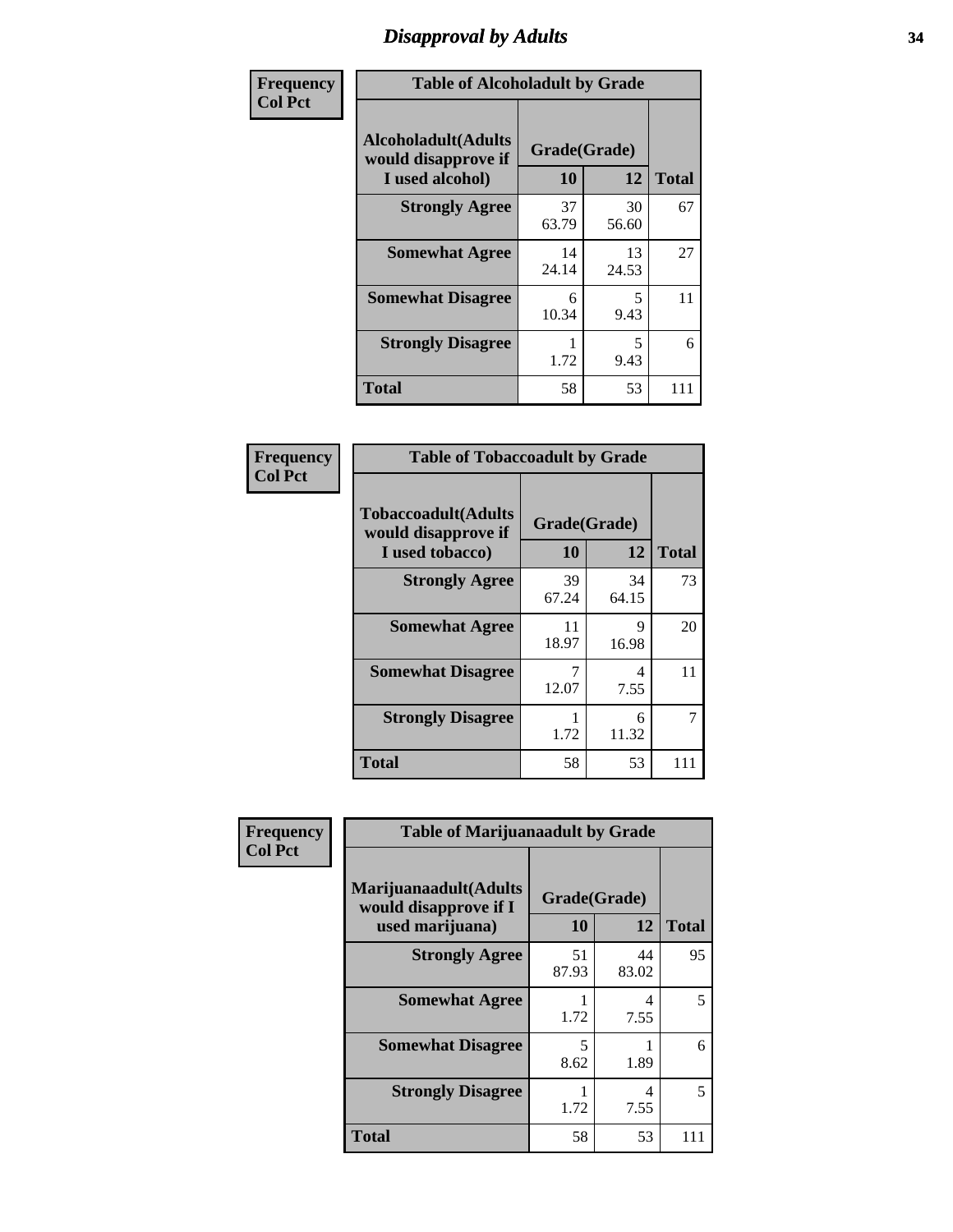### *Disapproval by Adults* **35**

| <b>Frequency</b> | <b>Table of Otherdrugadult by Grade</b>                                     |                    |                                     |                |  |
|------------------|-----------------------------------------------------------------------------|--------------------|-------------------------------------|----------------|--|
| <b>Col Pct</b>   | <b>Otherdrugadult</b> (Adults<br>would disapprove if I<br>used other drugs) | Grade(Grade)<br>10 | 12                                  | <b>Total</b>   |  |
|                  | <b>Strongly Agree</b>                                                       | 54<br>93.10        | 46<br>86.79                         | 100            |  |
|                  | <b>Somewhat Agree</b>                                                       | 0<br>0.00          | $\mathcal{D}_{\mathcal{L}}$<br>3.77 | $\overline{2}$ |  |
|                  | <b>Somewhat Disagree</b>                                                    | 3<br>5.17          | 1.89                                | 4              |  |
|                  | <b>Strongly Disagree</b>                                                    | 1.72               | 4<br>7.55                           | 5              |  |
|                  | <b>Total</b>                                                                | 58                 | 53                                  | 111            |  |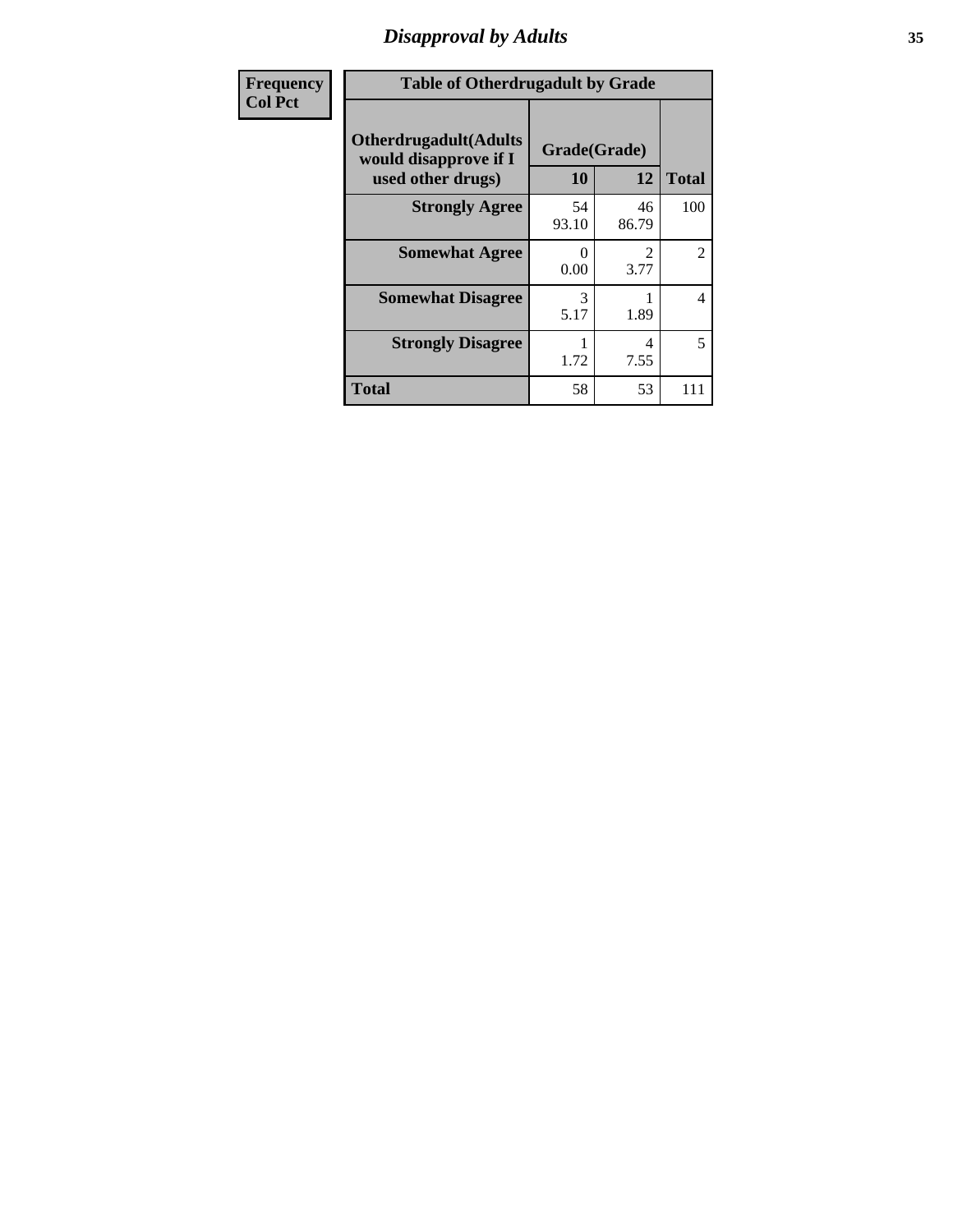### *Disapproval by Peers* **36**

| Frequency      | <b>Table of Alcoholpeer by Grade</b>                    |              |             |              |  |
|----------------|---------------------------------------------------------|--------------|-------------|--------------|--|
| <b>Col Pct</b> | Alcoholpeer(My<br>friends would<br>disapprove if I used | Grade(Grade) |             |              |  |
|                | alcohol)                                                | 10           | 12          | <b>Total</b> |  |
|                | <b>Strongly Agree</b>                                   | 9<br>15.52   | 9<br>16.98  | 18           |  |
|                | <b>Somewhat Agree</b>                                   | 19<br>32.76  | 13.21       | 26           |  |
|                | <b>Somewhat Disagree</b>                                | 12<br>20.69  | 14<br>26.42 | 26           |  |
|                | <b>Strongly Disagree</b>                                | 18<br>31.03  | 23<br>43.40 | 41           |  |
|                | Total                                                   | 58           | 53          | 111          |  |

| Frequency      | <b>Table of Tobaccopeer by Grade</b>                                |                    |             |              |
|----------------|---------------------------------------------------------------------|--------------------|-------------|--------------|
| <b>Col Pct</b> | Tobaccopeer(My<br>friends would<br>disapprove if I used<br>tobacco) | Grade(Grade)<br>10 | 12          | <b>Total</b> |
|                | <b>Strongly Agree</b>                                               | 15<br>25.86        | 15<br>28.30 | 30           |
|                | <b>Somewhat Agree</b>                                               | 20<br>34.48        | 7<br>13.21  | 27           |
|                | <b>Somewhat Disagree</b>                                            | 8<br>13.79         | 10<br>18.87 | 18           |
|                | <b>Strongly Disagree</b>                                            | 15<br>25.86        | 21<br>39.62 | 36           |
|                | <b>Total</b>                                                        | 58                 | 53          | 111          |

| Frequency      | <b>Table of Marijuanapeer by Grade</b>                    |              |             |              |
|----------------|-----------------------------------------------------------|--------------|-------------|--------------|
| <b>Col Pct</b> | Marijuanapeer(My<br>friends would<br>disapprove if I used | Grade(Grade) |             |              |
|                | marijuana)                                                | 10           | 12          | <b>Total</b> |
|                | <b>Strongly Agree</b>                                     | 26<br>44.83  | 23<br>43.40 | 49           |
|                | <b>Somewhat Agree</b>                                     | 13<br>22.41  | 9<br>16.98  | 22           |
|                | <b>Somewhat Disagree</b>                                  | 12.07        | 4<br>7.55   | 11           |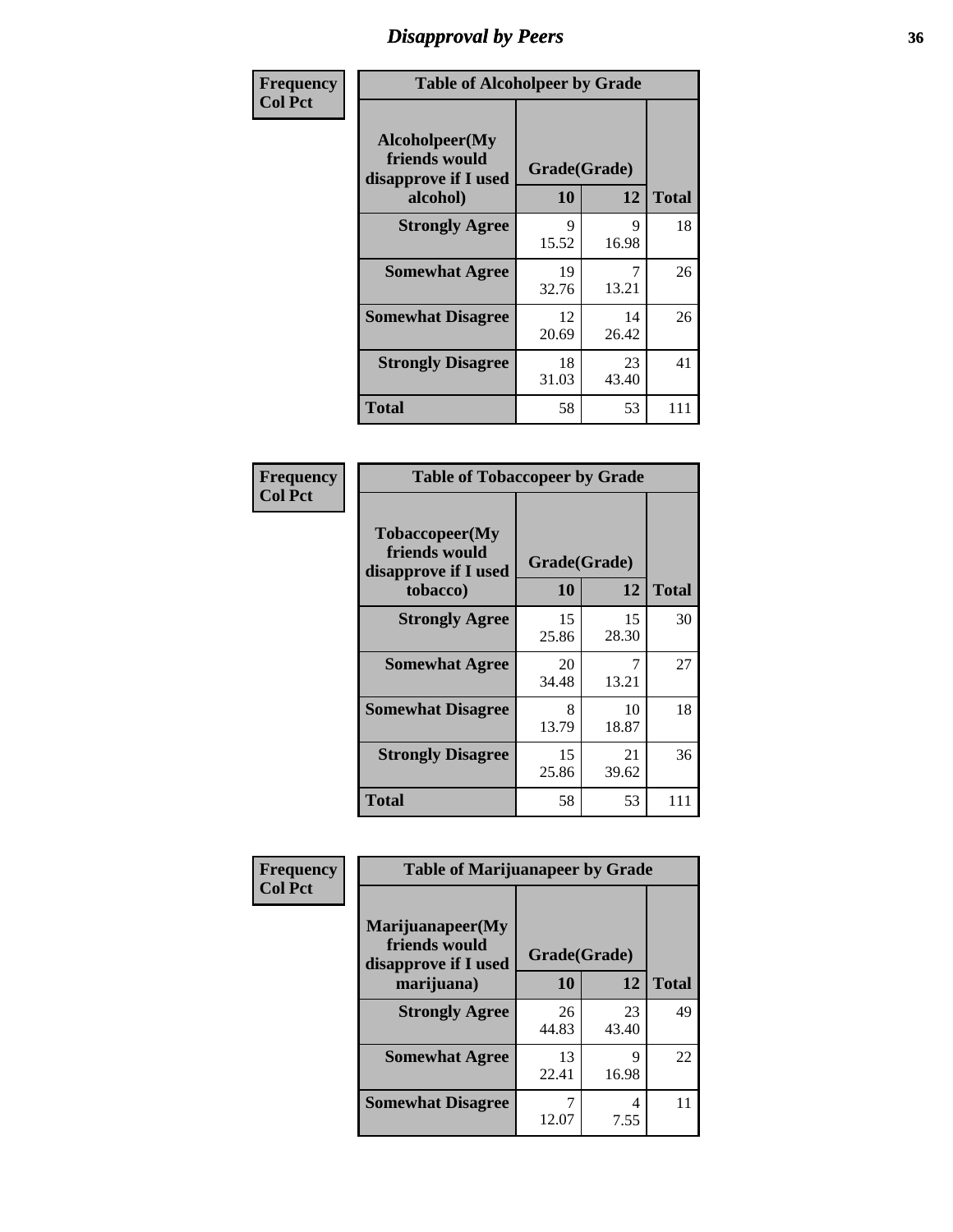# *Disapproval by Peers* **37**

| Frequency<br><b>Col Pct</b> | <b>Table of Marijuanapeer by Grade</b>                                  |                    |       |              |
|-----------------------------|-------------------------------------------------------------------------|--------------------|-------|--------------|
|                             | Marijuanapeer(My<br>friends would<br>disapprove if I used<br>marijuana) | Grade(Grade)<br>10 | 12    | <b>Total</b> |
|                             | <b>Strongly Disagree</b>                                                | 12<br>20.69        | 32.08 | 29           |
|                             | Total                                                                   | 58                 | 53    |              |

| Frequency      | <b>Table of Otherdrugpeer by Grade</b>                                    |                    |             |              |  |
|----------------|---------------------------------------------------------------------------|--------------------|-------------|--------------|--|
| <b>Col Pct</b> | Otherdrugpeer(My<br>friends would<br>disapprove if I used<br>other drugs) | Grade(Grade)<br>10 | 12          | <b>Total</b> |  |
|                | <b>Strongly Agree</b>                                                     | 30<br>51.72        | 33<br>62.26 | 63           |  |
|                | <b>Somewhat Agree</b>                                                     | 18<br>31.03        | 7<br>13.21  | 25           |  |
|                | <b>Somewhat Disagree</b>                                                  | 3<br>5.17          | 3<br>5.66   | 6            |  |
|                | <b>Strongly Disagree</b>                                                  | 12.07              | 10<br>18.87 | 17           |  |
|                | <b>Total</b>                                                              | 58                 | 53          | 111          |  |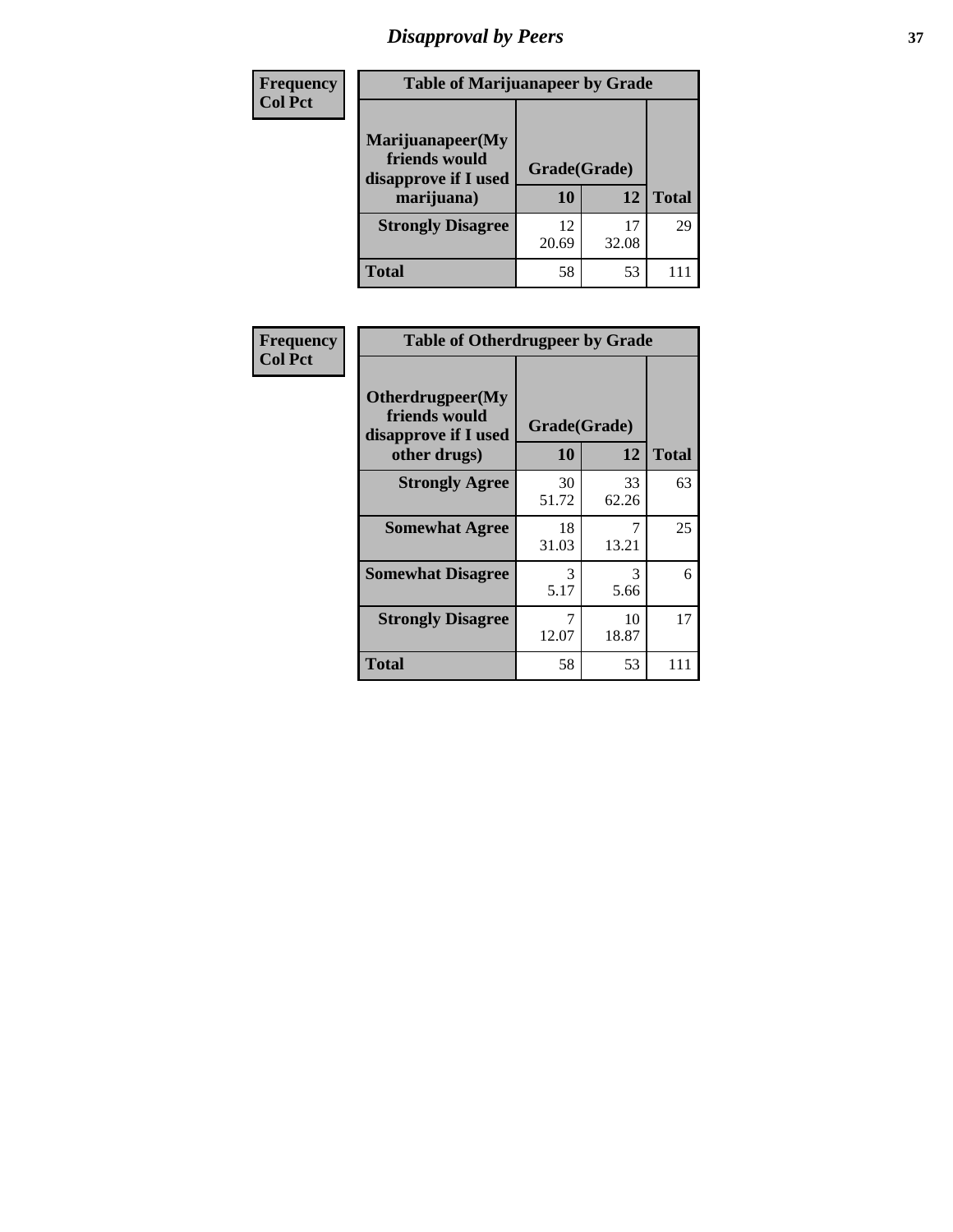| <b>Frequency</b> | <b>Table of Alcohollocation1 by Grade</b> |              |             |              |
|------------------|-------------------------------------------|--------------|-------------|--------------|
| <b>Col Pct</b>   | <b>Alcohollocation1(Places</b>            | Grade(Grade) |             |              |
|                  | <b>Friends Use Alcohol)</b>               | 10           | 12          | <b>Total</b> |
|                  |                                           | 41<br>70.69  | 37<br>69.81 | 78           |
|                  | Do Not Use                                | 17<br>29.31  | 16<br>30.19 | 33           |
|                  | <b>Total</b>                              | 58           | 53          |              |

| Frequency      | <b>Table of Alcohollocation2 by Grade</b>                     |                    |             |              |
|----------------|---------------------------------------------------------------|--------------------|-------------|--------------|
| <b>Col Pct</b> | <b>Alcohollocation2(Places</b><br><b>Friends Use Alcohol)</b> | Grade(Grade)<br>10 | <b>12</b>   | <b>Total</b> |
|                |                                                               | 38                 | 27          | 65           |
|                |                                                               | 65.52              | 50.94       |              |
|                | Home                                                          | 20<br>34.48        | 26<br>49.06 | 46           |
|                | <b>Total</b>                                                  | 58                 | 53          |              |

| <b>Frequency</b><br><b>Col Pct</b> | <b>Table of Alcohollocation 3 by Grade</b>                    |                    |             |              |
|------------------------------------|---------------------------------------------------------------|--------------------|-------------|--------------|
|                                    | <b>Alcohollocation3(Places</b><br><b>Friends Use Alcohol)</b> | Grade(Grade)<br>10 | 12          | <b>Total</b> |
|                                    |                                                               | 56<br>96.55        | 49<br>92.45 | 105          |
|                                    | <b>School</b>                                                 | 3.45               | 4<br>7.55   | 6            |
|                                    | <b>Total</b>                                                  | 58                 | 53          |              |

| <b>Frequency</b> | <b>Table of Alcohollocation4 by Grade</b> |              |             |              |  |
|------------------|-------------------------------------------|--------------|-------------|--------------|--|
| <b>Col Pct</b>   | <b>Alcohollocation4(Places</b>            | Grade(Grade) |             |              |  |
|                  | <b>Friends Use Alcohol)</b>               | 10           | 12          | <b>Total</b> |  |
|                  |                                           | 52<br>89.66  | 42<br>79.25 | 94           |  |
|                  | Car                                       | 6<br>10.34   | 11<br>20.75 | 17           |  |
|                  | <b>Total</b>                              | 58           | 53          |              |  |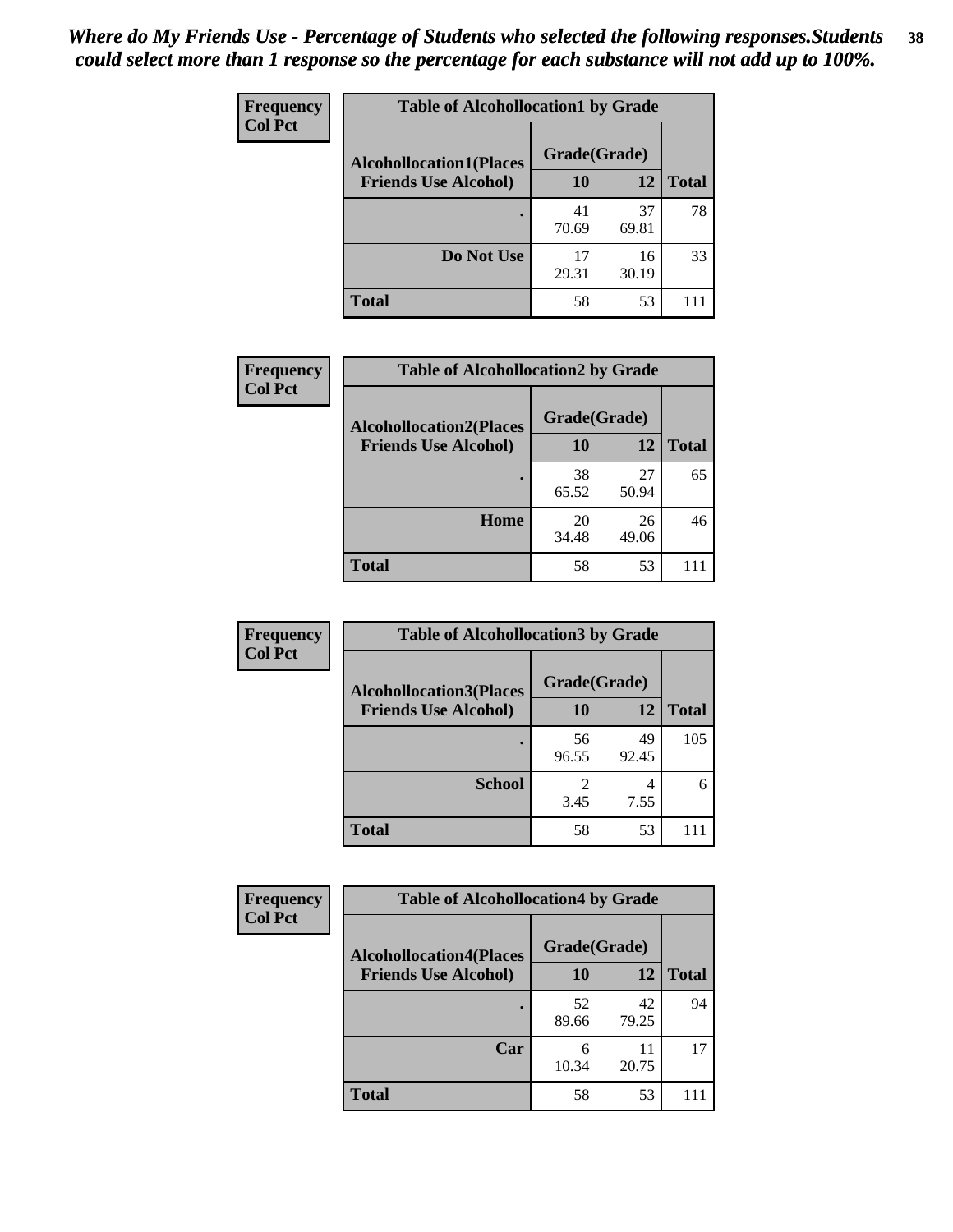| Frequency<br><b>Col Pct</b> | <b>Table of Alcohollocation5 by Grade</b>      |             |             |              |  |
|-----------------------------|------------------------------------------------|-------------|-------------|--------------|--|
|                             | Grade(Grade)<br><b>Alcohollocation5(Places</b> |             |             |              |  |
|                             | <b>Friends Use Alcohol)</b>                    | 10          | 12          | <b>Total</b> |  |
|                             |                                                | 26<br>44.83 | 15<br>28.30 | 41           |  |
|                             | <b>Friend's House</b>                          | 32<br>55.17 | 38<br>71.70 | 70           |  |
|                             | <b>Total</b>                                   | 58          | 53          |              |  |

| <b>Frequency</b> | <b>Table of Alcohollocation6 by Grade</b>                     |                    |             |              |
|------------------|---------------------------------------------------------------|--------------------|-------------|--------------|
| <b>Col Pct</b>   | <b>Alcohollocation6(Places</b><br><b>Friends Use Alcohol)</b> | Grade(Grade)<br>10 | 12          | <b>Total</b> |
|                  |                                                               |                    |             |              |
|                  |                                                               | 37<br>63.79        | 35<br>66.04 | 72           |
|                  | <b>Other</b>                                                  | 21<br>36.21        | 18<br>33.96 | 39           |
|                  | Total                                                         | 58                 | 53          |              |

| Frequency<br><b>Col Pct</b> | <b>Table of Tobaccolocation1 by Grade</b> |              |             |              |
|-----------------------------|-------------------------------------------|--------------|-------------|--------------|
|                             | <b>Tobaccolocation1(Places</b>            | Grade(Grade) |             |              |
|                             | <b>Friends Use Tobacco)</b>               | <b>10</b>    | 12          | <b>Total</b> |
|                             |                                           | 40<br>68.97  | 42<br>79.25 | 82           |
|                             | Do Not Use                                | 18<br>31.03  | 11<br>20.75 | 29           |
|                             | <b>Total</b>                              | 58           | 53          |              |

| <b>Frequency</b> | <b>Table of Tobaccolocation2 by Grade</b> |              |             |              |
|------------------|-------------------------------------------|--------------|-------------|--------------|
| <b>Col Pct</b>   | <b>Tobaccolocation2(Places</b>            | Grade(Grade) |             |              |
|                  | <b>Friends Use Tobacco)</b>               | 10           | 12          | <b>Total</b> |
|                  |                                           | 28<br>48.28  | 17<br>32.08 | 45           |
|                  | Home                                      | 30<br>51.72  | 36<br>67.92 | 66           |
|                  | <b>Total</b>                              | 58           | 53          |              |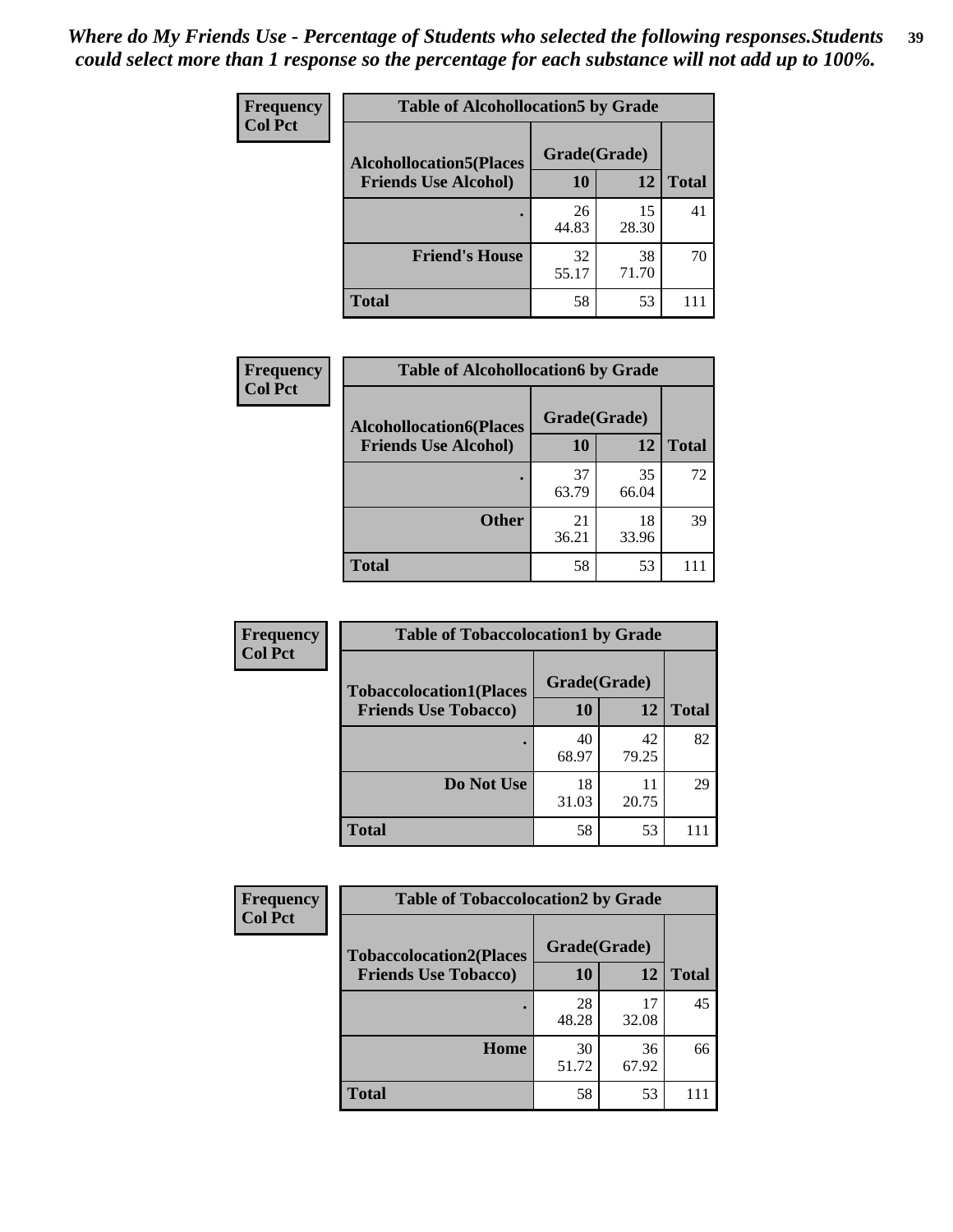| Frequency      | <b>Table of Tobaccolocation 3 by Grade</b> |              |             |              |
|----------------|--------------------------------------------|--------------|-------------|--------------|
| <b>Col Pct</b> | <b>Tobaccolocation3(Places</b>             | Grade(Grade) |             |              |
|                | <b>Friends Use Tobacco)</b>                | 10           | <b>12</b>   | <b>Total</b> |
|                |                                            | 40<br>68.97  | 31<br>58.49 | 71           |
|                | <b>School</b>                              | 18<br>31.03  | 22<br>41.51 | 40           |
|                | <b>Total</b>                               | 58           | 53          |              |

| <b>Frequency</b> | <b>Table of Tobaccolocation4 by Grade</b> |              |             |              |
|------------------|-------------------------------------------|--------------|-------------|--------------|
| <b>Col Pct</b>   | <b>Tobaccolocation4(Places</b>            | Grade(Grade) |             |              |
|                  | <b>Friends Use Tobacco)</b>               | 10           | 12          | <b>Total</b> |
|                  |                                           | 30<br>51.72  | 19<br>35.85 | 49           |
|                  | Car                                       | 28<br>48.28  | 34<br>64.15 | 62           |
|                  | <b>Total</b>                              | 58           | 53          |              |

| Frequency      | <b>Table of Tobaccolocation5 by Grade</b> |              |             |              |  |
|----------------|-------------------------------------------|--------------|-------------|--------------|--|
| <b>Col Pct</b> | <b>Tobaccolocation5(Places</b>            | Grade(Grade) |             |              |  |
|                | <b>Friends Use Tobacco)</b>               | 10           | <b>12</b>   | <b>Total</b> |  |
|                |                                           | 27<br>46.55  | 17<br>32.08 | 44           |  |
|                | <b>Friend's House</b>                     | 31<br>53.45  | 36<br>67.92 | 67           |  |
|                | <b>Total</b>                              | 58           | 53          |              |  |

| Frequency      | <b>Table of Tobaccolocation6 by Grade</b> |              |             |              |
|----------------|-------------------------------------------|--------------|-------------|--------------|
| <b>Col Pct</b> | <b>Tobaccolocation6(Places</b>            | Grade(Grade) |             |              |
|                | <b>Friends Use Tobacco)</b>               | 10           | 12          | <b>Total</b> |
|                |                                           | 35<br>60.34  | 26<br>49.06 | 61           |
|                | <b>Other</b>                              | 23<br>39.66  | 27<br>50.94 | 50           |
|                | <b>Total</b>                              | 58           | 53          |              |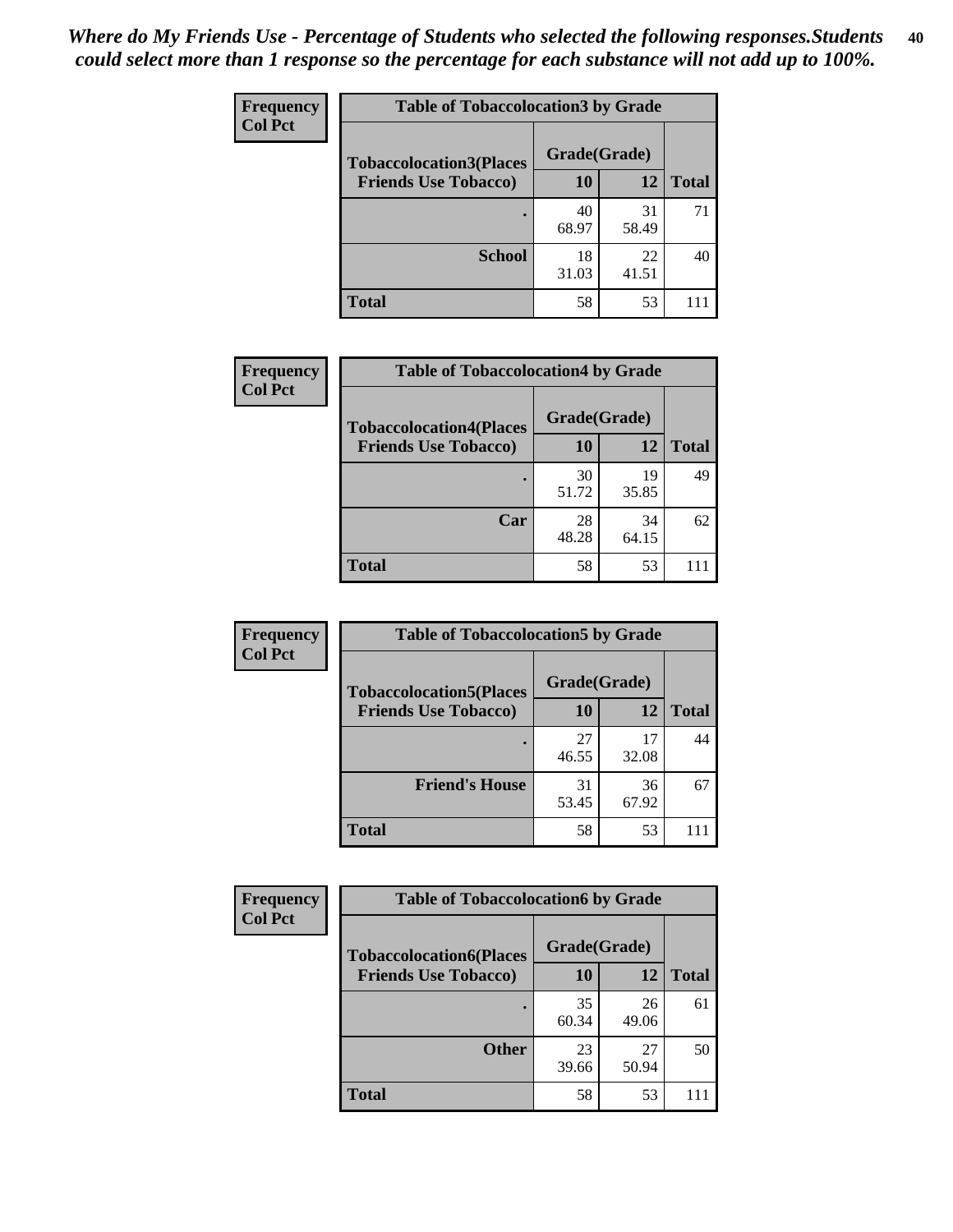| <b>Frequency</b> | <b>Table of Marijuanalocation1 by Grade</b> |              |             |              |
|------------------|---------------------------------------------|--------------|-------------|--------------|
| <b>Col Pct</b>   | <b>Marijuanalocation1(Places</b>            | Grade(Grade) |             |              |
|                  | <b>Friends Use Marijuana</b> )              | <b>10</b>    | 12          | <b>Total</b> |
|                  |                                             | 31<br>53.45  | 25<br>47.17 | 56           |
|                  | Do Not Use                                  | 27<br>46.55  | 28<br>52.83 | 55           |
|                  | <b>Total</b>                                | 58           | 53          |              |

| <b>Frequency</b> | <b>Table of Marijuanalocation2 by Grade</b>                        |                    |             |              |
|------------------|--------------------------------------------------------------------|--------------------|-------------|--------------|
| <b>Col Pct</b>   | <b>Marijuanalocation2(Places</b><br><b>Friends Use Marijuana</b> ) | Grade(Grade)<br>10 | 12          | <b>Total</b> |
|                  |                                                                    | 43<br>74.14        | 33<br>62.26 | 76           |
|                  | Home                                                               | 15<br>25.86        | 20<br>37.74 | 35           |
|                  | <b>Total</b>                                                       | 58                 | 53          |              |

| <b>Frequency</b><br><b>Col Pct</b> | <b>Table of Marijuanalocation3 by Grade</b> |              |       |              |
|------------------------------------|---------------------------------------------|--------------|-------|--------------|
|                                    | <b>Marijuanalocation3</b> (Places           | Grade(Grade) |       |              |
|                                    | <b>Friends Use Marijuana</b> )              | <b>10</b>    | 12    | <b>Total</b> |
|                                    |                                             | 54           | 48    | 102          |
|                                    |                                             | 93.10        | 90.57 |              |
|                                    | <b>School</b>                               | 4            |       | Q            |
|                                    |                                             | 6.90         | 9.43  |              |
|                                    | <b>Total</b>                                | 58           | 53    |              |

| <b>Frequency</b> | <b>Table of Marijuanalocation4 by Grade</b> |              |             |              |
|------------------|---------------------------------------------|--------------|-------------|--------------|
| <b>Col Pct</b>   | <b>Marijuanalocation4(Places</b>            | Grade(Grade) |             |              |
|                  | <b>Friends Use Marijuana</b> )              | <b>10</b>    | 12          | <b>Total</b> |
|                  |                                             | 44<br>75.86  | 36<br>67.92 | 80           |
|                  | Car                                         | 14<br>24.14  | 17<br>32.08 | 31           |
|                  | <b>Total</b>                                | 58           | 53          |              |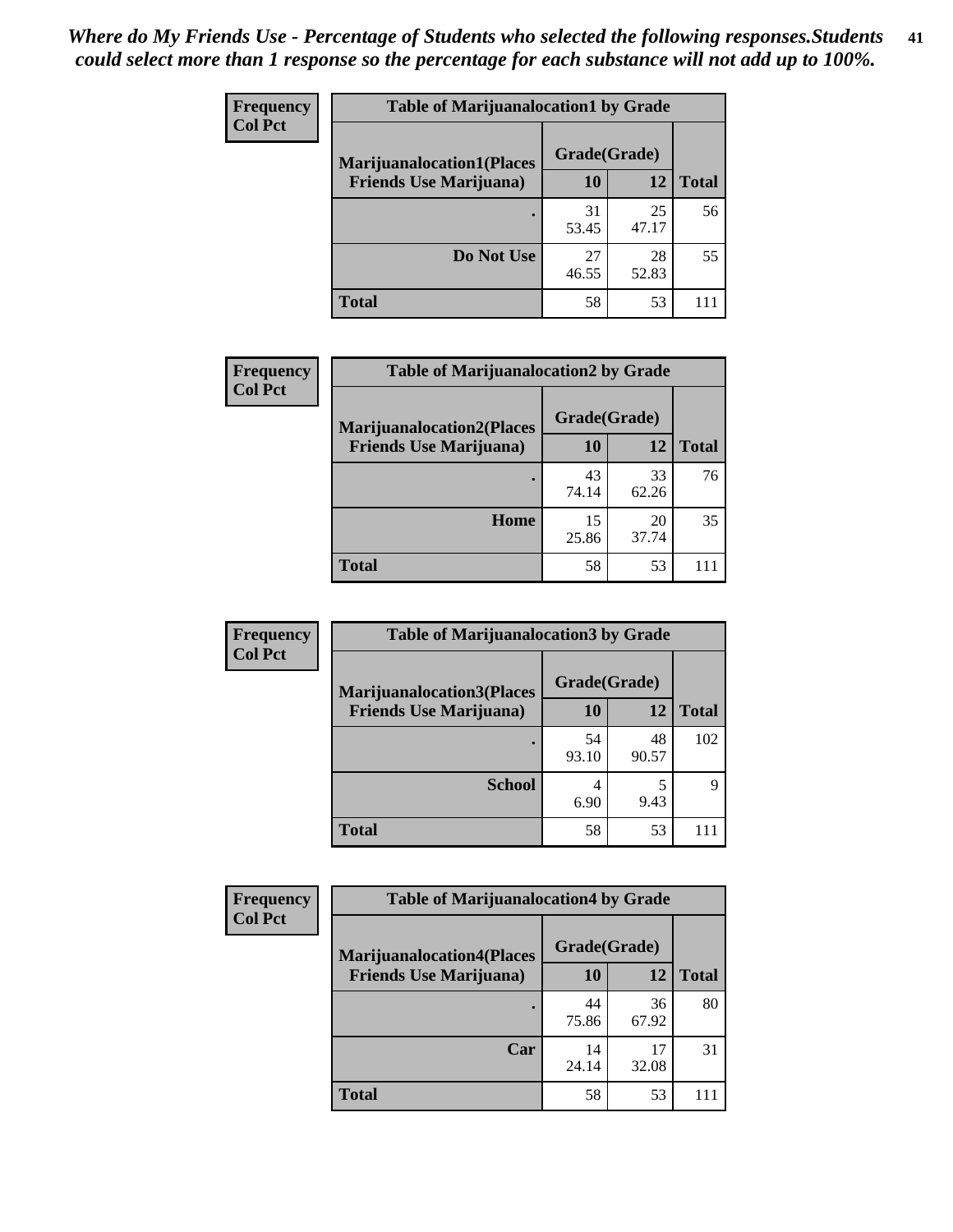| <b>Frequency</b>               | <b>Table of Marijuanalocation5 by Grade</b> |              |              |    |
|--------------------------------|---------------------------------------------|--------------|--------------|----|
| <b>Col Pct</b>                 | <b>Marijuanalocation5</b> (Places           | Grade(Grade) |              |    |
| <b>Friends Use Marijuana</b> ) | 10                                          | 12           | <b>Total</b> |    |
|                                |                                             | 33<br>56.90  | 31<br>58.49  | 64 |
|                                | <b>Friend's House</b>                       | 25<br>43.10  | 22<br>41.51  | 47 |
|                                | <b>Total</b>                                | 58           | 53           |    |

| <b>Frequency</b> | <b>Table of Marijuanalocation6 by Grade</b>                        |                    |             |              |
|------------------|--------------------------------------------------------------------|--------------------|-------------|--------------|
| <b>Col Pct</b>   | <b>Marijuanalocation6(Places</b><br><b>Friends Use Marijuana</b> ) | Grade(Grade)<br>10 | 12          | <b>Total</b> |
|                  |                                                                    | 36<br>62.07        | 38<br>71.70 | 74           |
|                  | <b>Other</b>                                                       | 22<br>37.93        | 15<br>28.30 | 37           |
|                  | <b>Total</b>                                                       | 58                 | 53          |              |

| <b>Frequency</b> | <b>Table of Otherdruglocation1 by Grade</b>                          |              |             |              |
|------------------|----------------------------------------------------------------------|--------------|-------------|--------------|
| <b>Col Pct</b>   | <b>Otherdruglocation1(Places</b><br><b>Friends Use Other Illegal</b> | Grade(Grade) |             |              |
|                  | Drugs)                                                               | <b>10</b>    | 12          | <b>Total</b> |
|                  |                                                                      | 14<br>24.14  | 15<br>28.30 | 29           |
|                  | Do Not Use                                                           | 44<br>75.86  | 38<br>71.70 | 82           |
|                  | <b>Total</b>                                                         | 58           | 53          |              |

| Frequency      | <b>Table of Otherdruglocation2 by Grade</b>                          |              |             |              |
|----------------|----------------------------------------------------------------------|--------------|-------------|--------------|
| <b>Col Pct</b> | <b>Otherdruglocation2(Places</b><br><b>Friends Use Other Illegal</b> | Grade(Grade) |             |              |
|                | Drugs)                                                               | 10           | 12          | <b>Total</b> |
|                |                                                                      | 47<br>81.03  | 41<br>77.36 | 88           |
|                | Home                                                                 | 11<br>18.97  | 12<br>22.64 | 23           |
|                | <b>Total</b>                                                         | 58           | 53          | 111          |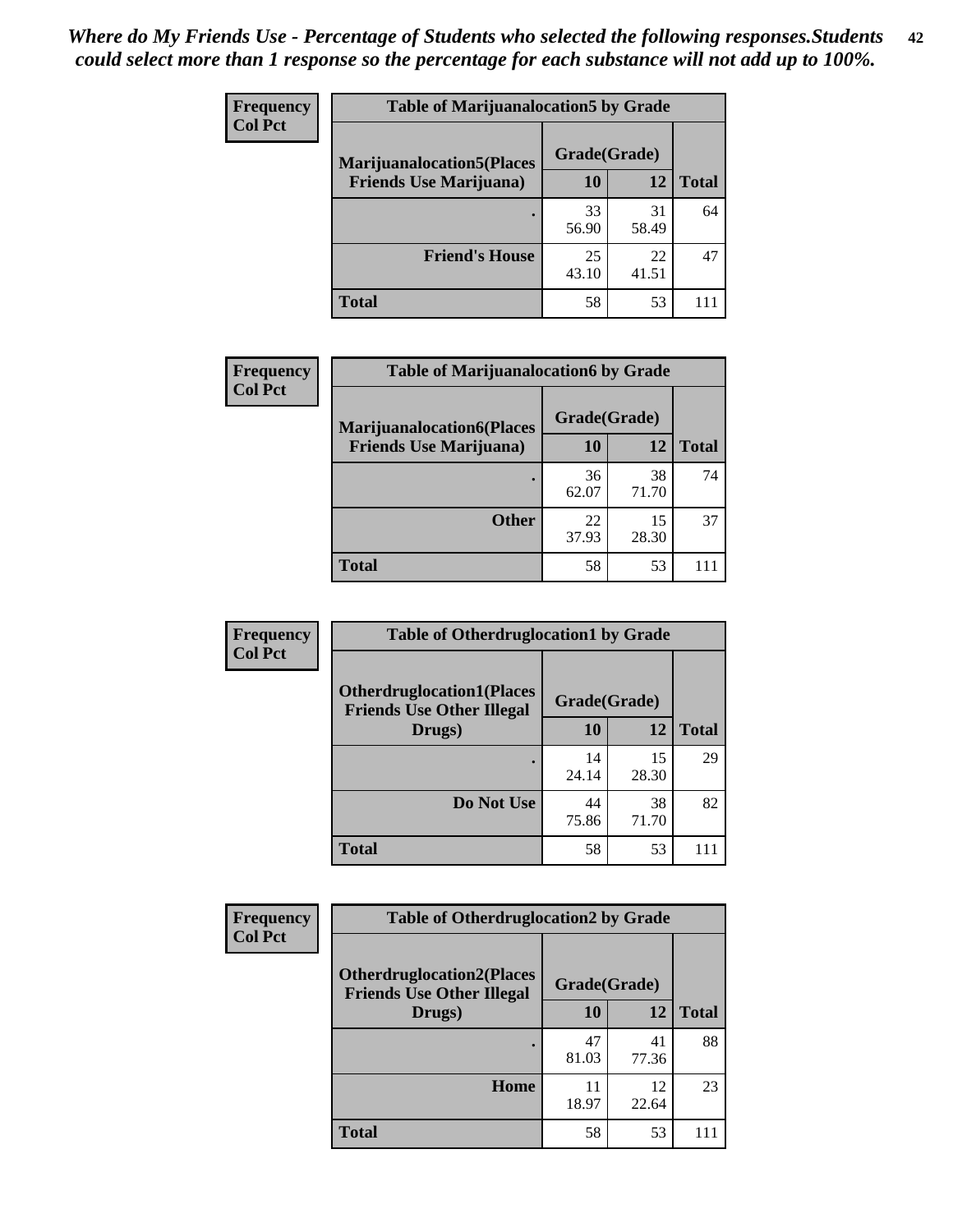| <b>Frequency</b> | <b>Table of Otherdruglocation3 by Grade</b>                           |              |             |              |
|------------------|-----------------------------------------------------------------------|--------------|-------------|--------------|
| <b>Col Pct</b>   | <b>Otherdruglocation3(Places)</b><br><b>Friends Use Other Illegal</b> | Grade(Grade) |             |              |
|                  | Drugs)                                                                | 10           | 12          | <b>Total</b> |
|                  |                                                                       | 53<br>91.38  | 48<br>90.57 | 101          |
|                  | <b>School</b>                                                         | 5<br>8.62    | 9.43        | 10           |
|                  | <b>Total</b>                                                          | 58           | 53          |              |

| <b>Frequency</b> | <b>Table of Otherdruglocation4 by Grade</b>                          |              |             |              |
|------------------|----------------------------------------------------------------------|--------------|-------------|--------------|
| <b>Col Pct</b>   | <b>Otherdruglocation4(Places</b><br><b>Friends Use Other Illegal</b> | Grade(Grade) |             |              |
|                  | Drugs)                                                               | 10           | 12          | <b>Total</b> |
|                  |                                                                      | 50<br>86.21  | 45<br>84.91 | 95           |
|                  | Car                                                                  | 8<br>13.79   | 8<br>15.09  | 16           |
|                  | <b>Total</b>                                                         | 58           | 53          | 111          |

| <b>Frequency</b> | <b>Table of Otherdruglocation5 by Grade</b>                          |              |             |              |
|------------------|----------------------------------------------------------------------|--------------|-------------|--------------|
| <b>Col Pct</b>   | <b>Otherdruglocation5(Places</b><br><b>Friends Use Other Illegal</b> | Grade(Grade) |             |              |
|                  | Drugs)                                                               | <b>10</b>    | 12          | <b>Total</b> |
|                  |                                                                      | 43<br>74.14  | 38<br>71.70 | 81           |
|                  | <b>Friend's House</b>                                                | 15<br>25.86  | 15<br>28.30 | 30           |
|                  | <b>Total</b>                                                         | 58           | 53          |              |

| <b>Frequency</b> | <b>Table of Otherdruglocation6 by Grade</b>                          |              |             |              |
|------------------|----------------------------------------------------------------------|--------------|-------------|--------------|
| <b>Col Pct</b>   | <b>Otherdruglocation6(Places</b><br><b>Friends Use Other Illegal</b> | Grade(Grade) |             |              |
|                  | Drugs)                                                               | 10           | 12          | <b>Total</b> |
|                  |                                                                      | 50<br>86.21  | 42<br>79.25 | 92           |
|                  | <b>Other</b>                                                         | 8<br>13.79   | 11<br>20.75 | 19           |
|                  | <b>Total</b>                                                         | 58           | 53          |              |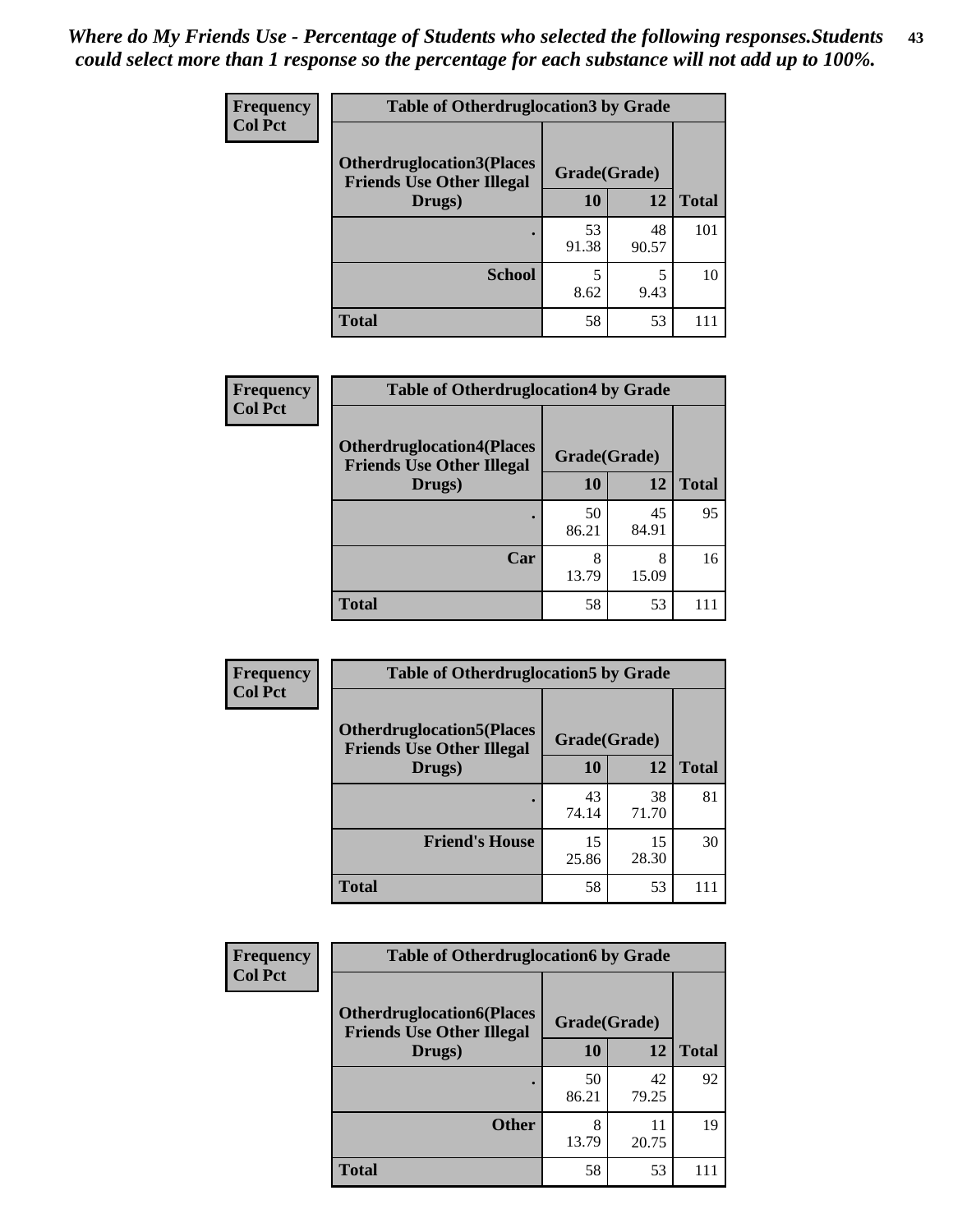| Frequency      | <b>Table of Alcoholtime1 by Grade</b>           |              |             |              |
|----------------|-------------------------------------------------|--------------|-------------|--------------|
| <b>Col Pct</b> | <b>Alcoholtime1(Times</b><br><b>Friends Use</b> | Grade(Grade) |             |              |
|                | Alcohol)                                        | 10           | 12          | <b>Total</b> |
|                |                                                 | 42<br>72.41  | 35<br>66.04 | 77           |
|                | Do Not Use                                      | 16<br>27.59  | 18<br>33.96 | 34           |
|                | <b>Total</b>                                    | 58           | 53          | 111          |

| Frequency      | <b>Table of Alcoholtime2 by Grade</b>           |              |             |              |
|----------------|-------------------------------------------------|--------------|-------------|--------------|
| <b>Col Pct</b> | <b>Alcoholtime2(Times</b><br><b>Friends Use</b> | Grade(Grade) |             |              |
|                | Alcohol)                                        | 10           | 12          | <b>Total</b> |
|                |                                                 | 54<br>93.10  | 48<br>90.57 | 102          |
|                | <b>On Way to School</b>                         | 4<br>6.90    | 5<br>9.43   | Q            |
|                | <b>Total</b>                                    | 58           | 53          |              |

| Frequency      | <b>Table of Alcoholtime3 by Grade</b>           |              |             |              |  |
|----------------|-------------------------------------------------|--------------|-------------|--------------|--|
| <b>Col Pct</b> | <b>Alcoholtime3(Times</b><br><b>Friends Use</b> | Grade(Grade) |             |              |  |
|                | Alcohol)                                        | 10           | 12          | <b>Total</b> |  |
|                |                                                 | 55<br>94.83  | 51<br>96.23 | 106          |  |
|                | <b>During School</b>                            | 3<br>5.17    | 2<br>3.77   | 5            |  |
|                | <b>Total</b>                                    | 58           | 53          |              |  |

| <b>Frequency</b><br><b>Col Pct</b> | <b>Table of Alcoholtime4 by Grade</b> |              |             |              |
|------------------------------------|---------------------------------------|--------------|-------------|--------------|
|                                    | <b>Alcoholtime4(Times</b>             | Grade(Grade) |             |              |
|                                    | <b>Friends Use Alcohol)</b>           | 10           | 12          | <b>Total</b> |
|                                    |                                       | 55<br>94.83  | 48<br>90.57 | 103          |
|                                    | <b>On Way Home From School</b>        | 3<br>5.17    | 9.43        | 8            |
|                                    | <b>Total</b>                          | 58           | 53          | 111          |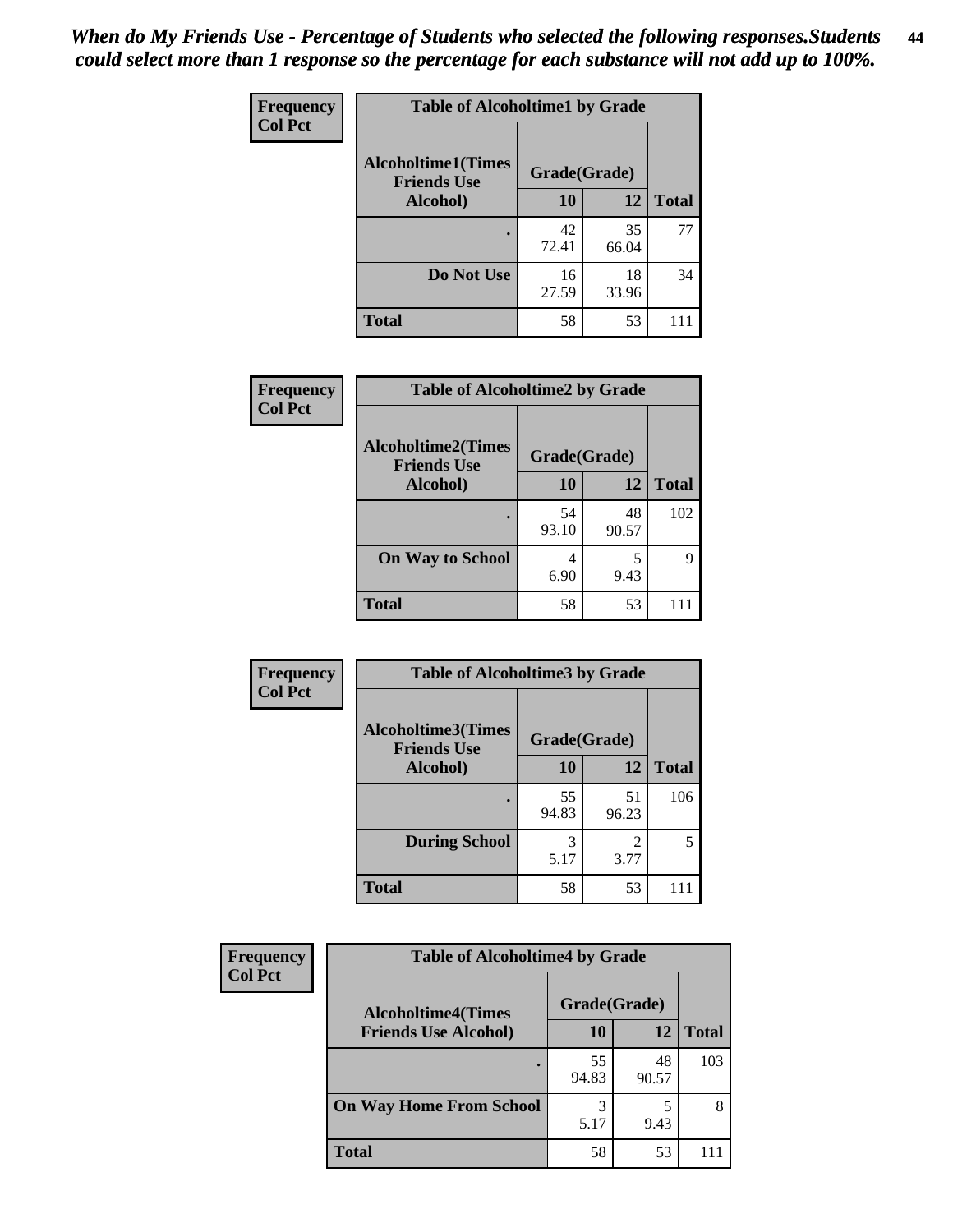*When do My Friends Use - Percentage of Students who selected the following responses.Students could select more than 1 response so the percentage for each substance will not add up to 100%.* **45**

| Frequency      | <b>Table of Alcoholtime5 by Grade</b>           |              |             |              |
|----------------|-------------------------------------------------|--------------|-------------|--------------|
| <b>Col Pct</b> | <b>Alcoholtime5(Times</b><br><b>Friends Use</b> | Grade(Grade) |             |              |
|                | Alcohol)                                        | 10           | 12          | <b>Total</b> |
|                |                                                 | 45<br>77.59  | 40<br>75.47 | 85           |
|                | Weeknights                                      | 13<br>22.41  | 13<br>24.53 | 26           |
|                | <b>Total</b>                                    | 58           | 53          | 111          |

| <b>Frequency</b> | <b>Table of Alcoholtime6 by Grade</b>           |             |              |              |  |
|------------------|-------------------------------------------------|-------------|--------------|--------------|--|
| <b>Col Pct</b>   | <b>Alcoholtime6(Times</b><br><b>Friends Use</b> |             | Grade(Grade) |              |  |
|                  | Alcohol)                                        | 10          | 12           | <b>Total</b> |  |
|                  |                                                 | 16<br>27.59 | 16<br>30.19  | 32           |  |
|                  | Weekends                                        | 42<br>72.41 | 37<br>69.81  | 79           |  |
|                  | <b>Total</b>                                    | 58          | 53           |              |  |

| Frequency      | <b>Table of Tobaccotime1 by Grade</b>           |              |             |              |  |
|----------------|-------------------------------------------------|--------------|-------------|--------------|--|
| <b>Col Pct</b> | <b>Tobaccotime1(Times</b><br><b>Friends Use</b> | Grade(Grade) |             |              |  |
|                | <b>Tobacco</b> )                                | 10           | 12          | <b>Total</b> |  |
|                | $\bullet$                                       | 41<br>70.69  | 39<br>73.58 | 80           |  |
|                | Do Not Use                                      | 17<br>29.31  | 14<br>26.42 | 31           |  |
|                | <b>Total</b>                                    | 58           | 53          |              |  |

| <b>Frequency</b> | <b>Table of Tobaccotime2 by Grade</b>           |              |             |              |
|------------------|-------------------------------------------------|--------------|-------------|--------------|
| <b>Col Pct</b>   | <b>Tobaccotime2(Times</b><br><b>Friends Use</b> | Grade(Grade) |             |              |
|                  | <b>Tobacco</b> )                                | 10           | 12          | <b>Total</b> |
|                  |                                                 | 30<br>51.72  | 24<br>45.28 | 54           |
|                  | <b>On Way to School</b>                         | 28<br>48.28  | 29<br>54.72 | 57           |
|                  | <b>Total</b>                                    | 58           | 53          | 111          |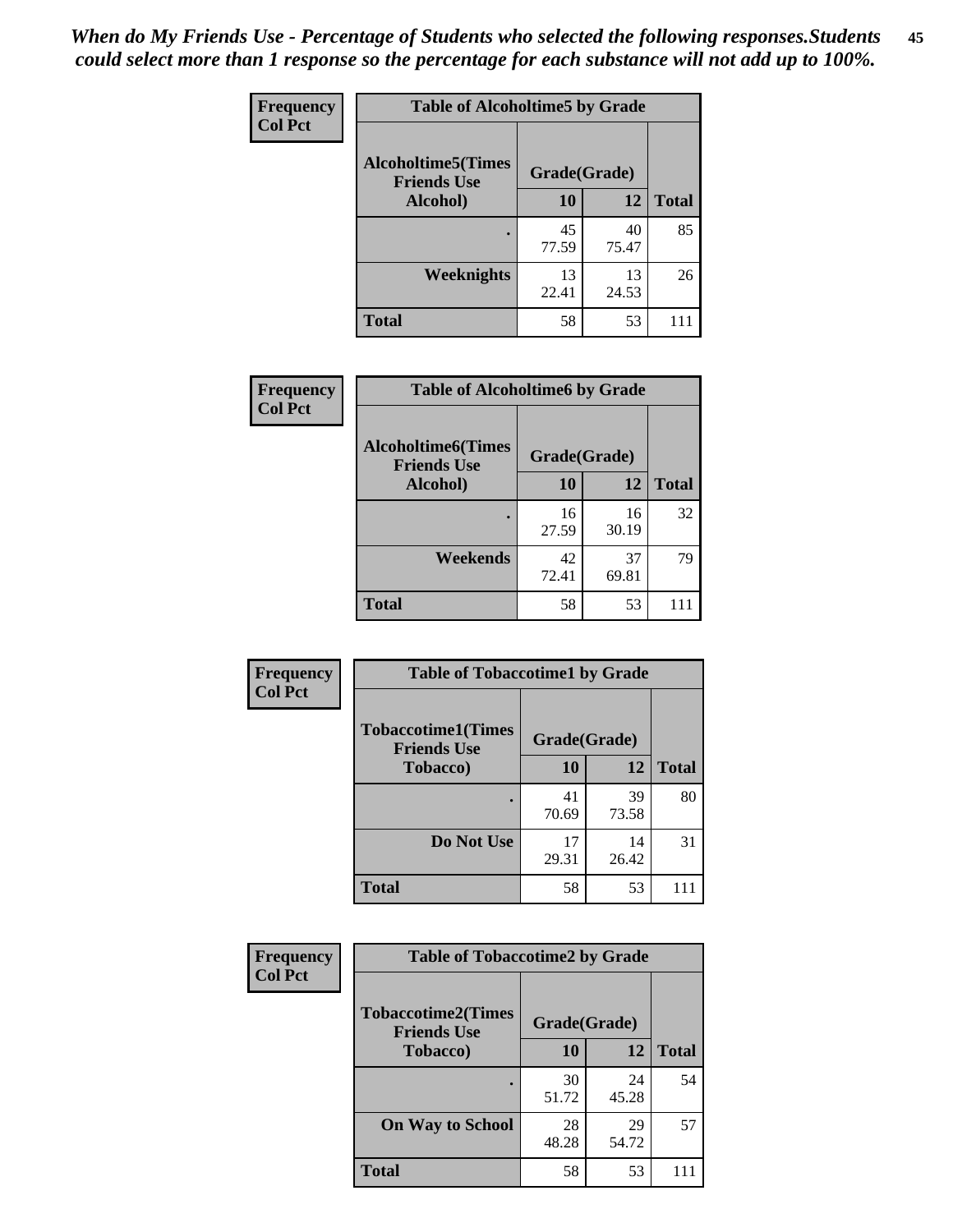| <b>Frequency</b> | <b>Table of Tobaccotime3 by Grade</b>           |             |              |              |  |
|------------------|-------------------------------------------------|-------------|--------------|--------------|--|
| <b>Col Pct</b>   | <b>Tobaccotime3(Times</b><br><b>Friends Use</b> |             | Grade(Grade) |              |  |
|                  | <b>Tobacco</b> )                                | 10          | 12           | <b>Total</b> |  |
|                  |                                                 | 38<br>65.52 | 37<br>69.81  | 75           |  |
|                  | <b>During School</b>                            | 20<br>34.48 | 16<br>30.19  | 36           |  |
|                  | <b>Total</b>                                    | 58          | 53           | 111          |  |

| <b>Frequency</b><br><b>Col Pct</b> | <b>Table of Tobaccotime4 by Grade</b> |              |             |              |  |
|------------------------------------|---------------------------------------|--------------|-------------|--------------|--|
|                                    | <b>Tobaccotime4(Times</b>             | Grade(Grade) |             |              |  |
|                                    | <b>Friends Use Tobacco)</b>           | 10           | 12          | <b>Total</b> |  |
|                                    |                                       | 55<br>94.83  | 48<br>90.57 | 103          |  |
|                                    | <b>On Way Home From School</b>        | 3<br>5.17    | 9.43        |              |  |
|                                    | <b>Total</b>                          | 58           | 53          |              |  |

| Frequency      | <b>Table of Tobaccotime5 by Grade</b>           |              |             |              |
|----------------|-------------------------------------------------|--------------|-------------|--------------|
| <b>Col Pct</b> | <b>Tobaccotime5(Times</b><br><b>Friends Use</b> | Grade(Grade) |             |              |
|                | <b>Tobacco</b> )                                | 10           | 12          | <b>Total</b> |
|                |                                                 | 25<br>43.10  | 19<br>35.85 | 44           |
|                | Weeknights                                      | 33<br>56.90  | 34<br>64.15 | 67           |
|                | <b>Total</b>                                    | 58           | 53          | 111          |

| Frequency      | <b>Table of Tobaccotime6 by Grade</b>           |              |             |              |  |
|----------------|-------------------------------------------------|--------------|-------------|--------------|--|
| <b>Col Pct</b> | <b>Tobaccotime6(Times</b><br><b>Friends Use</b> | Grade(Grade) |             |              |  |
|                | <b>Tobacco</b> )                                | 10           | 12          | <b>Total</b> |  |
|                | ٠                                               | 24<br>41.38  | 13<br>24.53 | 37           |  |
|                | Weekends                                        | 34<br>58.62  | 40<br>75.47 | 74           |  |
|                | <b>Total</b>                                    | 58           | 53          | 111          |  |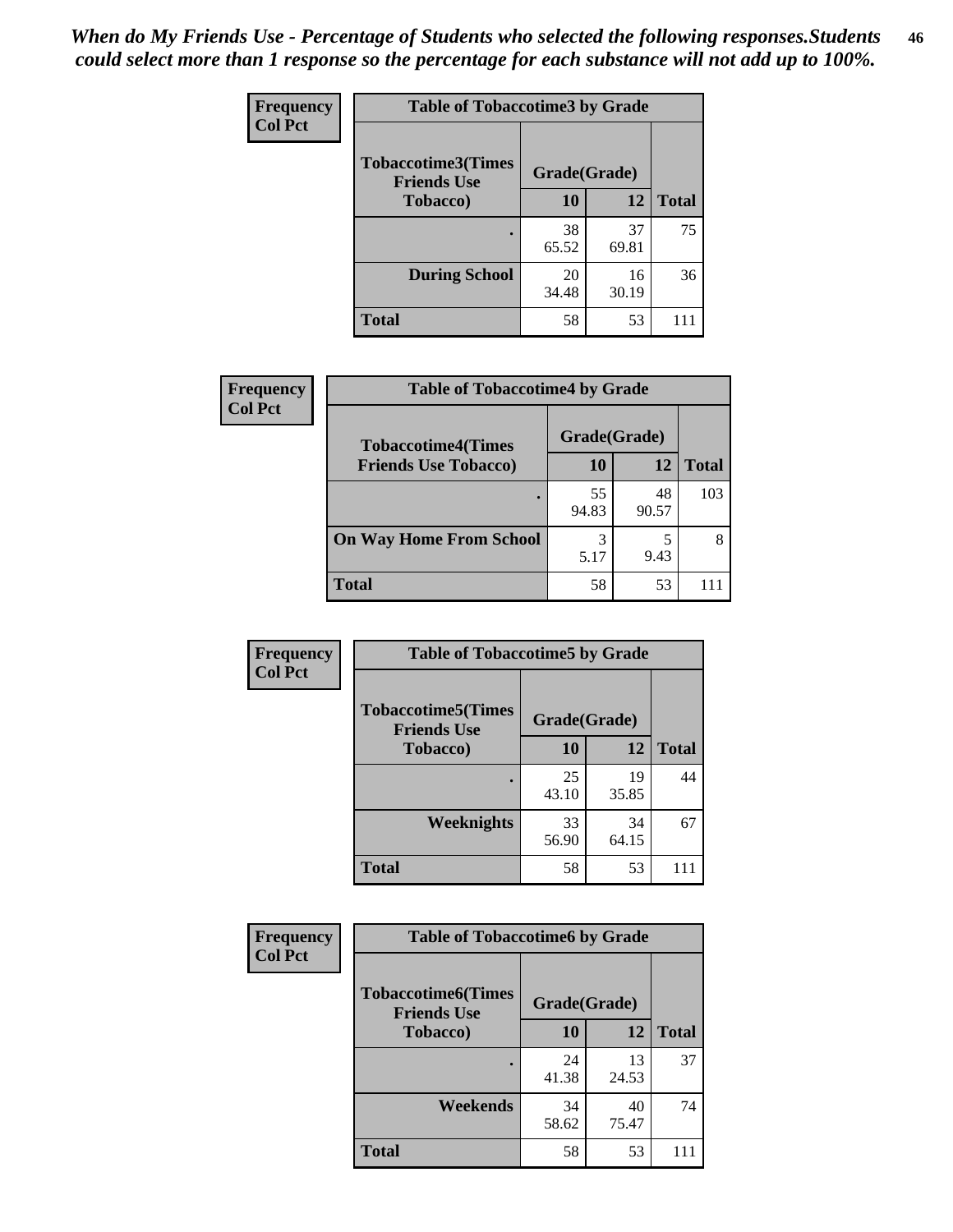| <b>Frequency</b> | <b>Table of Marijuanatime1 by Grade</b>            |              |             |              |
|------------------|----------------------------------------------------|--------------|-------------|--------------|
| <b>Col Pct</b>   | <b>Marijuanatime1</b> (Times<br><b>Friends Use</b> | Grade(Grade) |             |              |
|                  | Marijuana)                                         | 10           | 12          | <b>Total</b> |
|                  |                                                    | 32<br>55.17  | 20<br>37.74 | 52           |
|                  | Do Not Use                                         | 26<br>44.83  | 33<br>62.26 | 59           |
|                  | <b>Total</b>                                       | 58           | 53          |              |

| Frequency      | <b>Table of Marijuanatime2 by Grade</b>           |              |             |              |
|----------------|---------------------------------------------------|--------------|-------------|--------------|
| <b>Col Pct</b> | <b>Marijuanatime2(Times</b><br><b>Friends Use</b> | Grade(Grade) |             |              |
|                | Marijuana)                                        | 10           | 12          | <b>Total</b> |
|                |                                                   | 48<br>82.76  | 43<br>81.13 | 91           |
|                | <b>On Way to School</b>                           | 10<br>17.24  | 10<br>18.87 | 20           |
|                | <b>Total</b>                                      | 58           | 53          | 111          |

| Frequency      | <b>Table of Marijuanatime3 by Grade</b>    |              |             |              |
|----------------|--------------------------------------------|--------------|-------------|--------------|
| <b>Col Pct</b> | Marijuanatime3(Times<br><b>Friends Use</b> | Grade(Grade) |             |              |
|                | Marijuana)                                 | 10           | 12          | <b>Total</b> |
|                |                                            | 54<br>93.10  | 50<br>94.34 | 104          |
|                | <b>During School</b>                       | 4<br>6.90    | 3<br>5.66   |              |
|                | <b>Total</b>                               | 58           | 53          |              |

| <b>Frequency</b> | <b>Table of Marijuanatime4 by Grade</b> |              |             |              |
|------------------|-----------------------------------------|--------------|-------------|--------------|
| <b>Col Pct</b>   | <b>Marijuanatime4</b> (Times            | Grade(Grade) |             |              |
|                  | <b>Friends Use Marijuana</b> )          | 10           | 12          | <b>Total</b> |
|                  |                                         | 49<br>84.48  | 43<br>81.13 | 92           |
|                  | <b>On Way Home From School</b>          | 9<br>15.52   | 10<br>18.87 | 19           |
|                  | <b>Total</b>                            | 58           | 53          | 111          |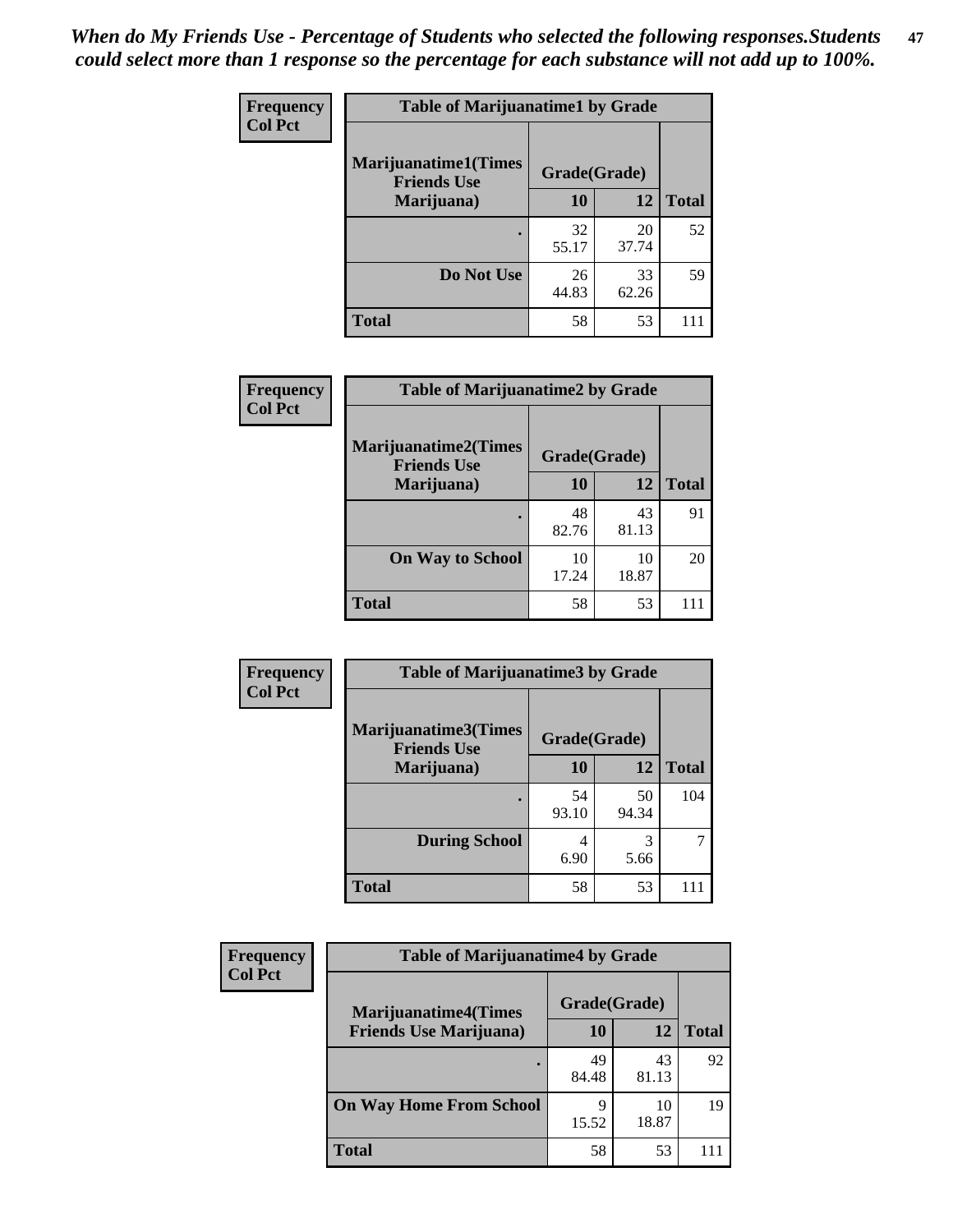| Frequency      | <b>Table of Marijuanatime5 by Grade</b>            |              |             |              |  |
|----------------|----------------------------------------------------|--------------|-------------|--------------|--|
| <b>Col Pct</b> | <b>Marijuanatime5</b> (Times<br><b>Friends Use</b> | Grade(Grade) |             |              |  |
|                | Marijuana)                                         | 10           | 12          | <b>Total</b> |  |
|                |                                                    | 41<br>70.69  | 40<br>75.47 | 81           |  |
|                | Weeknights                                         | 17<br>29.31  | 13<br>24.53 | 30           |  |
|                | <b>Total</b>                                       | 58           | 53          |              |  |

| Frequency      | <b>Table of Marijuanatime6 by Grade</b>            |              |             |              |  |  |
|----------------|----------------------------------------------------|--------------|-------------|--------------|--|--|
| <b>Col Pct</b> | <b>Marijuanatime6</b> (Times<br><b>Friends Use</b> | Grade(Grade) |             |              |  |  |
|                | Marijuana)                                         | 10           | 12          | <b>Total</b> |  |  |
|                |                                                    | 27<br>46.55  | 31<br>58.49 | 58           |  |  |
|                | Weekends                                           | 31<br>53.45  | 22<br>41.51 | 53           |  |  |
|                | <b>Total</b>                                       | 58           | 53          | 111          |  |  |

| <b>Frequency</b> | <b>Table of Otherdrugtime1 by Grade</b>                  |              |             |              |
|------------------|----------------------------------------------------------|--------------|-------------|--------------|
| <b>Col Pct</b>   | <b>Otherdrugtime1</b> (Times<br><b>Friends Use Other</b> | Grade(Grade) |             |              |
|                  | <b>Illegal Drugs</b> )                                   | 10           | 12          | <b>Total</b> |
|                  |                                                          | 20<br>34.48  | 11<br>20.75 | 31           |
|                  | Do Not Use                                               | 38<br>65.52  | 42<br>79.25 | 80           |
|                  | <b>Total</b>                                             | 58           | 53          |              |

| Frequency      | <b>Table of Otherdrugtime2 by Grade</b>                 |              |             |              |  |
|----------------|---------------------------------------------------------|--------------|-------------|--------------|--|
| <b>Col Pct</b> | <b>Otherdrugtime2(Times</b><br><b>Friends Use Other</b> | Grade(Grade) |             |              |  |
|                | <b>Illegal Drugs</b> )                                  | 10           | 12          | <b>Total</b> |  |
|                |                                                         | 51<br>87.93  | 48<br>90.57 | 99           |  |
|                | <b>On Way to School</b>                                 | 12.07        | 5<br>9.43   | 12           |  |
|                | <b>Total</b>                                            | 58           | 53          |              |  |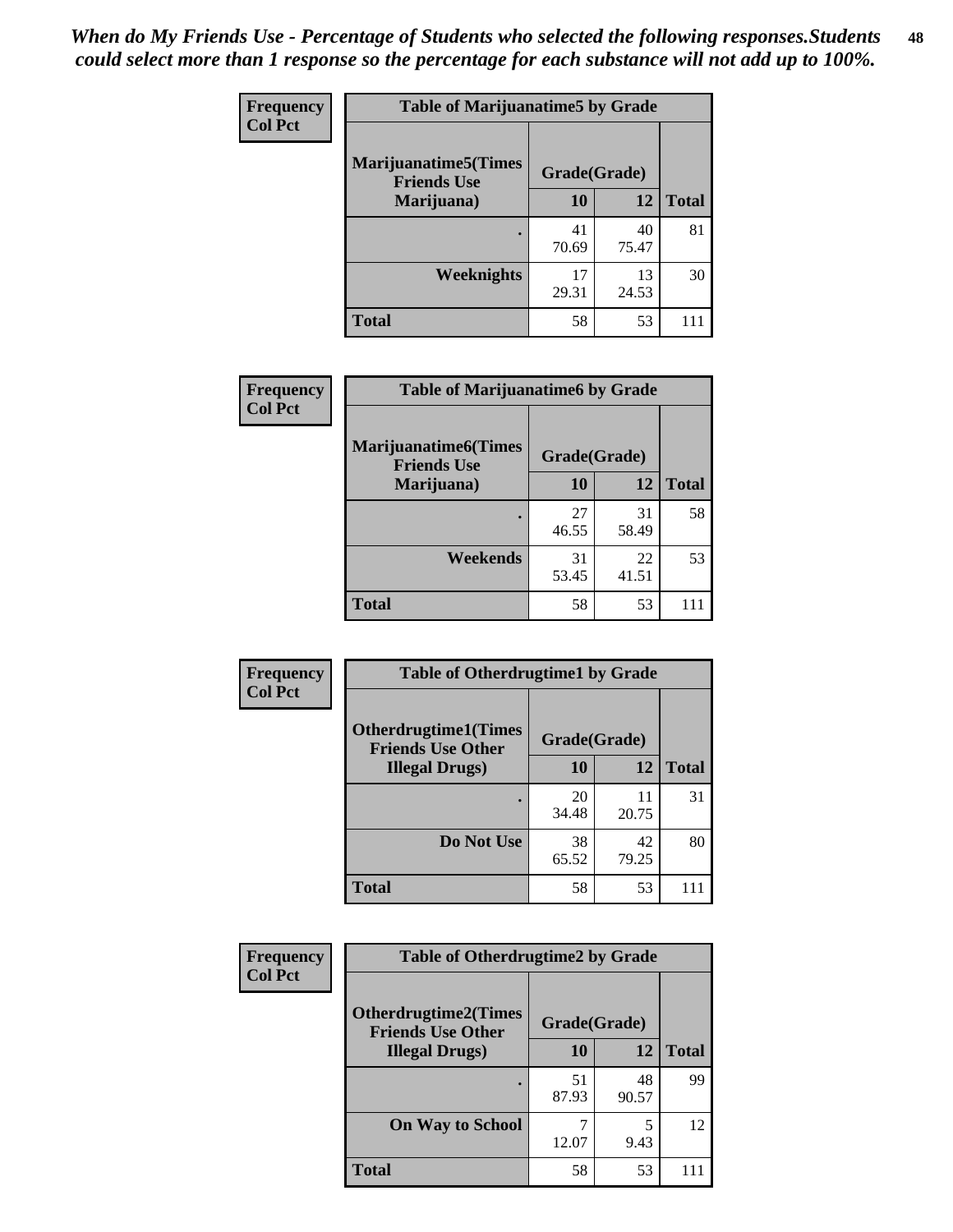| <b>Frequency</b> | <b>Table of Otherdrugtime3 by Grade</b>          |              |             |              |  |
|------------------|--------------------------------------------------|--------------|-------------|--------------|--|
| <b>Col Pct</b>   | Otherdrugtime3(Times<br><b>Friends Use Other</b> | Grade(Grade) |             |              |  |
|                  | <b>Illegal Drugs</b> )                           | 10           | 12          | <b>Total</b> |  |
|                  |                                                  | 50<br>86.21  | 49<br>92.45 | 99           |  |
|                  | <b>During School</b>                             | 8<br>13.79   | 4<br>7.55   | 12           |  |
|                  | <b>Total</b>                                     | 58           | 53          |              |  |

| Frequency<br><b>Col Pct</b> | <b>Table of Otherdrugtime4 by Grade</b>                         |              |             |              |
|-----------------------------|-----------------------------------------------------------------|--------------|-------------|--------------|
|                             | <b>Otherdrugtime4(Times</b><br><b>Friends Use Other Illegal</b> | Grade(Grade) |             |              |
|                             | Drugs)                                                          | 10           | 12          | <b>Total</b> |
|                             | ٠                                                               | 49<br>84.48  | 46<br>86.79 | 95           |
|                             | <b>On Way Home From School</b>                                  | 9<br>15.52   | 13.21       | 16           |
|                             | <b>Total</b>                                                    | 58           | 53          |              |

| Frequency      | <b>Table of Otherdrugtime5 by Grade</b>                  |              |             |              |  |
|----------------|----------------------------------------------------------|--------------|-------------|--------------|--|
| <b>Col Pct</b> | <b>Otherdrugtime5</b> (Times<br><b>Friends Use Other</b> | Grade(Grade) |             |              |  |
|                | <b>Illegal Drugs</b> )                                   | 10           | 12          | <b>Total</b> |  |
|                |                                                          | 48<br>82.76  | 45<br>84.91 | 93           |  |
|                | Weeknights                                               | 10<br>17.24  | 8<br>15.09  | 18           |  |
|                | <b>Total</b>                                             | 58           | 53          |              |  |

| Frequency      | <b>Table of Otherdrugtime6 by Grade</b>                 |              |             |              |  |
|----------------|---------------------------------------------------------|--------------|-------------|--------------|--|
| <b>Col Pct</b> | <b>Otherdrugtime6(Times</b><br><b>Friends Use Other</b> | Grade(Grade) |             |              |  |
|                | <b>Illegal Drugs</b> )                                  | 10           | 12          | <b>Total</b> |  |
|                |                                                         | 39<br>67.24  | 42<br>79.25 | 81           |  |
|                | Weekends                                                | 19<br>32.76  | 11<br>20.75 | 30           |  |
|                | Total                                                   | 58           | 53          |              |  |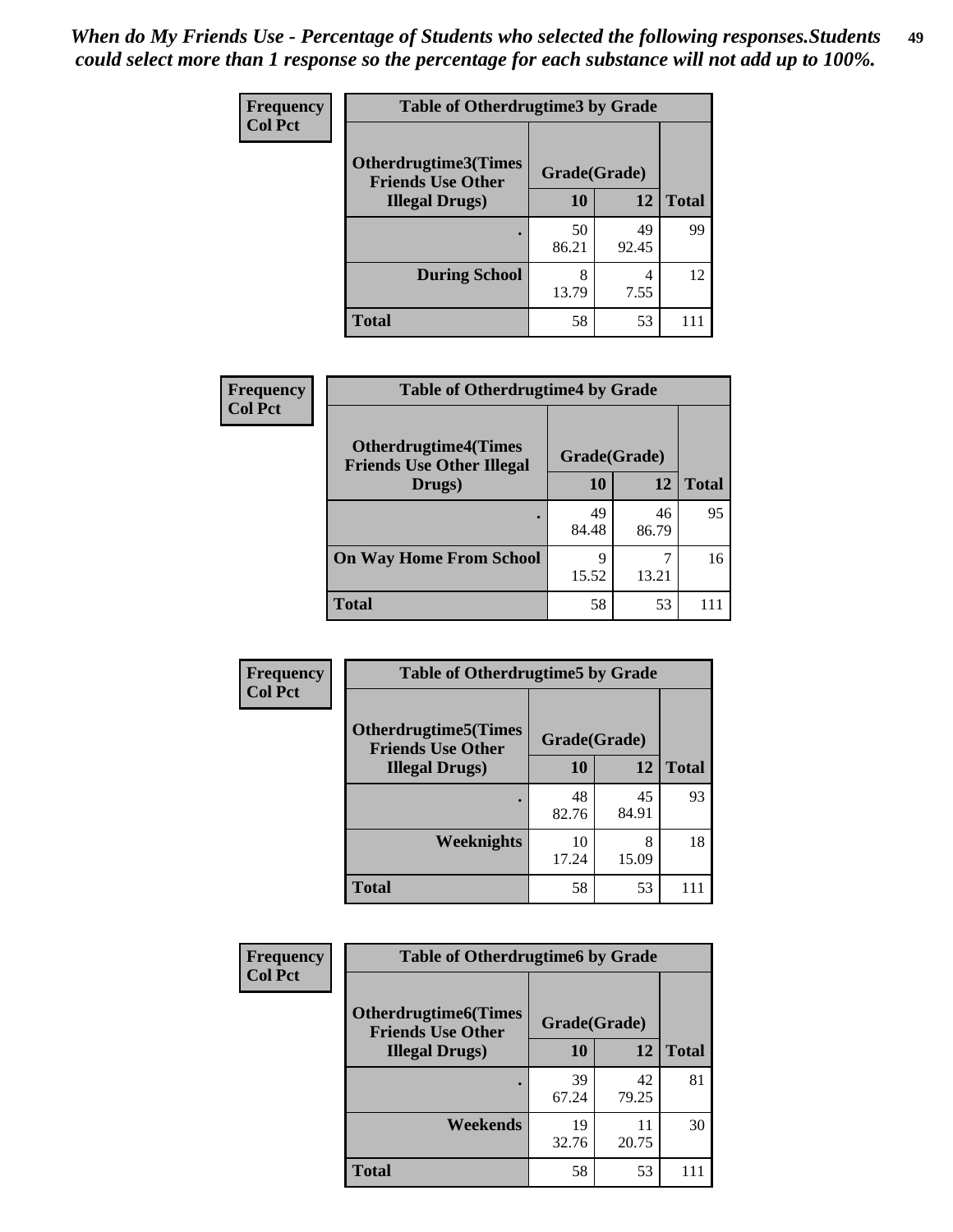| Frequency      | <b>Table of Educationalcohol by Grade</b>                                                                  |              |             |              |
|----------------|------------------------------------------------------------------------------------------------------------|--------------|-------------|--------------|
| <b>Col Pct</b> | Educationalcohol(I<br>have been taught<br>about alcohol,<br>tobacco,<br>and other drugs<br>within the last | Grade(Grade) |             |              |
|                | year at school)                                                                                            | 10           | 12          | <b>Total</b> |
|                | <b>Yes</b>                                                                                                 | 51<br>87.93  | 24<br>45.28 | 75           |
|                | N <sub>0</sub>                                                                                             | 7<br>12.07   | 29<br>54.72 | 36           |
|                | <b>Total</b>                                                                                               | 58           | 53          | 111          |

| Frequency      | <b>Table of Eversmoked by Grade</b> |              |             |              |  |  |
|----------------|-------------------------------------|--------------|-------------|--------------|--|--|
| <b>Col Pct</b> | Eversmoked(I<br>have smoked         | Grade(Grade) |             |              |  |  |
|                | a cigarette)                        | 10           | 12          | <b>Total</b> |  |  |
|                | Yes                                 | 27<br>46.55  | 17<br>32.08 | 44           |  |  |
|                | N <sub>0</sub>                      | 31<br>53.45  | 36<br>67.92 | 67           |  |  |
|                | <b>Total</b>                        | 58           | 53          | 111          |  |  |

| Frequency      | <b>Table of Drovedrinking by Grade</b>                                                                              |                    |             |              |  |
|----------------|---------------------------------------------------------------------------------------------------------------------|--------------------|-------------|--------------|--|
| <b>Col Pct</b> | Drovedrinking(In<br>the past 30 days I<br>have driven a car<br>or other vehicle<br>while I was<br>drinking alcohol) | Grade(Grade)<br>10 | 12          | <b>Total</b> |  |
|                | <b>Yes</b>                                                                                                          | 4<br>6.90          | 5<br>9.43   | 9            |  |
|                | N <sub>0</sub>                                                                                                      | 54<br>93.10        | 48<br>90.57 | 102          |  |
|                | <b>Total</b>                                                                                                        | 58                 | 53          | 111          |  |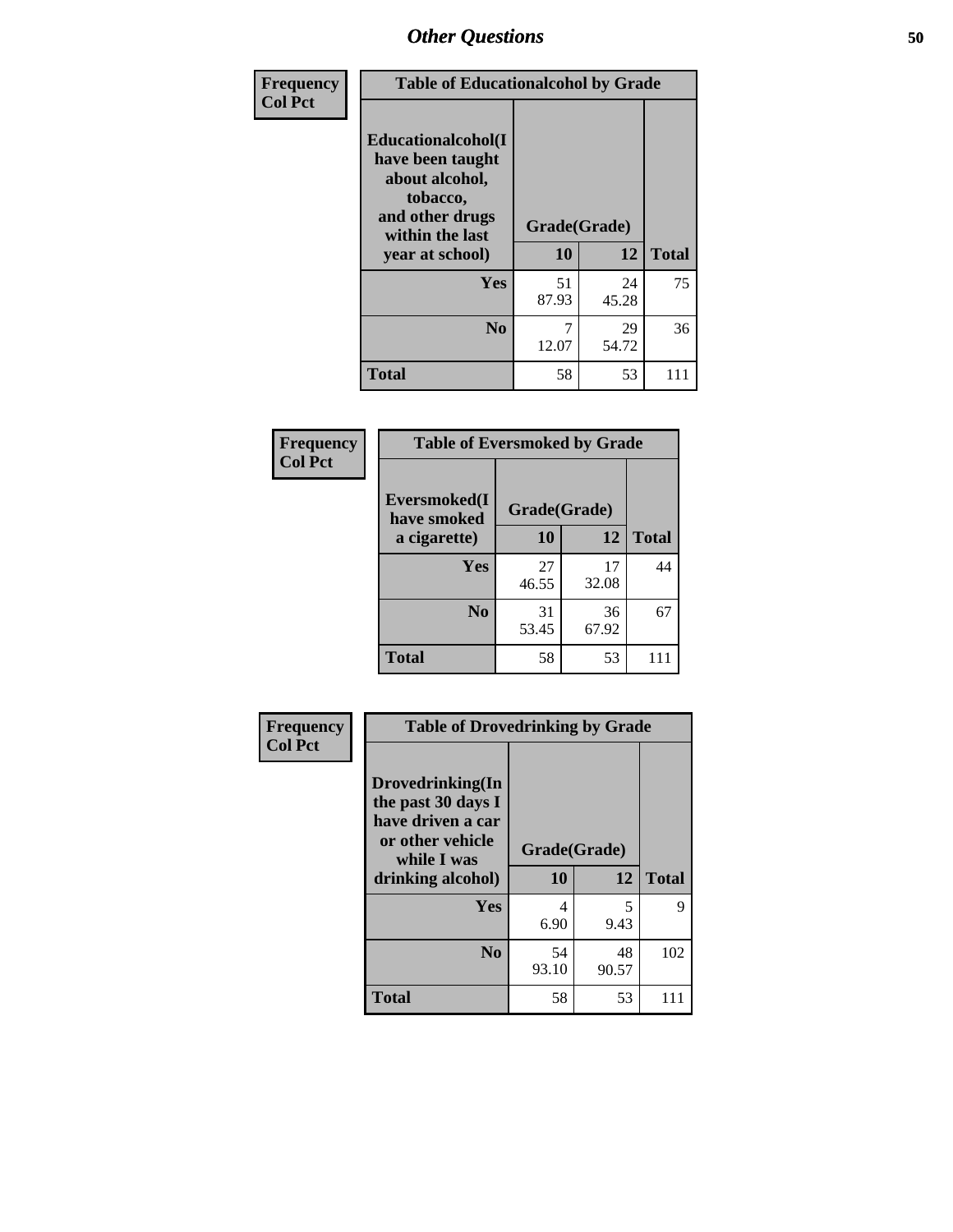| Frequency      | <b>Table of Rodedrinking by Grade</b>                                                                     |             |             |               |  |  |
|----------------|-----------------------------------------------------------------------------------------------------------|-------------|-------------|---------------|--|--|
| <b>Col Pct</b> | Rodedrinking(In<br>the past 30 days<br>I have ridden in<br>a car with a<br>driver who had<br>Grade(Grade) |             |             | been drinking |  |  |
|                | alcohol)                                                                                                  | 10          | 12          | <b>Total</b>  |  |  |
|                | <b>Yes</b>                                                                                                | 9<br>15.52  | 7<br>13.21  | 16            |  |  |
|                | N <sub>0</sub>                                                                                            | 49<br>84.48 | 46<br>86.79 | 95            |  |  |
|                | <b>Total</b>                                                                                              | 58          | 53          | 111           |  |  |

#### **Frequency Col Pct**

| <b>Table of Drugsschool by Grade</b>                                                                                      |              |       |              |  |  |
|---------------------------------------------------------------------------------------------------------------------------|--------------|-------|--------------|--|--|
| <b>Drugsschool</b> (During<br>the past 12 months,<br>I have been offered,<br>sold,<br>or given illegal<br>drugs on school | Grade(Grade) |       |              |  |  |
|                                                                                                                           |              |       |              |  |  |
| property)                                                                                                                 | 10           | 12    | <b>Total</b> |  |  |
| Yes                                                                                                                       | 18           |       | 25           |  |  |
|                                                                                                                           | 31.03        | 13.21 |              |  |  |
| N <sub>0</sub>                                                                                                            | 40           | 46    | 86           |  |  |
|                                                                                                                           | 68.97        | 86.79 |              |  |  |

| Frequency      | <b>Table of Helpbullied by Grade</b>            |                           |             |              |  |  |  |  |
|----------------|-------------------------------------------------|---------------------------|-------------|--------------|--|--|--|--|
| <b>Col Pct</b> | Helpbullied(I)<br>would help<br>someone who was | Grade(Grade)              |             |              |  |  |  |  |
|                | being bullied)                                  | 10                        | 12          | <b>Total</b> |  |  |  |  |
|                | <b>Strongly Agree</b>                           | 36<br>62.07               | 33<br>62.26 | 69           |  |  |  |  |
|                | <b>Somewhat Agree</b>                           | 19<br>32.76               | 14<br>26.42 | 33           |  |  |  |  |
|                | <b>Somewhat Disagree</b>                        | 3<br>5.17                 | 5<br>9.43   | 8            |  |  |  |  |
|                | <b>Strongly Disagree</b>                        | $\mathbf{\Omega}$<br>0.00 | 1<br>1.89   |              |  |  |  |  |
|                | <b>Total</b>                                    | 58                        | 53          | 111          |  |  |  |  |
|                |                                                 |                           |             |              |  |  |  |  |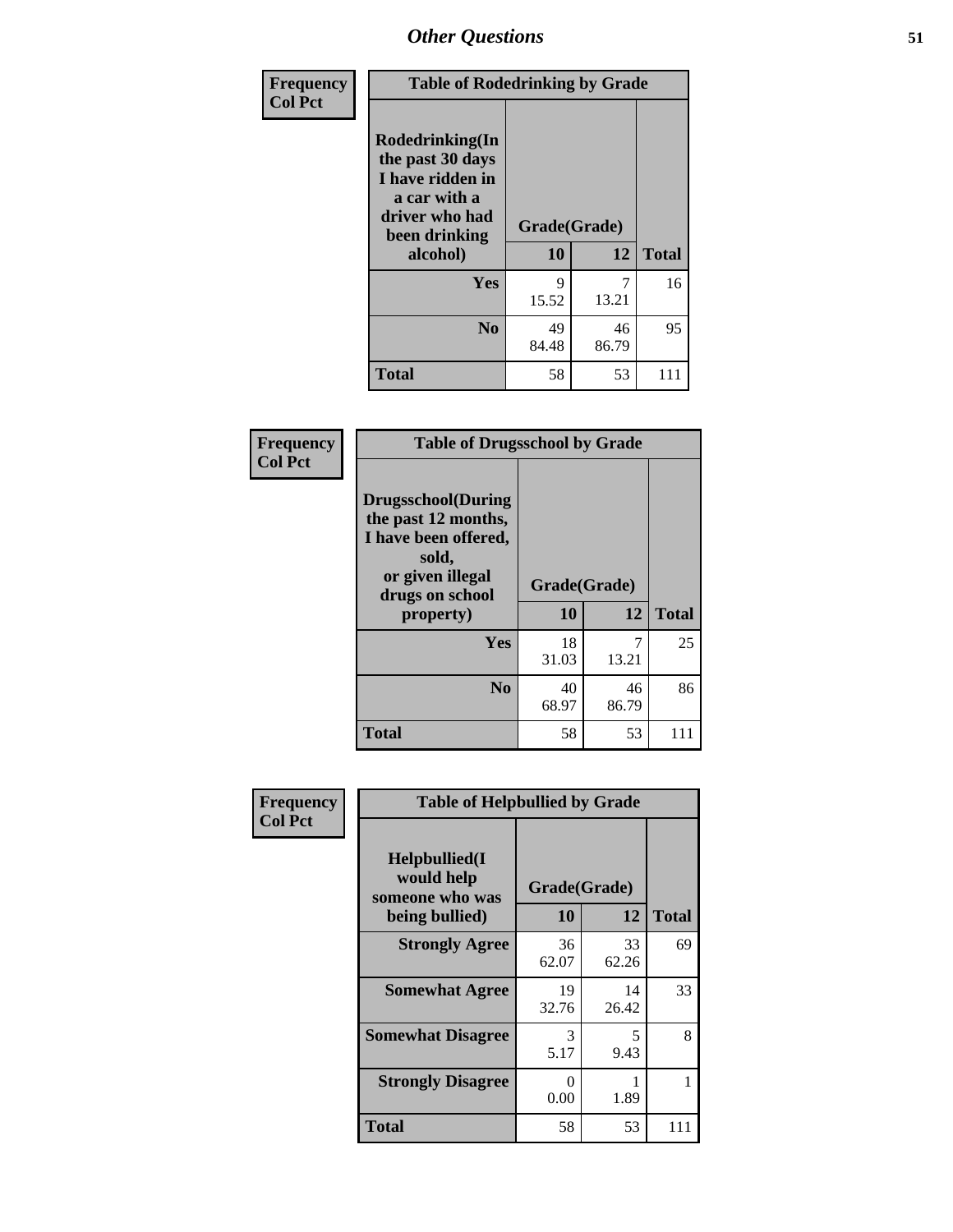*Other Questions* **52**

| <b>Frequency</b> | <b>Table of Grade by Bingedrinking</b>                                                                  |                         |                             |                                     |                                   |                               |                        |              |
|------------------|---------------------------------------------------------------------------------------------------------|-------------------------|-----------------------------|-------------------------------------|-----------------------------------|-------------------------------|------------------------|--------------|
| <b>Row Pct</b>   | Bingedrinking(I have drunk five or<br>more drinks of alcohol at one sitting<br>during the last 30 days) |                         |                             |                                     |                                   |                               |                        |              |
|                  | Grade(Grade)                                                                                            | $\bf{0}$<br><b>Days</b> | 1 or<br>$\mathbf 2$<br>days | $3$ to $ $<br>5<br>days             | 10<br>$\mathbf{to}$<br>19<br>days | <b>20</b><br>to<br>29<br>days | All<br>30<br>days      | <b>Total</b> |
|                  | 10                                                                                                      | 50<br>86.21             | $\mathfrak{D}$<br>3.45      | 3<br>5.17                           | 3.45                              | $\Omega$<br>0.00              | 1.72                   | 58           |
|                  | 12                                                                                                      | 45<br>84.91             | 1.89                        | $\mathcal{D}_{\mathcal{A}}$<br>3.77 | 1.89                              | 3.77                          | $\overline{2}$<br>3.77 | 53           |
|                  | <b>Total</b>                                                                                            | 95                      | 3                           | 5                                   | 3                                 | 2                             | 3                      | 111          |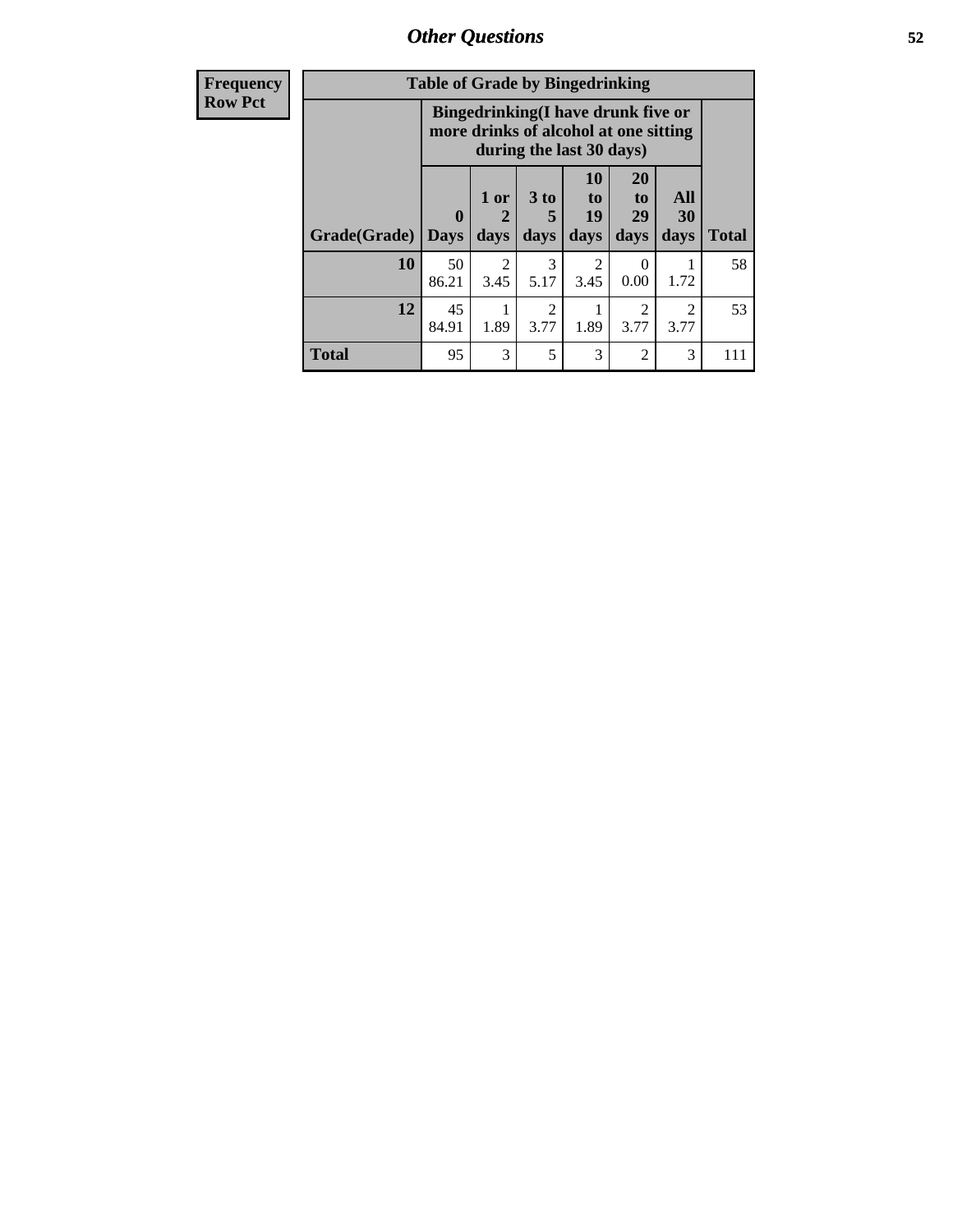### *Nutrition* **53**

| <b>Frequency</b><br>Row Pct |
|-----------------------------|
|                             |

| <b>Table of Grade by Dairy</b> |                                                                                                                    |                                                                 |             |            |    |  |  |
|--------------------------------|--------------------------------------------------------------------------------------------------------------------|-----------------------------------------------------------------|-------------|------------|----|--|--|
|                                |                                                                                                                    | Dairy (I eat at least 3 servings of dairy<br>products each day) |             |            |    |  |  |
| Grade(Grade)                   | Somewhat<br><b>Somewhat</b><br><b>Strongly</b><br><b>Strongly</b><br><b>Disagree</b><br>Agree<br>Disagree<br>Agree |                                                                 |             |            |    |  |  |
| 10                             | 15<br>25.86                                                                                                        | 25<br>43.10                                                     | 10<br>17.24 | 8<br>13.79 | 58 |  |  |
| 12                             | 13<br>24.53                                                                                                        | 23<br>43.40                                                     | 13<br>24.53 | 4<br>7.55  | 53 |  |  |
| <b>Total</b>                   | 28                                                                                                                 | 48                                                              | 23          | 12         |    |  |  |

| <b>Frequency</b> |  |
|------------------|--|
| <b>Row Pct</b>   |  |

| 'V | <b>Table of Grade by Fruitveg</b> |                          |                                                                          |                                    |                                    |              |  |  |
|----|-----------------------------------|--------------------------|--------------------------------------------------------------------------|------------------------------------|------------------------------------|--------------|--|--|
|    |                                   |                          | Fruitveg(I eat at least 5 servings of fruits<br>and vegetables each day) |                                    |                                    |              |  |  |
|    | Grade(Grade)                      | <b>Strongly</b><br>Agree | Somewhat  <br>Agree                                                      | <b>Somewhat</b><br><b>Disagree</b> | <b>Strongly</b><br><b>Disagree</b> | <b>Total</b> |  |  |
|    | <b>10</b>                         | 8<br>13.79               | 20<br>34.48                                                              | 22<br>37.93                        | 8<br>13.79                         | 58           |  |  |
|    | 12                                | 8<br>15.09               | 20<br>37.74                                                              | 14<br>26.42                        | 20.75                              | 53           |  |  |
|    | <b>Total</b>                      | 16                       | 40                                                                       | 36                                 | 19                                 |              |  |  |

| <b>Frequency</b><br>Row Pct |
|-----------------------------|

| <b>Table of Grade by Cafeteriahealthy</b> |                                                                                                                      |                                                                       |             |             |    |  |  |  |
|-------------------------------------------|----------------------------------------------------------------------------------------------------------------------|-----------------------------------------------------------------------|-------------|-------------|----|--|--|--|
|                                           |                                                                                                                      | Cafeteriahealthy (School meals in my<br>school cafeteria are healthy) |             |             |    |  |  |  |
| Grade(Grade)                              | Somewhat  <br><b>Somewhat</b><br><b>Strongly</b><br><b>Strongly</b><br><b>Disagree</b><br>Agree<br>Disagree<br>Agree |                                                                       |             |             |    |  |  |  |
| 10                                        | $\overline{c}$<br>3.45                                                                                               | 24<br>41.38                                                           | 17<br>29.31 | 15<br>25.86 | 58 |  |  |  |
| 12                                        | 5<br>9.43                                                                                                            | 15<br>28.30                                                           | 16<br>30.19 | 32.08       | 53 |  |  |  |
| <b>Total</b>                              | 7                                                                                                                    | 39                                                                    | 33          | 32          |    |  |  |  |

| <b>Frequency</b> |
|------------------|
| <b>Row Pct</b>   |

| <b>Table of Grade by Cafeterianutrition</b>                                               |                          |                   |                             |                                    |              |  |  |  |
|-------------------------------------------------------------------------------------------|--------------------------|-------------------|-----------------------------|------------------------------------|--------------|--|--|--|
| <b>Cafeterianutrition</b> (Facts about nutrition<br>are available in my school cafeteria) |                          |                   |                             |                                    |              |  |  |  |
| Grade(Grade)                                                                              | <b>Strongly</b><br>Agree | Somewhat<br>Agree | <b>Somewhat</b><br>Disagree | <b>Strongly</b><br><b>Disagree</b> | <b>Total</b> |  |  |  |
| 10                                                                                        | Q<br>15.52               | 20<br>34.48       | 14<br>24.14                 | 15<br>25.86                        | 58           |  |  |  |
| 12                                                                                        | 4<br>7.55                | 17<br>32.08       | 22<br>41.51                 | 10<br>18.87                        | 53           |  |  |  |
| <b>Total</b>                                                                              | 13                       | 37                | 36                          | 25                                 |              |  |  |  |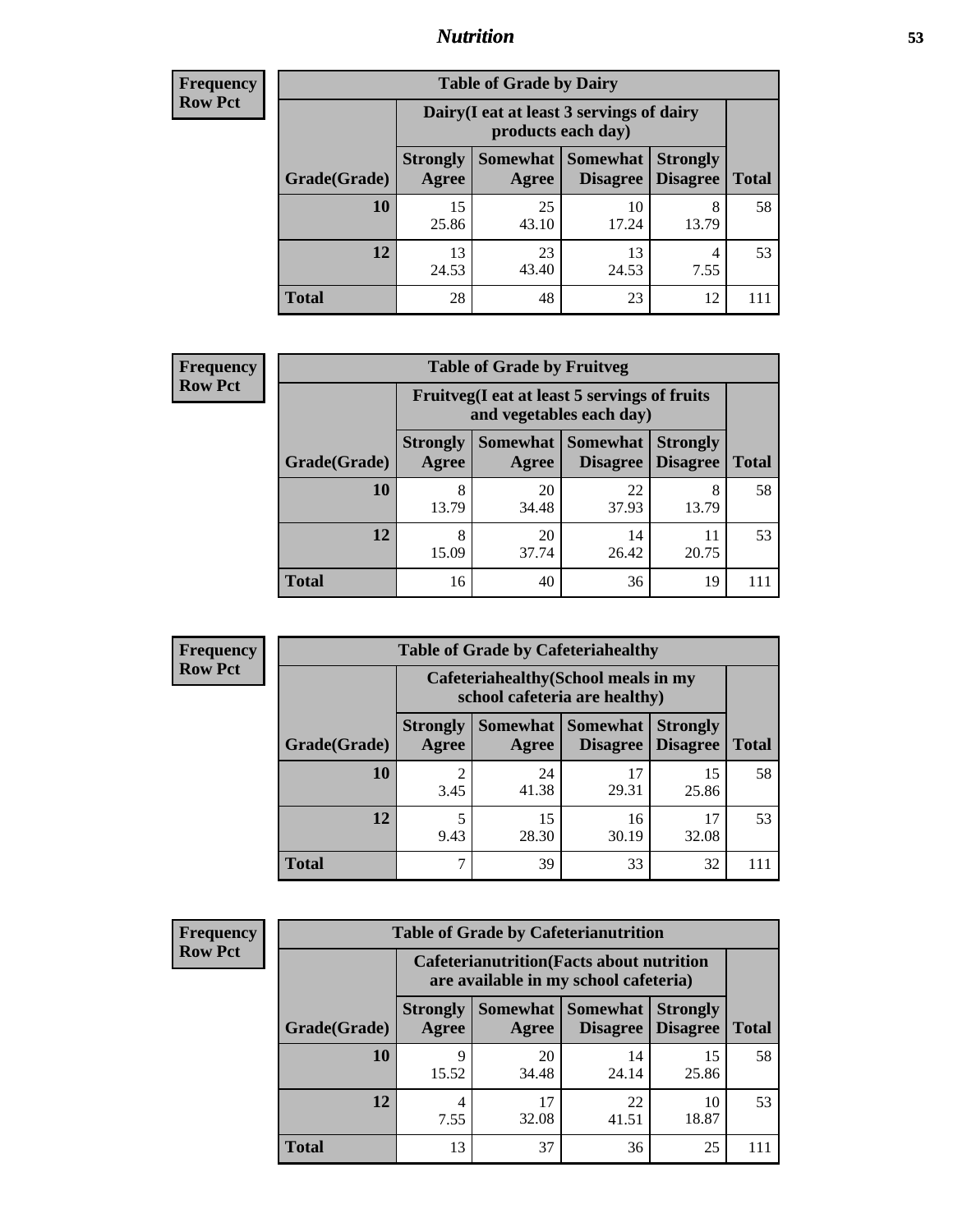### *Nutrition* **54**

| Frequency |
|-----------|
| Row Pct   |

| <b>Table of Grade by Schoollunch</b> |                                                                                                                                      |                                                                 |           |             |    |  |  |  |
|--------------------------------------|--------------------------------------------------------------------------------------------------------------------------------------|-----------------------------------------------------------------|-----------|-------------|----|--|--|--|
|                                      |                                                                                                                                      | Schoollunch(I eat school lunch three or<br>more times per week) |           |             |    |  |  |  |
| Grade(Grade)                         | Somewhat  <br><b>Somewhat</b><br><b>Strongly</b><br><b>Strongly</b><br><b>Disagree</b><br><b>Total</b><br>Disagree<br>Agree<br>Agree |                                                                 |           |             |    |  |  |  |
| 10                                   | 26<br>44.83                                                                                                                          | 13<br>22.41                                                     | 4<br>6.90 | 15<br>25.86 | 58 |  |  |  |
| 12                                   | 25<br>47.17                                                                                                                          | 12<br>22.64                                                     | 3<br>5.66 | 13<br>24.53 | 53 |  |  |  |
| <b>Total</b>                         | 51                                                                                                                                   | 25                                                              | ┑         | 28          |    |  |  |  |

| <b>Frequency</b> |  |
|------------------|--|
| <b>Row Pct</b>   |  |

| V | <b>Table of Grade by Foodchoices</b> |                                                                     |             |                                   |                                    |              |  |  |
|---|--------------------------------------|---------------------------------------------------------------------|-------------|-----------------------------------|------------------------------------|--------------|--|--|
|   |                                      | Foodchoices (I make healthy food choices in<br>my school cafeteria) |             |                                   |                                    |              |  |  |
|   | Grade(Grade)                         | <b>Strongly</b><br>Agree                                            | Agree       | Somewhat   Somewhat  <br>Disagree | <b>Strongly</b><br><b>Disagree</b> | <b>Total</b> |  |  |
|   | 10                                   | 9<br>15.52                                                          | 27<br>46.55 | 10<br>17.24                       | 12<br>20.69                        | 58           |  |  |
|   | 12                                   | 9<br>16.98                                                          | 22<br>41.51 | 14<br>26.42                       | 8<br>15.09                         | 53           |  |  |
|   | <b>Total</b>                         | 18                                                                  | 49          | 24                                | 20                                 | 111          |  |  |

| <b>Frequency</b> | <b>Table of Grade by Wholewheat</b> |                                                                                                             |                     |                                    |                                    |              |  |  |  |
|------------------|-------------------------------------|-------------------------------------------------------------------------------------------------------------|---------------------|------------------------------------|------------------------------------|--------------|--|--|--|
| <b>Row Pct</b>   |                                     | Wholewheat (There are whole wheat and<br>multigrain breads and cereals available in<br>my school cafeteria) |                     |                                    |                                    |              |  |  |  |
|                  | Grade(Grade)                        | <b>Strongly</b><br>Agree                                                                                    | Somewhat  <br>Agree | <b>Somewhat</b><br><b>Disagree</b> | <b>Strongly</b><br><b>Disagree</b> | <b>Total</b> |  |  |  |
|                  | 10                                  | 16<br>27.59                                                                                                 | 22<br>37.93         | 12<br>20.69                        | 8<br>13.79                         | 58           |  |  |  |
|                  | 12                                  | $\mathbf Q$<br>16.98                                                                                        | 21<br>39.62         | 12<br>22.64                        | 11<br>20.75                        | 53           |  |  |  |
|                  | <b>Total</b>                        | 25                                                                                                          | 43                  | 24                                 | 19                                 | 111          |  |  |  |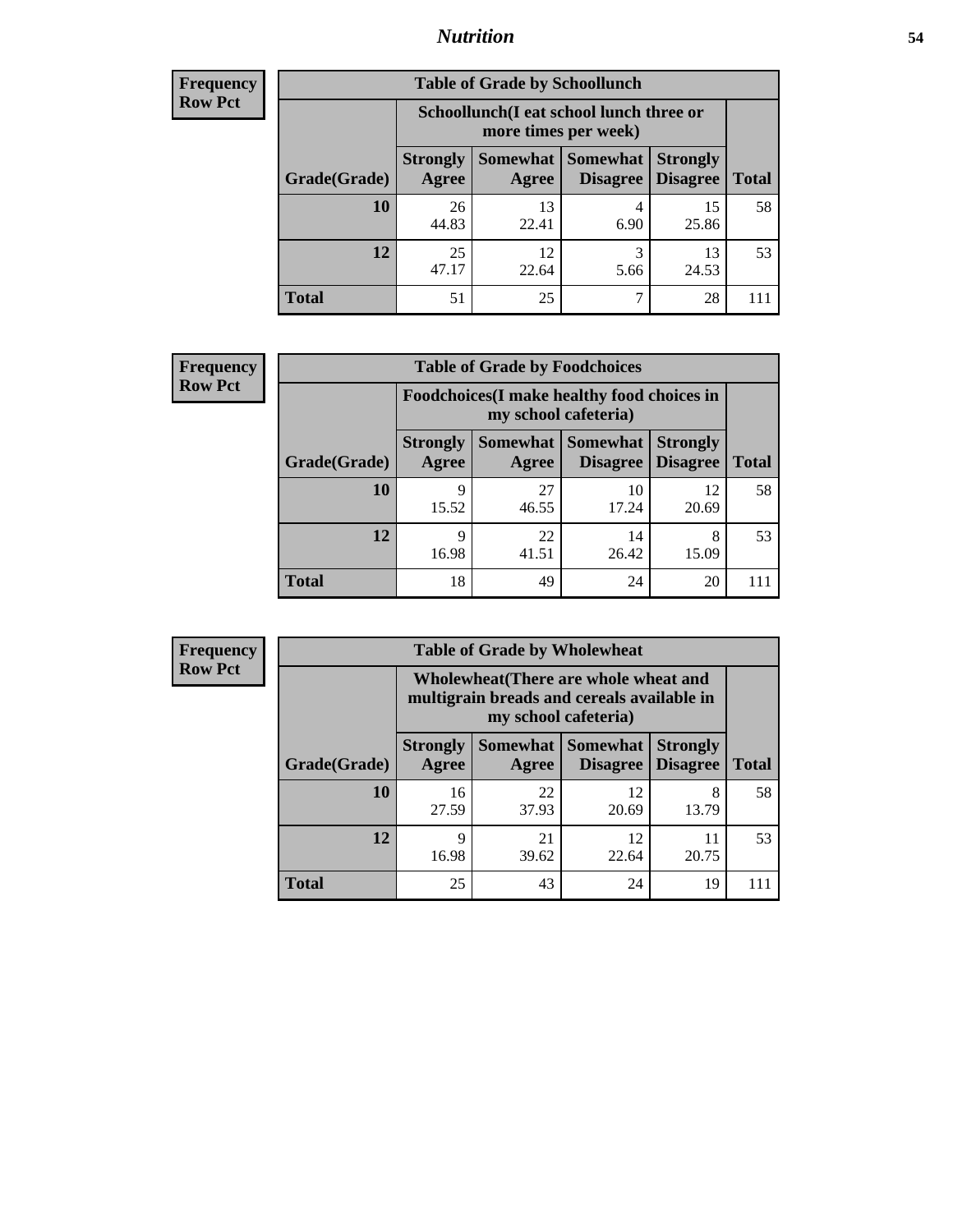### *Nutrition* **55**

**Frequency Row Pct**

| <b>Table of Grade by Healthyvending</b> |                                                                                                                                               |                          |                                    |                                    |              |  |  |  |
|-----------------------------------------|-----------------------------------------------------------------------------------------------------------------------------------------------|--------------------------|------------------------------------|------------------------------------|--------------|--|--|--|
|                                         | Healthyvending (If only healthy snacks and<br>beverages were available in the vending<br>machines during the school day,<br>I would buy them) |                          |                                    |                                    |              |  |  |  |
| Grade(Grade)                            | <b>Strongly</b><br>Agree                                                                                                                      | <b>Somewhat</b><br>Agree | <b>Somewhat</b><br><b>Disagree</b> | <b>Strongly</b><br><b>Disagree</b> | <b>Total</b> |  |  |  |
| 10                                      | 9<br>15.52                                                                                                                                    | 10<br>17.24              | 14<br>24.14                        | 25<br>43.10                        | 58           |  |  |  |
| 12                                      | 18<br>33.96                                                                                                                                   | 17<br>32.08              | 6<br>11.32                         | 12<br>22.64                        | 53           |  |  |  |
| <b>Total</b>                            | 27                                                                                                                                            | 27                       | 20                                 | 37                                 |              |  |  |  |

**Frequency Row Pct**

| <b>Table of Grade by Schoolbreakfast</b> |                                                                                                                                         |             |             |             |     |  |  |  |
|------------------------------------------|-----------------------------------------------------------------------------------------------------------------------------------------|-------------|-------------|-------------|-----|--|--|--|
|                                          | Schoolbreakfast (If breakfast were<br>available at school,<br>but outside the cafeteria,<br>I would eat breakfast at school more often) |             |             |             |     |  |  |  |
| Grade(Grade)                             | Somewhat   Somewhat<br><b>Strongly</b><br><b>Strongly</b><br>Disagree   Disagree<br><b>Agree</b><br><b>Total</b><br>Agree               |             |             |             |     |  |  |  |
| <b>10</b>                                | 19<br>32.76                                                                                                                             | 18<br>31.03 | 10<br>17.24 | 11<br>18.97 | 58  |  |  |  |
| 12                                       | 3<br>19<br>18<br>13<br>35.85<br>33.96<br>24.53<br>5.66                                                                                  |             |             |             |     |  |  |  |
| <b>Total</b>                             | 37                                                                                                                                      | 37          | 23          | 14          | 111 |  |  |  |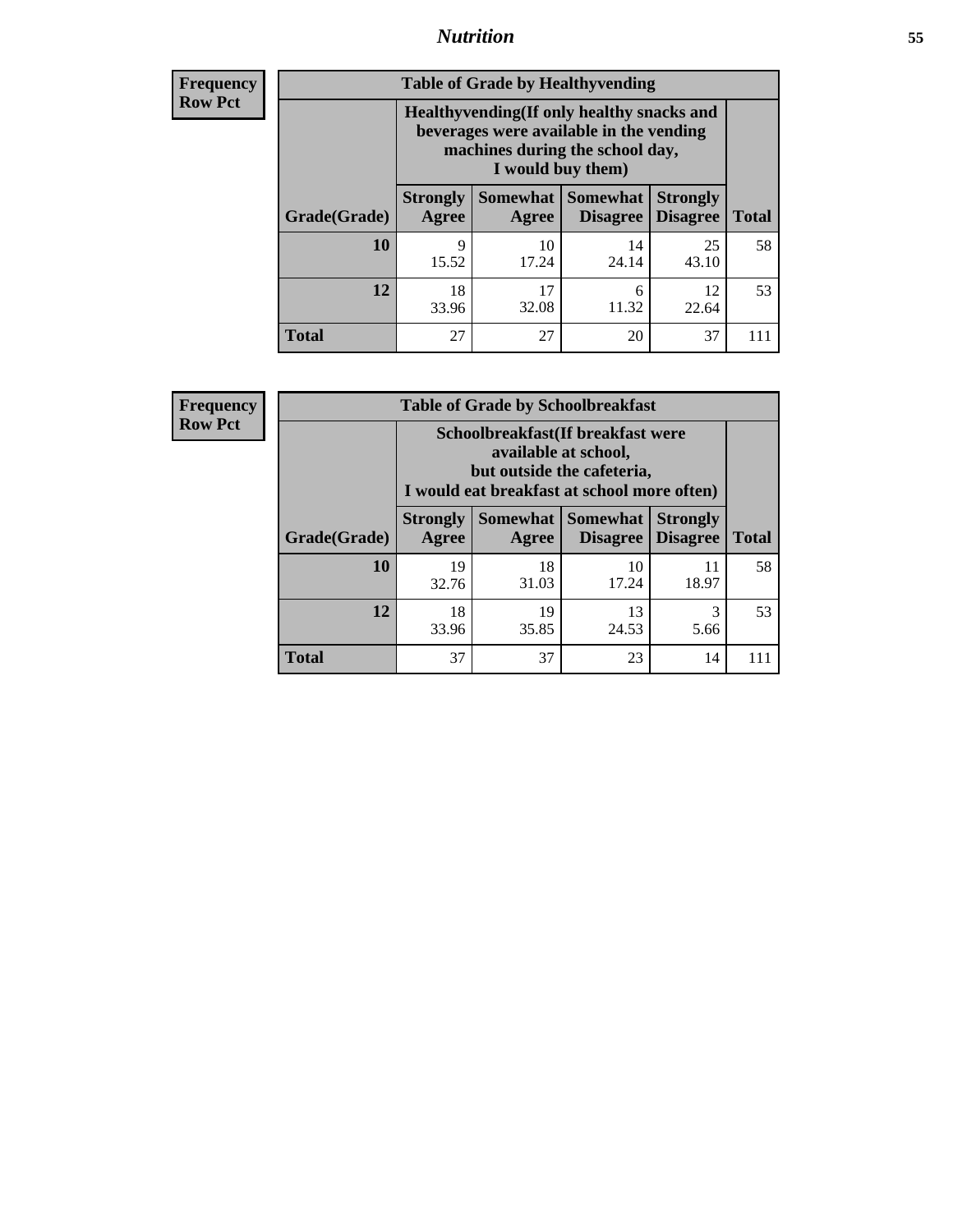| Frequency<br><b>Col Pct</b> | <b>Table of Educationaids by Grade</b>                                                                    |                    |             |              |
|-----------------------------|-----------------------------------------------------------------------------------------------------------|--------------------|-------------|--------------|
|                             | <b>Educationaids</b> (I<br>have been<br>taught about<br><b>HIV/AIDS</b> at<br>school in the<br>past year) | Grade(Grade)<br>10 | 12          | <b>Total</b> |
|                             | Yes                                                                                                       | 53<br>91.38        | 25<br>47.17 | 78           |
|                             | N <sub>0</sub>                                                                                            | 5<br>8.62          | 28<br>52.83 | 33           |
|                             | <b>Total</b>                                                                                              | 58                 | 53          | 111          |

| Frequency      | <b>Table of Educationcharacter by Grade</b> |             |              |              |  |
|----------------|---------------------------------------------|-------------|--------------|--------------|--|
| <b>Col Pct</b> | Educationcharacter(I<br>have been taught    |             |              |              |  |
|                | about character<br>education in the past    |             | Grade(Grade) |              |  |
|                | year at school)                             | <b>10</b>   | 12           | <b>Total</b> |  |
|                | Yes                                         | 45<br>77.59 | 35<br>66.04  | 80           |  |
|                | N <sub>0</sub>                              | 13<br>22.41 | 18<br>33.96  | 31           |  |
|                | <b>Total</b>                                | 58          | 53           | 111          |  |

| Frequency      | <b>Table of Gradcoach1 by Grade</b>              |              |             |              |
|----------------|--------------------------------------------------|--------------|-------------|--------------|
| <b>Col Pct</b> | Gradcoach1(I<br>know who my<br><b>Graduation</b> | Grade(Grade) |             |              |
|                | Coach is)                                        | 10           | 12          | <b>Total</b> |
|                | Yes                                              | 20<br>34.48  | 43<br>81.13 | 63           |
|                | N <sub>0</sub>                                   | 38<br>65.52  | 10<br>18.87 | 48           |
|                | <b>Total</b>                                     | 58           | 53          | 111          |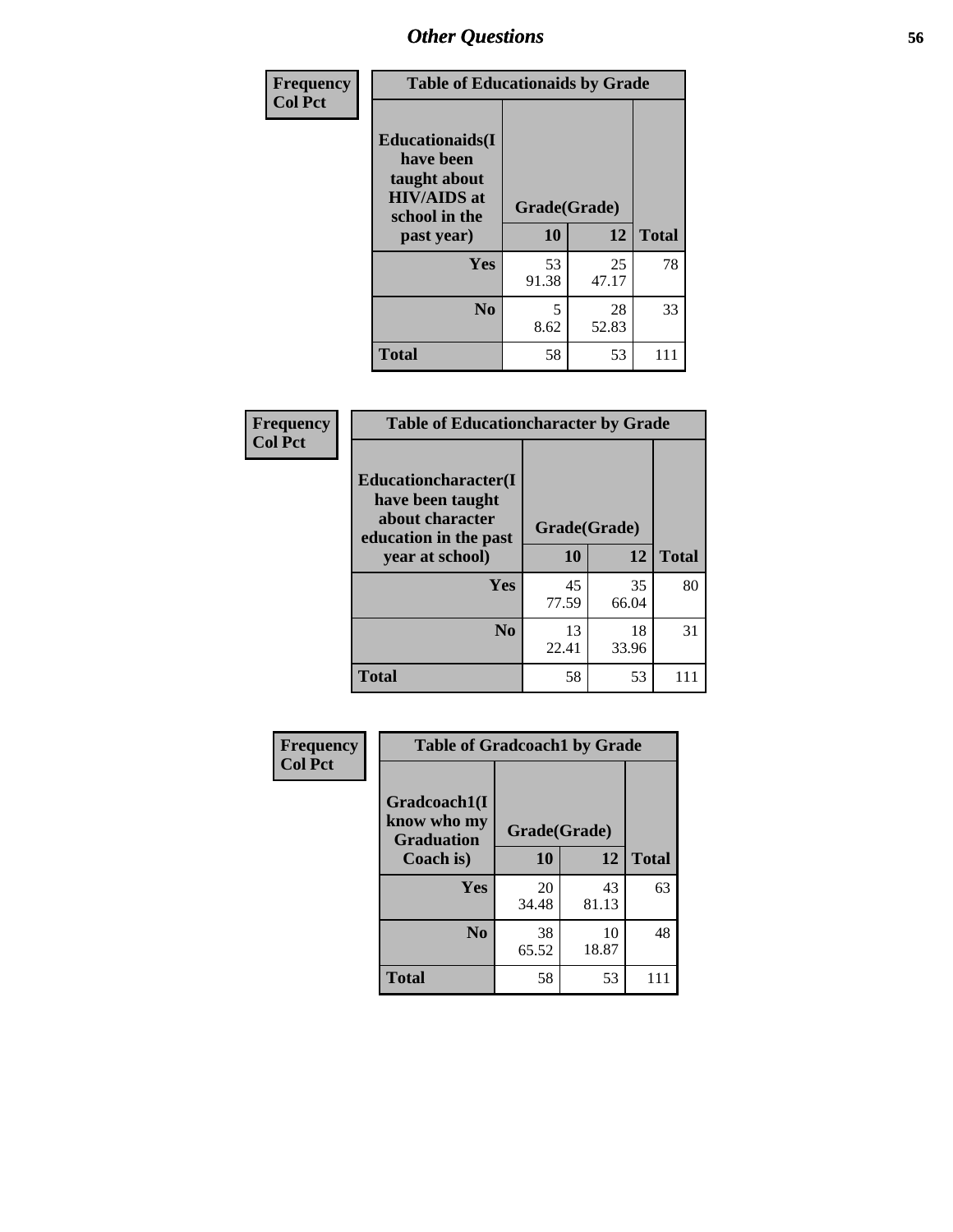| Frequency      | <b>Table of Gradcoach2 by Grade</b>  |              |             |              |
|----------------|--------------------------------------|--------------|-------------|--------------|
| <b>Col Pct</b> | Gradcoach2(I<br>have<br>contacted my |              |             |              |
|                | <b>Graduation</b>                    | Grade(Grade) |             |              |
|                | Coach)                               | 10           | 12          | <b>Total</b> |
|                | Yes                                  | 8<br>13.79   | 21<br>39.62 | 29           |
|                | N <sub>0</sub>                       | 50<br>86.21  | 32<br>60.38 | 82           |
|                | <b>Total</b>                         | 58           | 53          |              |

| <b>Frequency</b><br><b>Col Pct</b> | <b>Table of Gradcoach3 by Grade</b>                                         |              |             |              |
|------------------------------------|-----------------------------------------------------------------------------|--------------|-------------|--------------|
|                                    | Gradcoach3(I<br>have received<br>assistance<br>from my<br><b>Graduation</b> | Grade(Grade) |             |              |
|                                    | Coach)                                                                      | 10           | 12          | <b>Total</b> |
|                                    | Yes                                                                         | 6<br>10.34   | 16<br>30.19 | 22           |
|                                    | N <sub>0</sub>                                                              | 12<br>20.69  | 15<br>28.30 | 27           |
|                                    | Don't know                                                                  | 40<br>68.97  | 22<br>41.51 | 62           |
|                                    | <b>Total</b>                                                                | 58           | 53          | 111          |

| Frequency<br><b>Col Pct</b> | <b>Table of Selfharm by Grade</b>                                                                                                                                                      |             |                    |              |
|-----------------------------|----------------------------------------------------------------------------------------------------------------------------------------------------------------------------------------|-------------|--------------------|--------------|
|                             | <b>Selfharm</b> (During<br>the past 12<br>months,<br>I harmed myself<br>on purpose<br><b>Suicideconsider</b><br>During the past<br>12 months,<br>I seriously<br>considered<br>suicide) | 10          | Grade(Grade)<br>12 | <b>Total</b> |
|                             | Yes                                                                                                                                                                                    | 8<br>13.79  | 5<br>9.43          | 13           |
|                             | N <sub>0</sub>                                                                                                                                                                         | 50<br>86.21 | 48<br>90.57        | 98           |
|                             | <b>Total</b>                                                                                                                                                                           | 58          | 53                 | 111          |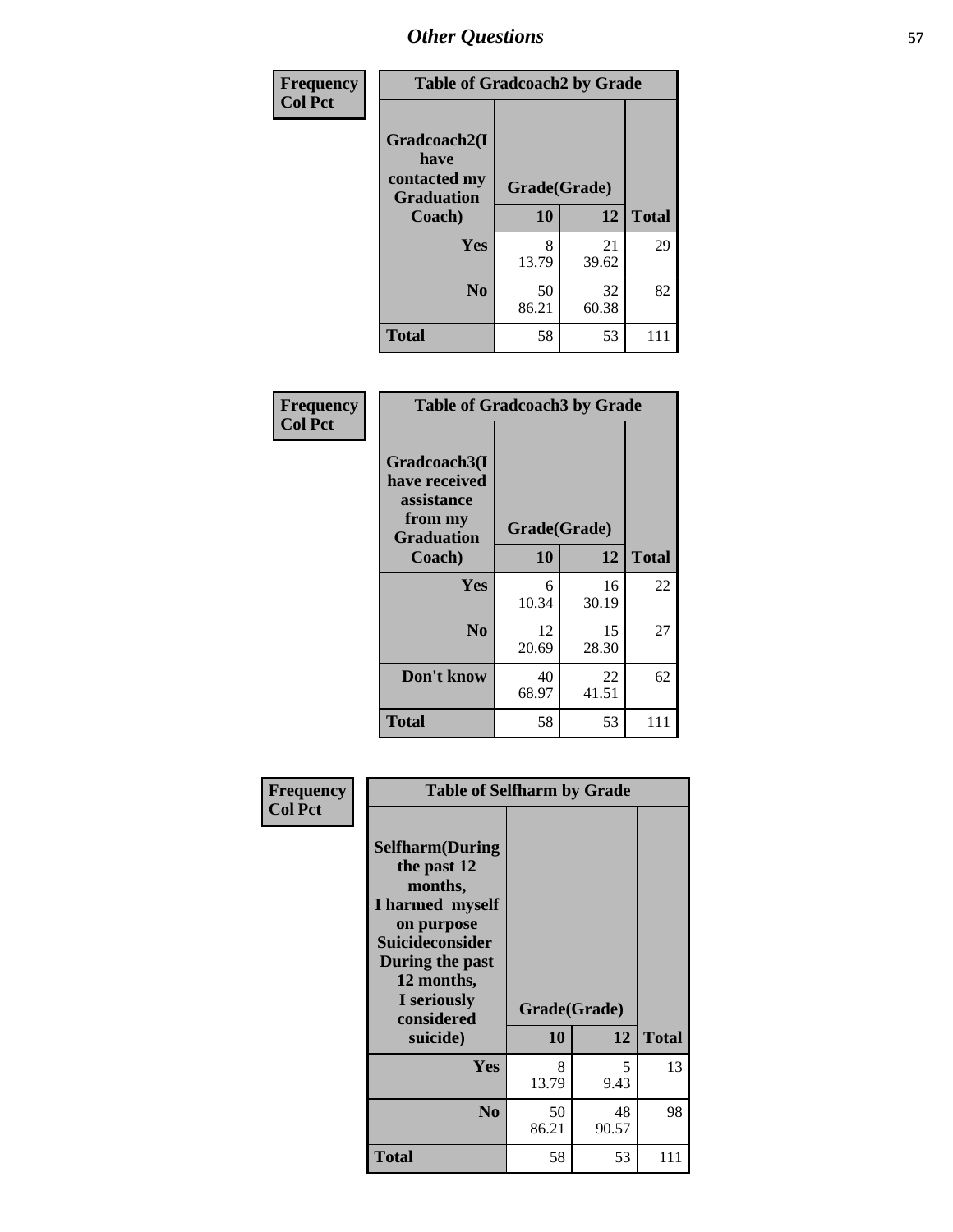| <b>Frequency</b> | <b>Table of Suicideconsider by Grade</b> |              |             |              |
|------------------|------------------------------------------|--------------|-------------|--------------|
| <b>Col Pct</b>   |                                          | Grade(Grade) |             |              |
|                  | Suicideconsider                          | <b>10</b>    | 12          | <b>Total</b> |
|                  | <b>Yes</b>                               | 12.07        | 4<br>7.55   | 11           |
|                  | N <sub>0</sub>                           | 51<br>87.93  | 49<br>92.45 | 100          |
|                  | <b>Total</b>                             | 58           | 53          | 11           |

| Frequency      | <b>Table of Suicideattempt by Grade</b>              |              |             |              |
|----------------|------------------------------------------------------|--------------|-------------|--------------|
| <b>Col Pct</b> | Suicideattempt(I<br>have attempted<br>suicide in the | Grade(Grade) |             |              |
|                | last year)                                           | 10           | 12          | <b>Total</b> |
|                | Yes                                                  | 1.72         | 5<br>9.43   | 6            |
|                | $\bf No$                                             | 57<br>98.28  | 48<br>90.57 | 105          |
|                | <b>Total</b>                                         | 58           | 53          | 111          |

| Frequency      | <b>Table of Instantmessaged by Grade</b>                       |              |             |              |
|----------------|----------------------------------------------------------------|--------------|-------------|--------------|
| <b>Col Pct</b> | <b>Instantmessaged</b> (I<br>have instant<br>messaged people I | Grade(Grade) |             |              |
|                | do not even know)                                              | 10           | 12          | <b>Total</b> |
|                | Yes                                                            | 26<br>44.83  | 19<br>35.85 | 45           |
|                | N <sub>0</sub>                                                 | 32<br>55.17  | 34<br>64.15 | 66           |
|                | <b>Total</b>                                                   | 58           | 53          | 111          |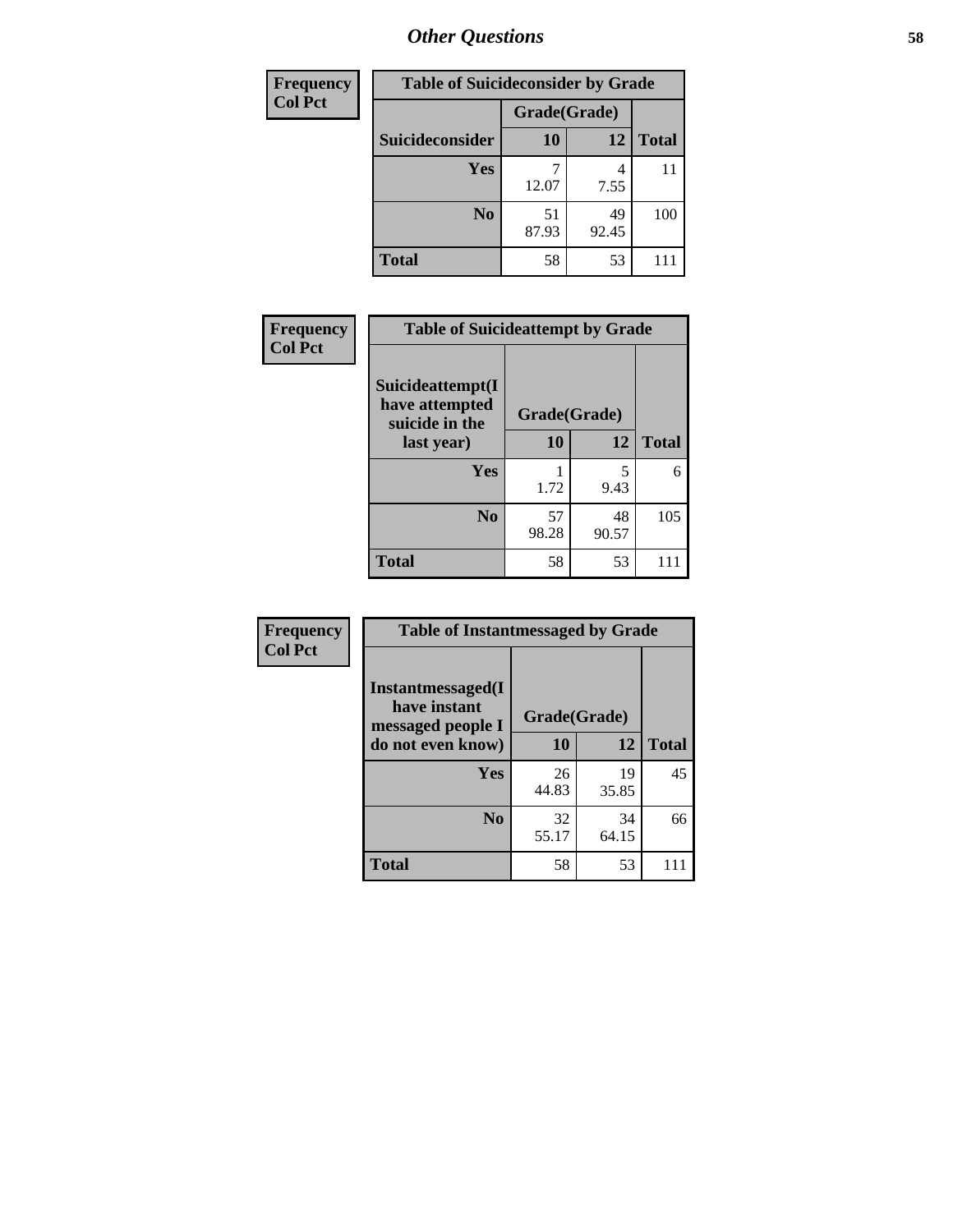| Frequency      | <b>Table of Getsalong by Grade</b>                          |              |             |              |
|----------------|-------------------------------------------------------------|--------------|-------------|--------------|
| <b>Col Pct</b> | <b>Getsalong</b> (I get<br>along with other<br>students and | Grade(Grade) |             |              |
|                | adults)                                                     | 10           | 12          | <b>Total</b> |
|                | <b>Strongly Agree</b>                                       | 29<br>50.00  | 35<br>66.04 | 64           |
|                | <b>Somewhat Agree</b>                                       | 23<br>39.66  | 14<br>26.42 | 37           |
|                | <b>Somewhat Disagree</b>                                    | 6<br>10.34   | 3<br>5.66   | 9            |
|                | <b>Strongly Disagree</b>                                    | 0<br>0.00    | 1.89        |              |
|                | <b>Total</b>                                                | 58           | 53          | 111          |

| Frequency      | <b>Table of Safehome by Grade</b> |                    |             |              |
|----------------|-----------------------------------|--------------------|-------------|--------------|
| <b>Col Pct</b> | Safehome(I feel<br>safe at home)  | Grade(Grade)<br>10 | 12          | <b>Total</b> |
|                | <b>Strongly Agree</b>             | 41<br>70.69        | 40<br>75.47 | 81           |
|                | <b>Somewhat Agree</b>             | 12<br>20.69        | 10<br>18.87 | 22           |
|                | <b>Somewhat Disagree</b>          | 4<br>6.90          | 2<br>3.77   | 6            |
|                | <b>Strongly Disagree</b>          | 1.72               | 1.89        | 2            |
|                | <b>Total</b>                      | 58                 | 53          | 111          |

| Frequency      | <b>Table of Adulttalk by Grade</b>                                                  |              |             |              |  |
|----------------|-------------------------------------------------------------------------------------|--------------|-------------|--------------|--|
| <b>Col Pct</b> | <b>Adulttalk(I</b><br>know an<br>adult at<br>school that<br>I can talk<br>with if I | Grade(Grade) |             |              |  |
|                | need help)                                                                          | 10           | 12          | <b>Total</b> |  |
|                | <b>Yes</b>                                                                          | 47<br>81.03  | 46<br>86.79 | 93           |  |
|                | N <sub>0</sub>                                                                      | 11<br>18.97  | 7<br>13.21  | 18           |  |
|                | <b>Total</b>                                                                        | 58           | 53          | 111          |  |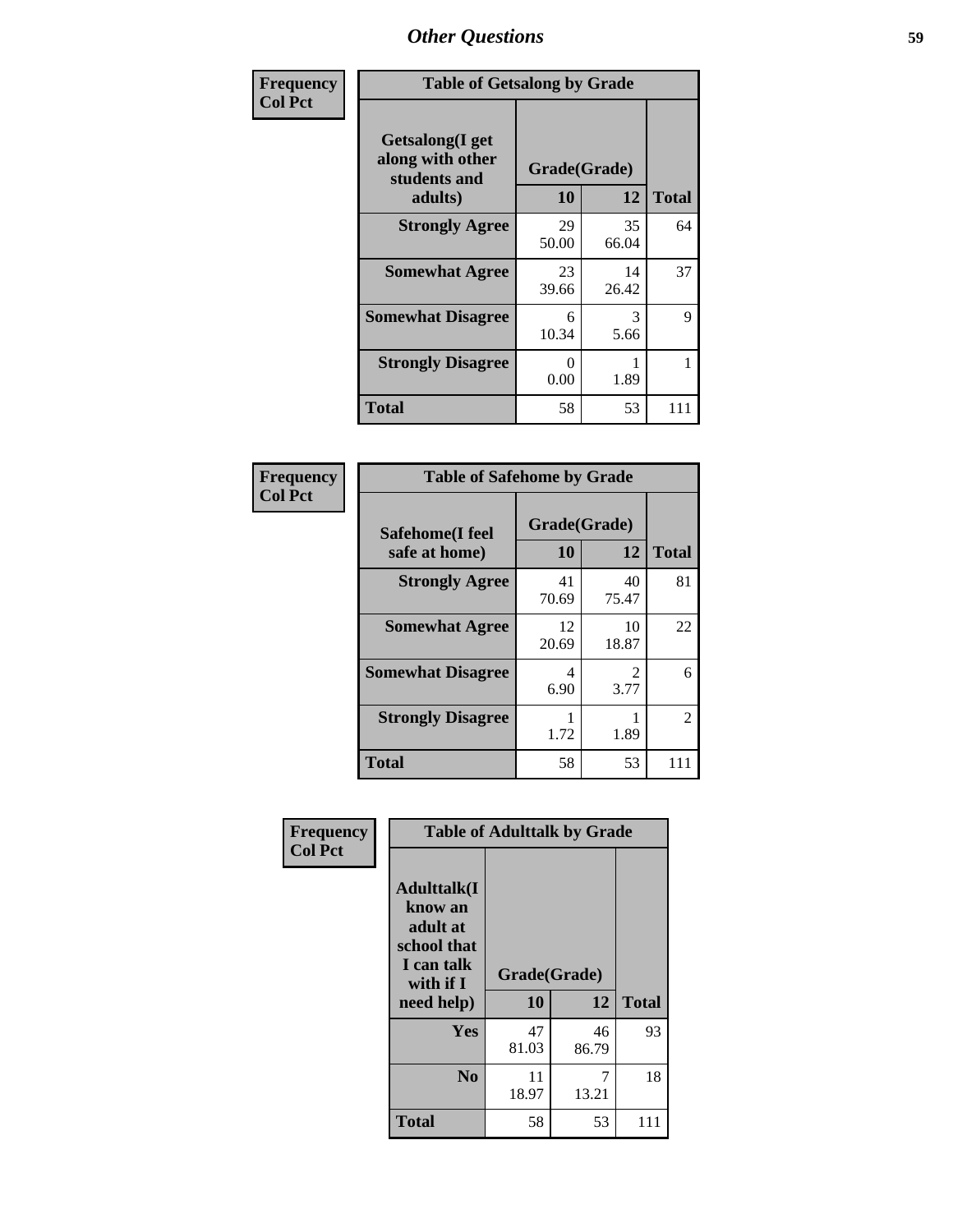**Frequency Row Pct**

| <b>Table of Grade by Tytime</b> |            |                                                                                         |       |                                 |                       |      |              |  |  |
|---------------------------------|------------|-----------------------------------------------------------------------------------------|-------|---------------------------------|-----------------------|------|--------------|--|--|
|                                 |            | Tytime (On an average school day,<br>how much unsupervised time do I spend watching TV) |       |                                 |                       |      |              |  |  |
|                                 |            | <b>Less that</b>                                                                        |       | $2 - 3$                         | $4 - 5$               | $6+$ |              |  |  |
| Grade(Grade)   None             |            |                                                                                         |       | hour/day   hour/day   hours/day | hours/day   hours/day |      | <b>Total</b> |  |  |
| 10                              | 12.07      | 16<br>27.59                                                                             | 15.52 | 18<br>31.03                     | 8.62                  | 5.17 | 58           |  |  |
| 12                              | 8<br>15.09 | 17<br>13<br>12<br>32.08<br>24.53<br>22.64<br>3.77<br>1.89                               |       |                                 |                       |      |              |  |  |
| <b>Total</b>                    | 15         | 33                                                                                      | 22    | 30                              |                       | 4    |              |  |  |

**Frequency Row Pct**

| <b>Table of Grade by Computertime</b> |             |                                                                                                                               |            |            |      |      |    |  |  |
|---------------------------------------|-------------|-------------------------------------------------------------------------------------------------------------------------------|------------|------------|------|------|----|--|--|
|                                       |             | Computertime (On an average school day,<br>how much unsupervised time do I spend on the computer)                             |            |            |      |      |    |  |  |
| Grade(Grade)   None                   |             | <b>Less that</b><br>$4 - 5$<br>$2 - 3$<br>$6+$<br>hour/day   hour/day<br>  hours/day   hours/day<br>hours/day<br><b>Total</b> |            |            |      |      |    |  |  |
| 10                                    | 13<br>22.41 | 17<br>29.31                                                                                                                   | q<br>15.52 | Q<br>15.52 | 8.62 | 8.62 | 58 |  |  |
| 12                                    | 8<br>15.09  | 20<br>14<br>◠<br>h<br>37.74<br>11.32<br>3.77<br>26.42<br>5.66                                                                 |            |            |      |      |    |  |  |
| <b>Total</b>                          | 21          | 37                                                                                                                            | 23         | 15         |      | 8    |    |  |  |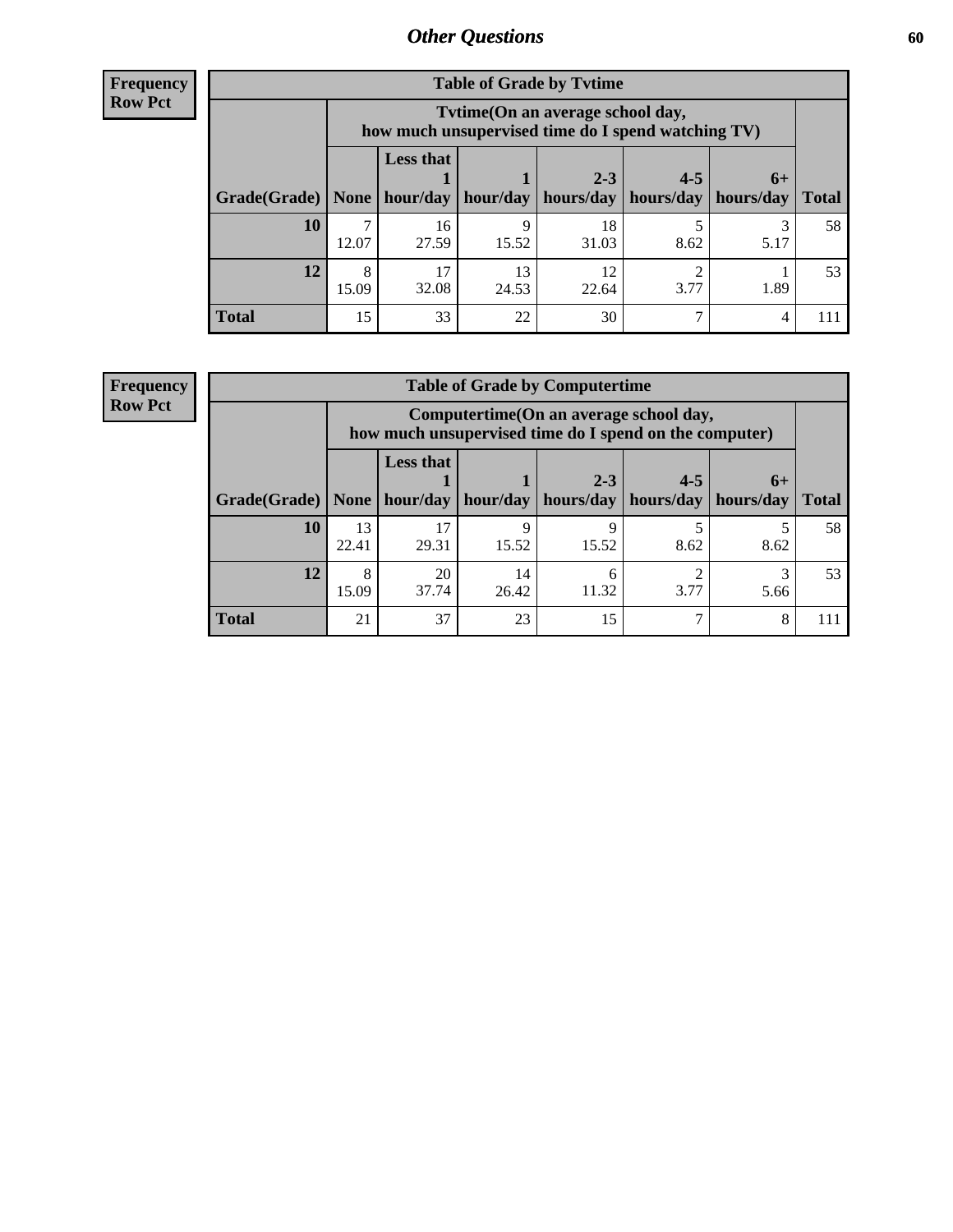### *Questions about Driving Laws* **61** *Driving Questions were asked only of high school students.*

| <b>Frequency</b> |
|------------------|
| <b>Row Pct</b>   |

| <b>Table of Grade by License1</b> |                                     |                                                                                                                                           |           |               |                      |              |  |  |  |
|-----------------------------------|-------------------------------------|-------------------------------------------------------------------------------------------------------------------------------------------|-----------|---------------|----------------------|--------------|--|--|--|
|                                   |                                     | License1(During the first 6 months of driving<br>with a provisional license,<br>the only passengers who can ride with the<br>driver are:) |           |               |                      |              |  |  |  |
| Grade(Grade)                      | <b>Parent or</b><br><b>Guardian</b> | Family<br>  Members   Friends                                                                                                             |           | <b>Anyone</b> | Don't<br><b>Know</b> | <b>Total</b> |  |  |  |
| 10                                | 14<br>24.14                         | 34<br>58.62                                                                                                                               | 1.72      | 4<br>6.90     | 5<br>8.62            | 58           |  |  |  |
| 12                                | 8<br>15.09                          | 38<br>71.70                                                                                                                               | 4<br>7.55 | 1.89          | 3.77                 | 53           |  |  |  |
| <b>Total</b>                      | 22                                  | 72                                                                                                                                        | 5         | 5             | 7                    |              |  |  |  |

| <b>Frequency</b> | <b>Table of Grade by License2</b> |                           |                  |                  |                                                                                                          |                      |              |  |  |
|------------------|-----------------------------------|---------------------------|------------------|------------------|----------------------------------------------------------------------------------------------------------|----------------------|--------------|--|--|
| <b>Row Pct</b>   |                                   |                           |                  |                  | License2(17 yr old drivers with a<br>provisional driver's license cannot<br>drive between the hours of:) |                      |              |  |  |
|                  | Grade(Grade)                      | <b>Midnight</b><br>to 6am | 1am<br>to<br>5am | 1am<br>to<br>6am | N <sub>0</sub><br>curfew<br>for $17$<br>year<br>olds                                                     | Don't<br><b>Know</b> | <b>Total</b> |  |  |
|                  | 10                                | 36<br>62.07               | 7<br>12.07       | 5<br>8.62        | 4<br>6.90                                                                                                | 6<br>10.34           | 58           |  |  |
|                  | 12                                | 32<br>60.38               | 5<br>9.43        | 7<br>13.21       | 3<br>5.66                                                                                                | 6<br>11.32           | 53           |  |  |
|                  | <b>Total</b>                      | 68                        | 12               | 12               | 7                                                                                                        | 12                   | 111          |  |  |

| Frequency      |              | <b>Table of Grade by License3</b>     |             |                 |           |                                     |               |              |  |
|----------------|--------------|---------------------------------------|-------------|-----------------|-----------|-------------------------------------|---------------|--------------|--|
| <b>Row Pct</b> |              | License3(For drivers under the age of |             | 21,<br>$DUI$ ?) |           | what level of alcohol is considered |               |              |  |
|                | Grade(Grade) | Any<br><b>Amount</b>                  | 0.02   0.04 |                 | 0.06      | 0.08                                | Don't<br>know | <b>Total</b> |  |
|                | 10           | 28<br>48.28                           | 8<br>13.79  | 4<br>6.90       | 2<br>3.45 | 6<br>10.34                          | 10<br>17.24   | 58           |  |
|                | 12           | 13<br>24.53                           | 20<br>37.74 | 4<br>7.55       | 4<br>7.55 | 5<br>9.43                           | 7<br>13.21    | 53           |  |
|                | <b>Total</b> | 41                                    | 28          | 8               | 6         | 11                                  | 17            | 111          |  |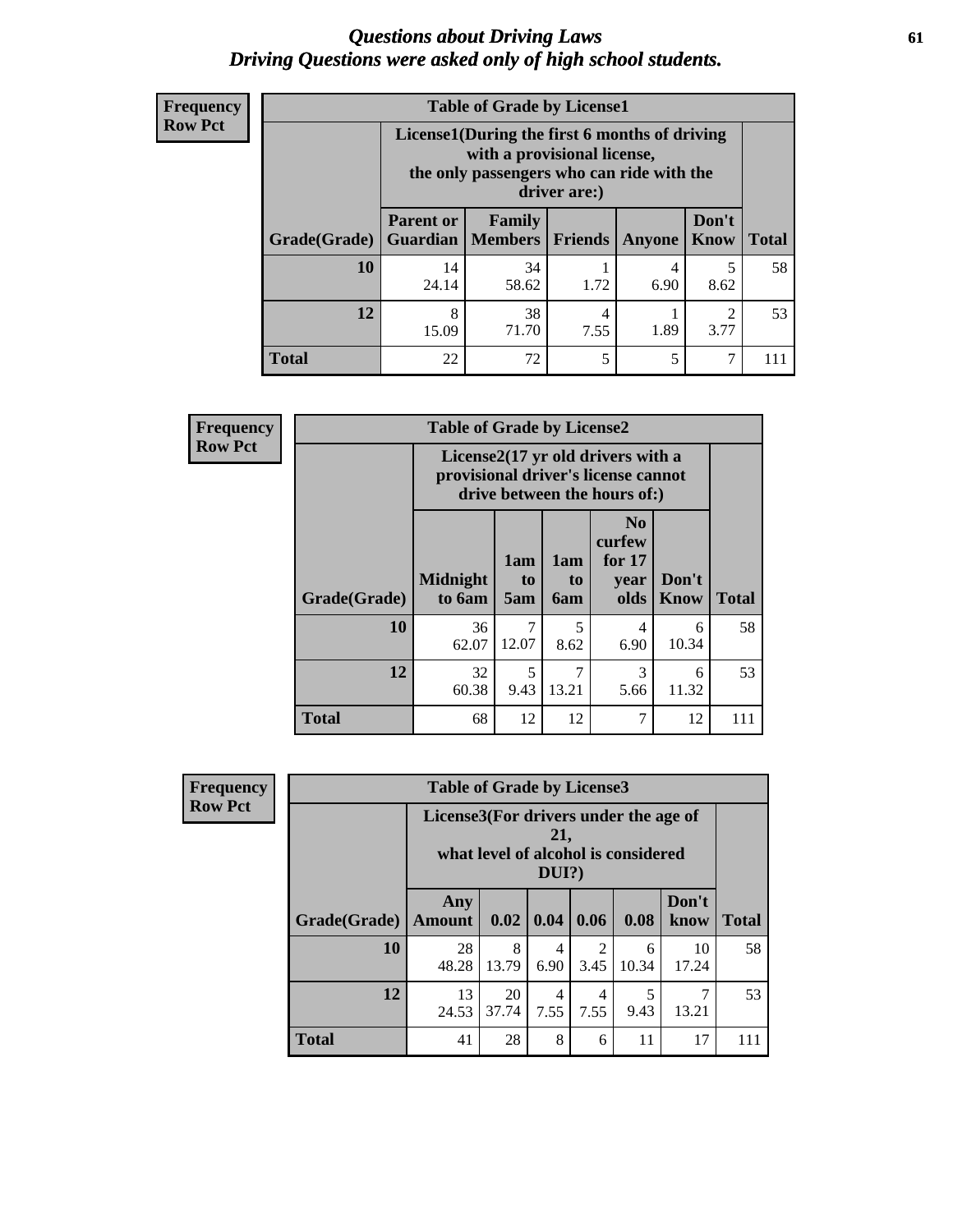### *Questions about Driving Laws* **62** *Driving Questions were asked only of high school students.*

**Frequency Row Pct**

|              |             |                                                                                                                                                                                                                                                                                |             | <b>Table of Grade by License4</b> |                                     |             |     |
|--------------|-------------|--------------------------------------------------------------------------------------------------------------------------------------------------------------------------------------------------------------------------------------------------------------------------------|-------------|-----------------------------------|-------------------------------------|-------------|-----|
|              |             | License4(A driver under 21 automatically<br>loses his/her license if caught exceeding the<br>posted speet limit by:)<br>Can't<br>lose<br>license<br><b>Depends</b><br>$15+$<br>$25+$<br>$35+$<br>Don't<br>for<br>on<br><b>Total</b><br>mph<br>speeding<br>know<br>mph<br>judge |             |                                   |                                     |             |     |
| Grade(Grade) | mph         |                                                                                                                                                                                                                                                                                |             |                                   |                                     |             |     |
| 10           | 13<br>22.41 | 15<br>25.86                                                                                                                                                                                                                                                                    | 6<br>10.34  | 7<br>12.07                        | $\mathcal{D}_{\mathcal{L}}$<br>3.45 | 15<br>25.86 | 58  |
| 12           | 9<br>16.98  | 18<br>33.96                                                                                                                                                                                                                                                                    | 12<br>22.64 | 7<br>13.21                        | $\Omega$<br>0.00                    | 7<br>13.21  | 53  |
| <b>Total</b> | 22          | 33                                                                                                                                                                                                                                                                             | 18          | 14                                | 2                                   | 22          | 111 |

| Frequency      | <b>Table of Grade by License5</b> |             |                                                                                                                                      |                     |              |
|----------------|-----------------------------------|-------------|--------------------------------------------------------------------------------------------------------------------------------------|---------------------|--------------|
| <b>Row Pct</b> |                                   |             | License5(A)<br>Georgia teenager<br>with family<br>connections or a<br>good lawyer can<br>break a teen<br>driving law and<br>license) | keep their driver's |              |
|                | Grade(Grade)                      | <b>Yes</b>  | N <sub>0</sub>                                                                                                                       | Don't<br>know       | <b>Total</b> |
|                | 10                                | 14<br>24.14 | 28<br>48.28                                                                                                                          | 16<br>27.59         | 58           |
|                | 12                                | 13<br>24.53 | 29<br>54.72                                                                                                                          | 11<br>20.75         | 53           |
|                | Total                             | 27          | 57                                                                                                                                   | 27                  | 111          |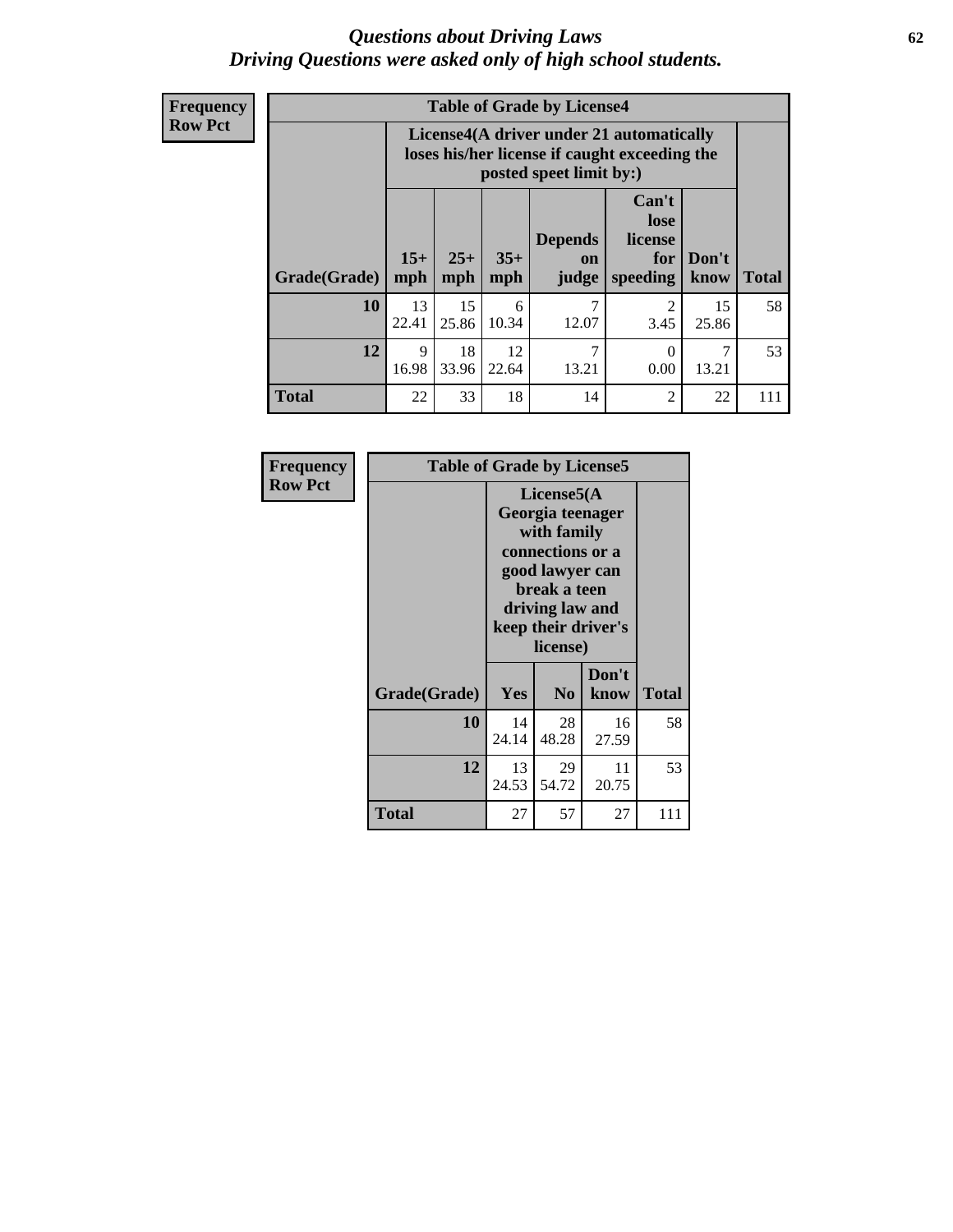### *Questions about Driving Laws* **63** *Driving Questions were asked only of high school students.*

| <b>Frequency</b> | <b>Table of Grade by License6</b> |             |                                                                                                                           |                    |              |  |
|------------------|-----------------------------------|-------------|---------------------------------------------------------------------------------------------------------------------------|--------------------|--------------|--|
| <b>Row Pct</b>   |                                   |             | License <sub>6</sub> (I know a<br>friend or<br>classmate that<br>broke a teen<br>driving law,<br>keep his/her<br>license) | but was allowed to |              |  |
|                  | Grade(Grade)                      | <b>Yes</b>  | N <sub>0</sub>                                                                                                            | Don't<br>know      | <b>Total</b> |  |
|                  | 10                                | 19<br>32.76 | 22<br>37.93                                                                                                               | 17<br>29.31        | 58           |  |
|                  | 12                                | 24<br>45.28 | 15<br>28.30                                                                                                               | 14<br>26.42        | 53           |  |
|                  | <b>Total</b>                      | 43          | 37                                                                                                                        | 31                 | 111          |  |

| <b>Frequency</b> | <b>Table of Grade by License7</b> |                                                                                               |                                   |                                                   |                        |              |  |  |  |
|------------------|-----------------------------------|-----------------------------------------------------------------------------------------------|-----------------------------------|---------------------------------------------------|------------------------|--------------|--|--|--|
| <b>Row Pct</b>   |                                   | License7(A student under the age of 18 cam loser<br>his/her driving privileges if he or she:) |                                   |                                                   |                        |              |  |  |  |
|                  | Grade(Grade)                      | <b>Have</b><br>more than<br>10<br>unexcused<br>absences<br>per school<br>yr                   | Drop out<br>without<br>graduating | <b>Bring</b><br>alcohol/drugs/weapon<br>to school | All of<br>the<br>above | <b>Total</b> |  |  |  |
|                  | 10                                | 1.72                                                                                          | ⇁<br>12.07                        | 3.45                                              | 48<br>82.76            | 58           |  |  |  |
|                  | 12                                | $\Omega$<br>0.00                                                                              | 16<br>30.19                       | 2<br>3.77                                         | 35<br>66.04            | 53           |  |  |  |
|                  | <b>Total</b>                      |                                                                                               | 23                                | 4                                                 | 83                     | 111          |  |  |  |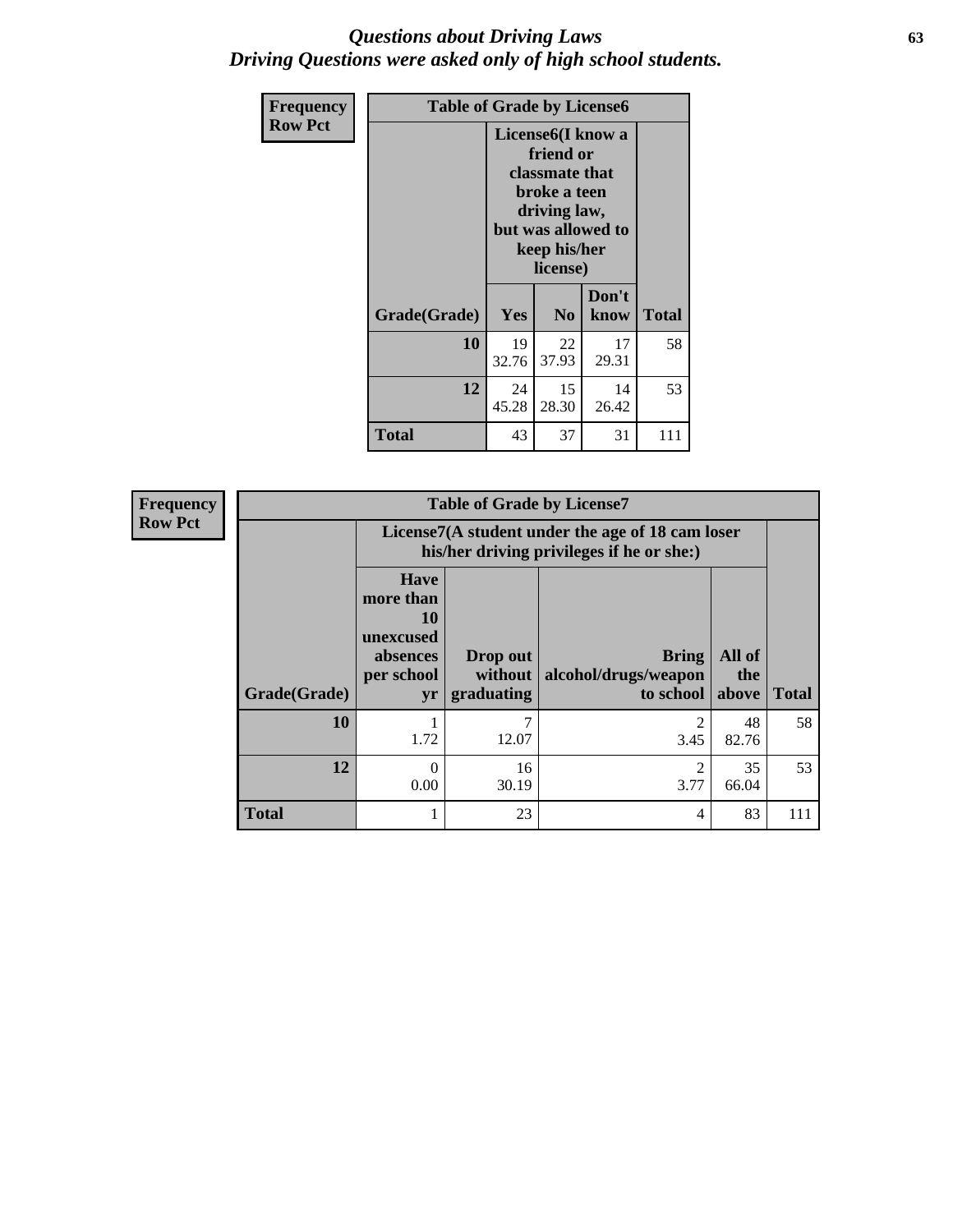# *Select Results by Gender* **64**

| Frequency      |                                        | <b>Table of SchoolClimate2 by Gender</b> |                      |                    |  |  |  |  |
|----------------|----------------------------------------|------------------------------------------|----------------------|--------------------|--|--|--|--|
| <b>Col Pct</b> | SchoolClimate2(I<br>feel successful at | Gender(Gender)                           |                      |                    |  |  |  |  |
|                | school)<br><b>Strongly Agree</b>       | <b>Female</b><br>11                      | <b>Male</b><br>12    | <b>Total</b><br>23 |  |  |  |  |
|                | <b>Somewhat Agree</b>                  | 18.33<br>43<br>71.67                     | 23.53<br>34<br>66.67 | 77                 |  |  |  |  |
|                | <b>Somewhat Disagree</b>               | 5<br>8.33                                | 4<br>7.84            | 9                  |  |  |  |  |
|                | <b>Strongly Disagree</b>               | 1.67                                     | 1.96                 | $\overline{2}$     |  |  |  |  |
|                | <b>Total</b>                           | 60                                       | 51                   | 111                |  |  |  |  |

| Frequency      | <b>Table of SchoolClimate6 by Gender</b>                 |               |                               |              |  |  |  |
|----------------|----------------------------------------------------------|---------------|-------------------------------|--------------|--|--|--|
| <b>Col Pct</b> | <b>SchoolClimate6(Teachers</b><br>treat me with respect) | <b>Female</b> | Gender(Gender)<br><b>Male</b> | <b>Total</b> |  |  |  |
|                | <b>Strongly Agree</b>                                    | 23<br>38.33   | 17<br>33.33                   | 40           |  |  |  |
|                | <b>Somewhat Agree</b>                                    | 27<br>45.00   | 22<br>43.14                   | 49           |  |  |  |
|                | <b>Somewhat Disagree</b>                                 | 7<br>11.67    | 8<br>15.69                    | 15           |  |  |  |
|                | <b>Strongly Disagree</b>                                 | 3<br>5.00     | 4<br>7.84                     |              |  |  |  |
|                | <b>Total</b>                                             | 60            | 51                            | 111          |  |  |  |

| <b>Frequency</b> | <b>Table of SchoolClimate8 by Gender</b>                                             |                                                |             |              |
|------------------|--------------------------------------------------------------------------------------|------------------------------------------------|-------------|--------------|
| <b>Col Pct</b>   | <b>SchoolClimate8(Students</b><br>are frequently<br>recognized for good<br>behavior) | Gender(Gender)<br><b>Female</b><br><b>Male</b> |             | <b>Total</b> |
|                  | <b>Strongly Agree</b>                                                                | 9<br>15.00                                     | 4<br>7.84   | 13           |
|                  | <b>Somewhat Agree</b>                                                                | 31<br>51.67                                    | 23<br>45.10 | 54           |
|                  | <b>Somewhat Disagree</b>                                                             | 15<br>25.00                                    | 15<br>29.41 | 30           |
|                  | <b>Strongly Disagree</b>                                                             | 5<br>8.33                                      | 9<br>17.65  | 14           |
|                  | Total                                                                                | 60                                             | 51          | 111          |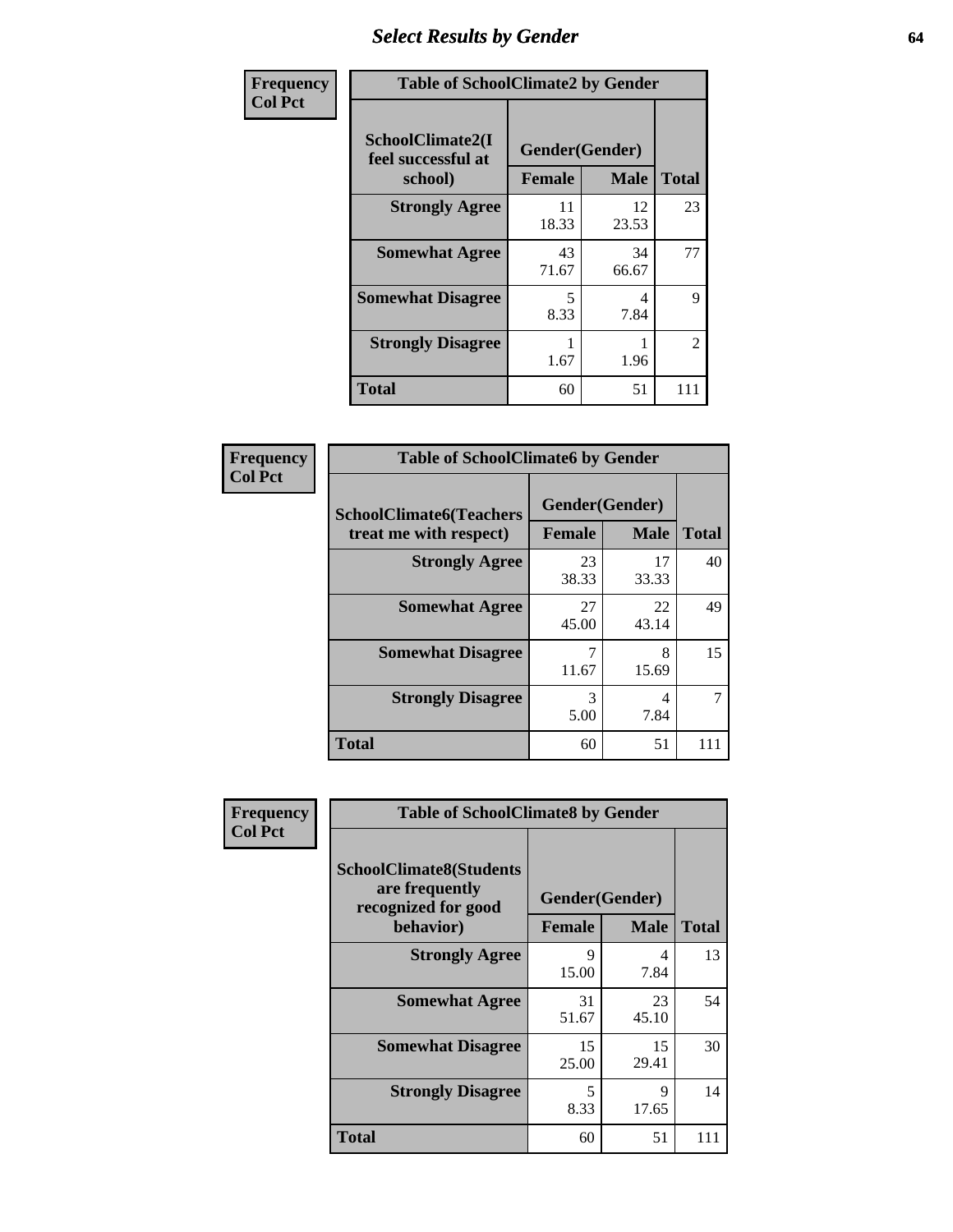## *Select Results by Gender* **65**

| Frequency      | <b>Table of Gender by Dropout</b> |                                                                        |                |              |
|----------------|-----------------------------------|------------------------------------------------------------------------|----------------|--------------|
| <b>Row Pct</b> |                                   | Dropout(I<br>have<br>thought<br>about<br>dropping<br>out of<br>school) |                |              |
|                | Gender(Gender)                    | Yes                                                                    | N <sub>0</sub> | <b>Total</b> |
|                | <b>Female</b>                     | 19<br>31.67                                                            | 41<br>68.33    | 60           |
|                | <b>Male</b>                       | 12<br>23.53                                                            | 39<br>76.47    | 51           |
|                | <b>Total</b>                      | 31                                                                     | 80             | 111          |

| <b>Frequency</b> |                       | <b>Table of Gender by Dropoutreason</b>                            |              |                          |                                |              |              |
|------------------|-----------------------|--------------------------------------------------------------------|--------------|--------------------------|--------------------------------|--------------|--------------|
| <b>Row Pct</b>   |                       | Dropoutreason(If I dropped out the<br>reason would most likely be) |              |                          |                                |              |              |
|                  | <b>Gender(Gender)</b> | Won't<br>Drop<br>out                                               | <b>Bored</b> | Family<br><b>Reasons</b> | <b>Being</b><br><b>Bullied</b> | <b>Other</b> | <b>Total</b> |
|                  | <b>Female</b>         | 37<br>61.67                                                        | 5<br>8.33    | 2<br>3.33                | 1.67                           | 15<br>25.00  | 60           |
|                  | <b>Male</b>           | 29<br>56.86                                                        | 9<br>17.65   | っ<br>3.92                | 3<br>5.88                      | 8<br>15.69   | 51           |
|                  | <b>Total</b>          | 66                                                                 | 14           | 4                        | 4                              | 23           | 111          |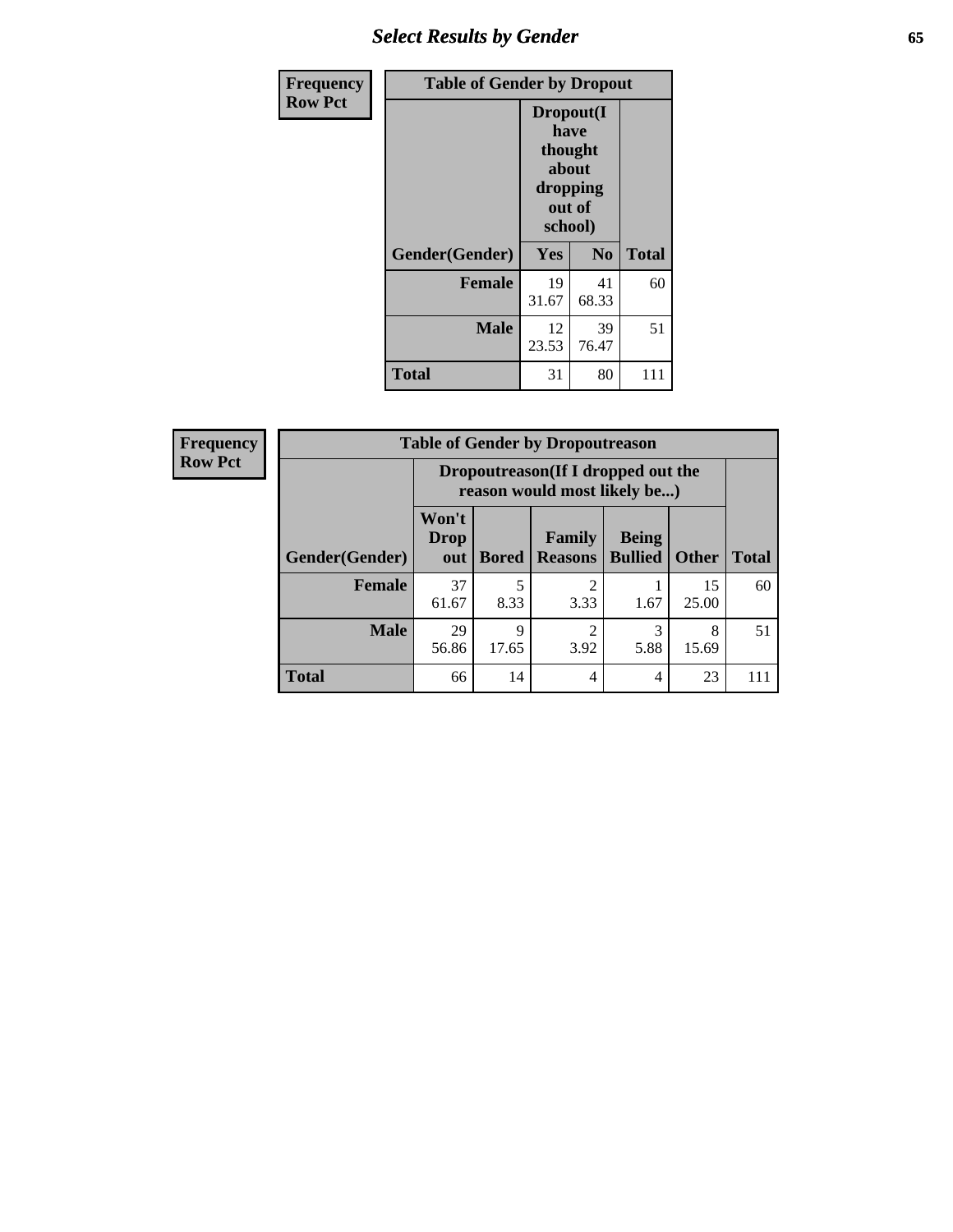*School Safety* **66**

| Frequency      | <b>Table of Gender by Bullied2</b> |                 |                |              |
|----------------|------------------------------------|-----------------|----------------|--------------|
| <b>Row Pct</b> |                                    | <b>Bullied2</b> |                |              |
|                | Gender(Gender)                     | Yes             | N <sub>0</sub> | <b>Total</b> |
|                | <b>Female</b>                      | 5<br>8.33       | 55<br>91.67    | 60           |
|                | <b>Male</b>                        | 9<br>17.65      | 42<br>82.35    | 51           |
|                | <b>Total</b>                       | 14              | 97             |              |

| Frequency      | <b>Table of Gender by Bulliedothers2</b> |                       |                |              |
|----------------|------------------------------------------|-----------------------|----------------|--------------|
| <b>Row Pct</b> |                                          | <b>Bulliedothers2</b> |                |              |
|                | Gender(Gender)                           | Yes                   | N <sub>0</sub> | <b>Total</b> |
|                | <b>Female</b>                            | 11.67                 | 53<br>88.33    | 60           |
|                | <b>Male</b>                              | 13<br>25.49           | 38<br>74.51    | 51           |
|                | <b>Total</b>                             | 20                    | 91             |              |

| Frequency      | <b>Table of Gender by Weaponschool2</b> |                      |                |              |
|----------------|-----------------------------------------|----------------------|----------------|--------------|
| <b>Row Pct</b> |                                         | <b>Weaponschool2</b> |                |              |
|                | Gender(Gender)                          | Yes                  | N <sub>0</sub> | <b>Total</b> |
|                | <b>Female</b>                           | 0.00                 | 60<br>100.00   | 60           |
|                | <b>Male</b>                             | 7.84                 | 47<br>92.16    | 51           |
|                | <b>Total</b>                            | 4                    | 107            |              |

| Frequency      | <b>Table of Gender by Absentunsafe2</b> |               |                |              |
|----------------|-----------------------------------------|---------------|----------------|--------------|
| <b>Row Pct</b> |                                         | Absentunsafe2 |                |              |
|                | Gender(Gender)                          | Yes           | N <sub>0</sub> | <b>Total</b> |
|                | <b>Female</b>                           | 1.67          | 59<br>98.33    | 60           |
|                | <b>Male</b>                             | 7.84          | 47<br>92.16    | 51           |
|                | <b>Total</b>                            | 5             | 106            | 11           |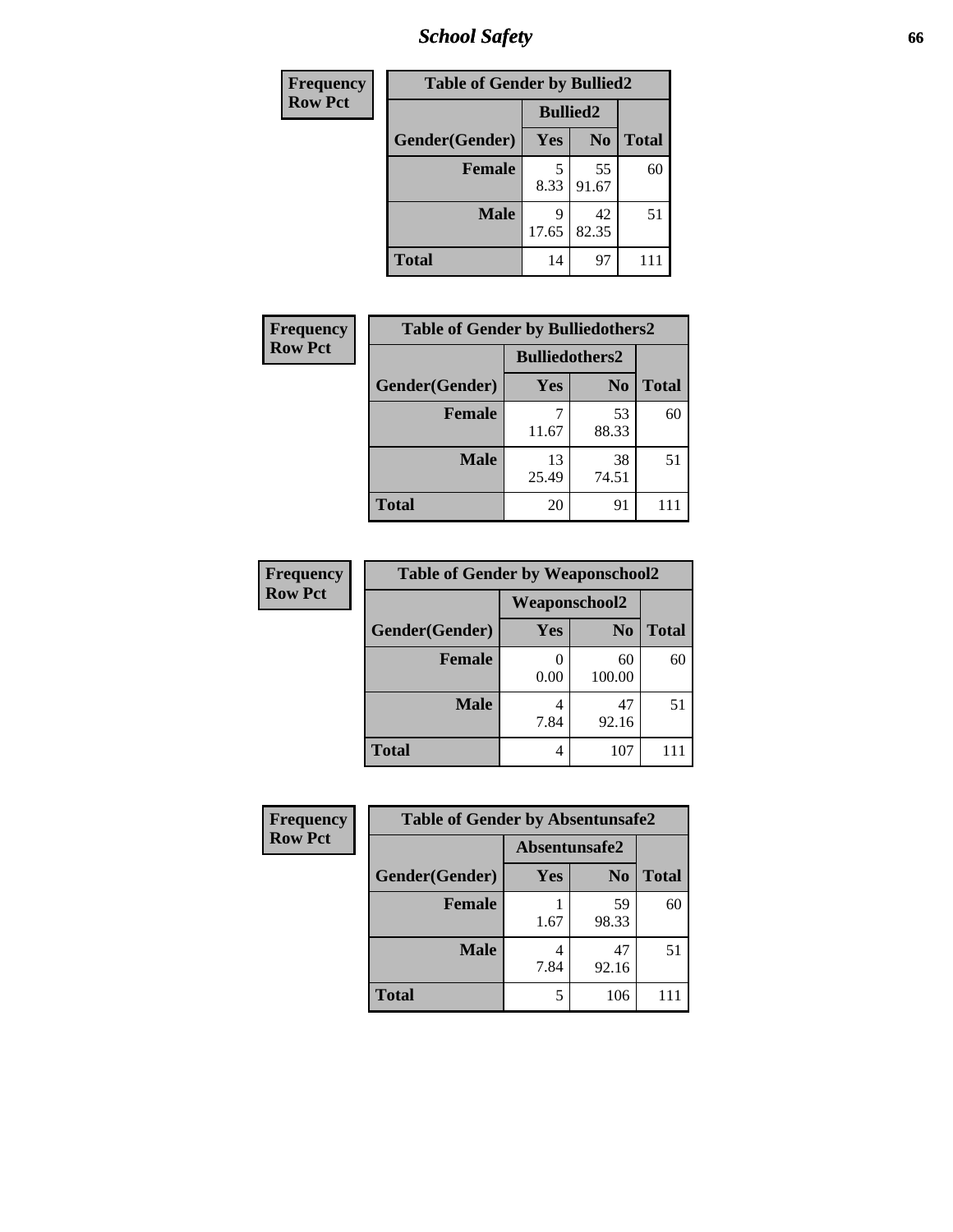*School Safety* **67**

| Frequency      | <b>Table of Gender by Gangself</b> |                                                                                                        |                |              |
|----------------|------------------------------------|--------------------------------------------------------------------------------------------------------|----------------|--------------|
| <b>Row Pct</b> |                                    | <b>Gangself</b> (I<br>have<br>participated<br>in illegal gang<br>activities in<br>the past 30<br>days) |                |              |
|                | Gender(Gender)                     | Yes                                                                                                    | N <sub>0</sub> | <b>Total</b> |
|                | <b>Female</b>                      | 1.67                                                                                                   | 59<br>98.33    | 60           |
|                | <b>Male</b>                        | 7<br>13.73                                                                                             | 44<br>86.27    | 51           |
|                | <b>Total</b>                       | 8                                                                                                      | 103            | 111          |

| Frequency      | <b>Table of Gender by Gangpeers</b> |                                                                                                                             |                |              |
|----------------|-------------------------------------|-----------------------------------------------------------------------------------------------------------------------------|----------------|--------------|
| <b>Row Pct</b> |                                     | <b>Gangpeers</b> (I<br>have friends<br>who have<br>participated<br>in illegal gang<br>activities in<br>the past 30<br>days) |                |              |
|                | Gender(Gender)                      | Yes                                                                                                                         | N <sub>0</sub> | <b>Total</b> |
|                | <b>Female</b>                       | 7<br>11.67                                                                                                                  | 53<br>88.33    | 60           |
|                | <b>Male</b>                         | 12<br>23.53                                                                                                                 | 39<br>76.47    | 51           |
|                | Total                               | 19                                                                                                                          | 92             | 111          |

| Frequency      | <b>Table of Gender by Pickedon2</b> |             |                |              |
|----------------|-------------------------------------|-------------|----------------|--------------|
| <b>Row Pct</b> |                                     | Pickedon2   |                |              |
|                | Gender(Gender)                      | <b>Yes</b>  | N <sub>0</sub> | <b>Total</b> |
|                | <b>Female</b>                       | 20<br>33.33 | 40<br>66.67    | 60           |
|                | <b>Male</b>                         | 12<br>23.53 | 39<br>76.47    | 51           |
|                | <b>Total</b>                        | 32          | 79             | 111          |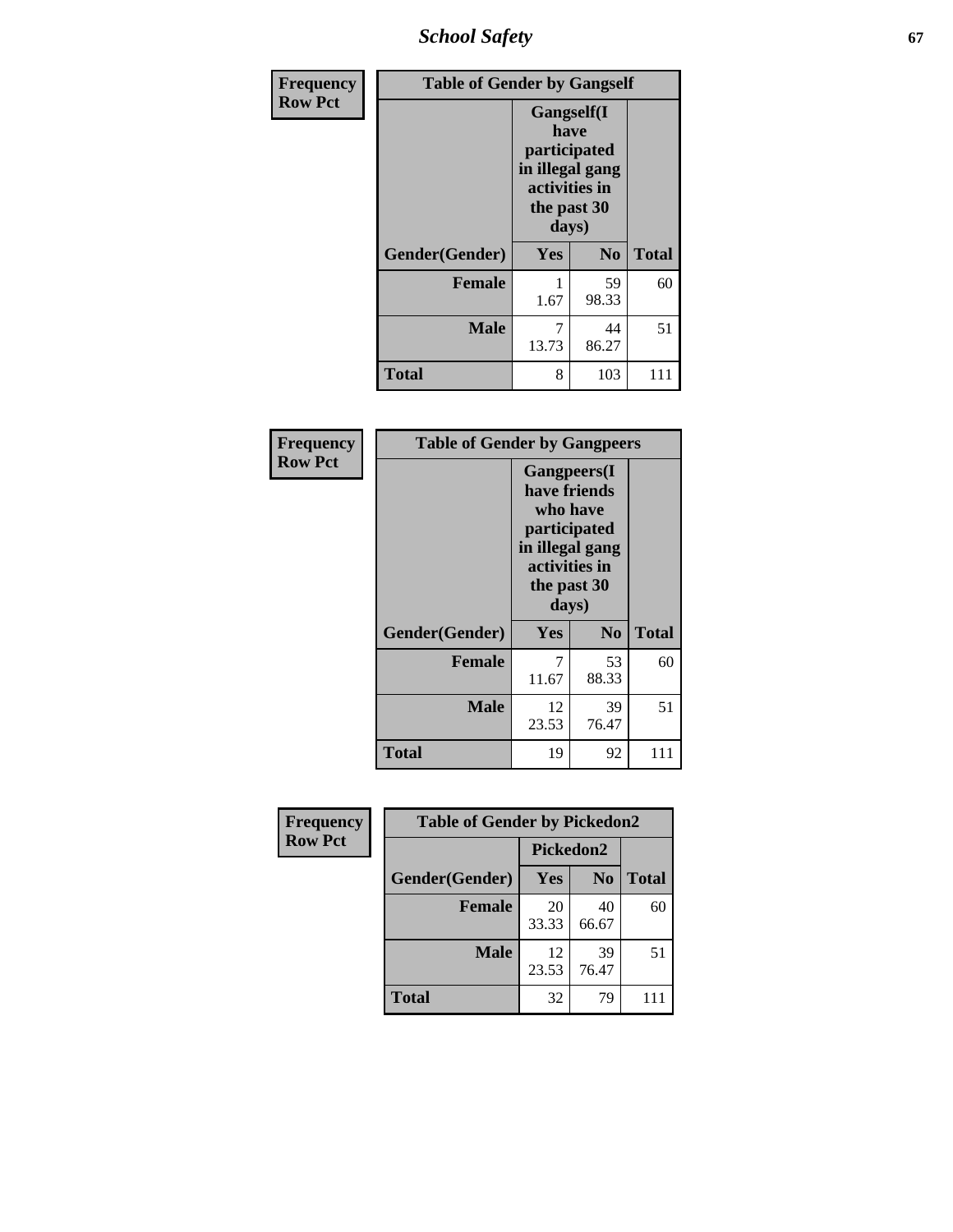*School Safety* **68**

| Frequency      | <b>Table of Gender by Safeschool2</b> |             |                |              |
|----------------|---------------------------------------|-------------|----------------|--------------|
| <b>Row Pct</b> |                                       | Safeschool2 |                |              |
|                | Gender(Gender)                        | <b>Yes</b>  | N <sub>0</sub> | <b>Total</b> |
|                | <b>Female</b>                         | 47<br>78.33 | 13<br>21.67    | 60           |
|                | <b>Male</b>                           | 43<br>84.31 | 8<br>15.69     | 51           |
|                | <b>Total</b>                          | 90          | 21             | 111          |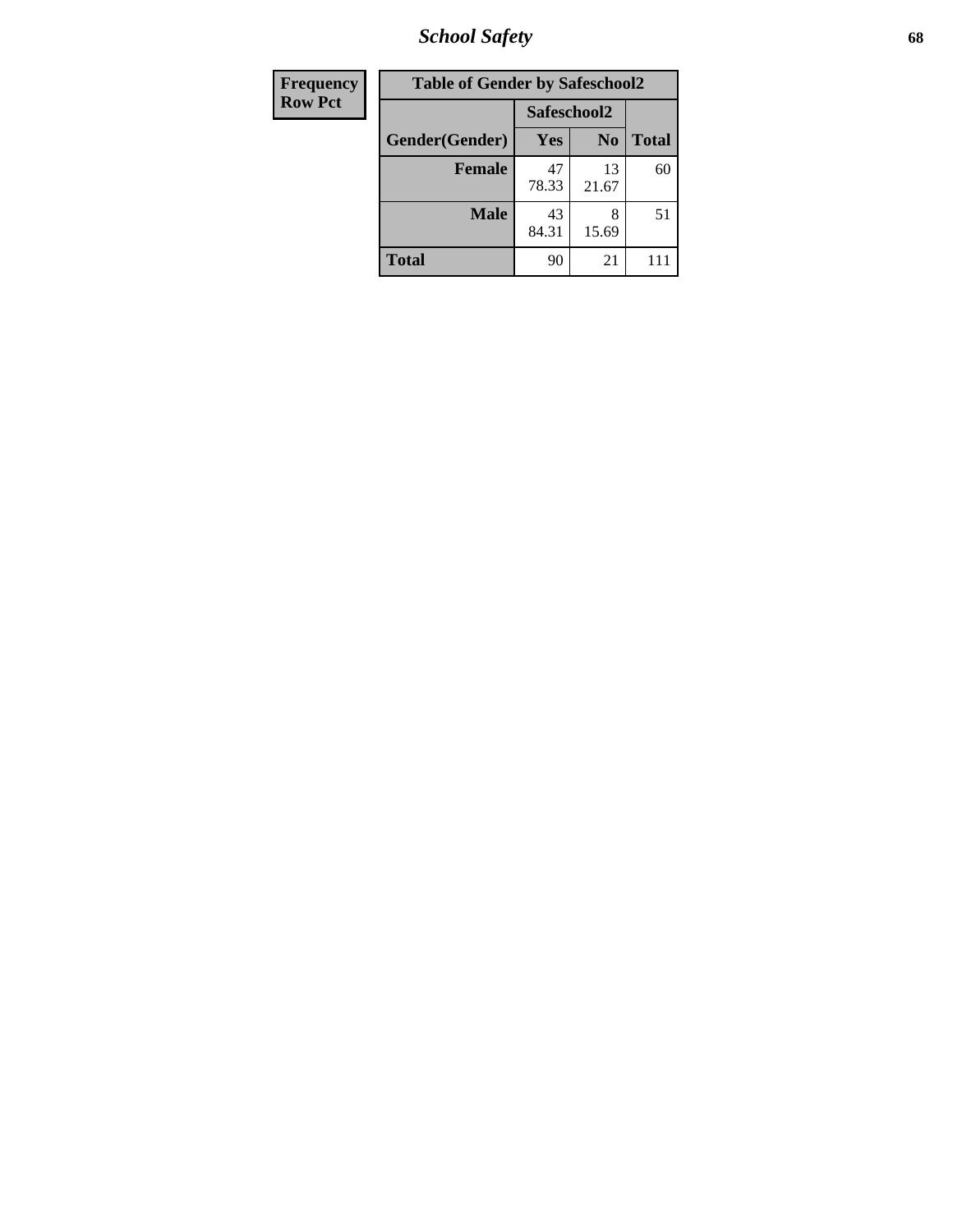# *Incidence of Drug Use* 69

| <b>Frequency</b> | <b>Table of Gender by AlcoholAlt</b> |                                          |                |              |  |
|------------------|--------------------------------------|------------------------------------------|----------------|--------------|--|
| <b>Row Pct</b>   |                                      | AlcoholAlt(Alcohol<br>use, past 30 days) |                |              |  |
|                  | Gender(Gender)                       | <b>Yes</b>                               | N <sub>0</sub> | <b>Total</b> |  |
|                  | Female                               | 12<br>20.00                              | 48<br>80.00    | 60           |  |
|                  | <b>Male</b>                          | 18<br>35.29                              | 33<br>64.71    | 51           |  |
|                  | <b>Total</b>                         | 30                                       | 81             |              |  |

| <b>Frequency</b> | <b>Table of Gender by TobaccoAny</b> |                    |                    |              |
|------------------|--------------------------------------|--------------------|--------------------|--------------|
| <b>Row Pct</b>   |                                      | use, past 30 days) | TobaccoAny(Tobacco |              |
|                  | Gender(Gender)                       | Yes                | N <sub>0</sub>     | <b>Total</b> |
|                  | <b>Female</b>                        | ┑<br>11.67         | 53<br>88.33        | 60           |
|                  | <b>Male</b>                          | 25<br>49.02        | 26<br>50.98        | 51           |
|                  | <b>Total</b>                         | 32                 | 79                 |              |

| <b>Frequency</b> | <b>Table of Gender by MarijuanaAlt</b> |                    |                        |       |
|------------------|----------------------------------------|--------------------|------------------------|-------|
| <b>Row Pct</b>   |                                        | use, past 30 days) | MarijuanaAlt(Marijuana |       |
|                  | Gender(Gender)                         | <b>Yes</b>         | N <sub>0</sub>         | Total |
|                  | Female                                 | 6<br>10.00         | 54<br>90.00            | 60    |
|                  | <b>Male</b>                            | 11<br>21.57        | 40<br>78.43            | 51    |
|                  | <b>Total</b>                           | 17                 | 94                     | 111   |

| <b>Frequency</b> | <b>Table of Gender by OtherDrugAny</b> |                                                      |                |              |
|------------------|----------------------------------------|------------------------------------------------------|----------------|--------------|
| <b>Row Pct</b>   |                                        | <b>OtherDrugAny(Other</b><br>drug use, past 30 days) |                |              |
|                  | Gender(Gender)                         | <b>Yes</b>                                           | N <sub>0</sub> | <b>Total</b> |
|                  | <b>Female</b>                          | 11.67                                                | 53<br>88.33    | 60           |
|                  | <b>Male</b>                            | 10<br>19.61                                          | 41<br>80.39    | 51           |
|                  | <b>Total</b>                           | 17                                                   | 94             |              |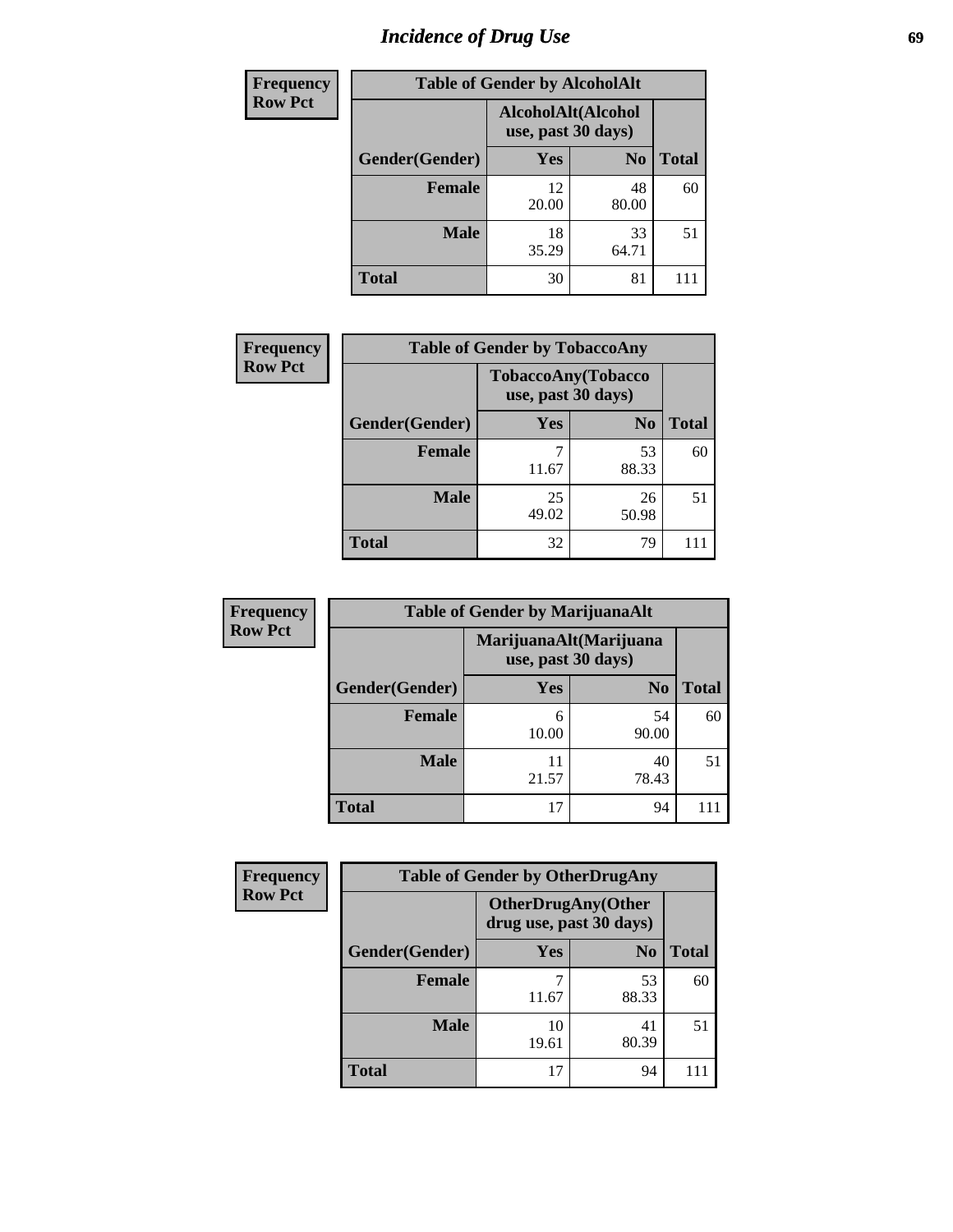### *Average Age at Onset of Use* 70 *Results for "Average Age at Onset of Use" questions exclude students who said they did not use that substance*

#### **Gender=Female**

| <i><b>Variable</b></i> | <b>Label</b>                                                       | <b>Mean</b> |
|------------------------|--------------------------------------------------------------------|-------------|
| Alcoholinit2           | I started using alcohol when I was                                 | 14.96       |
| Cigarettesinit2        | I started smoking tobacco when I was                               | 13.92       |
| Smokelessinit2         | I started chewing tobacco when I was                               | 15.00       |
| Marijuanainit2         | I started using marijuana when I was                               | 14.38       |
| Cocaineinit2           | I started using cocaine when I was                                 | 14.00       |
| Inhalantsinit2         | I started using inhalants when I was                               | 12.50       |
| Steroidsinit2          | I started using steroids when I was                                |             |
| Ecstasyinit2           | I started using ecstasy when I was                                 | 15.00       |
| Methinit2              | I started using methamphetamines when I was                        | 12.00       |
| Hallucinogensinit2     | I started using hallucinogens when I was                           | 12.00       |
| Prescription in t2     | I started using prescription drugs not prescribed to me when I was | 13.18       |

#### **Gender=Male**

| <b>Variable</b>    | Label                                                              | <b>Mean</b> |
|--------------------|--------------------------------------------------------------------|-------------|
| Alcoholinit2       | I started using alcohol when I was                                 | 13.62       |
| Cigarettesinit2    | I started smoking tobacco when I was                               | 13.63       |
| Smokelessinit2     | I started chewing tobacco when I was                               | 13.17       |
| Marijuanainit2     | I started using marijuana when I was                               | 14.38       |
| Cocaineinit2       | I started using cocaine when I was                                 | 15.33       |
| Inhalantsinit2     | I started using inhalants when I was                               | 14.33       |
| Steroidsinit2      | I started using steroids when I was                                | 14.60       |
| Ecstasyinit2       | I started using ecstasy when I was                                 | 11.50       |
| Methinit2          | I started using methamphetamines when I was                        | 10.50       |
| Hallucinogensinit2 | I started using hallucinogens when I was                           | 14.67       |
| Prescriptioninit2  | I started using prescription drugs not prescribed to me when I was | 14.17       |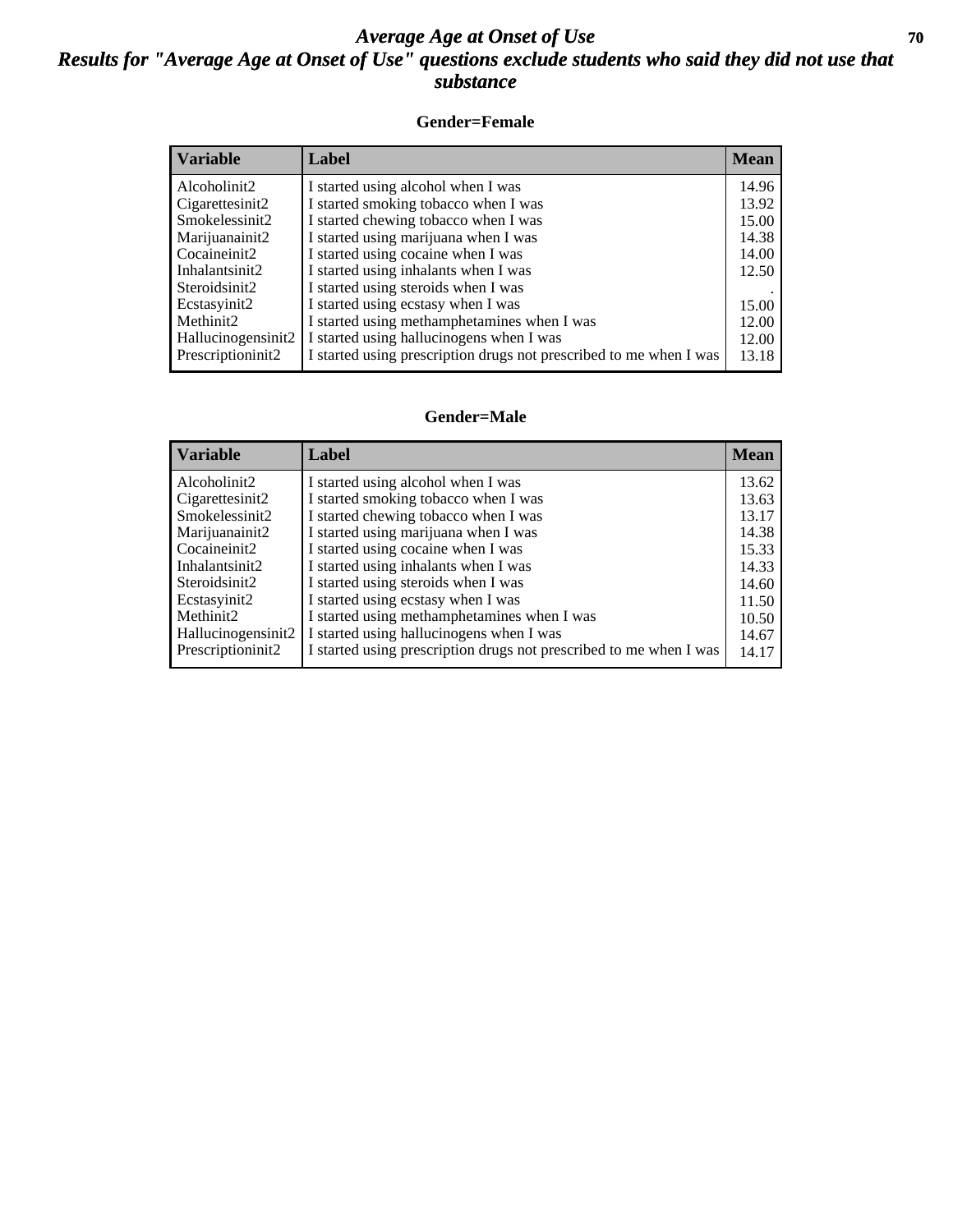# *I Think These Drugs are Harmful* **71**

| <b>Frequency</b> | <b>Table of Gender by Alcoholharmdich</b> |                                                   |                |              |
|------------------|-------------------------------------------|---------------------------------------------------|----------------|--------------|
| <b>Row Pct</b>   |                                           | Alcoholharmdich(I<br>think alcohol is<br>harmful) |                |              |
|                  | Gender(Gender)                            | <b>Yes</b>                                        | N <sub>0</sub> | <b>Total</b> |
|                  | Female                                    | 50<br>83.33                                       | 10<br>16.67    | 60           |
|                  | <b>Male</b>                               | 35<br>68.63                                       | 16<br>31.37    | 51           |
|                  | <b>Total</b>                              | 85                                                | 26             |              |

| Frequency      | <b>Table of Gender by Tobaccoharmdich</b> |                  |                               |              |
|----------------|-------------------------------------------|------------------|-------------------------------|--------------|
| <b>Row Pct</b> |                                           | think tobacco is | Tobaccoharmdich(I<br>harmful) |              |
|                | Gender(Gender)                            | Yes              | N <sub>0</sub>                | <b>Total</b> |
|                | <b>Female</b>                             | 58<br>96.67      | $\mathfrak{D}$<br>3.33        | 60           |
|                | <b>Male</b>                               | 47<br>92.16      | 4<br>7.84                     | 51           |
|                | <b>Total</b>                              | 105              | 6                             |              |

| Frequency      | <b>Table of Gender by Marijuanaharmdich</b> |             |                                           |              |  |
|----------------|---------------------------------------------|-------------|-------------------------------------------|--------------|--|
| <b>Row Pct</b> |                                             | harmful)    | Marijuanaharmdich(I<br>think marijuana is |              |  |
|                | Gender(Gender)                              | <b>Yes</b>  | N <sub>0</sub>                            | <b>Total</b> |  |
|                | <b>Female</b>                               | 48<br>80.00 | 12<br>20.00                               | 60           |  |
|                | <b>Male</b>                                 | 31<br>60.78 | 20<br>39.22                               | 51           |  |
|                | <b>Total</b>                                | 79          | 32                                        | 111          |  |

| Frequency      | <b>Table of Gender by Otherdrugharmdich</b> |                                                          |                |              |
|----------------|---------------------------------------------|----------------------------------------------------------|----------------|--------------|
| <b>Row Pct</b> |                                             | Otherdrugharmdich(I<br>think other drugs are<br>harmful) |                |              |
|                | Gender(Gender)                              | <b>Yes</b>                                               | N <sub>0</sub> | <b>Total</b> |
|                | <b>Female</b>                               | 58<br>96.67                                              | 2<br>3.33      | 60           |
|                | <b>Male</b>                                 | 48<br>94.12                                              | 3<br>5.88      | 51           |
|                | <b>Total</b>                                | 106                                                      | 5              |              |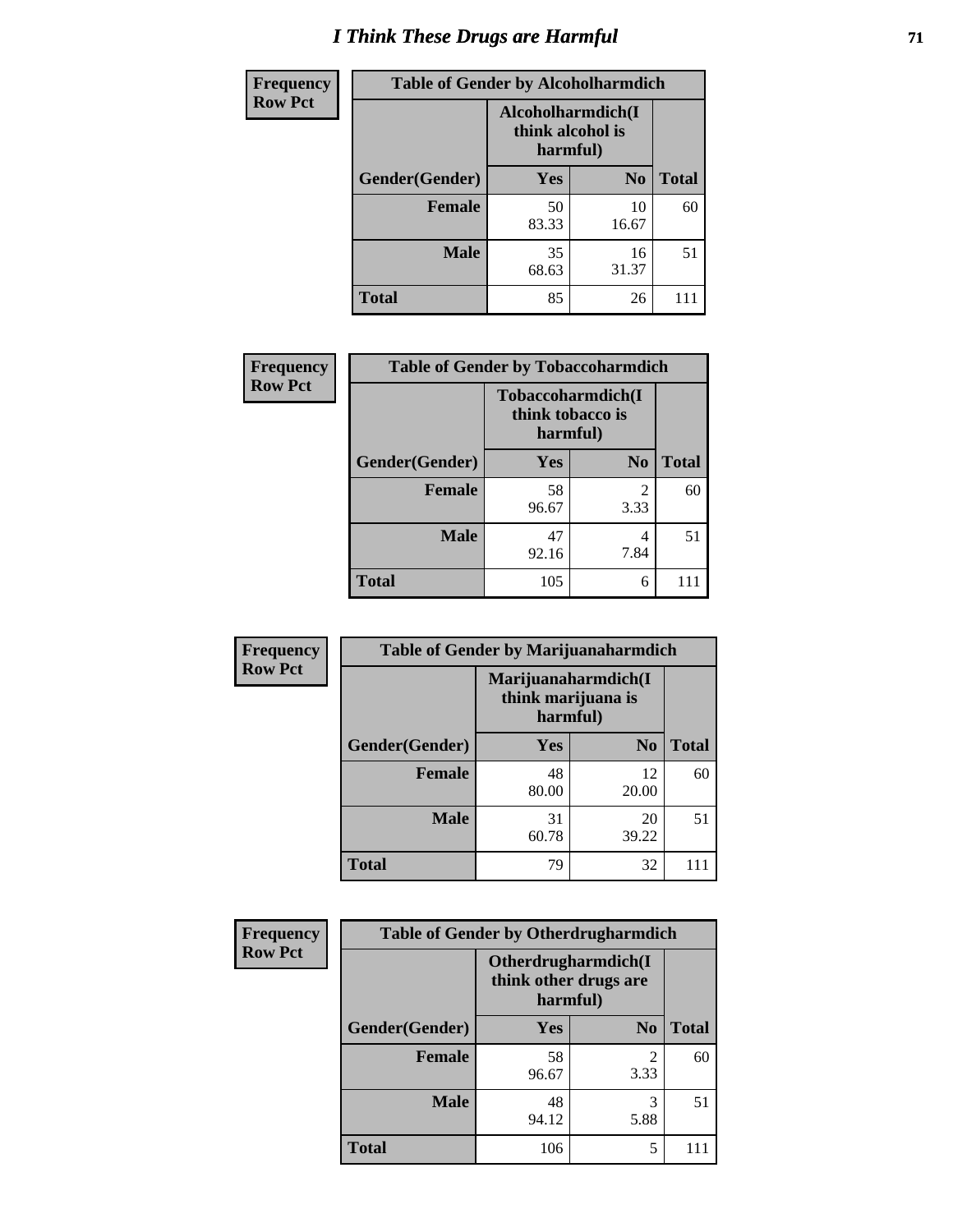| <b>Frequency</b> | <b>Table of Gender by Alcohollocation1</b> |                                                               |             |              |
|------------------|--------------------------------------------|---------------------------------------------------------------|-------------|--------------|
| <b>Row Pct</b>   |                                            | <b>Alcohollocation1(Places</b><br><b>Friends Use Alcohol)</b> |             |              |
|                  | Gender(Gender)                             |                                                               | Do Not Use  | <b>Total</b> |
|                  | <b>Female</b>                              | 38<br>63.33                                                   | 22<br>36.67 | 60           |
|                  | <b>Male</b>                                | 40<br>78.43                                                   | 11<br>21.57 | 51           |
|                  | Total                                      | 78                                                            | 33          |              |

| <b>Frequency</b> | <b>Table of Gender by Alcohollocation2</b> |             |                                                               |              |
|------------------|--------------------------------------------|-------------|---------------------------------------------------------------|--------------|
| <b>Row Pct</b>   |                                            |             | <b>Alcohollocation2(Places</b><br><b>Friends Use Alcohol)</b> |              |
|                  | Gender(Gender)                             |             | Home                                                          | <b>Total</b> |
|                  | <b>Female</b>                              | 31<br>51.67 | 29<br>48.33                                                   | 60           |
|                  | <b>Male</b>                                | 34<br>66.67 | 17<br>33.33                                                   | 51           |
|                  | <b>Total</b>                               | 65          | 46                                                            |              |

| Frequency      | <b>Table of Gender by Alcohollocation3</b> |                                                               |               |              |
|----------------|--------------------------------------------|---------------------------------------------------------------|---------------|--------------|
| <b>Row Pct</b> |                                            | <b>Alcohollocation3(Places</b><br><b>Friends Use Alcohol)</b> |               |              |
|                | Gender(Gender)                             |                                                               | <b>School</b> | <b>Total</b> |
|                | <b>Female</b>                              | 57<br>95.00                                                   | 3<br>5.00     | 60           |
|                | <b>Male</b>                                | 48<br>94.12                                                   | 5.88          | 51           |
|                | <b>Total</b>                               | 105                                                           | 6             |              |

| <b>Frequency</b> | <b>Table of Gender by Alcohollocation4</b> |                                                               |             |              |
|------------------|--------------------------------------------|---------------------------------------------------------------|-------------|--------------|
| <b>Row Pct</b>   |                                            | <b>Alcohollocation4(Places</b><br><b>Friends Use Alcohol)</b> |             |              |
|                  | Gender(Gender)                             |                                                               | Car         | <b>Total</b> |
|                  | <b>Female</b>                              | 54<br>90.00                                                   | 6<br>10.00  | 60           |
|                  | <b>Male</b>                                | 40<br>78.43                                                   | 11<br>21.57 | 51           |
|                  | <b>Total</b>                               | 94                                                            | 17          |              |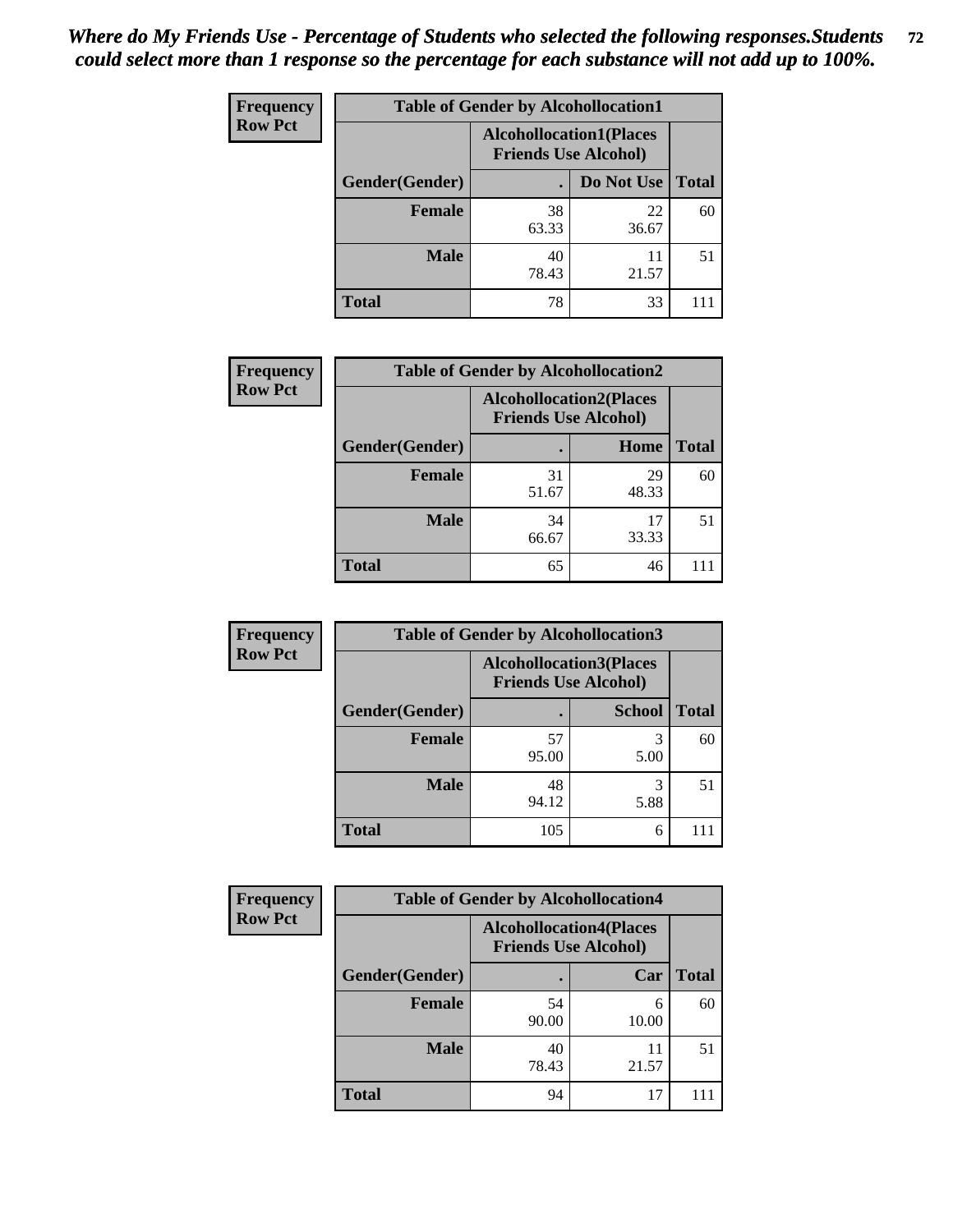| <b>Frequency</b> | <b>Table of Gender by Alcohollocation5</b>                     |             |                                 |              |
|------------------|----------------------------------------------------------------|-------------|---------------------------------|--------------|
| <b>Row Pct</b>   | <b>Alcohollocation5</b> (Places<br><b>Friends Use Alcohol)</b> |             |                                 |              |
|                  | Gender(Gender)                                                 |             | <b>Friend's</b><br><b>House</b> | <b>Total</b> |
|                  | <b>Female</b>                                                  | 24<br>40.00 | 36<br>60.00                     | 60           |
|                  | <b>Male</b>                                                    | 17<br>33.33 | 34<br>66.67                     | 51           |
|                  | <b>Total</b>                                                   | 41          | 70                              | 111          |

| <b>Frequency</b> | <b>Table of Gender by Alcohollocation6</b> |                                                               |              |              |
|------------------|--------------------------------------------|---------------------------------------------------------------|--------------|--------------|
| <b>Row Pct</b>   |                                            | <b>Alcohollocation6(Places</b><br><b>Friends Use Alcohol)</b> |              |              |
|                  | Gender(Gender)                             |                                                               | <b>Other</b> | <b>Total</b> |
|                  | <b>Female</b>                              | 38<br>63.33                                                   | 22<br>36.67  | 60           |
|                  | <b>Male</b>                                | 34<br>66.67                                                   | 17<br>33.33  | 51           |
|                  | <b>Total</b>                               | 72                                                            | 39           |              |

| Frequency      | <b>Table of Gender by Tobaccolocation1</b> |                                                               |             |              |
|----------------|--------------------------------------------|---------------------------------------------------------------|-------------|--------------|
| <b>Row Pct</b> |                                            | <b>Tobaccolocation1(Places</b><br><b>Friends Use Tobacco)</b> |             |              |
|                | Gender(Gender)                             |                                                               | Do Not Use  | <b>Total</b> |
|                | <b>Female</b>                              | 38<br>63.33                                                   | 22<br>36.67 | 60           |
|                | <b>Male</b>                                | 44<br>86.27                                                   | 13.73       | 51           |
|                | <b>Total</b>                               | 82                                                            | 29          |              |

| <b>Frequency</b> | <b>Table of Gender by Tobaccolocation2</b> |                             |                                |              |  |
|------------------|--------------------------------------------|-----------------------------|--------------------------------|--------------|--|
| <b>Row Pct</b>   |                                            | <b>Friends Use Tobacco)</b> | <b>Tobaccolocation2(Places</b> |              |  |
|                  | Gender(Gender)                             |                             | Home                           | <b>Total</b> |  |
|                  | Female                                     | 26<br>43.33                 | 34<br>56.67                    | 60           |  |
|                  | <b>Male</b>                                | 19<br>37.25                 | 32<br>62.75                    | 51           |  |
|                  | <b>Total</b>                               | 45                          | 66                             |              |  |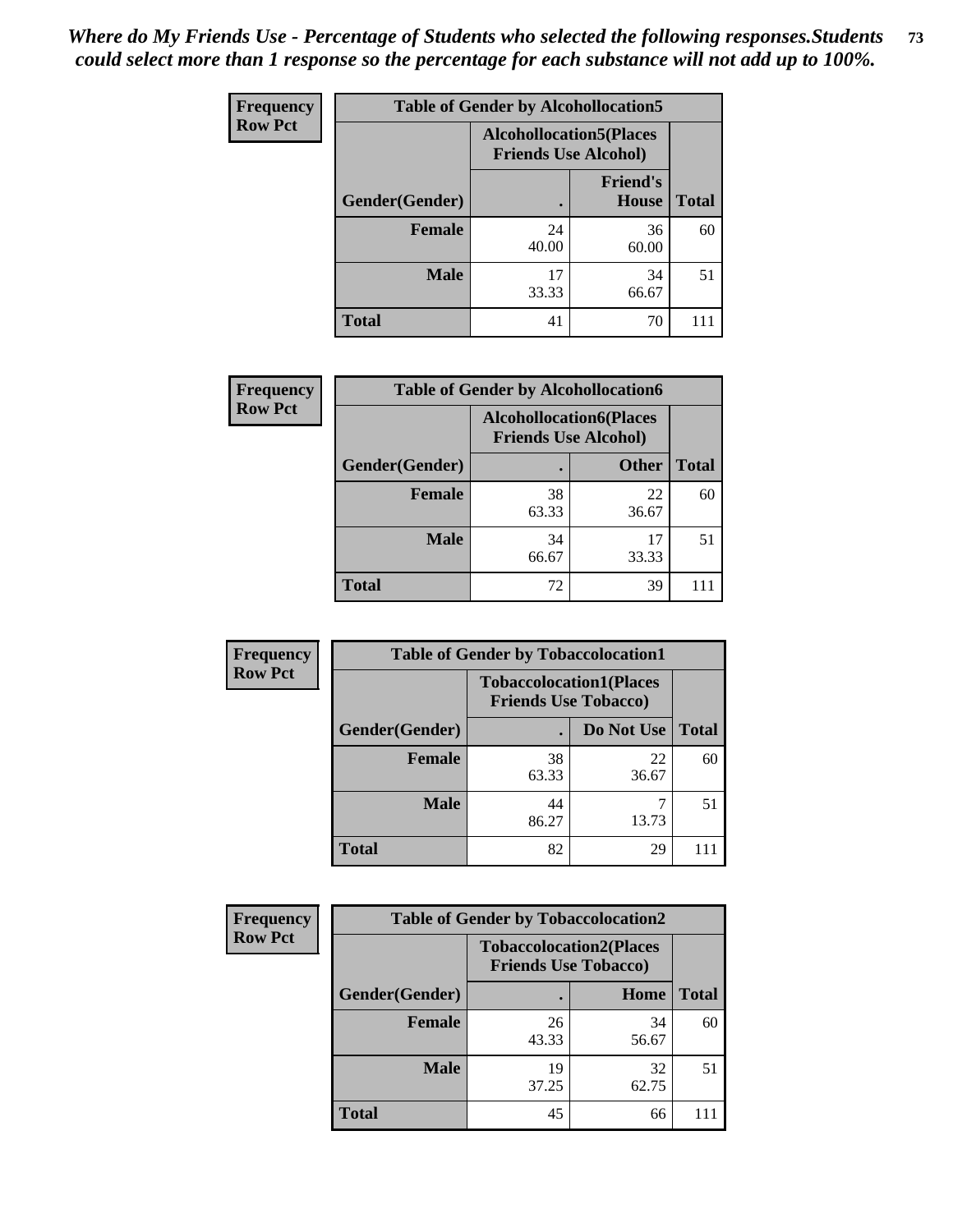| <b>Frequency</b> | <b>Table of Gender by Tobaccolocation3</b> |             |                                                               |              |
|------------------|--------------------------------------------|-------------|---------------------------------------------------------------|--------------|
| <b>Row Pct</b>   |                                            |             | <b>Tobaccolocation3(Places</b><br><b>Friends Use Tobacco)</b> |              |
|                  | Gender(Gender)                             |             | <b>School</b>                                                 | <b>Total</b> |
|                  | <b>Female</b>                              | 43<br>71.67 | 17<br>28.33                                                   | 60           |
|                  | <b>Male</b>                                | 28<br>54.90 | 23<br>45.10                                                   | 51           |
|                  | <b>Total</b>                               | 71          | 40                                                            |              |

| <b>Frequency</b> | <b>Table of Gender by Tobaccolocation4</b> |                             |                                |              |
|------------------|--------------------------------------------|-----------------------------|--------------------------------|--------------|
| <b>Row Pct</b>   |                                            | <b>Friends Use Tobacco)</b> | <b>Tobaccolocation4(Places</b> |              |
|                  | Gender(Gender)                             |                             | Car                            | <b>Total</b> |
|                  | Female                                     | 30<br>50.00                 | 30<br>50.00                    | 60           |
|                  | <b>Male</b>                                | 19<br>37.25                 | 32<br>62.75                    | 51           |
|                  | <b>Total</b>                               | 49                          | 62                             |              |

| <b>Frequency</b> | <b>Table of Gender by Tobaccolocation5</b> |                                                               |                          |              |
|------------------|--------------------------------------------|---------------------------------------------------------------|--------------------------|--------------|
| <b>Row Pct</b>   |                                            | <b>Tobaccolocation5(Places</b><br><b>Friends Use Tobacco)</b> |                          |              |
|                  | Gender(Gender)                             |                                                               | <b>Friend's</b><br>House | <b>Total</b> |
|                  | <b>Female</b>                              | 26<br>43.33                                                   | 34<br>56.67              | 60           |
|                  | <b>Male</b>                                | 18<br>35.29                                                   | 33<br>64.71              | 51           |
|                  | <b>Total</b>                               | 44                                                            | 67                       | 111          |

| <b>Frequency</b> | <b>Table of Gender by Tobaccolocation6</b> |                             |                                |              |
|------------------|--------------------------------------------|-----------------------------|--------------------------------|--------------|
| <b>Row Pct</b>   |                                            | <b>Friends Use Tobacco)</b> | <b>Tobaccolocation6(Places</b> |              |
|                  | Gender(Gender)                             |                             | <b>Other</b>                   | <b>Total</b> |
|                  | Female                                     | 34<br>56.67                 | 26<br>43.33                    | 60           |
|                  | <b>Male</b>                                | 27<br>52.94                 | 24<br>47.06                    | 51           |
|                  | <b>Total</b>                               | 61                          | 50                             |              |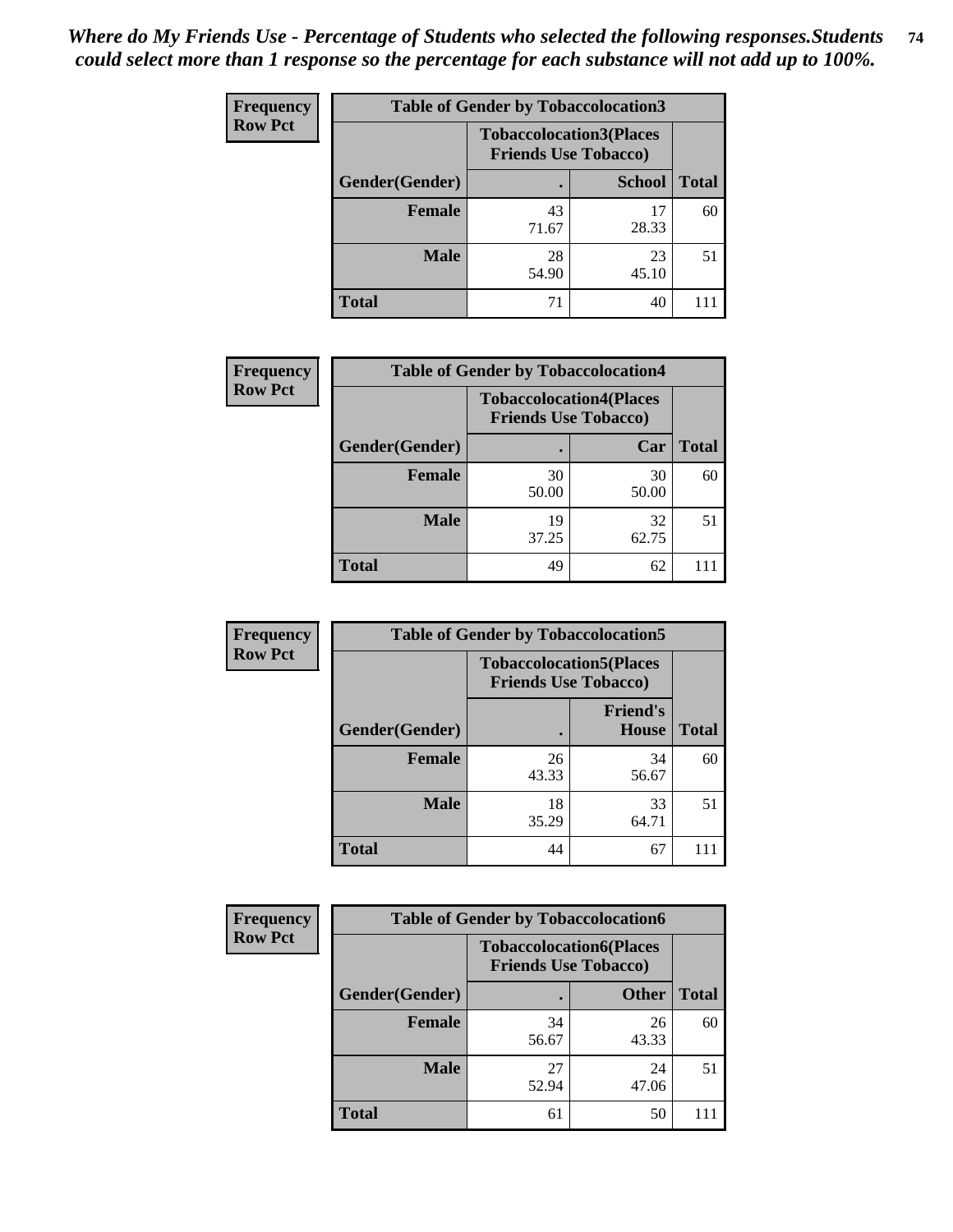| <b>Frequency</b> | <b>Table of Gender by Marijuanalocation1</b>                       |             |             |              |
|------------------|--------------------------------------------------------------------|-------------|-------------|--------------|
| <b>Row Pct</b>   | <b>Marijuanalocation1(Places</b><br><b>Friends Use Marijuana</b> ) |             |             |              |
|                  | <b>Gender</b> (Gender)                                             |             | Do Not Use  | <b>Total</b> |
|                  | <b>Female</b>                                                      | 26<br>43.33 | 34<br>56.67 | 60           |
|                  | <b>Male</b>                                                        | 30<br>58.82 | 21<br>41.18 | 51           |
|                  | <b>Total</b>                                                       | 56          | 55          | 111          |

| <b>Frequency</b> | <b>Table of Gender by Marijuanalocation2</b> |                                                                    |             |              |
|------------------|----------------------------------------------|--------------------------------------------------------------------|-------------|--------------|
| <b>Row Pct</b>   |                                              | <b>Marijuanalocation2(Places</b><br><b>Friends Use Marijuana</b> ) |             |              |
|                  | Gender(Gender)                               |                                                                    | Home        | <b>Total</b> |
|                  | <b>Female</b>                                | 41<br>68.33                                                        | 19<br>31.67 | 60           |
|                  | <b>Male</b>                                  | 35<br>68.63                                                        | 16<br>31.37 | 51           |
|                  | <b>Total</b>                                 | 76                                                                 | 35          |              |

| Frequency      | <b>Table of Gender by Marijuanalocation3</b> |             |                                                                    |              |  |
|----------------|----------------------------------------------|-------------|--------------------------------------------------------------------|--------------|--|
| <b>Row Pct</b> |                                              |             | <b>Marijuanalocation3(Places</b><br><b>Friends Use Marijuana</b> ) |              |  |
|                | Gender(Gender)                               |             | <b>School</b>                                                      | <b>Total</b> |  |
|                | Female                                       | 56<br>93.33 | 6.67                                                               | 60           |  |
|                | <b>Male</b>                                  | 46<br>90.20 | 9.80                                                               | 51           |  |
|                | <b>Total</b>                                 | 102         | Q                                                                  |              |  |

| <b>Frequency</b> | <b>Table of Gender by Marijuanalocation4</b> |                                |                                  |              |
|------------------|----------------------------------------------|--------------------------------|----------------------------------|--------------|
| <b>Row Pct</b>   |                                              | <b>Friends Use Marijuana</b> ) | <b>Marijuanalocation4(Places</b> |              |
|                  | Gender(Gender)                               |                                | Car                              | <b>Total</b> |
|                  | <b>Female</b>                                | 46<br>76.67                    | 14<br>23.33                      | 60           |
|                  | <b>Male</b>                                  | 34<br>66.67                    | 17<br>33.33                      | 51           |
|                  | <b>Total</b>                                 | 80                             | 31                               |              |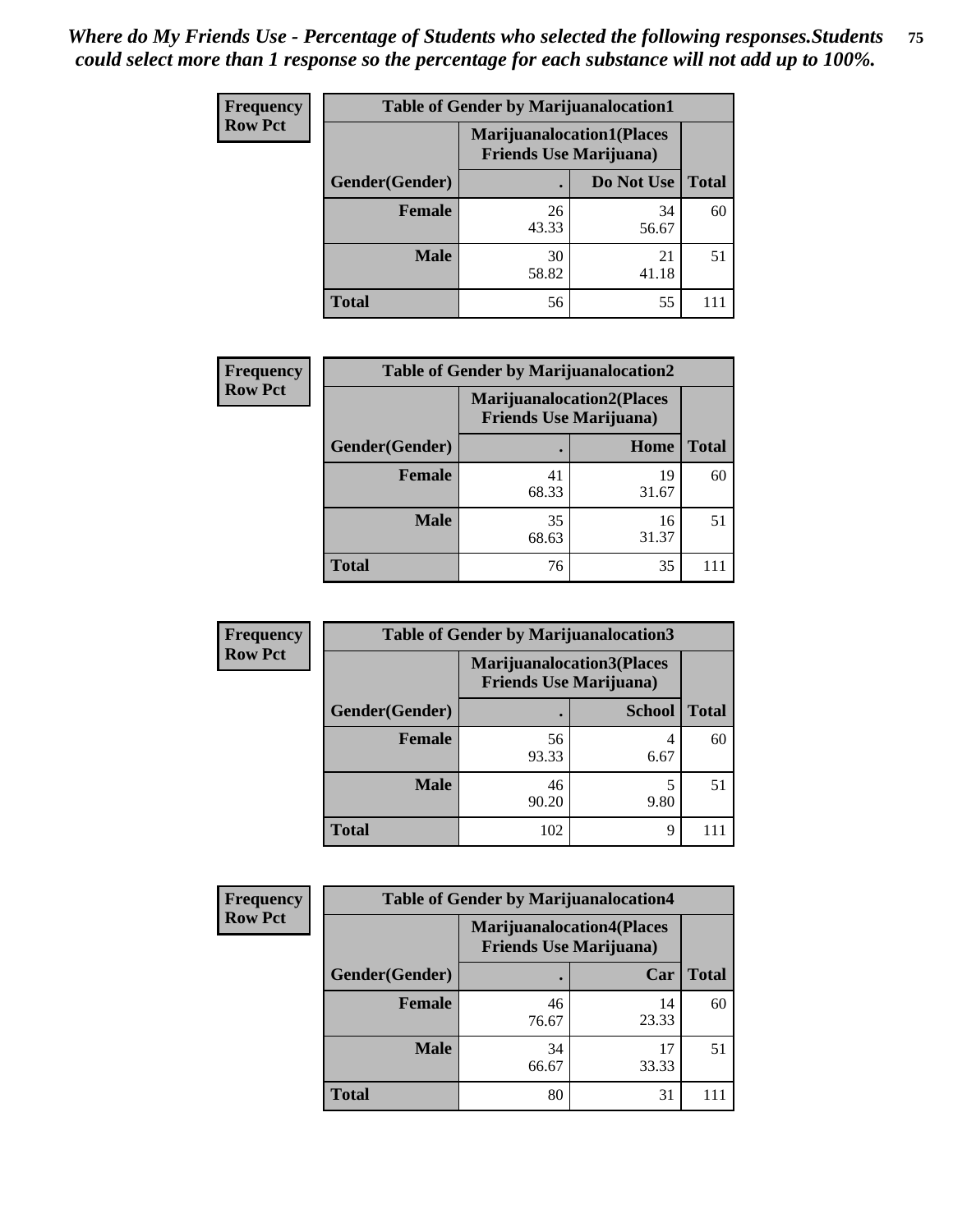| <b>Frequency</b> | <b>Table of Gender by Marijuanalocation5</b> |                                                                     |                                 |              |
|------------------|----------------------------------------------|---------------------------------------------------------------------|---------------------------------|--------------|
| <b>Row Pct</b>   |                                              | <b>Marijuanalocation5</b> (Places<br><b>Friends Use Marijuana</b> ) |                                 |              |
|                  | Gender(Gender)                               |                                                                     | <b>Friend's</b><br><b>House</b> | <b>Total</b> |
|                  | Female                                       | 35<br>58.33                                                         | 25<br>41.67                     | 60           |
|                  | <b>Male</b>                                  | 29<br>56.86                                                         | 22<br>43.14                     | 51           |
|                  | <b>Total</b>                                 | 64                                                                  | 47                              |              |

| <b>Frequency</b> | <b>Table of Gender by Marijuanalocation6</b> |                                                                    |              |              |  |
|------------------|----------------------------------------------|--------------------------------------------------------------------|--------------|--------------|--|
| <b>Row Pct</b>   |                                              | <b>Marijuanalocation6(Places</b><br><b>Friends Use Marijuana</b> ) |              |              |  |
|                  | <b>Gender</b> (Gender)                       |                                                                    | <b>Other</b> | <b>Total</b> |  |
|                  | <b>Female</b>                                | 43<br>71.67                                                        | 17<br>28.33  | 60           |  |
|                  | <b>Male</b>                                  | 31<br>60.78                                                        | 20<br>39.22  | 51           |  |
|                  | <b>Total</b>                                 | 74                                                                 | 37           |              |  |

| Frequency      | <b>Table of Gender by Otherdruglocation1</b> |                                                                                |             |              |
|----------------|----------------------------------------------|--------------------------------------------------------------------------------|-------------|--------------|
| <b>Row Pct</b> |                                              | <b>Otherdruglocation1(Places</b><br><b>Friends Use Other Illegal</b><br>Drugs) |             |              |
|                | Gender(Gender)                               |                                                                                | Do Not Use  | <b>Total</b> |
|                | <b>Female</b>                                | 16<br>26.67                                                                    | 44<br>73.33 | 60           |
|                | <b>Male</b>                                  | 13<br>25.49                                                                    | 38<br>74.51 | 51           |
|                | <b>Total</b>                                 | 29                                                                             | 82          |              |

| <b>Frequency</b> | <b>Table of Gender by Otherdruglocation2</b> |                                            |                                  |              |
|------------------|----------------------------------------------|--------------------------------------------|----------------------------------|--------------|
| <b>Row Pct</b>   |                                              | <b>Friends Use Other Illegal</b><br>Drugs) | <b>Otherdruglocation2(Places</b> |              |
|                  | Gender(Gender)                               |                                            | Home                             | <b>Total</b> |
|                  | Female                                       | 47<br>78.33                                | 13<br>21.67                      | 60           |
|                  | <b>Male</b>                                  | 41<br>80.39                                | 10<br>19.61                      | 51           |
|                  | <b>Total</b>                                 | 88                                         | 23                               | 111          |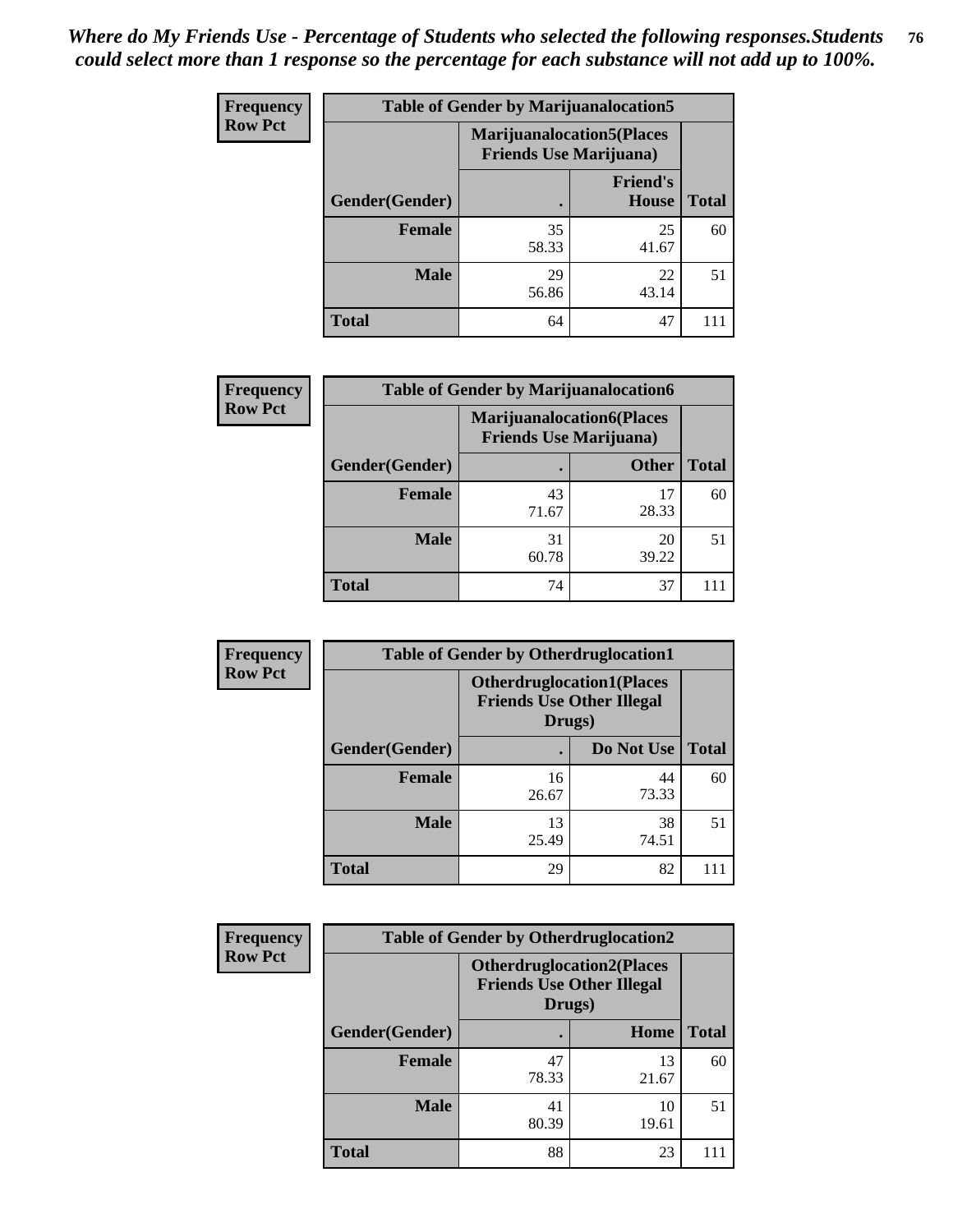| Frequency      | <b>Table of Gender by Otherdruglocation3</b> |                                                                                |               |              |
|----------------|----------------------------------------------|--------------------------------------------------------------------------------|---------------|--------------|
| <b>Row Pct</b> |                                              | <b>Otherdruglocation3(Places</b><br><b>Friends Use Other Illegal</b><br>Drugs) |               |              |
|                | Gender(Gender)                               |                                                                                | <b>School</b> | <b>Total</b> |
|                | <b>Female</b>                                | 55<br>91.67                                                                    | 8.33          | 60           |
|                | <b>Male</b>                                  | 46<br>90.20                                                                    | 9.80          | 51           |
|                | <b>Total</b>                                 | 101                                                                            | 10            |              |

| Frequency      | <b>Table of Gender by Otherdruglocation4</b> |             |                                                                      |              |
|----------------|----------------------------------------------|-------------|----------------------------------------------------------------------|--------------|
| <b>Row Pct</b> |                                              | Drugs)      | <b>Otherdruglocation4(Places</b><br><b>Friends Use Other Illegal</b> |              |
|                | Gender(Gender)                               |             | Car                                                                  | <b>Total</b> |
|                | Female                                       | 52<br>86.67 | 8<br>13.33                                                           | 60           |
|                | <b>Male</b>                                  | 43<br>84.31 | 8<br>15.69                                                           | 51           |
|                | <b>Total</b>                                 | 95          | 16                                                                   | 111          |

| <b>Frequency</b> | <b>Table of Gender by Otherdruglocation5</b> |             |                                                                      |              |
|------------------|----------------------------------------------|-------------|----------------------------------------------------------------------|--------------|
| <b>Row Pct</b>   |                                              | Drugs)      | <b>Otherdruglocation5(Places</b><br><b>Friends Use Other Illegal</b> |              |
|                  | Gender(Gender)                               |             | <b>Friend's</b><br>House                                             | <b>Total</b> |
|                  | <b>Female</b>                                | 44<br>73.33 | 16<br>26.67                                                          | 60           |
|                  | <b>Male</b>                                  | 37<br>72.55 | 14<br>27.45                                                          | 51           |
|                  | <b>Total</b>                                 | 81          | 30                                                                   | 111          |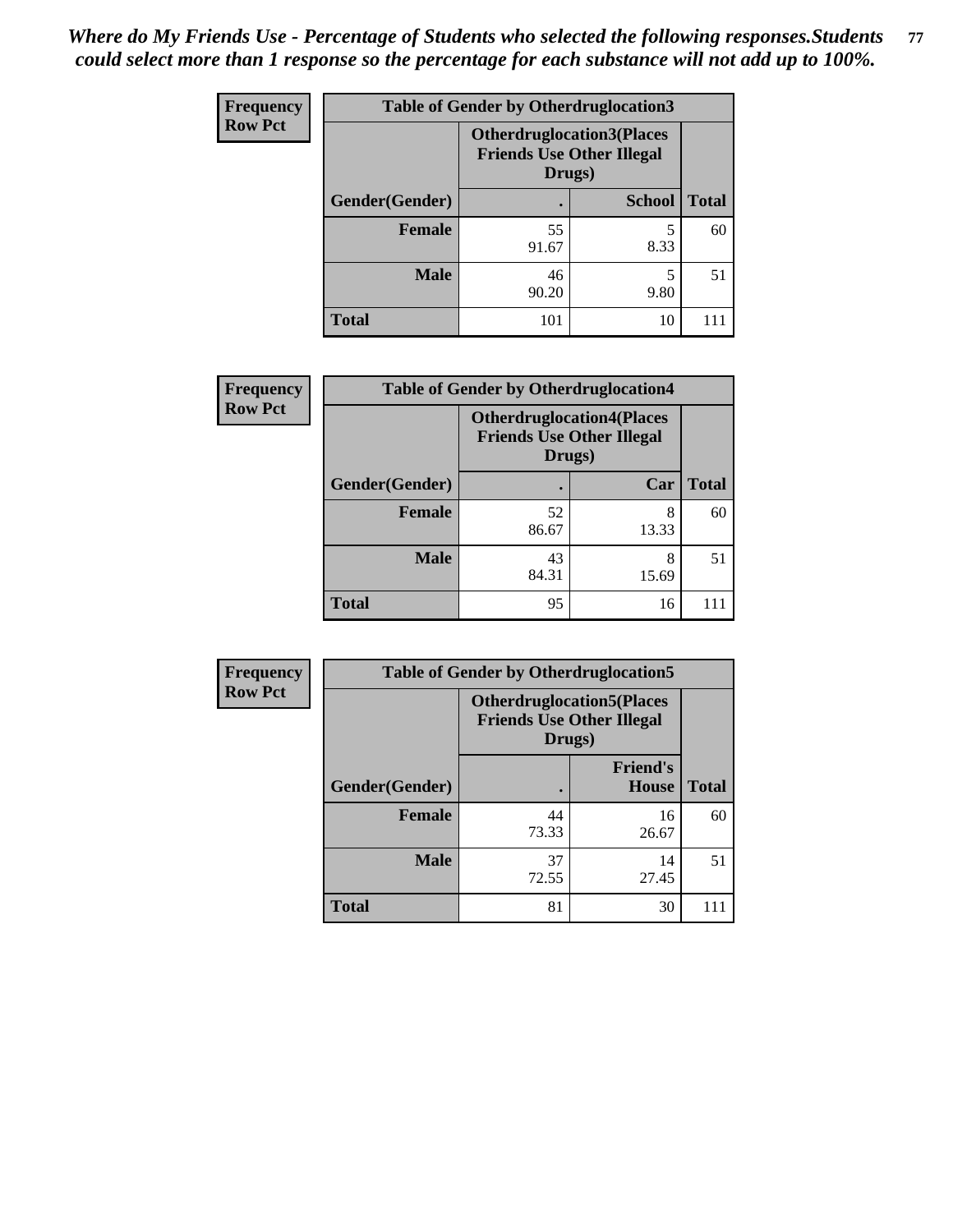| <b>Frequency</b> | <b>Table of Gender by Otherdruglocation6</b> |                                                                                |              |              |
|------------------|----------------------------------------------|--------------------------------------------------------------------------------|--------------|--------------|
| <b>Row Pct</b>   |                                              | <b>Otherdruglocation6(Places</b><br><b>Friends Use Other Illegal</b><br>Drugs) |              |              |
|                  | Gender(Gender)                               |                                                                                | <b>Other</b> | <b>Total</b> |
|                  | Female                                       | 49<br>81.67                                                                    | 11<br>18.33  | 60           |
|                  | <b>Male</b>                                  | 43<br>84.31                                                                    | 8<br>15.69   | 51           |
|                  | <b>Total</b>                                 | 92                                                                             | 19           | 111          |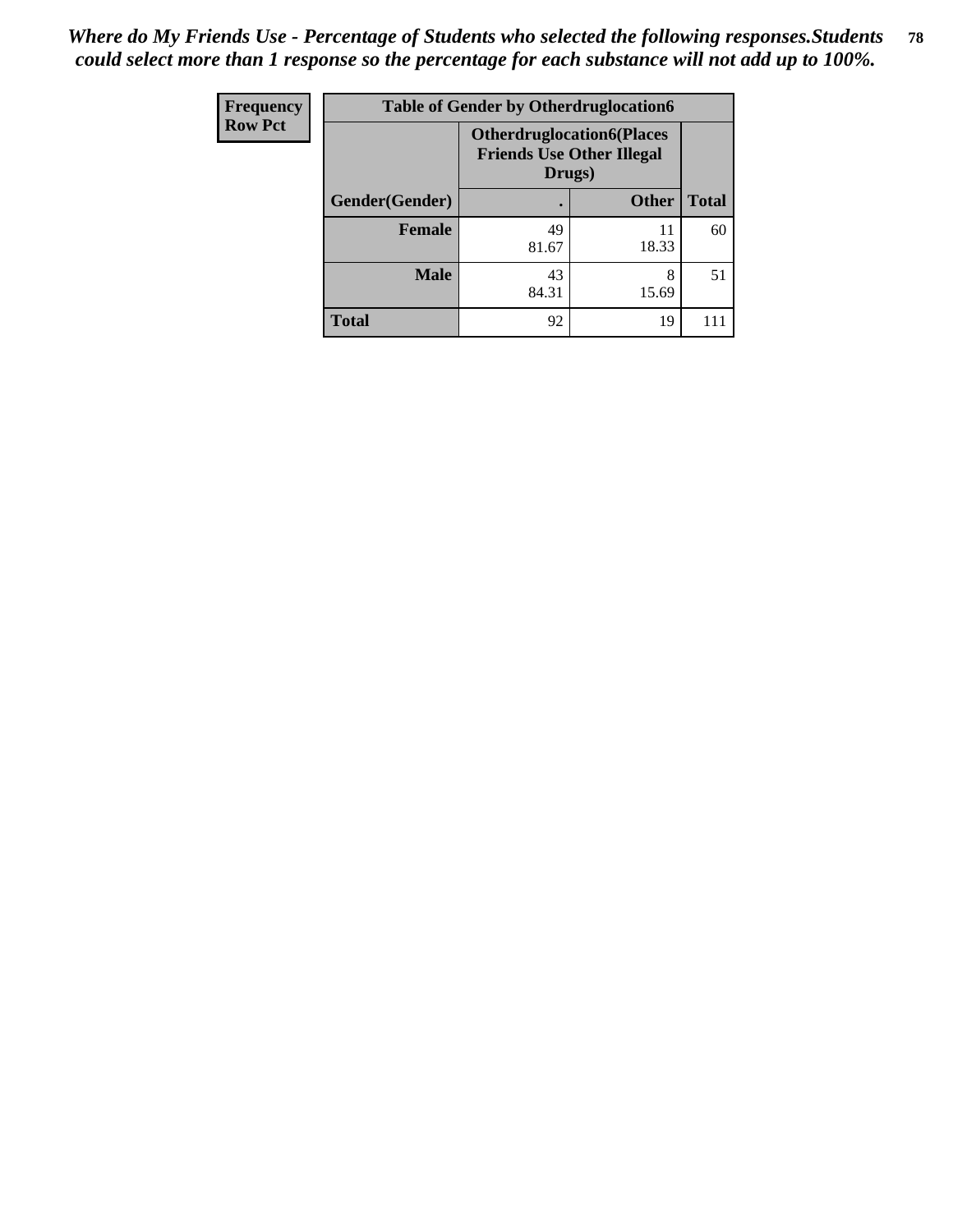| <b>Frequency</b> | <b>Table of Gender by Alcoholtime1</b> |                                                          |                      |              |
|------------------|----------------------------------------|----------------------------------------------------------|----------------------|--------------|
| <b>Row Pct</b>   |                                        | <b>Alcoholtime1(Times</b><br><b>Friends Use Alcohol)</b> |                      |              |
|                  | Gender(Gender)                         | $\bullet$                                                | Do Not<br><b>Use</b> | <b>Total</b> |
|                  | <b>Female</b>                          | 38<br>63.33                                              | 22<br>36.67          | 60           |
|                  | <b>Male</b>                            | 39<br>76.47                                              | 12<br>23.53          | 51           |
|                  | <b>Total</b>                           | 77                                                       | 34                   | 111          |

| <b>Frequency</b> | <b>Table of Gender by Alcoholtime2</b> |                                                          |                            |              |
|------------------|----------------------------------------|----------------------------------------------------------|----------------------------|--------------|
| <b>Row Pct</b>   |                                        | <b>Alcoholtime2(Times</b><br><b>Friends Use Alcohol)</b> |                            |              |
|                  | Gender(Gender)                         |                                                          | <b>On Way</b><br>to School | <b>Total</b> |
|                  | <b>Female</b>                          | 54<br>90.00                                              | 6<br>10.00                 | 60           |
|                  | <b>Male</b>                            | 48<br>94.12                                              | 3<br>5.88                  | 51           |
|                  | <b>Total</b>                           | 102                                                      | 9                          |              |

| Frequency      | <b>Table of Gender by Alcoholtime3</b> |                                                          |                                |              |
|----------------|----------------------------------------|----------------------------------------------------------|--------------------------------|--------------|
| <b>Row Pct</b> |                                        | <b>Alcoholtime3(Times</b><br><b>Friends Use Alcohol)</b> |                                |              |
|                | Gender(Gender)                         |                                                          | <b>During</b><br><b>School</b> | <b>Total</b> |
|                | Female                                 | 56<br>93.33                                              | 4<br>6.67                      | 60           |
|                | <b>Male</b>                            | 50<br>98.04                                              | 1.96                           | 51           |
|                | <b>Total</b>                           | 106                                                      | 5                              | 111          |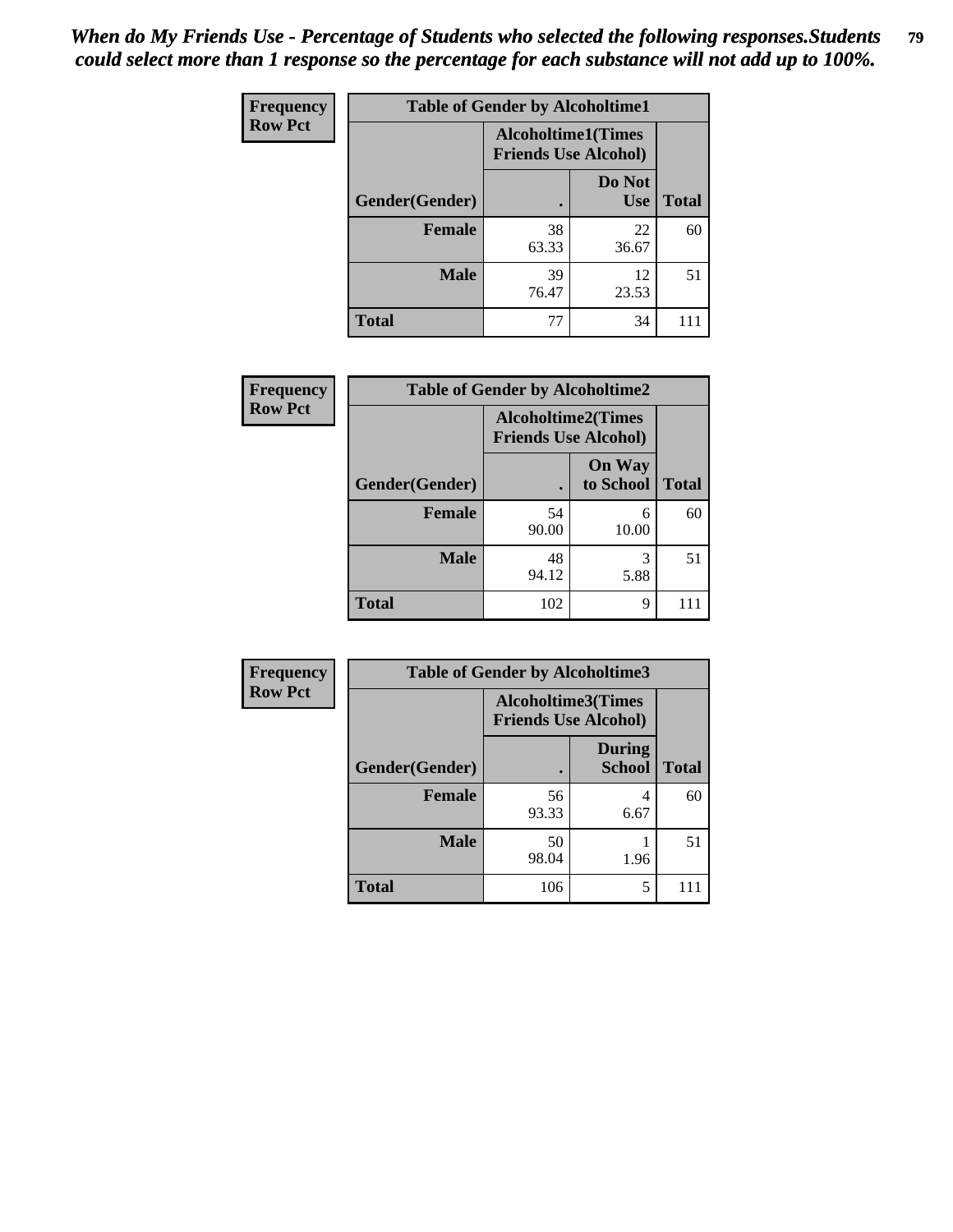*When do My Friends Use - Percentage of Students who selected the following responses.Students could select more than 1 response so the percentage for each substance will not add up to 100%.* **80**

| <b>Frequency</b> | <b>Table of Gender by Alcoholtime4</b> |                                                          |                                         |              |
|------------------|----------------------------------------|----------------------------------------------------------|-----------------------------------------|--------------|
| <b>Row Pct</b>   |                                        | <b>Alcoholtime4(Times</b><br><b>Friends Use Alcohol)</b> |                                         |              |
|                  | Gender(Gender)                         | $\bullet$                                                | <b>On Way</b><br>Home<br>From<br>School | <b>Total</b> |
|                  | <b>Female</b>                          | 55<br>91.67                                              | 5<br>8.33                               | 60           |
|                  | <b>Male</b>                            | 48<br>94.12                                              | 3<br>5.88                               | 51           |
|                  | <b>Total</b>                           | 103                                                      | 8                                       | 111          |

| <b>Frequency</b> | <b>Table of Gender by Alcoholtime5</b> |                                                   |             |              |  |
|------------------|----------------------------------------|---------------------------------------------------|-------------|--------------|--|
| <b>Row Pct</b>   |                                        | Alcoholtime5(Times<br><b>Friends Use Alcohol)</b> |             |              |  |
|                  | Gender(Gender)                         |                                                   | Weeknights  | <b>Total</b> |  |
|                  | <b>Female</b>                          | 48<br>80.00                                       | 12<br>20.00 | 60           |  |
|                  | <b>Male</b>                            | 37<br>72.55                                       | 14<br>27.45 | 51           |  |
|                  | <b>Total</b>                           | 85                                                | 26          |              |  |

| <b>Frequency</b> | <b>Table of Gender by Alcoholtime6</b> |             |                                                           |              |  |
|------------------|----------------------------------------|-------------|-----------------------------------------------------------|--------------|--|
| <b>Row Pct</b>   |                                        |             | <b>Alcoholtime6</b> (Times<br><b>Friends Use Alcohol)</b> |              |  |
|                  | Gender(Gender)                         |             | <b>Weekends</b>                                           | <b>Total</b> |  |
|                  | <b>Female</b>                          | 19<br>31.67 | 41<br>68.33                                               | 60           |  |
|                  | <b>Male</b>                            | 13<br>25.49 | 38<br>74.51                                               | 51           |  |
|                  | <b>Total</b>                           | 32          | 79                                                        | 111          |  |

| Frequency      | <b>Table of Gender by Tobaccotime1</b> |                                                          |                      |              |
|----------------|----------------------------------------|----------------------------------------------------------|----------------------|--------------|
| <b>Row Pct</b> |                                        | <b>Tobaccotime1(Times</b><br><b>Friends Use Tobacco)</b> |                      |              |
|                | Gender(Gender)                         |                                                          | Do Not<br><b>Use</b> | <b>Total</b> |
|                | Female                                 | 37<br>61.67                                              | 23<br>38.33          | 60           |
|                | <b>Male</b>                            | 43<br>84.31                                              | 8<br>15.69           | 51           |
|                | <b>Total</b>                           | 80                                                       | 31                   | 111          |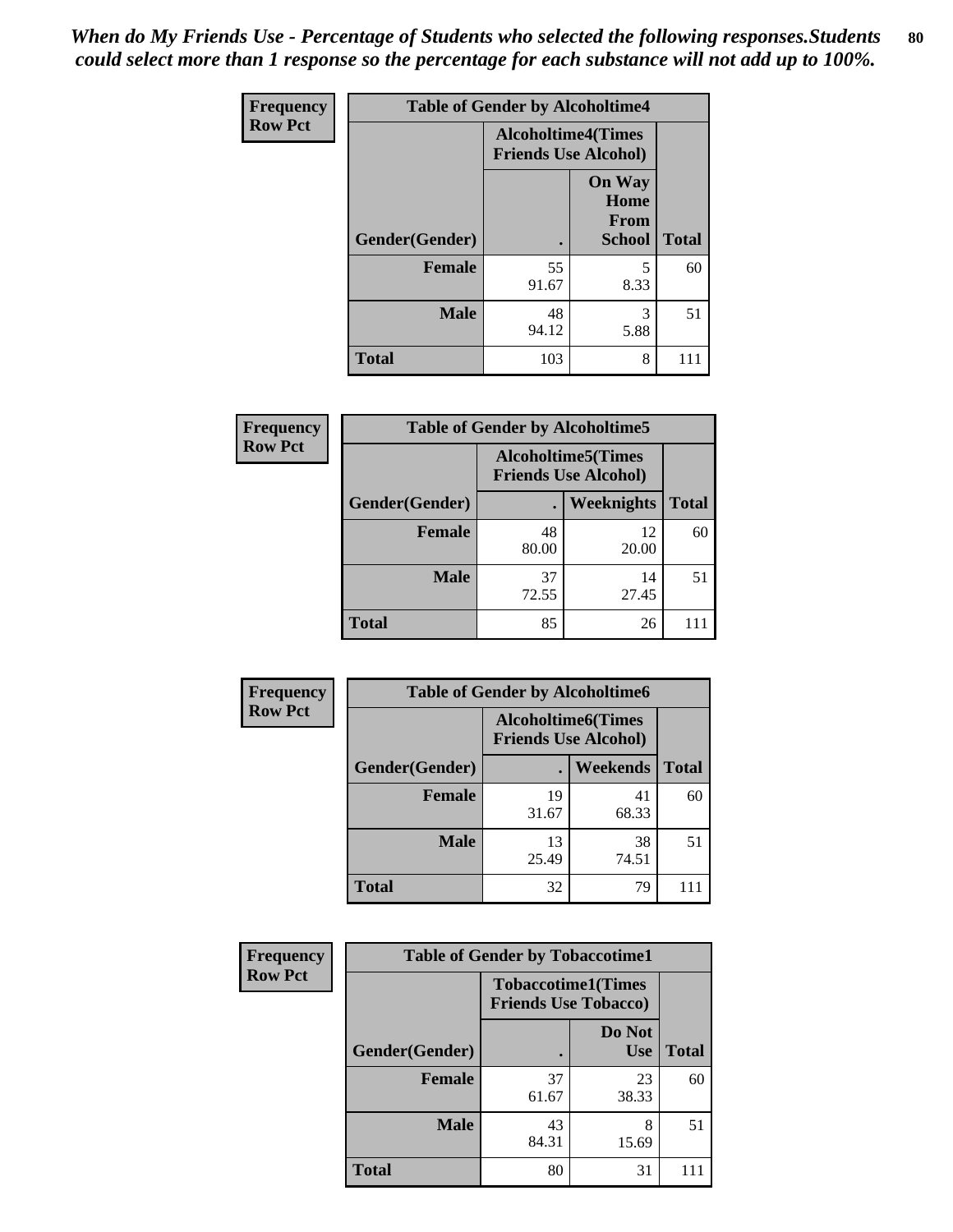| <b>Frequency</b> | <b>Table of Gender by Tobaccotime2</b> |                                                          |                            |              |
|------------------|----------------------------------------|----------------------------------------------------------|----------------------------|--------------|
| <b>Row Pct</b>   |                                        | <b>Tobaccotime2(Times</b><br><b>Friends Use Tobacco)</b> |                            |              |
|                  | Gender(Gender)                         |                                                          | <b>On Way</b><br>to School | <b>Total</b> |
|                  | <b>Female</b>                          | 34<br>56.67                                              | 26<br>43.33                | 60           |
|                  | <b>Male</b>                            | 20<br>39.22                                              | 31<br>60.78                | 51           |
|                  | <b>Total</b>                           | 54                                                       | 57                         | 111          |

| Frequency      | <b>Table of Gender by Tobaccotime3</b> |                                                          |                                |              |
|----------------|----------------------------------------|----------------------------------------------------------|--------------------------------|--------------|
| <b>Row Pct</b> |                                        | <b>Tobaccotime3(Times</b><br><b>Friends Use Tobacco)</b> |                                |              |
|                | Gender(Gender)                         | г                                                        | <b>During</b><br><b>School</b> | <b>Total</b> |
|                | Female                                 | 46<br>76.67                                              | 14<br>23.33                    | 60           |
|                | <b>Male</b>                            | 29<br>56.86                                              | 22<br>43.14                    | 51           |
|                | <b>Total</b>                           | 75                                                       | 36                             |              |

| <b>Frequency</b> | <b>Table of Gender by Tobaccotime4</b> |                                                          |                                                |              |
|------------------|----------------------------------------|----------------------------------------------------------|------------------------------------------------|--------------|
| <b>Row Pct</b>   |                                        | <b>Tobaccotime4(Times</b><br><b>Friends Use Tobacco)</b> |                                                |              |
|                  | Gender(Gender)                         |                                                          | <b>On Way</b><br>Home<br>From<br><b>School</b> | <b>Total</b> |
|                  | <b>Female</b>                          | 55<br>91.67                                              | 5<br>8.33                                      | 60           |
|                  | <b>Male</b>                            | 48<br>94.12                                              | 3<br>5.88                                      | 51           |
|                  | <b>Total</b>                           | 103                                                      | 8                                              | 111          |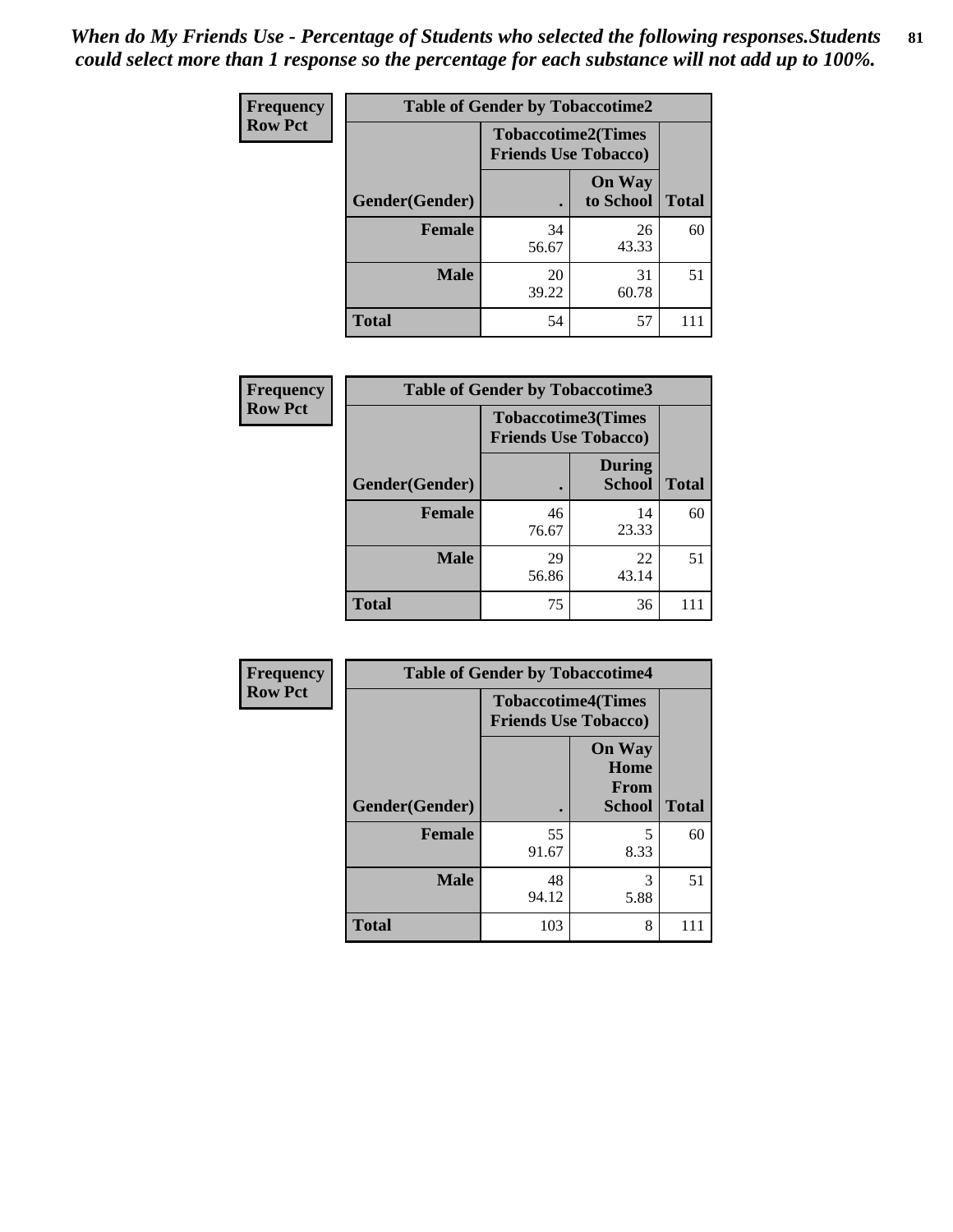| <b>Frequency</b> | <b>Table of Gender by Tobaccotime5</b> |             |                                                           |              |  |
|------------------|----------------------------------------|-------------|-----------------------------------------------------------|--------------|--|
| <b>Row Pct</b>   |                                        |             | <b>Tobaccotime5</b> (Times<br><b>Friends Use Tobacco)</b> |              |  |
|                  | Gender(Gender)                         |             | Weeknights                                                | <b>Total</b> |  |
|                  | <b>Female</b>                          | 28<br>46.67 | 32<br>53.33                                               | 60           |  |
|                  | <b>Male</b>                            | 16<br>31.37 | 35<br>68.63                                               | 51           |  |
|                  | Total                                  | 44          | 67                                                        |              |  |

| Frequency      | <b>Table of Gender by Tobaccotime6</b> |                             |                           |              |
|----------------|----------------------------------------|-----------------------------|---------------------------|--------------|
| <b>Row Pct</b> |                                        | <b>Friends Use Tobacco)</b> | <b>Tobaccotime6(Times</b> |              |
|                | Gender(Gender)                         |                             | <b>Weekends</b>           | <b>Total</b> |
|                | Female                                 | 25<br>41.67                 | 35<br>58.33               | 60           |
|                | <b>Male</b>                            | 12<br>23.53                 | 39<br>76.47               | 51           |
|                | <b>Total</b>                           | 37                          | 74                        |              |

| <b>Frequency</b> | <b>Table of Gender by Marijuanatime1</b> |                                |                             |              |
|------------------|------------------------------------------|--------------------------------|-----------------------------|--------------|
| <b>Row Pct</b>   |                                          | <b>Friends Use Marijuana</b> ) | <b>Marijuanatime1(Times</b> |              |
|                  | Gender(Gender)                           |                                | Do Not Use                  | <b>Total</b> |
|                  | <b>Female</b>                            | 24<br>40.00                    | 36<br>60.00                 | 60           |
|                  | <b>Male</b>                              | 28<br>54.90                    | 23<br>45.10                 | 51           |
|                  | <b>Total</b>                             | 52                             | 59                          |              |

| <b>Frequency</b> | <b>Table of Gender by Marijuanatime2</b> |                                                        |                            |              |
|------------------|------------------------------------------|--------------------------------------------------------|----------------------------|--------------|
| <b>Row Pct</b>   |                                          | Marijuanatime2(Times<br><b>Friends Use Marijuana</b> ) |                            |              |
|                  | Gender(Gender)                           |                                                        | On Way to<br><b>School</b> | <b>Total</b> |
|                  | <b>Female</b>                            | 53<br>88.33                                            | 11.67                      | 60           |
|                  | <b>Male</b>                              | 38<br>74.51                                            | 13<br>25.49                | 51           |
|                  | <b>Total</b>                             | 91                                                     | 20                         |              |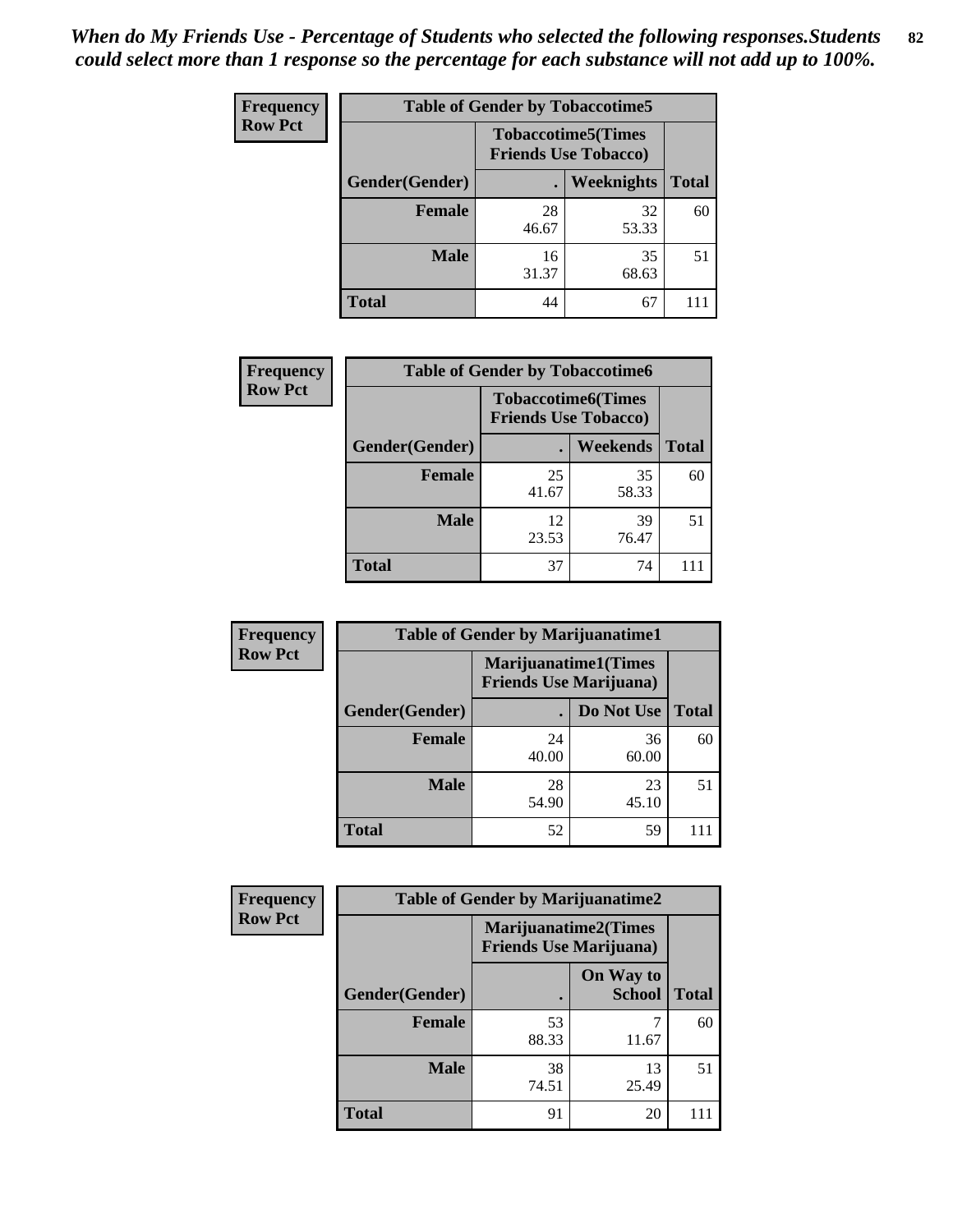| <b>Frequency</b> | Table of Gender by Marijuanatime3 |                                                        |                                |              |
|------------------|-----------------------------------|--------------------------------------------------------|--------------------------------|--------------|
| <b>Row Pct</b>   |                                   | Marijuanatime3(Times<br><b>Friends Use Marijuana</b> ) |                                |              |
|                  | Gender(Gender)                    |                                                        | <b>During</b><br><b>School</b> | <b>Total</b> |
|                  | Female                            | 54<br>90.00                                            | 6<br>10.00                     | 60           |
|                  | <b>Male</b>                       | 50<br>98.04                                            | 1.96                           | 51           |
|                  | <b>Total</b>                      | 104                                                    |                                | 111          |

| Frequency      | <b>Table of Gender by Marijuanatime4</b> |                             |                                                       |              |
|----------------|------------------------------------------|-----------------------------|-------------------------------------------------------|--------------|
| <b>Row Pct</b> |                                          | <b>Marijuanatime4(Times</b> | <b>Friends Use Marijuana</b> )                        |              |
|                | Gender(Gender)                           |                             | <b>On Way</b><br>Home<br><b>From</b><br><b>School</b> | <b>Total</b> |
|                | <b>Female</b>                            | 52<br>86.67                 | 8<br>13.33                                            | 60           |
|                | <b>Male</b>                              | 40<br>78.43                 | 11<br>21.57                                           | 51           |
|                | <b>Total</b>                             | 92                          | 19                                                    | 111          |

| Frequency      | <b>Table of Gender by Marijuanatime5</b> |             |                                                                |              |  |  |
|----------------|------------------------------------------|-------------|----------------------------------------------------------------|--------------|--|--|
| <b>Row Pct</b> |                                          |             | <b>Marijuanatime5</b> (Times<br><b>Friends Use Marijuana</b> ) |              |  |  |
|                | Gender(Gender)                           |             | Weeknights                                                     | <b>Total</b> |  |  |
|                | <b>Female</b>                            | 47<br>78.33 | 13<br>21.67                                                    | 60           |  |  |
|                | <b>Male</b>                              | 34<br>66.67 | 17<br>33.33                                                    | 51           |  |  |
|                | <b>Total</b>                             | 81          | 30                                                             |              |  |  |

| Frequency      | <b>Table of Gender by Marijuanatime6</b> |                                                               |                 |              |  |  |
|----------------|------------------------------------------|---------------------------------------------------------------|-----------------|--------------|--|--|
| <b>Row Pct</b> |                                          | <b>Marijuanatime6(Times</b><br><b>Friends Use Marijuana</b> ) |                 |              |  |  |
|                | Gender(Gender)                           |                                                               | <b>Weekends</b> | <b>Total</b> |  |  |
|                | <b>Female</b>                            | 36<br>60.00                                                   | 24<br>40.00     | 60           |  |  |
|                | <b>Male</b>                              | 22<br>43.14                                                   | 29<br>56.86     | 51           |  |  |
|                | <b>Total</b>                             | 58                                                            | 53              |              |  |  |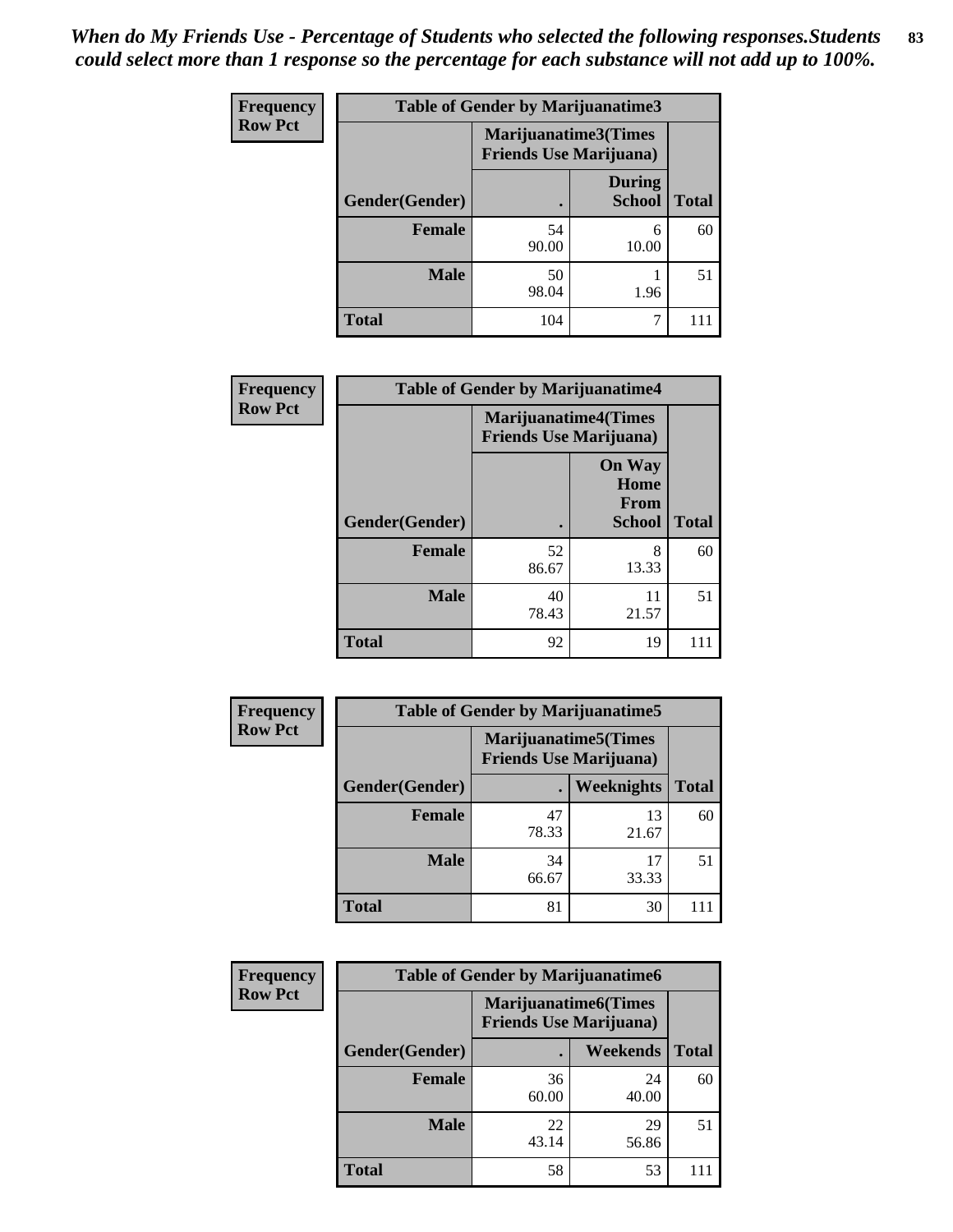*When do My Friends Use - Percentage of Students who selected the following responses.Students could select more than 1 response so the percentage for each substance will not add up to 100%.* **84**

| <b>Frequency</b> | <b>Table of Gender by Otherdrugtime1</b> |                                                                                   |             |              |  |  |
|------------------|------------------------------------------|-----------------------------------------------------------------------------------|-------------|--------------|--|--|
| <b>Row Pct</b>   |                                          | <b>Otherdrugtime1(Times</b><br><b>Friends Use Other</b><br><b>Illegal Drugs</b> ) |             |              |  |  |
|                  | Gender(Gender)                           |                                                                                   | Do Not Use  | <b>Total</b> |  |  |
|                  | <b>Female</b>                            | 15<br>25.00                                                                       | 45<br>75.00 | 60           |  |  |
|                  | <b>Male</b>                              | 16<br>31.37                                                                       | 35<br>68.63 | 51           |  |  |
|                  | <b>Total</b>                             | 31                                                                                | 80          | 111          |  |  |

| Frequency      | <b>Table of Gender by Otherdrugtime2</b> |                                                                                   |                            |              |  |  |
|----------------|------------------------------------------|-----------------------------------------------------------------------------------|----------------------------|--------------|--|--|
| <b>Row Pct</b> |                                          | <b>Otherdrugtime2(Times</b><br><b>Friends Use Other</b><br><b>Illegal Drugs</b> ) |                            |              |  |  |
|                | Gender(Gender)                           |                                                                                   | On Way to<br><b>School</b> | <b>Total</b> |  |  |
|                | Female                                   | 52<br>86.67                                                                       | 8<br>13.33                 | 60           |  |  |
|                | <b>Male</b>                              | 47<br>92.16                                                                       | 4<br>7.84                  | 51           |  |  |
|                | <b>Total</b>                             | 99                                                                                | 12                         |              |  |  |

| Frequency      | <b>Table of Gender by Otherdrugtime3</b> |                                                                            |                                |              |  |
|----------------|------------------------------------------|----------------------------------------------------------------------------|--------------------------------|--------------|--|
| <b>Row Pct</b> |                                          | Otherdrugtime3(Times<br><b>Friends Use Other</b><br><b>Illegal Drugs</b> ) |                                |              |  |
|                | Gender(Gender)                           |                                                                            | <b>During</b><br><b>School</b> | <b>Total</b> |  |
|                | <b>Female</b>                            | 52<br>86.67                                                                | 8<br>13.33                     | 60           |  |
|                | <b>Male</b>                              | 47<br>92.16                                                                | 4<br>7.84                      | 51           |  |
|                | <b>Total</b>                             | 99                                                                         | 12                             | 111          |  |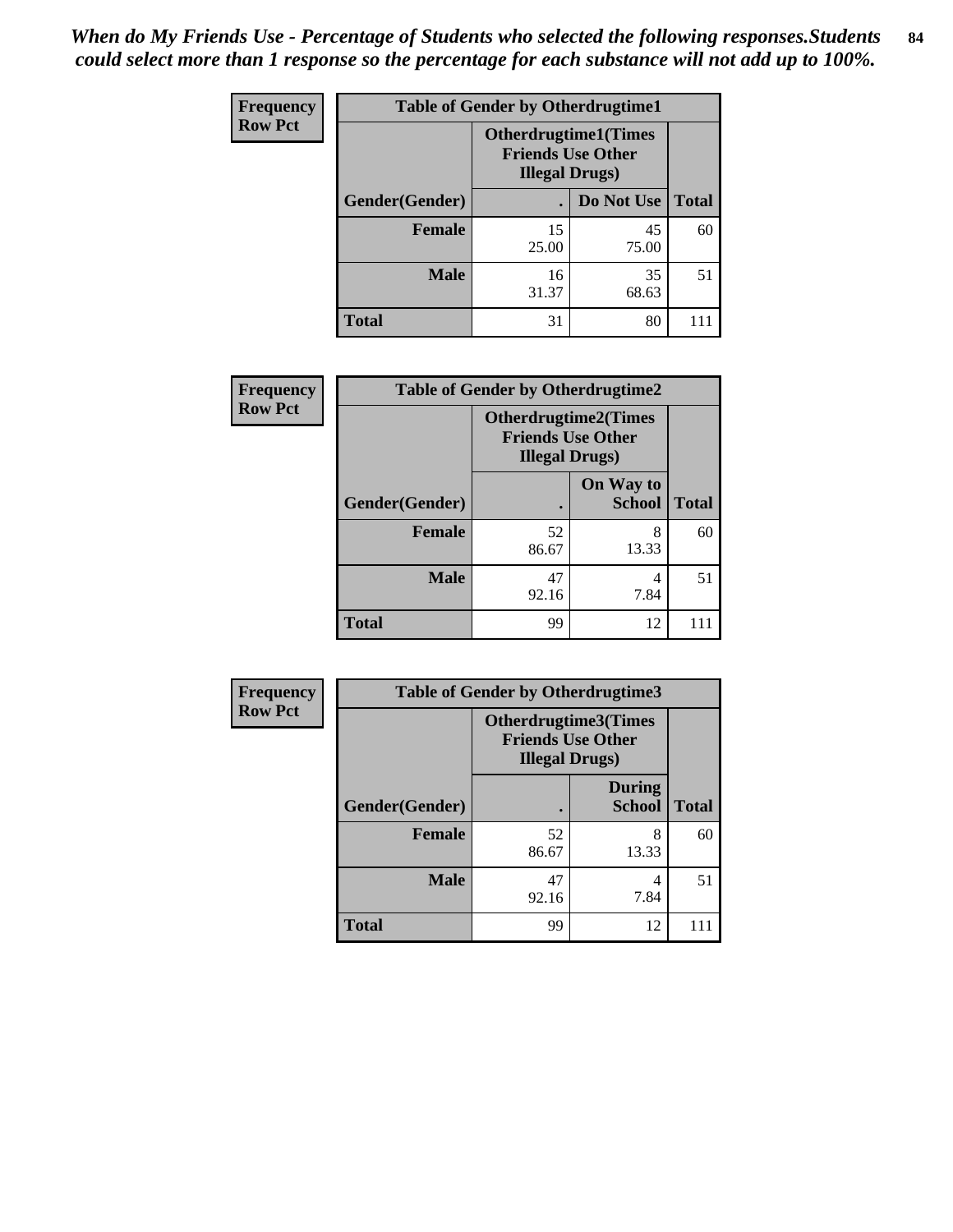*When do My Friends Use - Percentage of Students who selected the following responses.Students could select more than 1 response so the percentage for each substance will not add up to 100%.* **85**

| Frequency      | <b>Table of Gender by Otherdrugtime4</b> |                                                                                   |                                                       |              |  |
|----------------|------------------------------------------|-----------------------------------------------------------------------------------|-------------------------------------------------------|--------------|--|
| <b>Row Pct</b> |                                          | <b>Otherdrugtime4(Times</b><br><b>Friends Use Other</b><br><b>Illegal Drugs</b> ) |                                                       |              |  |
|                | Gender(Gender)                           |                                                                                   | <b>On Way</b><br>Home<br><b>From</b><br><b>School</b> | <b>Total</b> |  |
|                | <b>Female</b>                            | 49<br>81.67                                                                       | 11<br>18.33                                           | 60           |  |
|                | <b>Male</b>                              | 46<br>90.20                                                                       | 5<br>9.80                                             | 51           |  |
|                | <b>Total</b>                             | 95                                                                                | 16                                                    | 111          |  |

| <b>Frequency</b> | <b>Table of Gender by Otherdrugtime5</b> |                                                                                    |                   |              |  |
|------------------|------------------------------------------|------------------------------------------------------------------------------------|-------------------|--------------|--|
| <b>Row Pct</b>   |                                          | <b>Otherdrugtime5</b> (Times<br><b>Friends Use Other</b><br><b>Illegal Drugs</b> ) |                   |              |  |
|                  | Gender(Gender)                           |                                                                                    | <b>Weeknights</b> | <b>Total</b> |  |
|                  | <b>Female</b>                            | 50<br>83.33                                                                        | 10<br>16.67       | 60           |  |
|                  | <b>Male</b>                              | 43<br>84.31                                                                        | 8<br>15.69        | 51           |  |
|                  | Total                                    | 93                                                                                 | 18                |              |  |

| <b>Frequency</b> | <b>Table of Gender by Otherdrugtime6</b> |                                                                                   |             |              |  |
|------------------|------------------------------------------|-----------------------------------------------------------------------------------|-------------|--------------|--|
| <b>Row Pct</b>   |                                          | <b>Otherdrugtime6(Times</b><br><b>Friends Use Other</b><br><b>Illegal Drugs</b> ) |             |              |  |
|                  | Gender(Gender)                           |                                                                                   | Weekends    | <b>Total</b> |  |
|                  | Female                                   | 45<br>75.00                                                                       | 15<br>25.00 | 60           |  |
|                  | <b>Male</b>                              | 36<br>70.59                                                                       | 15<br>29.41 | 51           |  |
|                  | <b>Total</b>                             | 81                                                                                | 30          | 111          |  |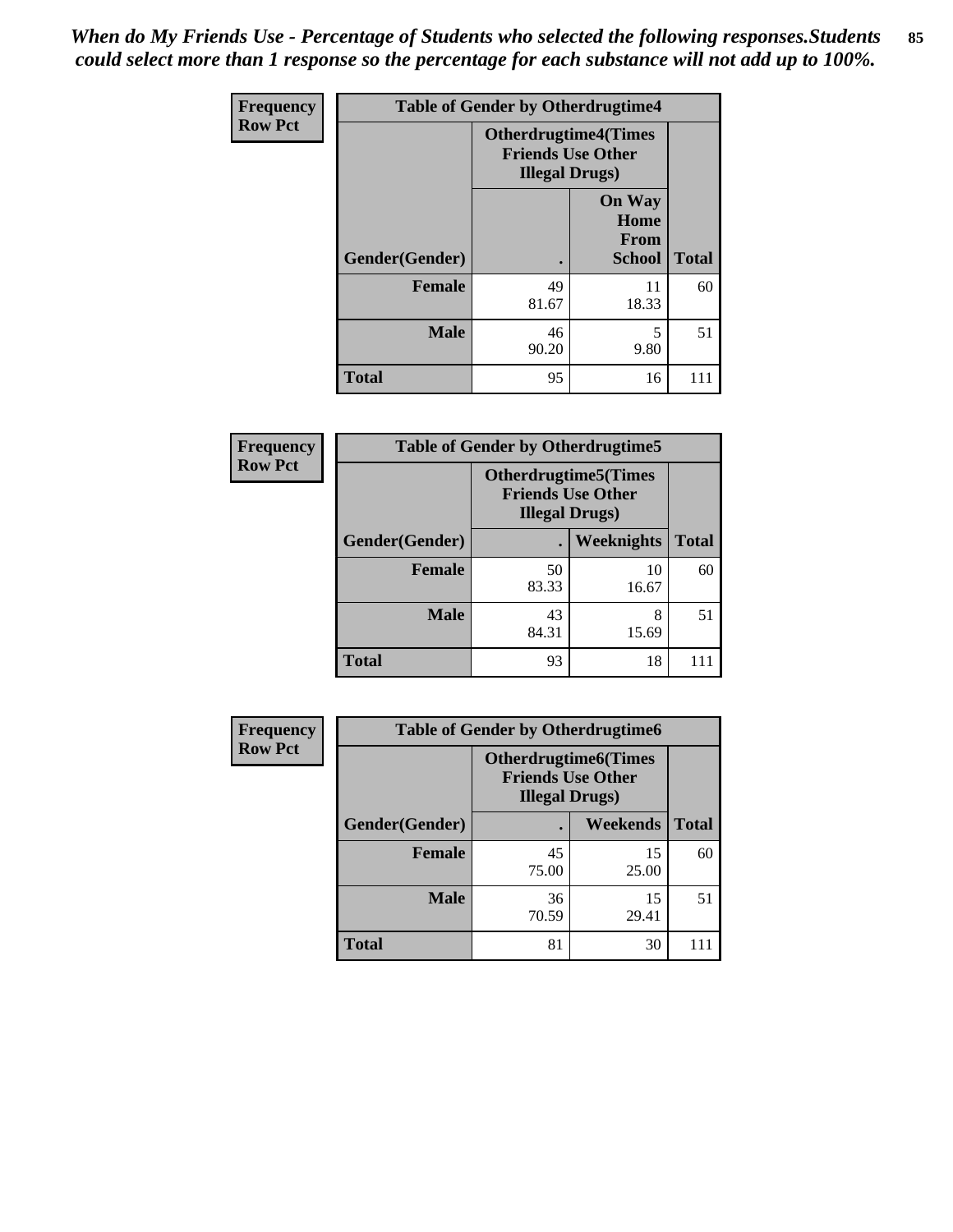# *Other Questions* **86**

| <b>Frequency</b> | <b>Table of Gender by Educationalcohol</b> |                                                                                                                                       |                |              |
|------------------|--------------------------------------------|---------------------------------------------------------------------------------------------------------------------------------------|----------------|--------------|
| <b>Row Pct</b>   |                                            | <b>Educationalcohol</b> (I<br>have been taught<br>about alcohol,<br>tobacco,<br>and other drugs<br>within the last year<br>at school) |                |              |
|                  | Gender(Gender)                             | <b>Yes</b>                                                                                                                            | N <sub>0</sub> | <b>Total</b> |
|                  | <b>Female</b>                              | 40<br>66.67                                                                                                                           | 20<br>33.33    | 60           |
|                  | <b>Male</b>                                | 35<br>68.63                                                                                                                           | 16<br>31.37    | 51           |
|                  | <b>Total</b>                               | 75                                                                                                                                    | 36             | 111          |

| Frequency      | <b>Table of Gender by Rodedrinking</b> |                                                                                                                     |                |              |  |  |
|----------------|----------------------------------------|---------------------------------------------------------------------------------------------------------------------|----------------|--------------|--|--|
| <b>Row Pct</b> |                                        | Rodedrinking(In<br>the past 30 days I<br>have ridden in a<br>car with a driver<br>who had been<br>drinking alcohol) |                |              |  |  |
|                | Gender(Gender)                         | Yes                                                                                                                 | N <sub>0</sub> | <b>Total</b> |  |  |
|                | <b>Female</b>                          | 8<br>13.33                                                                                                          | 52<br>86.67    | 60           |  |  |
|                | <b>Male</b>                            | 8<br>15.69                                                                                                          | 43<br>84.31    | 51           |  |  |
|                | <b>Total</b>                           | 16                                                                                                                  | 95             | 111          |  |  |

| Frequency      | <b>Table of Gender by Drugsschool</b> |                                                                                                                                     |                |              |  |
|----------------|---------------------------------------|-------------------------------------------------------------------------------------------------------------------------------------|----------------|--------------|--|
| <b>Row Pct</b> |                                       | <b>Drugsschool</b> (During<br>the past 12 months,<br>I have been offered,<br>sold,<br>or given illegal drugs<br>on school property) |                |              |  |
|                | Gender(Gender)                        | <b>Yes</b>                                                                                                                          | N <sub>0</sub> | <b>Total</b> |  |
|                | <b>Female</b>                         | 12<br>20.00                                                                                                                         | 48<br>80.00    | 60           |  |
|                | <b>Male</b>                           | 13<br>25.49                                                                                                                         | 38<br>74.51    | 51           |  |
|                | <b>Total</b>                          | 25                                                                                                                                  | 86             | 111          |  |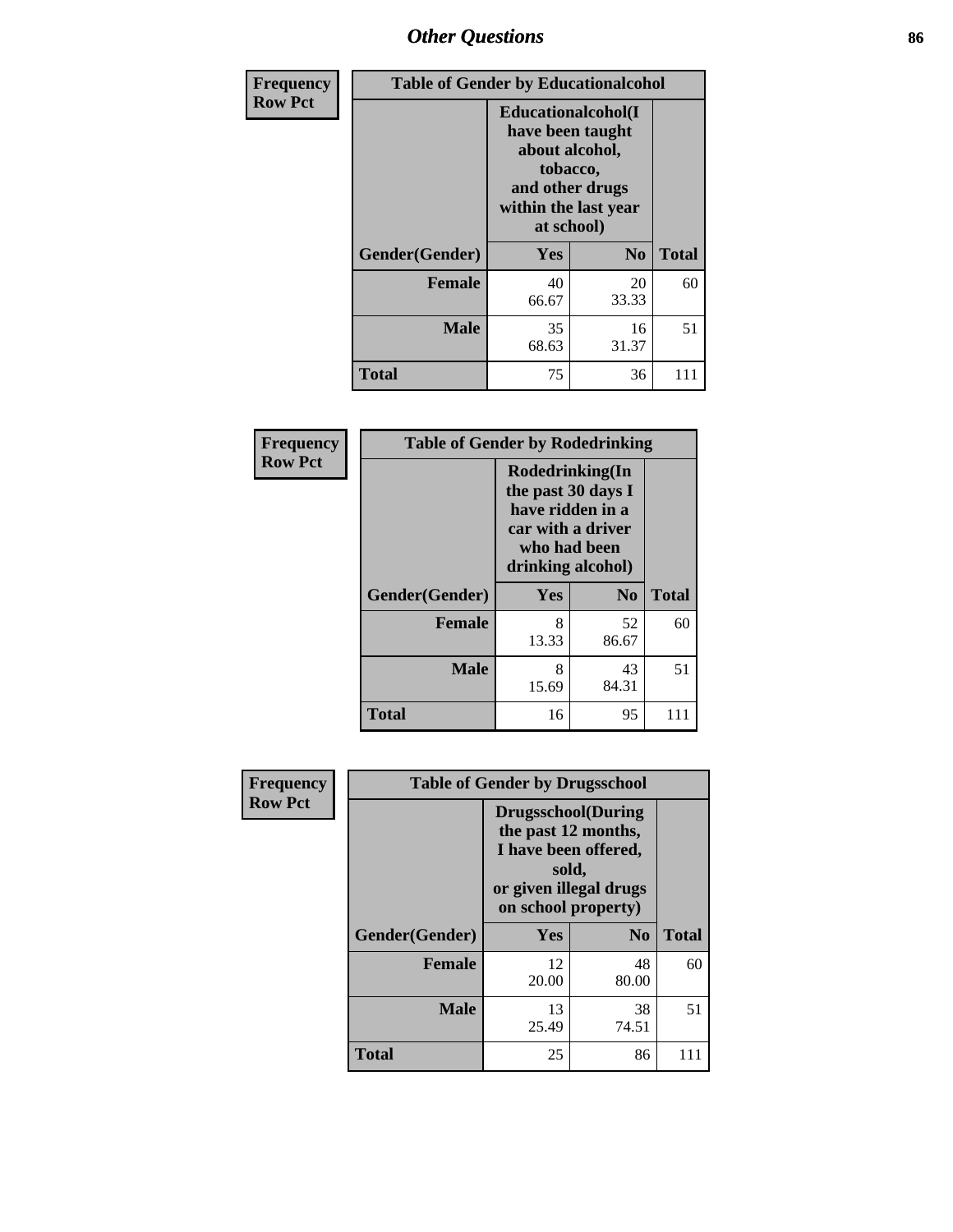*Other Questions* **87**

**Frequency Row Pct**

| <b>Table of Gender by Bingedrinking</b> |                             |                                                                                                                |              |                        |                        |                   |              |
|-----------------------------------------|-----------------------------|----------------------------------------------------------------------------------------------------------------|--------------|------------------------|------------------------|-------------------|--------------|
|                                         |                             | <b>Bingedrinking(I have drunk five or</b><br>more drinks of alcohol at one sitting<br>during the last 30 days) |              |                        |                        |                   |              |
| <b>Gender</b> (Gender)                  | $\mathbf{0}$<br><b>Days</b> | 1 or<br>2<br>days                                                                                              | 3 to<br>days | 10<br>to<br>19<br>days | 20<br>to<br>29<br>days | All<br>30<br>days | <b>Total</b> |
| <b>Female</b>                           | 55<br>91.67                 | 1.67                                                                                                           | 0<br>0.00    | 3<br>5.00              | 0.00                   | 1.67              | 60           |
| <b>Male</b>                             | 40<br>78.43                 | $\mathfrak{D}$<br>3.92                                                                                         | 5<br>9.80    | 0<br>0.00              | $\mathfrak{D}$<br>3.92 | 2<br>3.92         | 51           |
|                                         |                             |                                                                                                                |              |                        |                        |                   |              |

| Frequency      | <b>Table of Gender by Educationaids</b> |                                                                                                 |                |              |
|----------------|-----------------------------------------|-------------------------------------------------------------------------------------------------|----------------|--------------|
| <b>Row Pct</b> |                                         | <b>Educationaids</b> (I<br>have been taught<br>about HIV/AIDS<br>at school in the<br>past year) |                |              |
|                | Gender(Gender)                          | Yes                                                                                             | N <sub>0</sub> | <b>Total</b> |
|                | <b>Female</b>                           | 41<br>68.33                                                                                     | 19<br>31.67    | 60           |
|                | <b>Male</b>                             | 37<br>72.55                                                                                     | 14<br>27.45    | 51           |
|                | <b>Total</b>                            | 78                                                                                              | 33             | 111          |

| <b>Frequency</b> | <b>Table of Gender by Suicideconsider</b> |                 |                |              |
|------------------|-------------------------------------------|-----------------|----------------|--------------|
| <b>Row Pct</b>   |                                           | Suicideconsider |                |              |
|                  | Gender(Gender)                            | Yes             | N <sub>0</sub> | <b>Total</b> |
|                  | <b>Female</b>                             | 10.00           | 54<br>90.00    | 60           |
|                  | <b>Male</b>                               | 9.80            | 46<br>90.20    | 51           |
|                  | <b>Total</b>                              | 11              | 100            | 111          |